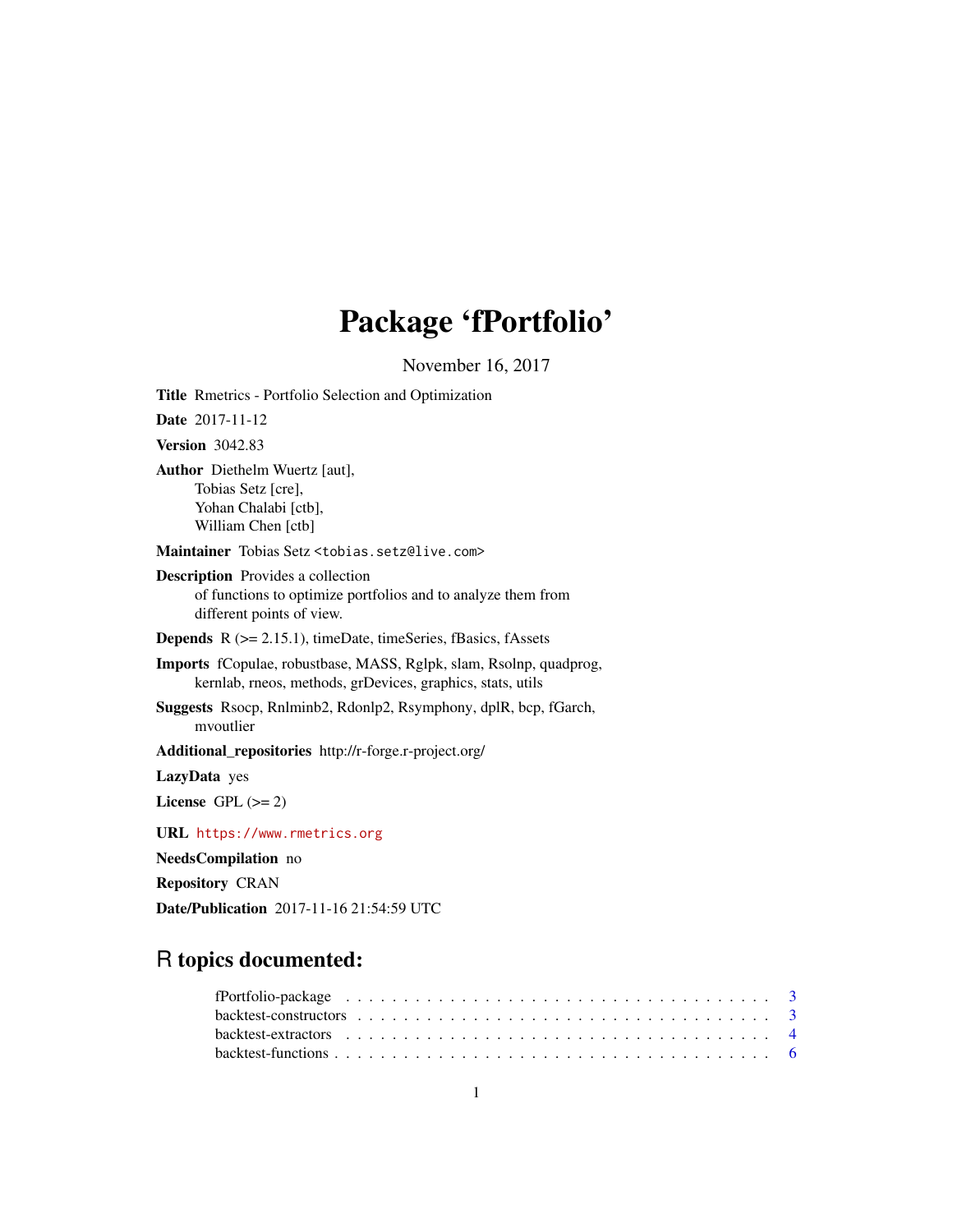| 8<br>$\mathbf{Q}$<br>10<br>11<br>12<br>13<br>14<br>15<br>15<br>16<br>18<br>18<br>22 |
|-------------------------------------------------------------------------------------|
|                                                                                     |
|                                                                                     |
|                                                                                     |
|                                                                                     |
|                                                                                     |
|                                                                                     |
|                                                                                     |
|                                                                                     |
|                                                                                     |
|                                                                                     |
|                                                                                     |
|                                                                                     |
|                                                                                     |
| 24                                                                                  |
| 26                                                                                  |
| 27                                                                                  |
| - 28                                                                                |
| 31                                                                                  |
| 33                                                                                  |
| 33                                                                                  |
|                                                                                     |
|                                                                                     |
|                                                                                     |
|                                                                                     |
|                                                                                     |
|                                                                                     |
|                                                                                     |
|                                                                                     |
|                                                                                     |
| 44                                                                                  |
| 46                                                                                  |
| 48                                                                                  |
| 49                                                                                  |
| 49                                                                                  |
|                                                                                     |
|                                                                                     |
|                                                                                     |
| 58                                                                                  |
| 60                                                                                  |
| 62                                                                                  |
| 63                                                                                  |
| 64                                                                                  |
| 65                                                                                  |
| 65                                                                                  |
| 66                                                                                  |
| solver-family<br>utils-methods<br>67                                                |
| 68                                                                                  |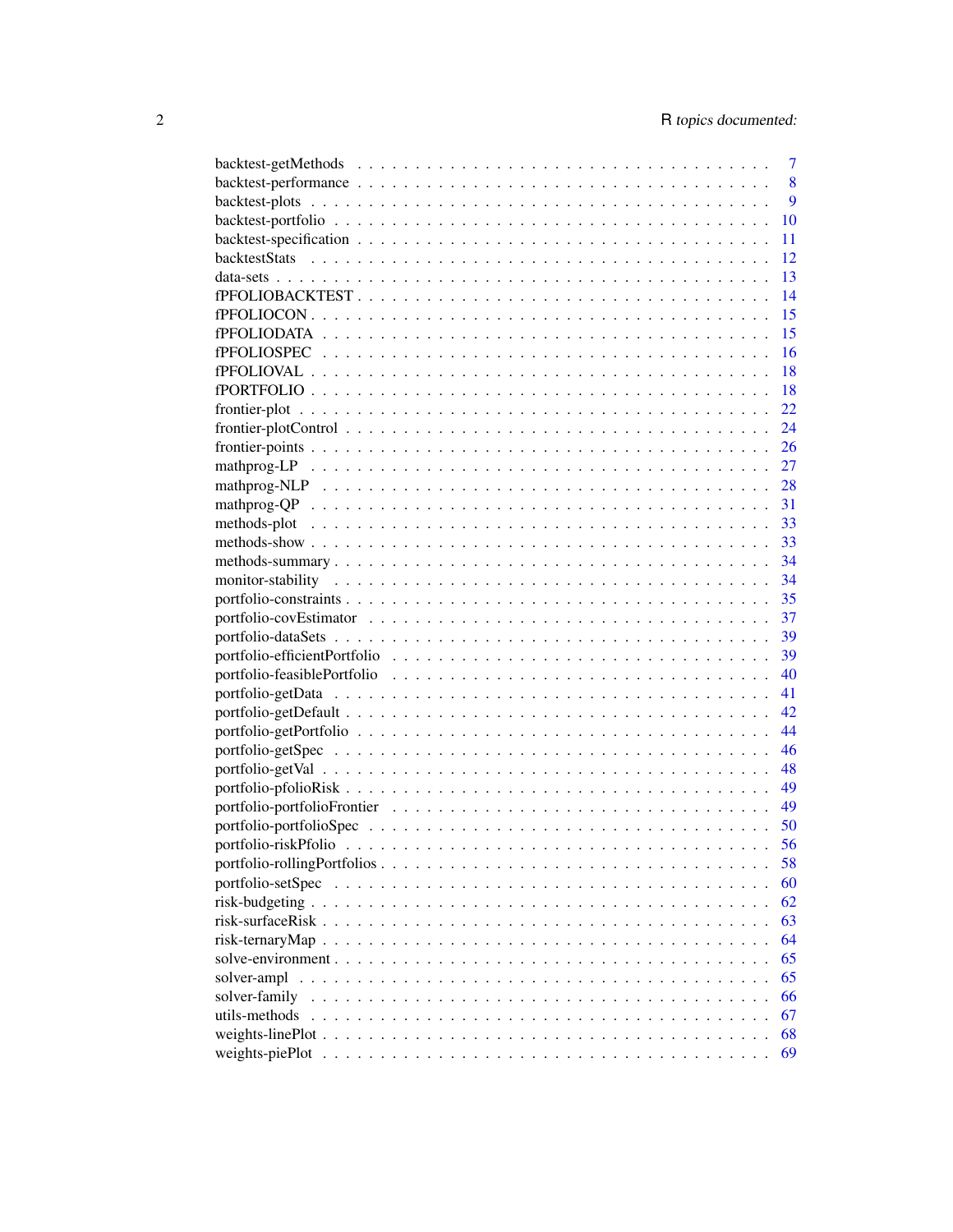# <span id="page-2-0"></span>backtest-constructors 3

| Index |  |  |  |  |  |  |  |  |  |  |  |  |  |  |  | 75 |
|-------|--|--|--|--|--|--|--|--|--|--|--|--|--|--|--|----|
|       |  |  |  |  |  |  |  |  |  |  |  |  |  |  |  |    |

fPortfolio-package *Portfolio Design, Optimization and Backtesting*

# Description

The Rmetrics "fPortfolio" package is a very powerful collection of functions to optimize portfolios and to analyze them from different points of view.

# Details

| Package:   | fPortfolio                                             |
|------------|--------------------------------------------------------|
| Type:      | Package                                                |
| Date:      | 2011                                                   |
| License:   | GPL Version 2 or later                                 |
| Copyright: | (c) 1999-2011 Diethelm Wuertz and Rmetrics Association |
| URL:       | http://www.rmetrics.org                                |

#### References

Wuertz, D., Chalabi, Y., Chen W., Ellis A. (2009); *Portfolio Optimization with R/Rmetrics*, Rmetrics eBook, Rmetrics Association and Finance Online, Zurich.

backtest-constructors *Specification of backtesting portfolios*

#### Description

Functions to set specifications for portfolio backtesting.

The functions are:

| setWindowsFun     | Sets Windows function,                                   |
|-------------------|----------------------------------------------------------|
| setWindowsParams  | Sets additional parameters for rolling windows function, |
| setWindowsHorizon | Sets Windows horizon,                                    |
| setStrategyFun    | Sets the portfolio Strategy function,                    |
| setStrategyParams | Sets additional parameters for Strategy function,        |
| setSmootherFun    | Sets the Smoother function,                              |
| setSmootherParams | Sets additional parameters for Smoother function,        |
|                   |                                                          |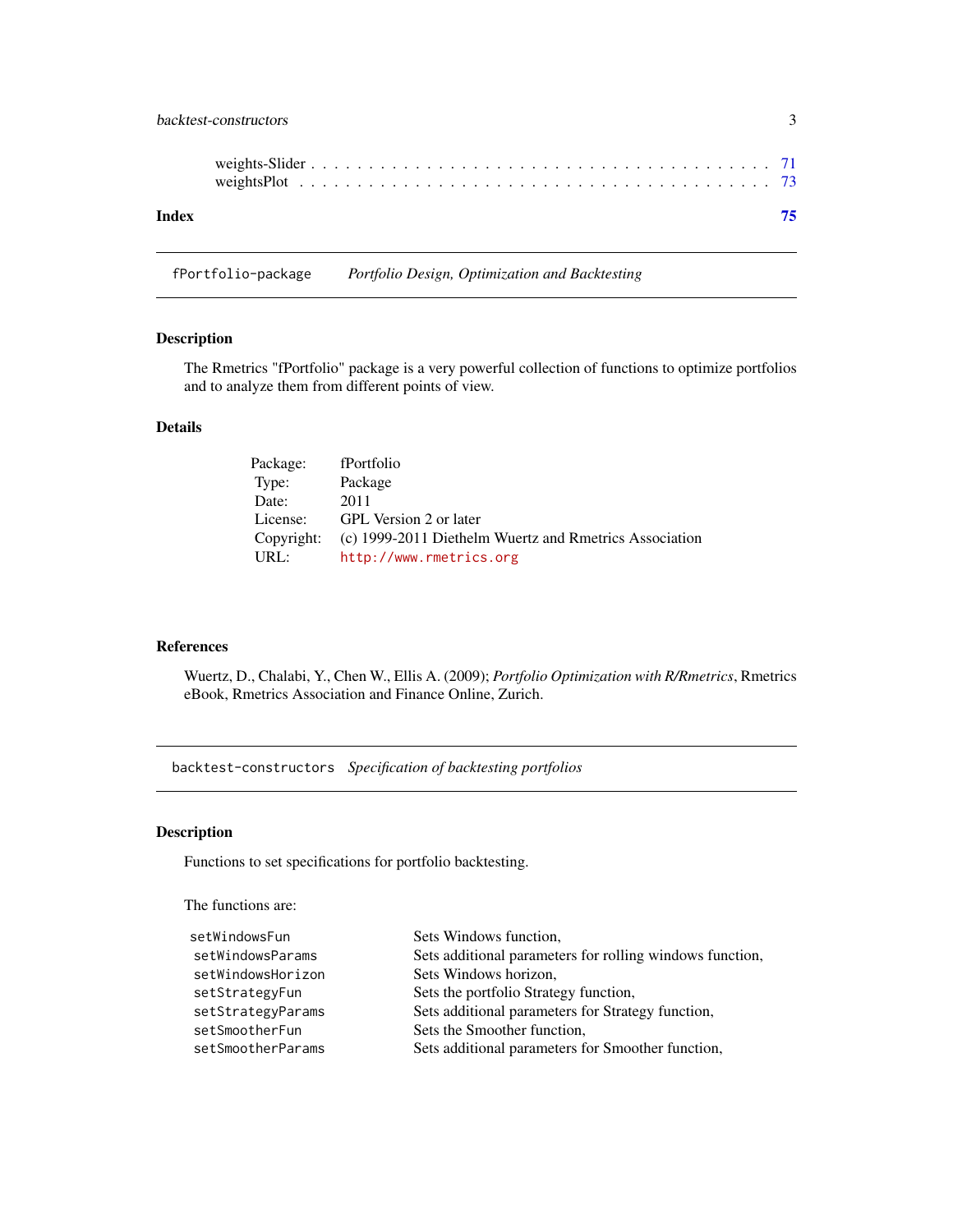<span id="page-3-0"></span>

| setSmootherLambda          | Sets the smoothing parameter Lambda,               |
|----------------------------|----------------------------------------------------|
| setSmootherDoubleSmoothing | Sets setting for double smoothing.                 |
| setSmootherInitialWeights  | Sets the initial weights to used in the smoothing, |
| setSmootherSkip            | Sets the number of skipped months.                 |

# Usage

```
setWindowsFun(backtest) <- value
setWindowsParams(backtest) <- value
setWindowsHorizon(backtest) <- value
```

```
setStrategyFun(backtest) <- value
setStrategyParams(backtest) <- value
```

```
setSmootherFun(backtest) <- value
setSmootherParams(backtest) <- value
setSmootherLambda(backtest) <- value
setSmootherDoubleSmoothing(backtest) <- value
setSmootherInitialWeights(backtest) <- value
setSmootherSkip(backtest) <- value
```
# Arguments

| backtest | an S4 object of class fPFOLIOBACKTEST, the specification to be modified, by                   |
|----------|-----------------------------------------------------------------------------------------------|
|          | default the default of the function portfolioBacktest().                                      |
| value    | a value for that component of backtest to be set. Note for setting Params value<br>is a list. |

# Details

The function portfolioBacktest() allows to set the values for the specification structure from scratch.

To modify individual settings one can use the set functions.

# References

W\"urtz, D., Chalabi, Y., Chen W., Ellis A. (2009); *Portfolio Optimization with R/Rmetrics*, Rmetrics eBook, Rmetrics Association and Finance Online, Zurich.

backtest-extractors *Portfolio backtest specification extractors*

# Description

Extracts information from an object of class fPFOLIOBACKTEST.

The functions are: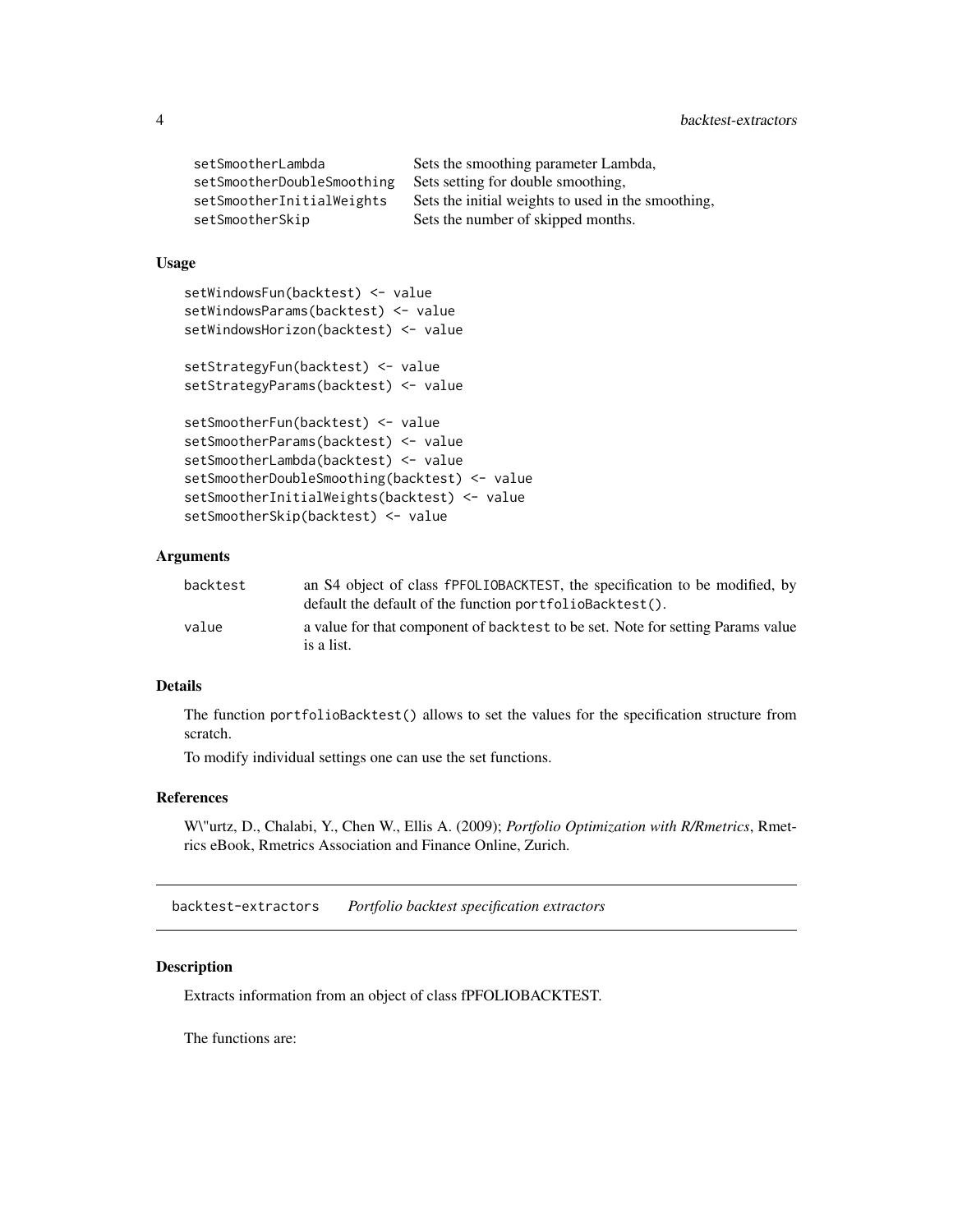# backtest-extractors 5

| Extract windows slot.                                     |
|-----------------------------------------------------------|
| extract windows function,                                 |
| extract a list of windows specific parameters,            |
| extract windows horizon,                                  |
| extract strategy slot,                                    |
| extract the portfolio strategy function,                  |
| extract a list of portfolio strategy specific parameters, |
| extract the smoother slot,                                |
| Extract the Ssoother function,                            |
| extract a list of Smoothing specific parameters,          |
| extract the smoothing parameter Lambda,                   |
| extract setting for double smoothing,                     |
| extract the initial weights to used in the smoothing,     |
| extract the number of skipped months,                     |
| extract the message slot.                                 |
|                                                           |

#### Usage

## S3 method for class 'fPFOLIOBACKTEST' getWindows(object) ## S3 method for class 'fPFOLIOBACKTEST' getWindowsFun(object) ## S3 method for class 'fPFOLIOBACKTEST' getWindowsParams(object) ## S3 method for class 'fPFOLIOBACKTEST' getWindowsHorizon(object)

## S3 method for class 'fPFOLIOBACKTEST' getStrategy(object) ## S3 method for class 'fPFOLIOBACKTEST' getStrategyFun(object) ## S3 method for class 'fPFOLIOBACKTEST' getStrategyParams(object)

## S3 method for class 'fPFOLIOBACKTEST' getSmoother(object) ## S3 method for class 'fPFOLIOBACKTEST' getSmootherFun(object) ## S3 method for class 'fPFOLIOBACKTEST' getSmootherParams(object) ## S3 method for class 'fPFOLIOBACKTEST' getSmootherLambda(object) ## S3 method for class 'fPFOLIOBACKTEST' getSmootherDoubleSmoothing(object) ## S3 method for class 'fPFOLIOBACKTEST' getSmootherInitialWeights(object) ## S3 method for class 'fPFOLIOBACKTEST' getSmootherSkip(object)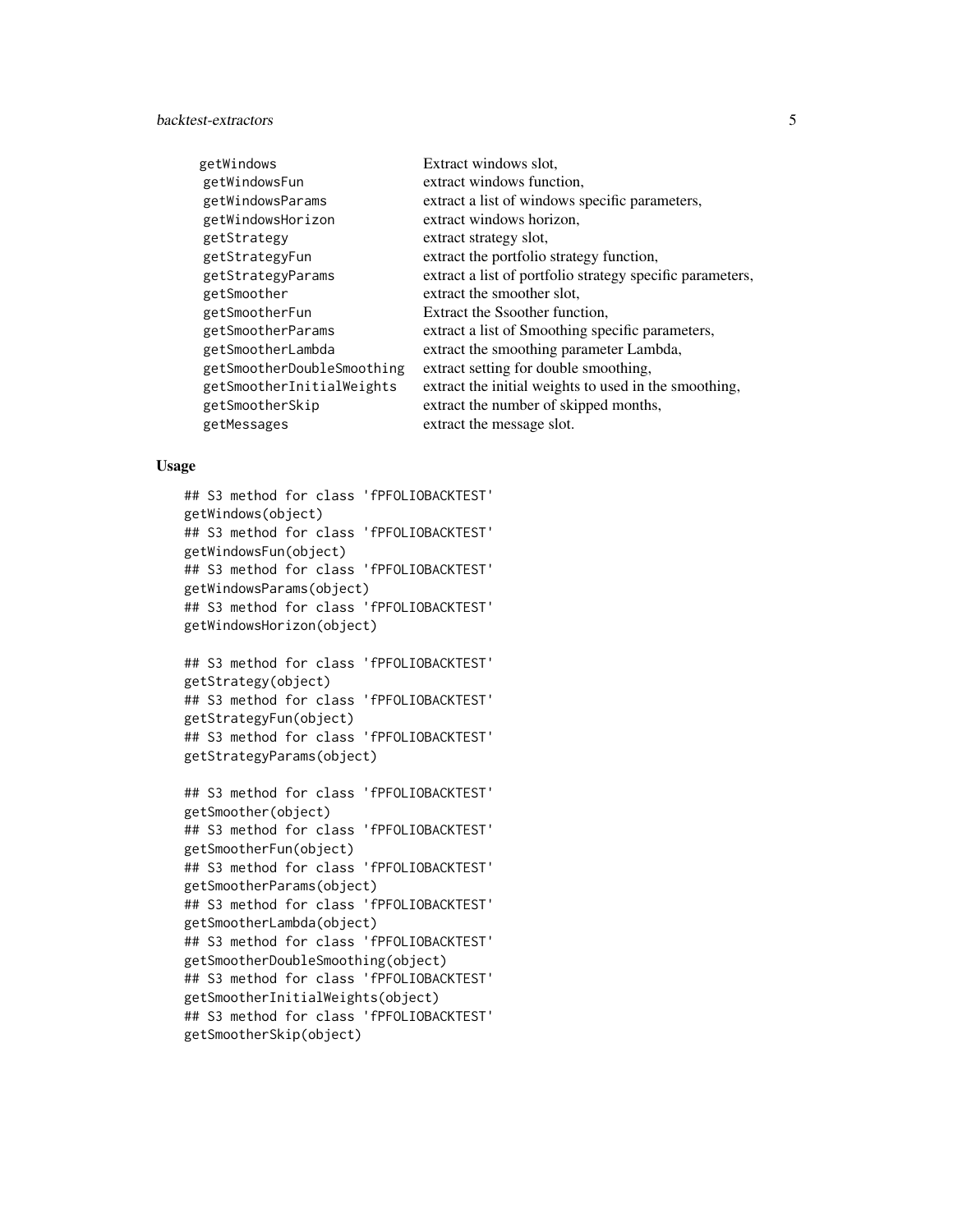#### <span id="page-5-0"></span>6 backtest-functions

```
## S3 method for class 'fPFOLIOBACKTEST'
getMessages(object)
```
#### Arguments

object an object of class fPFOLIOBACKTEST as returned by function portfolioBacktest.

# References

W\"urtz, D., Chalabi, Y., Chen W., Ellis A. (2009); *Portfolio Optimization with R/Rmetrics*, Rmetrics eBook, Rmetrics Association and Finance Online, Zurich.

backtest-functions *User defined functions to perform portfolio backtesting*

# Description

Default windows, strategy and smoothing functions used for portfolio backtesting.

#### Usage

```
equidistWindows(data, backtest = portfolioBacktest())
```

```
tangencyStrategy(data, spec = portfolioSpec(), constraints = "LongOnly",
   backtest = portfolioBacktest())
```
emaSmoother(weights, spec, backtest)

| data        | a multivariate time series described by an S4 object of class time Series. If your<br>timeSerie is not a timeSeries object, consult the generic function as . timeSeries<br>to convert your time series. |
|-------------|----------------------------------------------------------------------------------------------------------------------------------------------------------------------------------------------------------|
| backtest    | an S4 object of class fPFOLIOBACKTEST as returned by the function portfolioBacktest.                                                                                                                     |
| spec        | an S4 object of class fPFOLIOSPEC as returned by the function portfolioSpec.                                                                                                                             |
| constraints | a character string vector, containing the constraints of the form<br>"minW[asset]=percentage" for box constraints resp.<br>"maxsumW[assets]=percentage" for sector constraints.                          |
| weights     | a numeric vector, containing the portfolio weights of an asset                                                                                                                                           |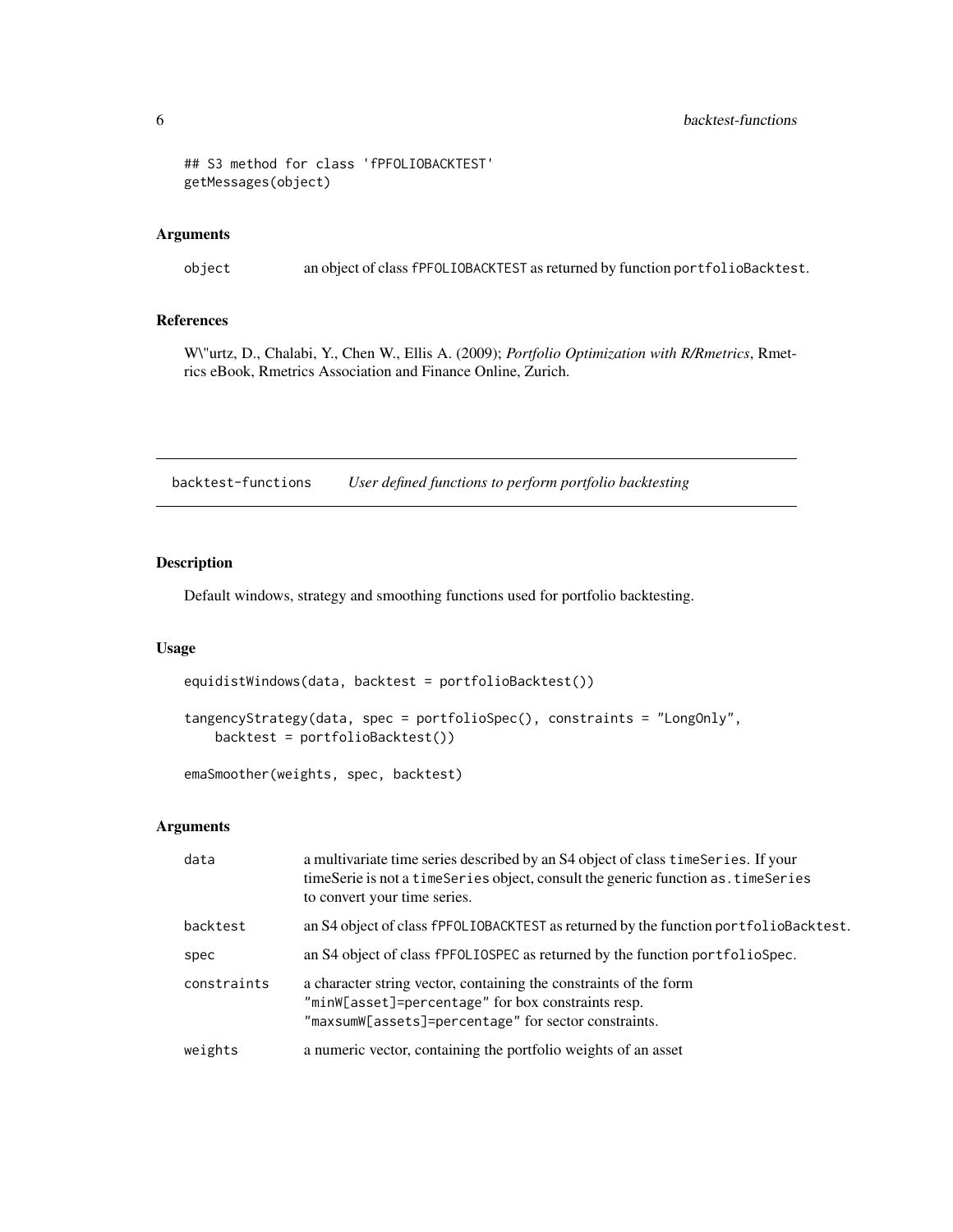#### <span id="page-6-0"></span>Details

#### equidistWindows:

Defines equal distant rolling windows.

The function requires two arguments: data and backtest, see above. To assign the horizon value to the backtest specification structure, use the function setWindowsHorizon.

### tangencyStrategy:

A pre-defined tangency portfolio strategy.

The function requires four arguments: data, spec, constraints and backtest, see above.

#### emaSmoother:

A pre-defined weights smoother (EMA) for portfolio backtesting.

The function requires three arguments: weights, spec and backtest, see above. To assign initial starting weights, smoothing parameter (lambda) or whether to perform double smoothing to the backtest specification structure, use the functions setSmootherInitialWeights, setSmootherLambda and setSmootherDoubleSmoothing, respectively.

#### Value

equidistWindows function returns the "from" and "to" dates of the rolling window in a list form.

tangencyStrategy function returns a S4 object of class "fPORTFOLIO".

emaSmoother function returns a numeric vector of smoothed weights.

#### References

W\"urtz, D., Chalabi, Y., Chen W., Ellis A. (2009); *Portfolio Optimization with R/Rmetrics*, Rmetrics eBook, Rmetrics Association and Finance Online, Zurich.

backtest-getMethods *Portfolio Backtest Extractors*

#### Description

Extractor functions to get information from objects of class fPFOLIOBACKTEST.

#### Arguments

object an object of class fPFOLIOBACKTEST as returned by function portfolioBacktest.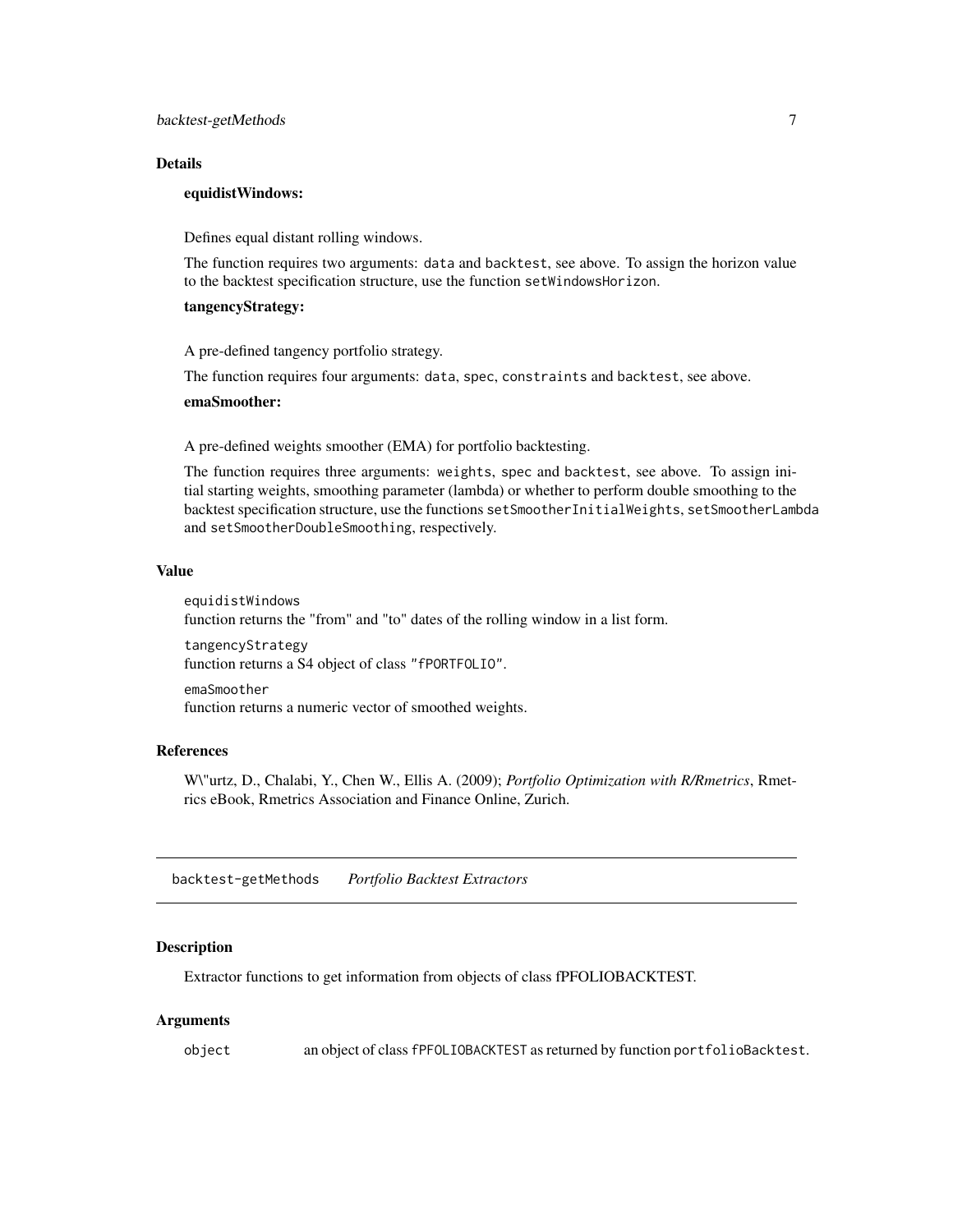# <span id="page-7-0"></span>References

W\"urtz, D., Chalabi, Y., Chen W., Ellis A. (2009); *Portfolio Optimization with R/Rmetrics*, Rmetrics eBook, Rmetrics Association and Finance Online, Zurich.

#### Examples

- ## portfolioBacktest Specification backtestSpec = portfolioBacktest() backtestSpec
- ## Extract Windows Information getWindows(backtestSpec) getWindowsFun(backtestSpec) getWindowsParams(backtestSpec) getWindowsHorizon(backtestSpec)
- ## Extract Strategy Information getStrategy(backtestSpec) getStrategyFun(backtestSpec) getStrategyParams(backtestSpec)
- ## Extract Smoother Information getSmoother(backtestSpec) getSmootherFun(backtestSpec) getSmootherParams(backtestSpec) getSmootherLambda(backtestSpec) getSmootherDoubleSmoothing(backtestSpec) getSmootherInitialWeights(backtestSpec) getSmootherSkip(backtestSpec)

backtest-performance *Portfolio backtesting net performance*

# Description

Displays plot of rebased portfolio performance and summary statistics.

# Usage

```
netPerformance(object, format = "%Y-%m-%d")
```

| object | a list, returned from running the function portfolio Smoothing. |
|--------|-----------------------------------------------------------------|
| format | a character string of the date format used                      |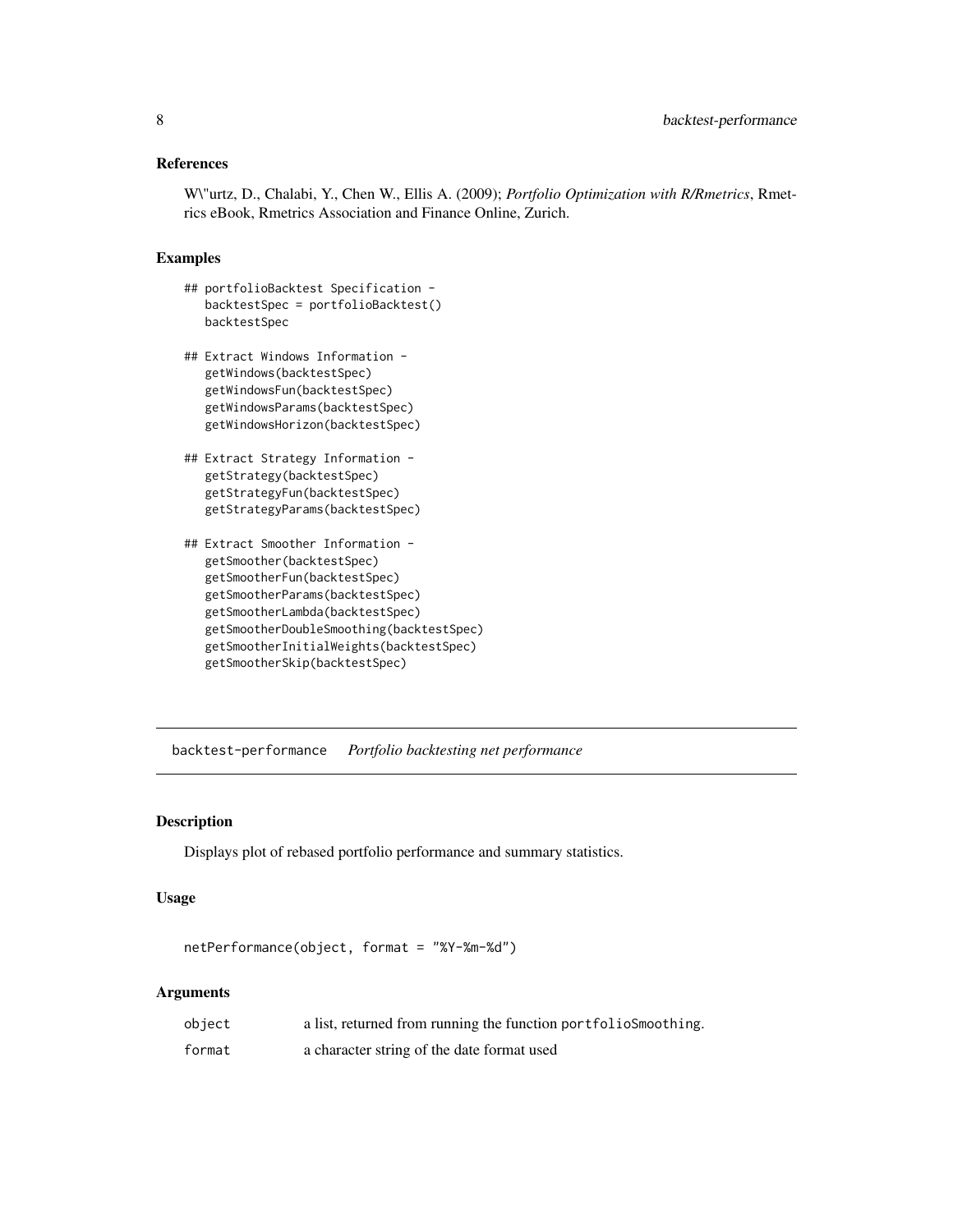# <span id="page-8-0"></span>backtest-plots 9

# Value

A plot of rebased portfolio returns and tables summarising portfolio performance over time.

#### Note

This function will become obsolete by functions provided in the upcoming fPortfolioPerformance package.

# References

W\"urtz, D., Chalabi, Y., Chen W., Ellis A. (2009); *Portfolio Optimization with R/Rmetrics*, Rmetrics eBook, Rmetrics Association and Finance Online, Zurich.

backtest-plots *Portfolio backtesting plots*

#### Description

Creates and displays plots of cumulative assets returns, of portfolio weights, of rebalanced weights, of drawdowns and of a report summary for backtesting.

# Usage

```
backtestPlot(object, which="all", labels=TRUE, legend=TRUE, at=NULL,
 format=NULL, cex=0.6, font=1, family="mono")
```
backtestAssetsPlot(object, labels=TRUE, legend=TRUE, at=NULL, format=NULL) backtestWeightsPlot(object, labels=TRUE, legend=TRUE, at=NULL, format=NULL) backtestRebalancePlot(object, labels=TRUE, legend=TRUE, at=NULL, format=NULL) backtestPortfolioPlot(object, labels=TRUE, legend=TRUE, at=NULL, format=NULL) backtestDrawdownPlot(object, labels=TRUE, legend=TRUE, at=NULL, format=NULL) backtestReportPlot(object, cex=0.6, font=1, family="mono")

| object | a list, returned from running the function portfolioSmoothing.                                                                                                                                                                                        |
|--------|-------------------------------------------------------------------------------------------------------------------------------------------------------------------------------------------------------------------------------------------------------|
| which  | an integer or string value. If the argument is an integer then it specifies which<br>backtest plot should be displayed. If the argument take the character value all,<br>which is the default, then all 6 available backtest plots will be displayed. |
| labels | a logical flag, determining if the graph should be labeled automatically. This is<br>the default case labels=TRUE. If set to FALSE then the graph will be displayed<br>undecorated and the user can it decorate by himself.                           |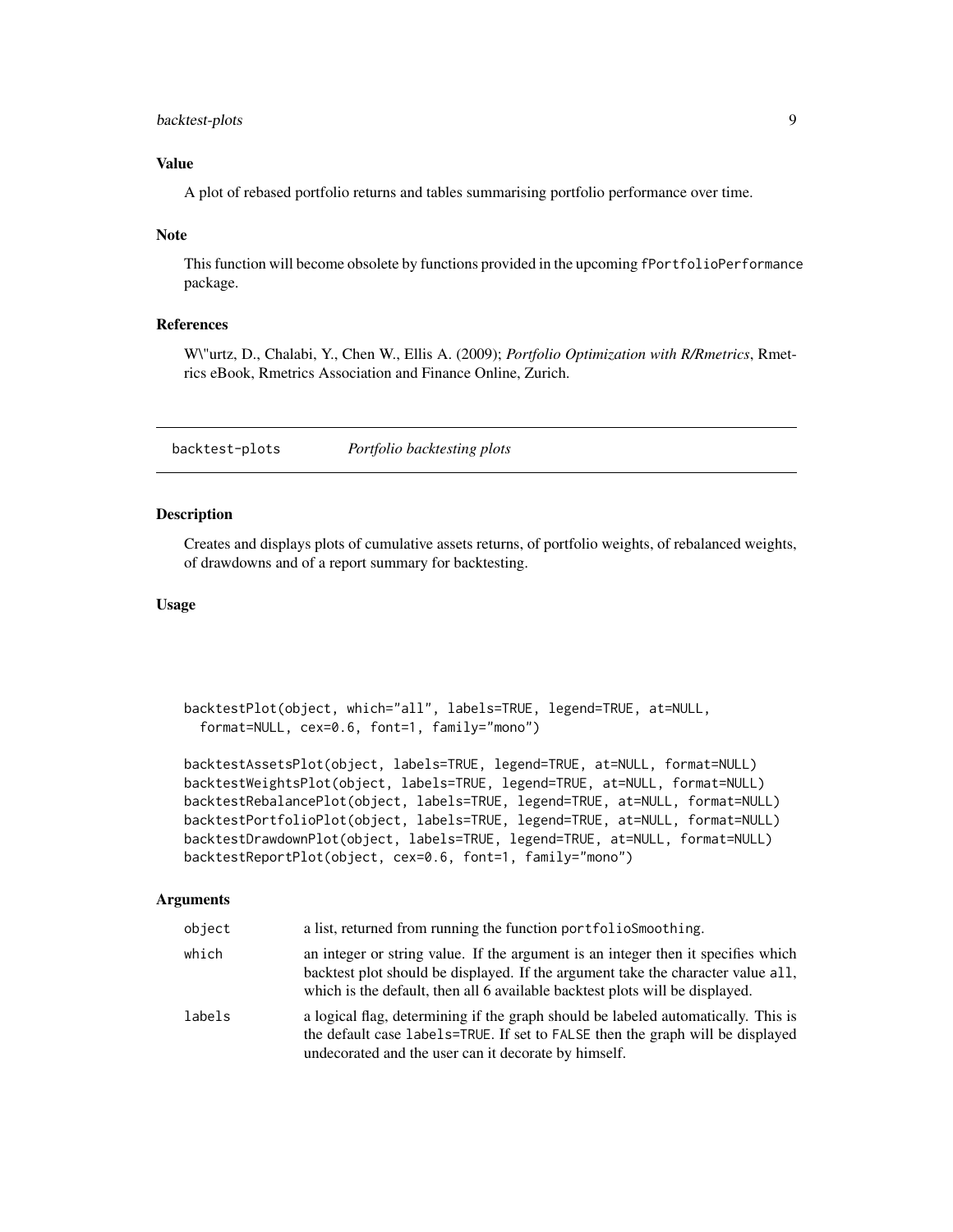<span id="page-9-0"></span>

| legend            | a logical flag, determining if to the graph a legend should be added. This is<br>the default case labels=TRUE. If set to FALSE then the graph will be displayed<br>undecorated and the user can it decorate by himself. |
|-------------------|-------------------------------------------------------------------------------------------------------------------------------------------------------------------------------------------------------------------------|
| at                | if NULL the time-axis ticks will be selected automatically. If at is a vector of<br>timeData character formatted dates then the axis ticks ar taken from this vector.                                                   |
| format            | if NULL the time-axis ticks are labeled automatically. If format is a POSIX<br>format string, then the label formats are taken from this string.                                                                        |
| cex, font, family |                                                                                                                                                                                                                         |
|                   | font size, font and font family specification for the report.                                                                                                                                                           |

#### Details

These backtest plot summarises the results obtained from portfolio backtesting.

The function backtestAssetsPlot displays the set of possible assets to construct a portfolio.

The function backtestWeightsPlot displays the recommended weights for investment.

The function backtestRebalancePlot displays the weight changes over time for individual assets and for the portfolio.

The function backtestPortfolioPlot displays the daily, benchmark and portfolio series of a portfolio backtest.

The function backtestDrawdownPlot displays the daily drawdowns for the benchmark and the portfolio.

The function backtestReportPlot summarises the results from a portfolio backtest.

# References

W\"urtz, D., Chalabi, Y., Chen W., Ellis A. (2009); *Portfolio Optimization with R/Rmetrics*, Rmetrics eBook, Rmetrics Association and Finance Online, Zurich.

backtest-portfolio *Portfolio backtesting*

# Description

Tests a portfolio by a rolling backtest.

# Usage

```
portfolioBacktesting(formula, data, spec = portfolioSpec(),
   constraints = "LongOnly", backtest = portfolioBacktest(),
   trace = TRUE)
```
portfolioSmoothing(object, backtest, trace = TRUE)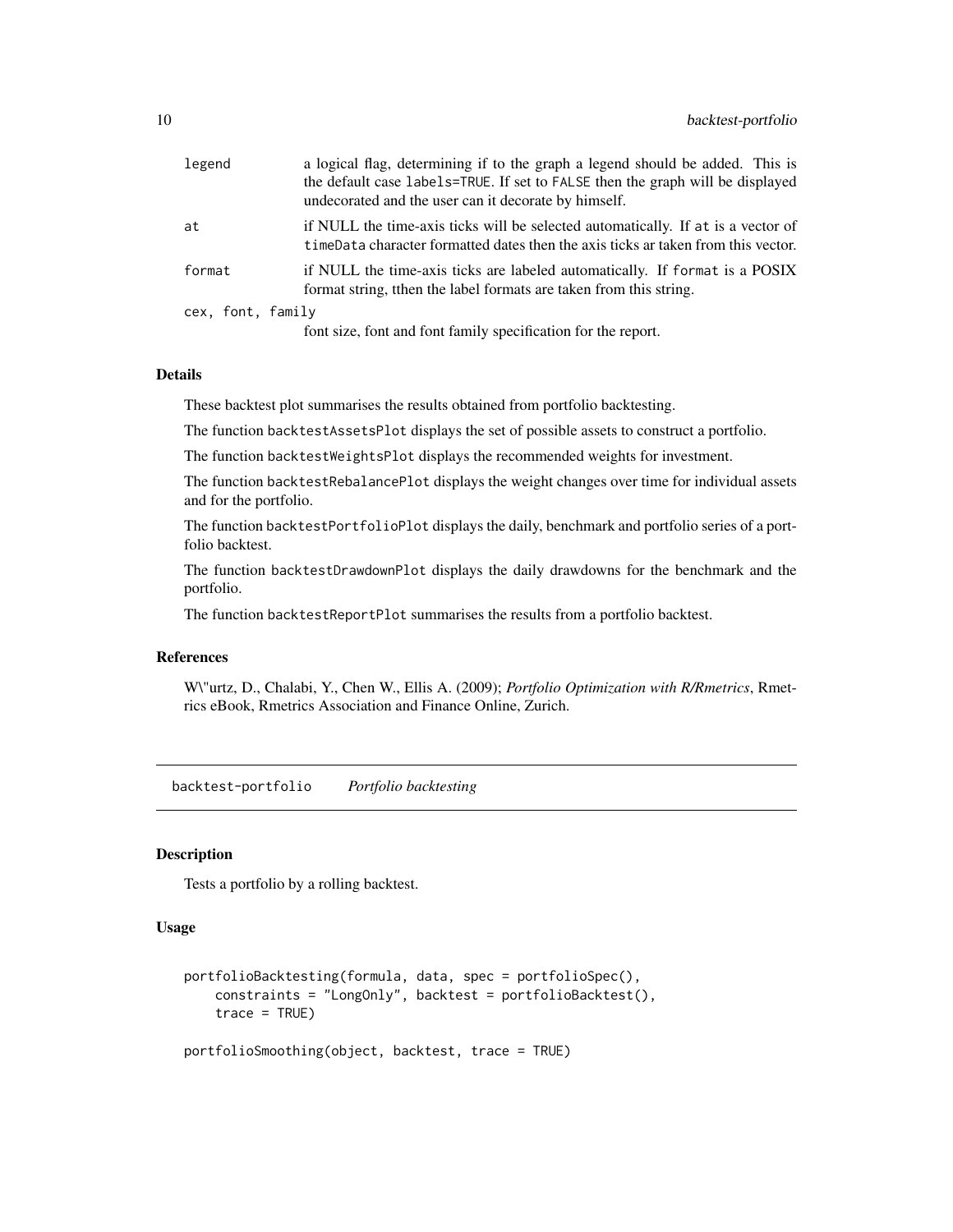<span id="page-10-0"></span>

| formula     | a formula describing the benchmark and assets used for backtesting in the form<br>backtest $\sim$ assetA +  + assetZ. Here, backtest and asset $*$ are column<br>names of the data set. |
|-------------|-----------------------------------------------------------------------------------------------------------------------------------------------------------------------------------------|
| data        | an object of class timeSeries.                                                                                                                                                          |
| spec        | an S4 object of class fPFOLIOSPEC as returned by the function portfolioSpec.                                                                                                            |
| constraints | a character string value or vector defining the constraints, for details we refer to<br>portfolioConstraints.                                                                           |
| backtest    | an S4 object of class fPFOLIOBACKTEST as returned by the function portfolioBacktest.                                                                                                    |
| object      | a list as returned by the function portfolioBacktesting.                                                                                                                                |
| trace       | a logical flag, by default TRUE. Should the backtersting be traced?                                                                                                                     |

#### References

W\"urtz, D., Chalabi, Y., Chen W., Ellis A. (2009); *Portfolio Optimization with R/Rmetrics*, Rmetrics eBook, Rmetrics Association and Finance Online, Zurich.

backtest-specification

*Specification of portfolio backtesting*

# Description

Specifies how the portfolio backtesting is performed.

# Usage

```
portfolioBacktest(
   windows = list(
       windows = "equidistWindows",
       params = list(horizon = "12m")),
   strategy = list(
       strategy = "tangencyStrategy",
       params = list(),
   smoother = list(
       smoother = "emaSmoother",
       params = list(doubleSmoothing = TRUE,
       lambda = "3m", skip = 0,initialWeights = NULL)),
   mess = list()
```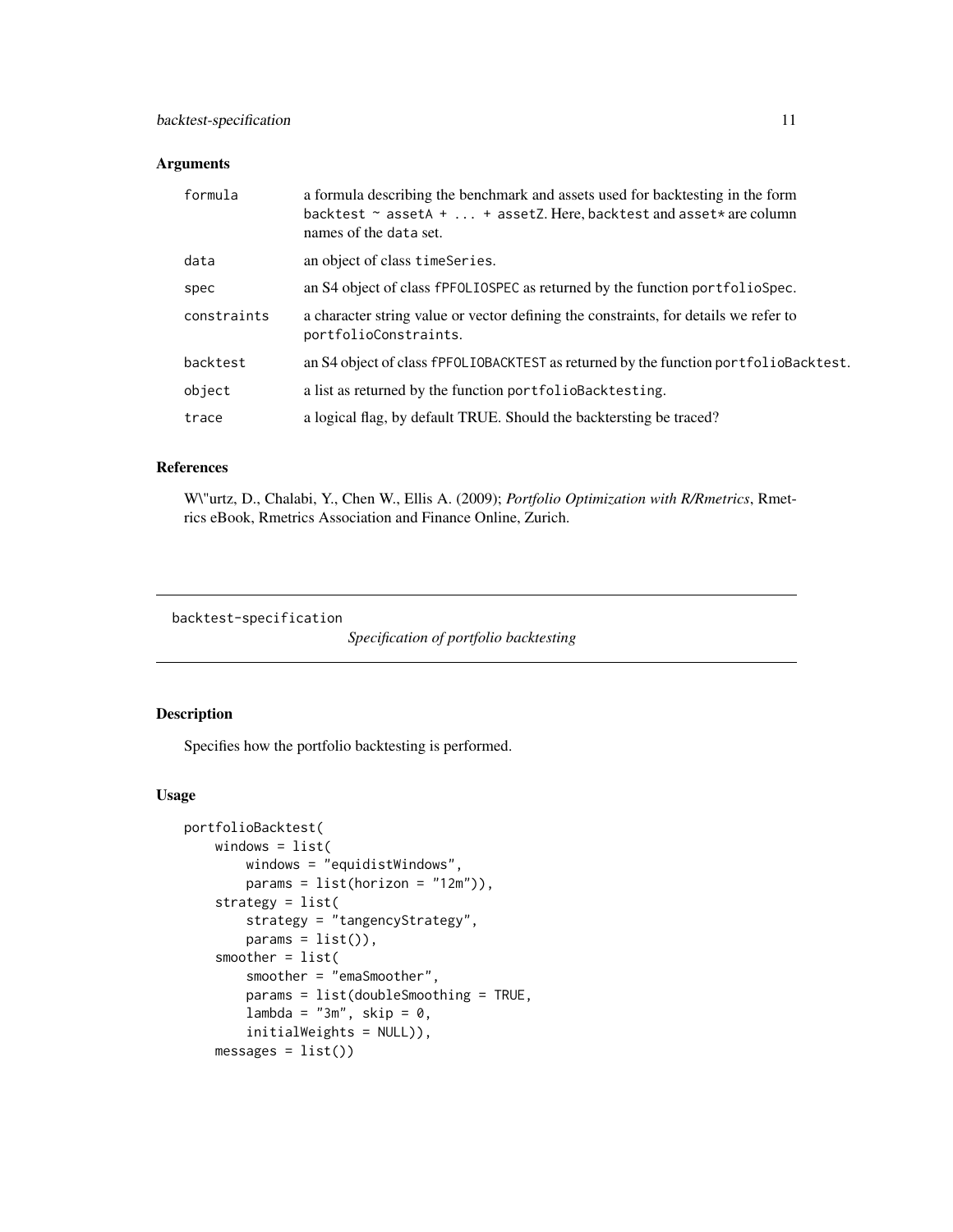<span id="page-11-0"></span>

| windows  | a list, containing different arguments: windows, params (horizon).                                             |
|----------|----------------------------------------------------------------------------------------------------------------|
| strategy | a list, containing different arguments: strategy, params.                                                      |
| smoother | a list, containing different arguments: smoother, params. (doubleSmoothing,<br>lambda, skip, initial Weights). |
| messages | a list containing the backtesting messages.                                                                    |

# Value

returns an S4 object of class "fPFOLIOBACKTEST".

#### References

W\"urtz, D., Chalabi, Y., Chen W., Ellis A. (2009); *Portfolio Optimization with R/Rmetrics*, Rmetrics eBook, Rmetrics Association and Finance Online, Zurich.

| backtestStats | Rolling portfolio backtesting statistics |
|---------------|------------------------------------------|
|---------------|------------------------------------------|

#### Description

Computes rolling statistics for backtest analysis

#### Usage

```
backtestStats(object, FUN = "rollingSigma", ...)
```

```
rollingSigma(object)
rollingVaR(object)
rollingCVaR(object)
rollingDaR(object)
rollingCDaR(object)
```
#### Arguments

| obiect     | a list, returned from running the function portfolios moothing.             |
|------------|-----------------------------------------------------------------------------|
| <b>FUN</b> | a character string, specifying the name of the rolling statistics function. |
| $\cdots$   | optional argument to be passed to the rolling statistics function FUN.      |

# Details

The function rollingSigma calculates the portfolio risk, Sigma, over time.

The function rollingVaR calculates a rolling Value at Risk.

The function rollingCVaR calculates a rolling Conditional Value at Risk.

The function rollingDaR calculates a rolling Drawdowns at Risk.

The function rollingCDaR calculates a rolling Conditional Drawdowns at Risk.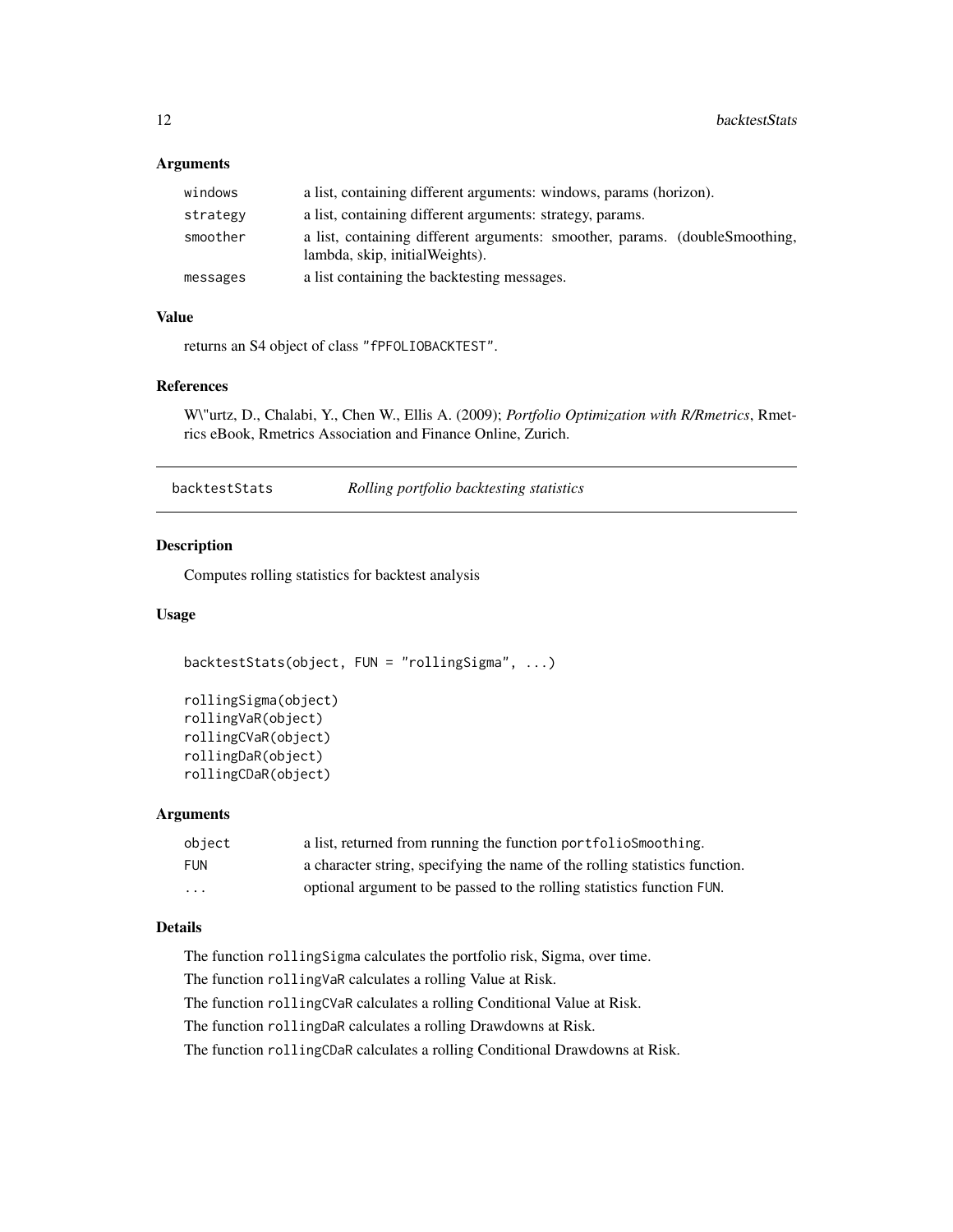#### <span id="page-12-0"></span>data-sets 13

# References

W\"urtz, D., Chalabi, Y., Chen W., Ellis A. (2009); *Portfolio Optimization with R/Rmetrics*, Rmetrics eBook, Rmetrics Association and Finance Online, Zurich.

data-sets *Assets Data Sets*

# Description

Example data sets for portfolio optimization.

# Usage

ECON85 ECON85LONG

GCCINDEX SPISECTOR SWX LPP2005 SMALLCAP GCCINDEX.RET

SPISECTOR.RET SWX.RET LPP2005.RET SMALLCAP.RET

# Value

an object of class "timeSeries".

#### References

Wuertz, D., Chalabi, Y., Chen W., Ellis A. (2009); *Portfolio Optimization with R/Rmetrics*, Rmetrics eBook, Rmetrics Association and Finance Online, Zurich.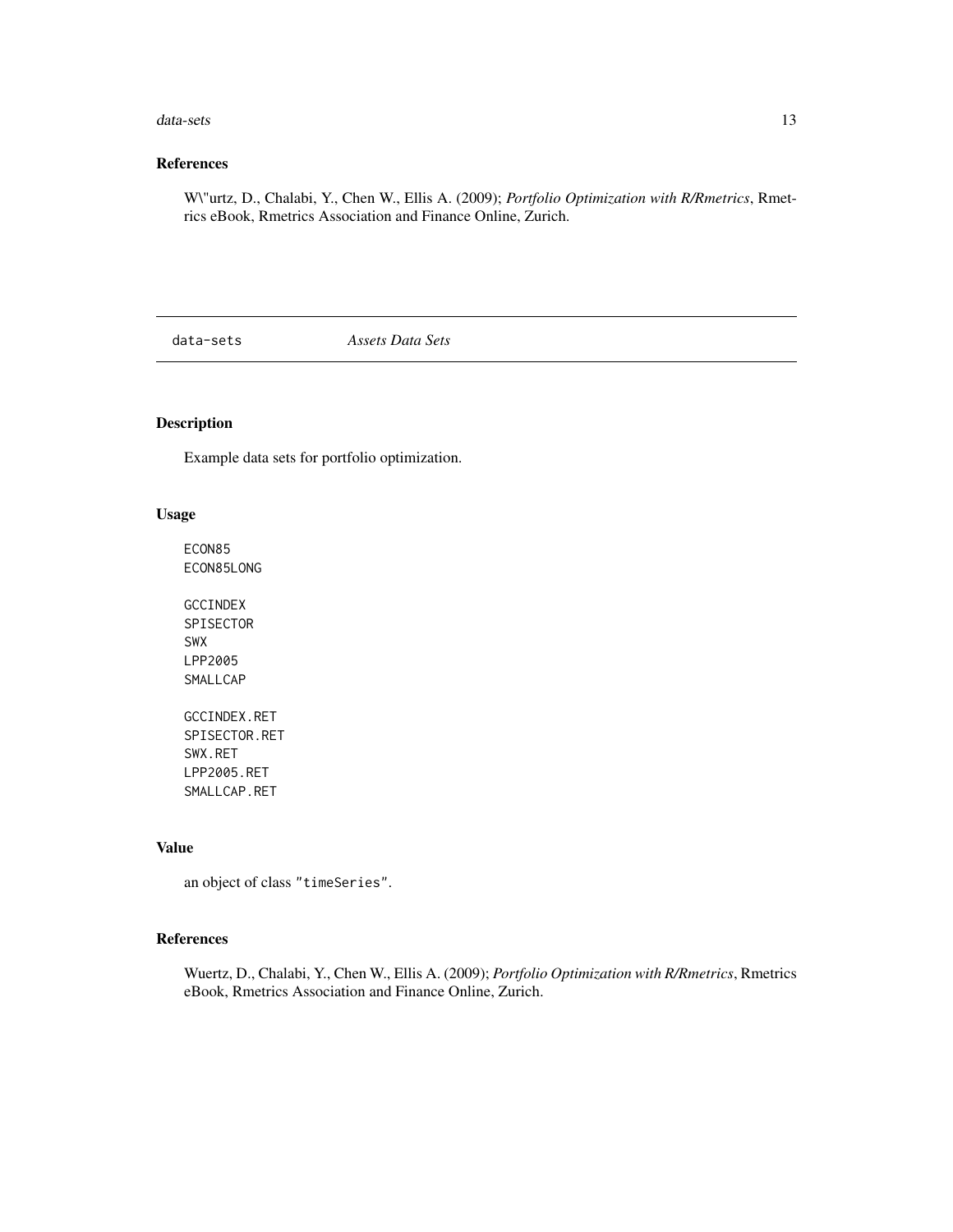<span id="page-13-0"></span>

#### Description

Specifies portfolio backtesting objects.

# Usage

## S4 method for signature 'fPFOLIOBACKTEST' show(object)

# Arguments

object an S4 object of class fPFOLIOBACKTEST.

# Details

#### Portfolio Backtest Specification:

The S4 class fPFOLIOBACKTEST specifies portfolio backtesting. The slots are:

- @windows a list, setting the windows function that defines the rolling windows, and the set of window specific parameters params. E.g The window horizon is set as a parameter horizon = "24m"
- @strategy a list, setting the portfolio strategy to implement during the backtest, and any strategy specific parameters are found in params.
- @smoother a list, specifying the smoothing style, given as a smoother function, and any smoother specific parameters are stored in the list params.
- @messages a list, any messages collected during the backtest

#### Value

portfolioBacktest returns an S4 object of class "fPFOLIOBACKTEST".

# References

W\"urtz, D., Chalabi, Y., Chen W., Ellis A. (2009); *Portfolio Optimization with R/Rmetrics*, Rmetrics eBook, Rmetrics Association and Finance Online, Zurich.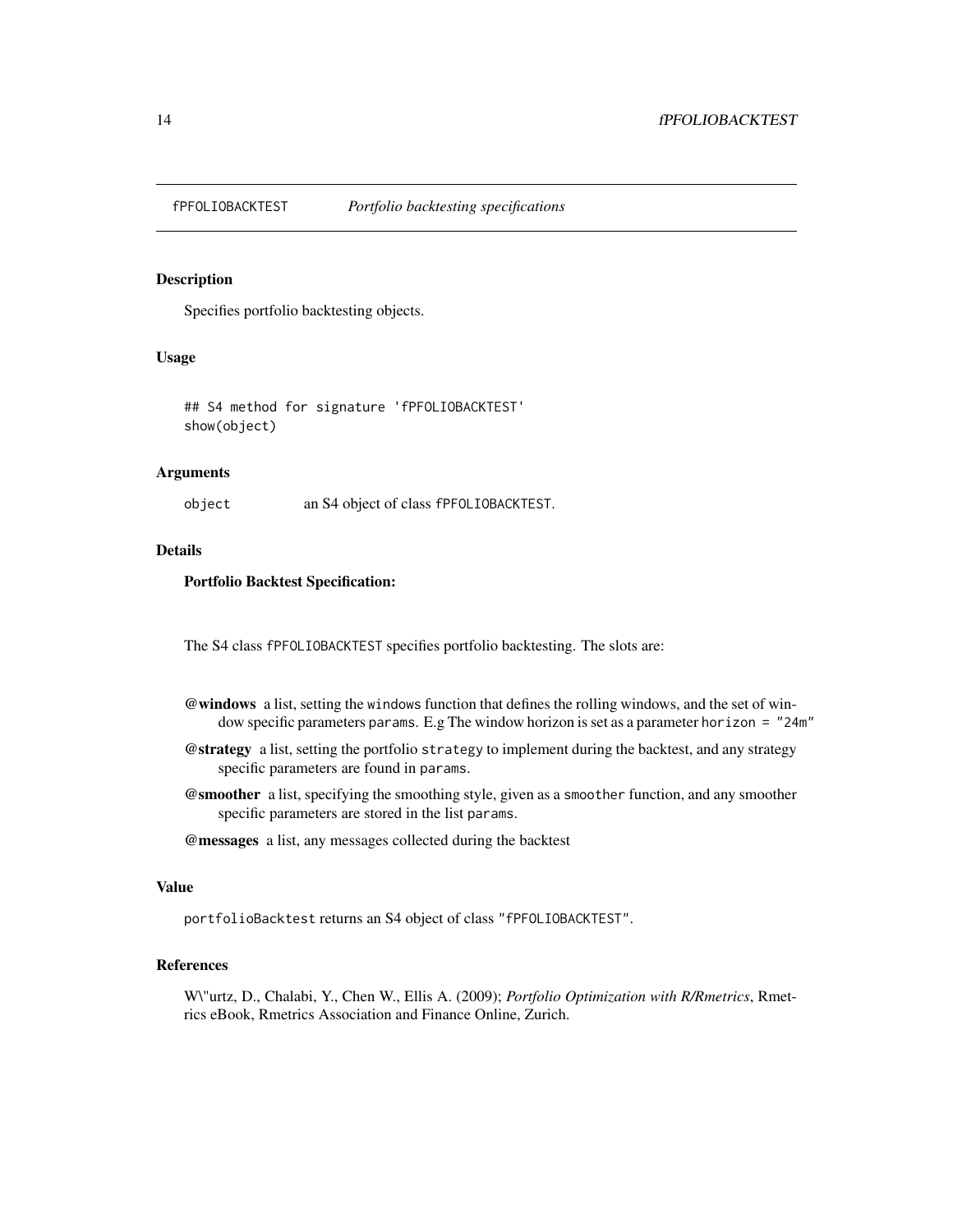<span id="page-14-0"></span>

# Description

Creates a fPFOLIOCON object from string constraints.

# Usage

## S4 method for signature 'fPFOLIOCON' show(object)

# Arguments

object an object of class fPFOLIOCON as returned by the function portfolioData.

# References

Wuertz, D., Chalabi, Y., Chen W., Ellis A. (2009); *Portfolio Optimization with R/Rmetrics*, Rmetrics eBook, Rmetrics Association and Finance Online, Zurich.

| fPFOLIODATA | Portfolio Data Handling |
|-------------|-------------------------|
|             |                         |

# Description

Creates a fPFOLIODATA object with data set and statistical measures.

#### Usage

```
portfolioData(data, spec = portfolioSpec())
```
## S4 method for signature 'fPFOLIODATA' show(object)

| data   | [portfolioStatistics] -<br>a time series or a named list, containing either a series of returns or named<br>entries 'mu' and 'Sigma' being mean and covariance matrix. |
|--------|------------------------------------------------------------------------------------------------------------------------------------------------------------------------|
| object | [show] -<br>an object of class fPFOLIODATA as returned by the function portfolioData.                                                                                  |
| spec   | an S4 object of class fPFOLIOSPEC, the specification to be modified, by default<br>the default of the function portfolioSpec().                                        |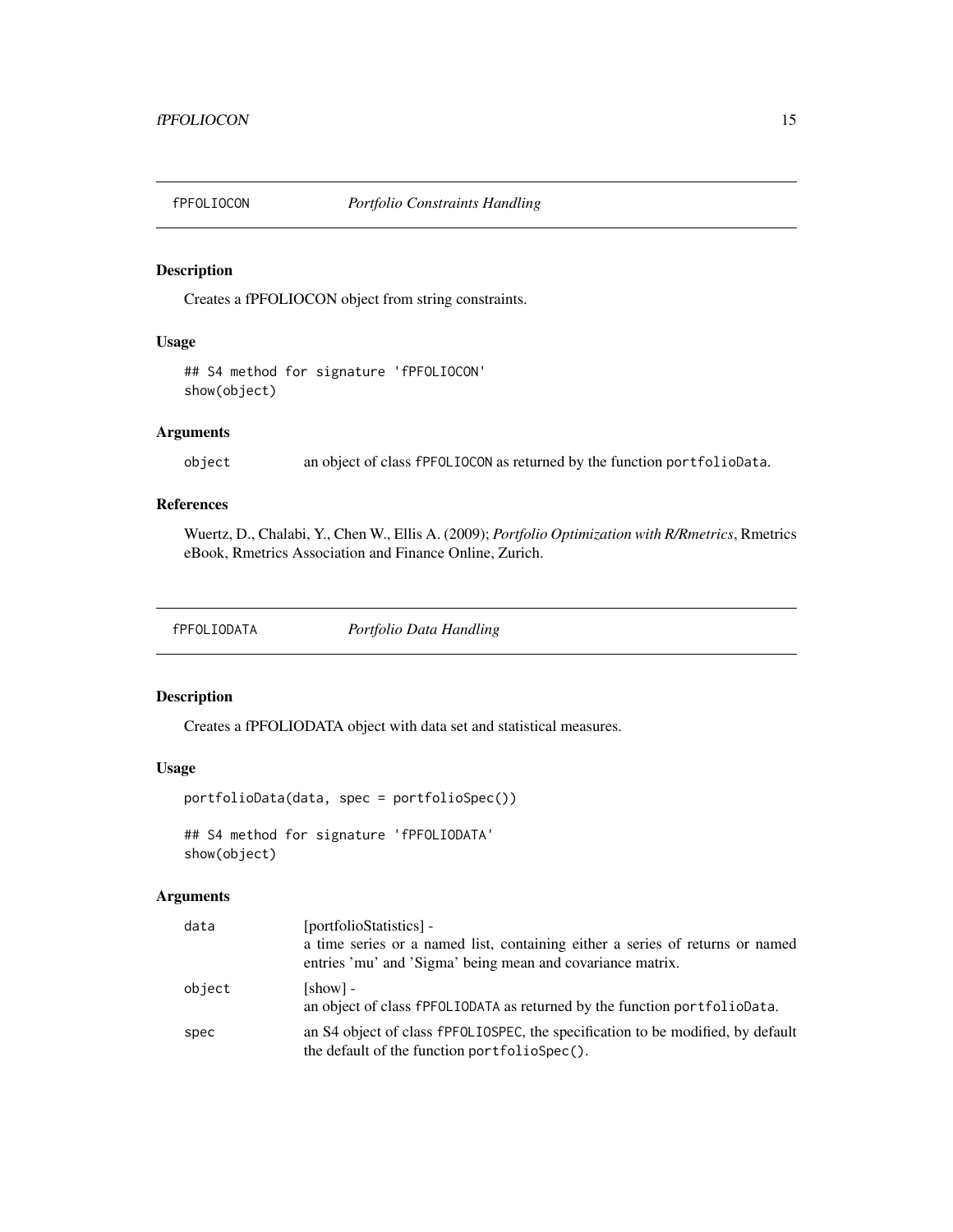# <span id="page-15-0"></span>Details

#### Dutch Portfolio Data Set:

This data represents seven stocks from the Dutch AEX index, Netherlands blue chips. The data is a list of the covariance matrix and the return means and is based on daily returns over a period from January 1990 till end of October 2003. Companies representing the data are Elsevier, Fortis, Getronics, Heineken, Philips, Shell and Unilever.

#### US Portfolio Data Set:

The data inherits eight assets being indexes, commodities and bonds. The data is a time series of yearly returns from December 1973 till December 1994. Assets are TBills3m, LongBonds, SP500, Wilshire5000, NASDAQComp, LehmanBonds, EAFE, Gold.

#### Simulated Mean-Cov Data Set:

This data is taken from chapter 1.3.2 in Scherer, M., Martin, R.D. (2005); *Introduction To Modern Portfolio Optimization with NuOPT, S-PLUS and S+Bayes*, Springer, Berlin. It is a list of covariance matrix and the return means of imaginary assets. It is an example set for learning about optimization.

# World Index Returns Data Set:

This data set is contributed by D. Locher (2007); It is a timeSeries object of four world index return data sets including Asia, Eastern Europe, Far East and Latin America.

#### Value

```
portfolioStatistics
```
returns a named list of estimated mean \$mu and covariance \$Sigma statistics, from a multivariate time series of assets.

```
portfolioData
```
returns a named list of the time series \$series and the portfolio \$statistics as returned by the function portfolioStatistics.

#### References

Wuertz, D., Chalabi, Y., Chen W., Ellis A. (2009); *Portfolio Optimization with R/Rmetrics*, Rmetrics eBook, Rmetrics Association and Finance Online, Zurich.

fPFOLIOSPEC *Specification of Portfolios*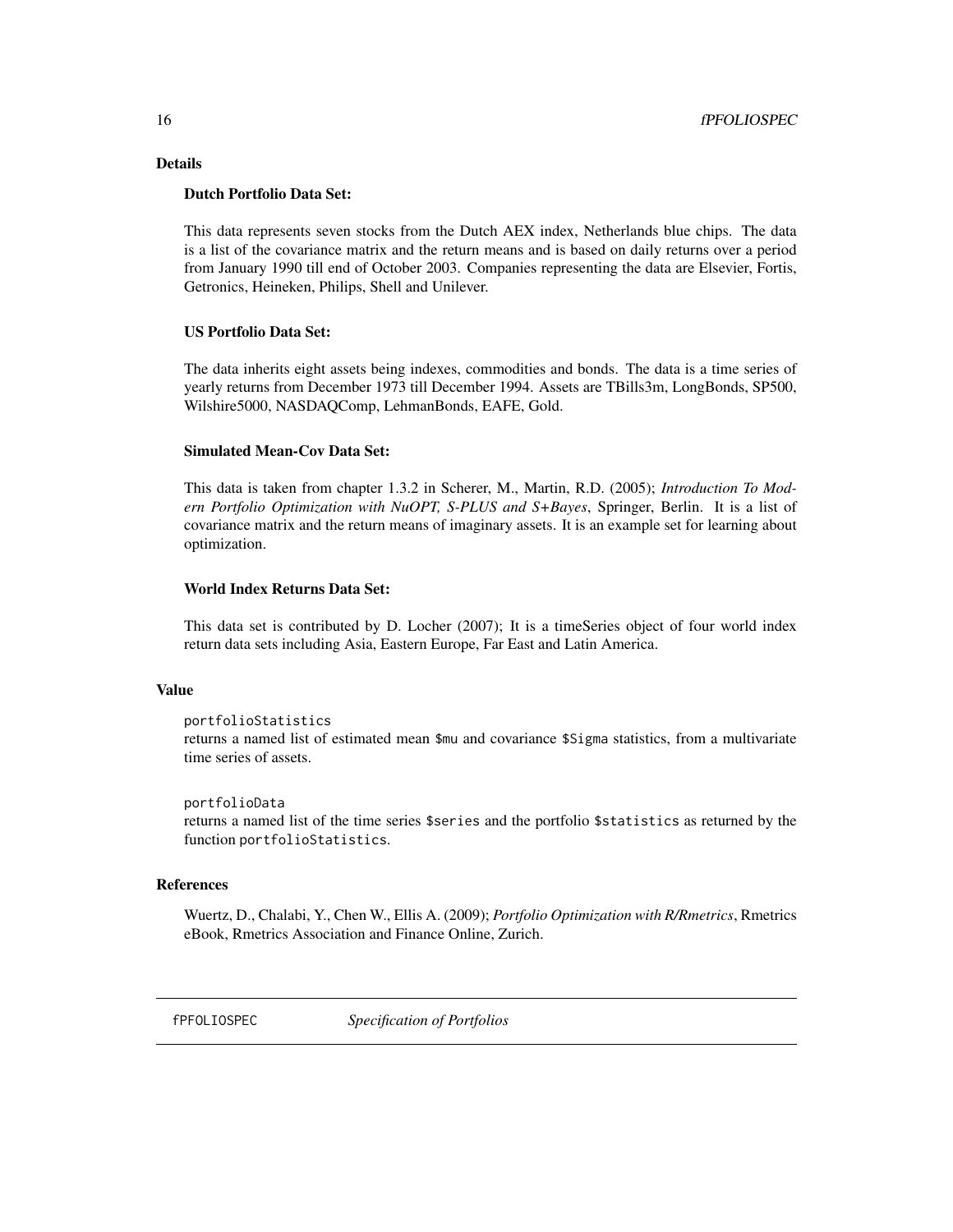# fPFOLIOSPEC 17

#### Description

Specifies portfolios.

# Usage

## S4 method for signature 'fPFOLIOSPEC' show(object)

#### Arguments

object an S4 object of class fPFOLIOSPEC.

#### **Details**

#### Portfolio Specifcation Structure:

The S4 class fPFOLIOSPEC specifies the portfolio. The slots are:

@call a call, returning the matched function call.

@model a list, setting the type of portfolio to be optimized, and the mean/covariance estimator to be applied:

type=c("MV","CVaR") a character string denoting the type of portfolio, the implemented types are the Mean-Variance Markowitz Portfolio, "MV", and the Mean-CVaR Portfolio, "CVaR". estimator=c("mean","cov") a vector of two character strings, the first denoting the mean estimator, and the second the covariance estimator. Additional meaningful selections include robust covariance estimators, e.g. c("mean","mcd"), or c("mean","shrink"). tailRisk=list() a list of optional tail risk information, currently not used.

params=list() a list of optional model parameters, currently not used.

@portfolio a list, settings portfolio parameters including predefined weights, target return, risk free rate, number of frontier points:

weights=NULL a numeric vector specifying the portfolio weights.

targetReturn=NULL a numeric value specifying the target return. The default value sets the target return.

targetRisk=NULL a numeric value specifying the target risk.

targetAlpha=NULL a numeric value specifying the target alpha confidence level for CVaR portfolio optimization. The default value sets the target return.

riskFreeRate=0 a numeric value specifying the risk free rate.

nFrontierPoints=50 a numeric value determining the number of points on the efficient frontier.

- @solver a list, setting the type of solver to be used for portfolio optimization:
	- type=c("quadprog", "Rdonlp2", "lpSolve") a character string specifying the name of the solver to be used.

trace=FALSE a logical flag, should the optimization be traced?

@title a title string, with a default project title.

@description a character string, with a default project description.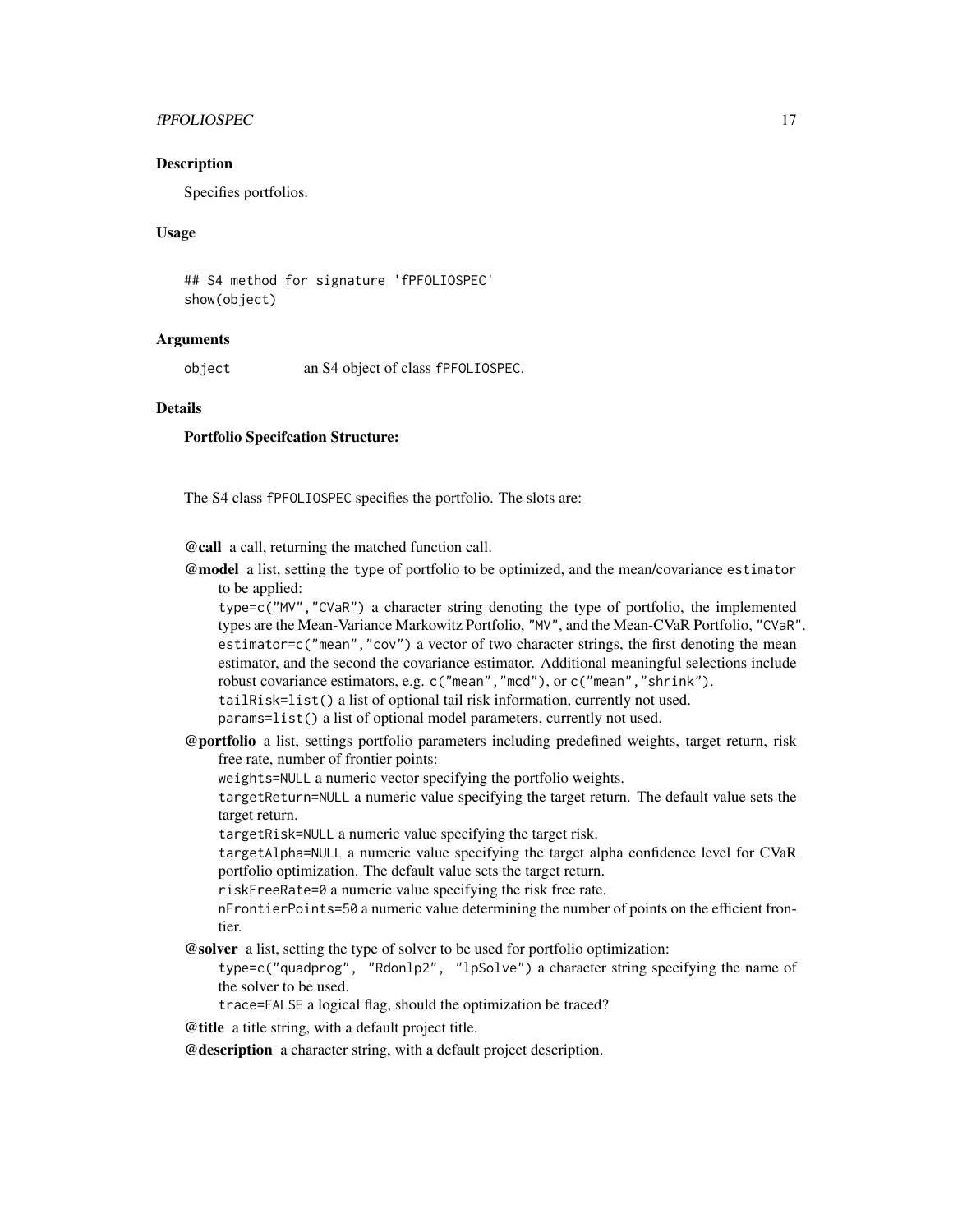#### Value

portfolioSpec

returns an S4 object of class "fPFOLIOSPEC".

#### References

Wuertz, D., Chalabi, Y., Chen W., Ellis A. (2009); *Portfolio Optimization with R/Rmetrics*, Rmetrics eBook, Rmetrics Association and Finance Online, Zurich.

fPFOLIOVAL *Values of Portfolio Frontiers*

#### Description

Specifies portfolio Optimized Values.

# Usage

## S4 method for signature 'fPFOLIOVAL' show(object)

#### Arguments

object an S4 object of class fPFOLIOVAL.

# References

Wuertz, D., Chalabi, Y., Chen W., Ellis A. (2009); *Portfolio Optimization with R/Rmetrics*, Rmetrics eBook, Rmetrics Association and Finance Online, Zurich.

fPORTFOLIO *Portfolio Class*

#### Description

A collection and description of functions allowing to gain information about optimal portfolios. Generally, optimization is done via three arguments, data, specification of the portfolio, and constraints, while function portfolioFrontier has two additional arguments for title and description.

<span id="page-17-0"></span>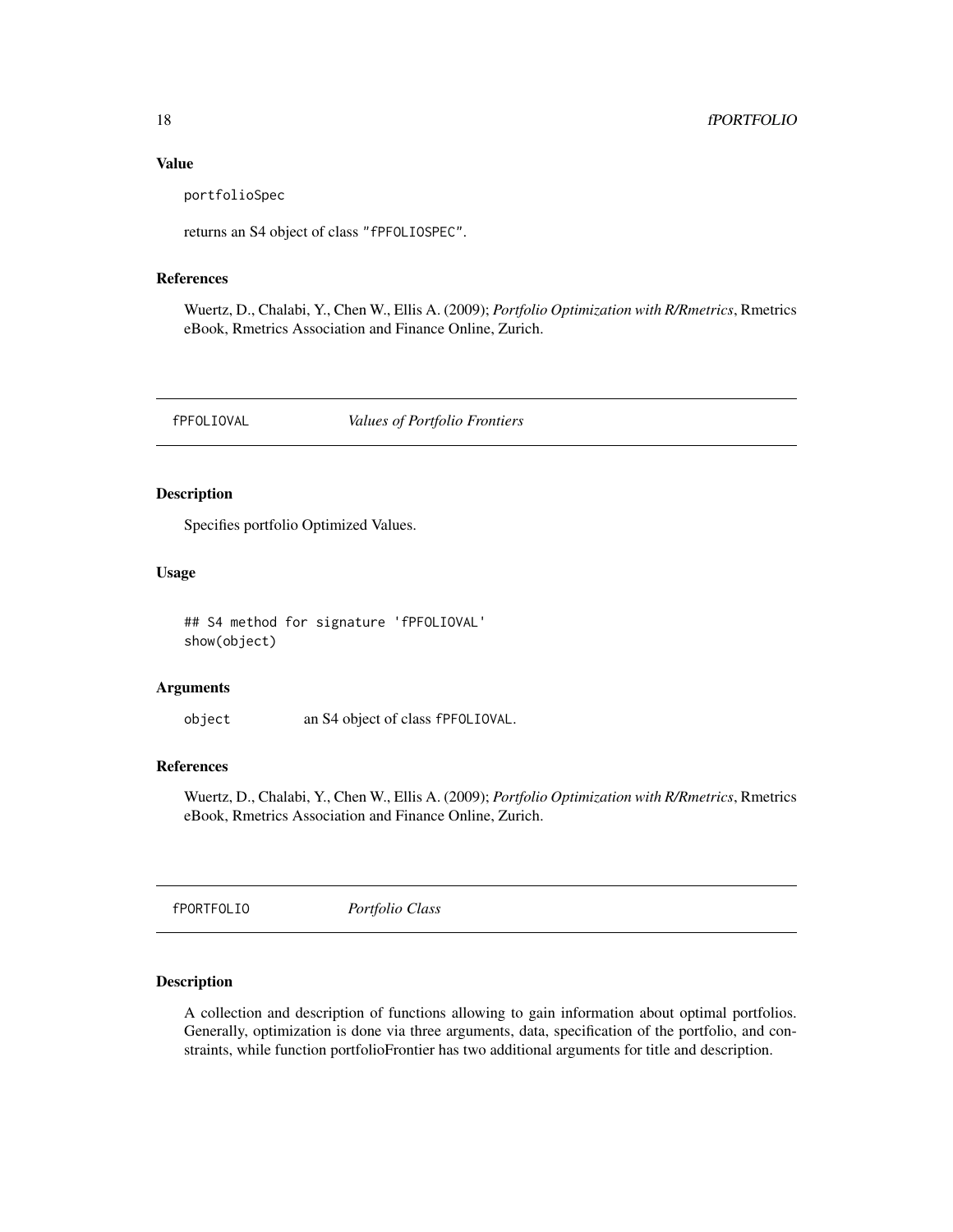# fPORTFOLIO 19

#### Usage

```
## S3 method for class 'fPORTFOLIO'
plot(x, which = "ask", control = list(), ...)## S3 method for class 'fPORTFOLIO'
summary(object, ...)
```
# Arguments

| control               | a list, defining the plotting parameters. The list modifies amongst others the<br>color, e.g. minvariance.col, type of point, e.g. tangency.pch, or the di-<br>mension of the point, e.g. cml.cex, see Notes for a complete list of control<br>parameters.       |
|-----------------------|------------------------------------------------------------------------------------------------------------------------------------------------------------------------------------------------------------------------------------------------------------------|
| which                 | which of the plots should be displayed? which can be either a character string,<br>"all" (displays all plots) or "ask" (interactively asks which one to display), or<br>a vector of integer values displaying the corresponding plot. Default value is<br>"ask". |
| object, x<br>$\cdots$ | an S4 object of class fPORTFOLIO.<br>optional arguments to be passed.                                                                                                                                                                                            |

# Details

#### Portfolio Class:

This S4 class contains all information about the portfolio. Basically these are risk measure, mean and covariance estimation, target return, risk free rate, number of frontier points, ranges for calculation, see the "Value" section for a detailed description of the slots.

# Value

```
portfolioFrontier()
returns an S4 object of class "fPORTFOLIO", with the following slots:
@call a call, returning the matched function call.
@data a list with two named elements, series holding the time series data if available,
                  otherwise NA, and statistics, itself a named list with two named elements mu
                  and Sigma holding the vector of means and the matrix of covariances.
@description a character string, allowing for a brief project description.
@portfolio a list, containing parameter specifications for the portfolio:
                  weights a numeric vector specifying the portfolio weights,
                  targetReturn a numeric value specifying the target return,
                  targetRisk a numeric value specifying the target risk,
                  targetMean a numeric value specifying the target return determinated with
                  function mean(),
                  targetStdev a numeric value specifying the target risk in standart deviation as
                  risk measure.
```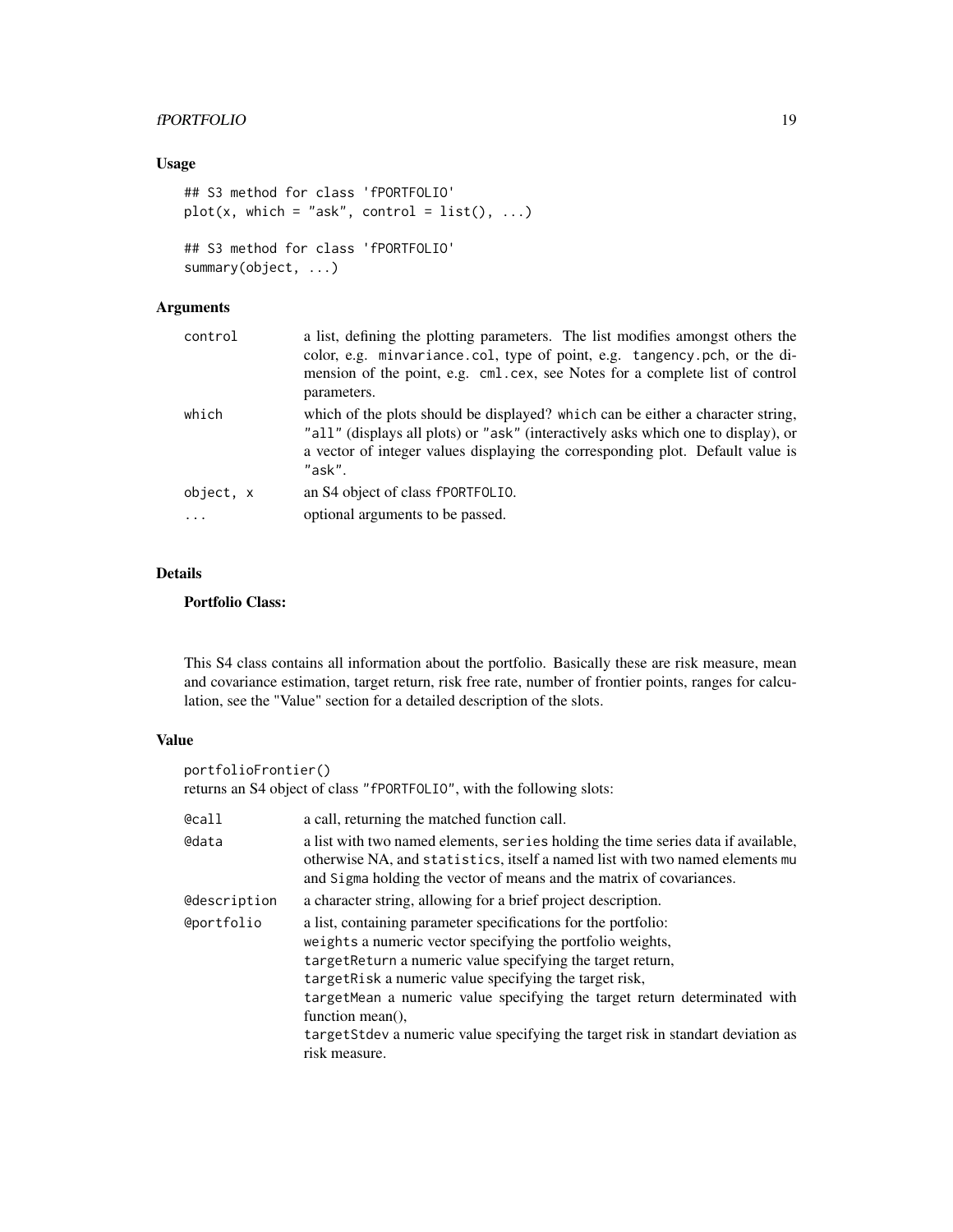| @specification a list with one named element spec which represents an object of class fPFOLIOSPEC, |
|----------------------------------------------------------------------------------------------------|
| including all information about the portfolio specifications, see PortfolioSpec                    |
| for further details.                                                                               |

@title a title string.

```
feasiblePortfolio
cmlPortfolio
tangencyPortfolio
minvariancePortfolio
efficientPortfolio
return an S4 object of class fPORTFOLIO having information only about one portfolio.
```
#### Control Parameters

In the following all elements of argument control from functions plot, weightsSlider, frontierSlider are listed.

- sliderResolution [weightsSlider, frontierSlider] a numeric, determining the numbers of slider points, by default nFrontierPoints/10.
- sliderFlag [weightsSlider, frontierSlider] a character string, denoting the slidertype, by default "frontier" for frontierSlider and "weights" for weightsSlider.
- sharpeRatio.col [plot, frontierSlider] a character string, defining color of the Sharpe ratio plot, by default "black".
- minvariance.col a character string, defining color of the minimum variance portfolio, by default "red".
- tangency.col a character string, defining color of the tangency portfolio, by default "steelblue".
- cml.col [plot, frontierSlider] a character string, defining color of the market portfolio and the capital market line, by default "green".
- equalWeights.col [plot, frontierSlider] a character string, defining the color of the equal weights portfolio, by default "blue".
- runningPoint.col [weightsSlider] a character string, defining color of the point indicating the current portfolio, by default "red".
- singleAsset.col a character string vector, defining color of the single asset portfolios. The vector must have length the number of assets, by default rainbow.
- twoAssets.col [plot, frontierSlider] a character string, defining color of the two assets efficient frontier, by default "grey".
- **monteCarlo.col** [plot, frontierSlider] a character string, defining color of the Monte Carlo portfolios, by default "black".
- minvariance.pch a number, defining symbol used for the minimum variance portfolio. See [points](#page-0-0) for description. Default symbol is 17.
- tangency.pch a number, defining symbol used for the tangency portfolio. See [points](#page-0-0) for description. Default symbol is 17.
- cml.pch [plot, frontierSlider] a number, defining symbol used for the market portfolio. See [points](#page-0-0) for description. Default symbol is 17.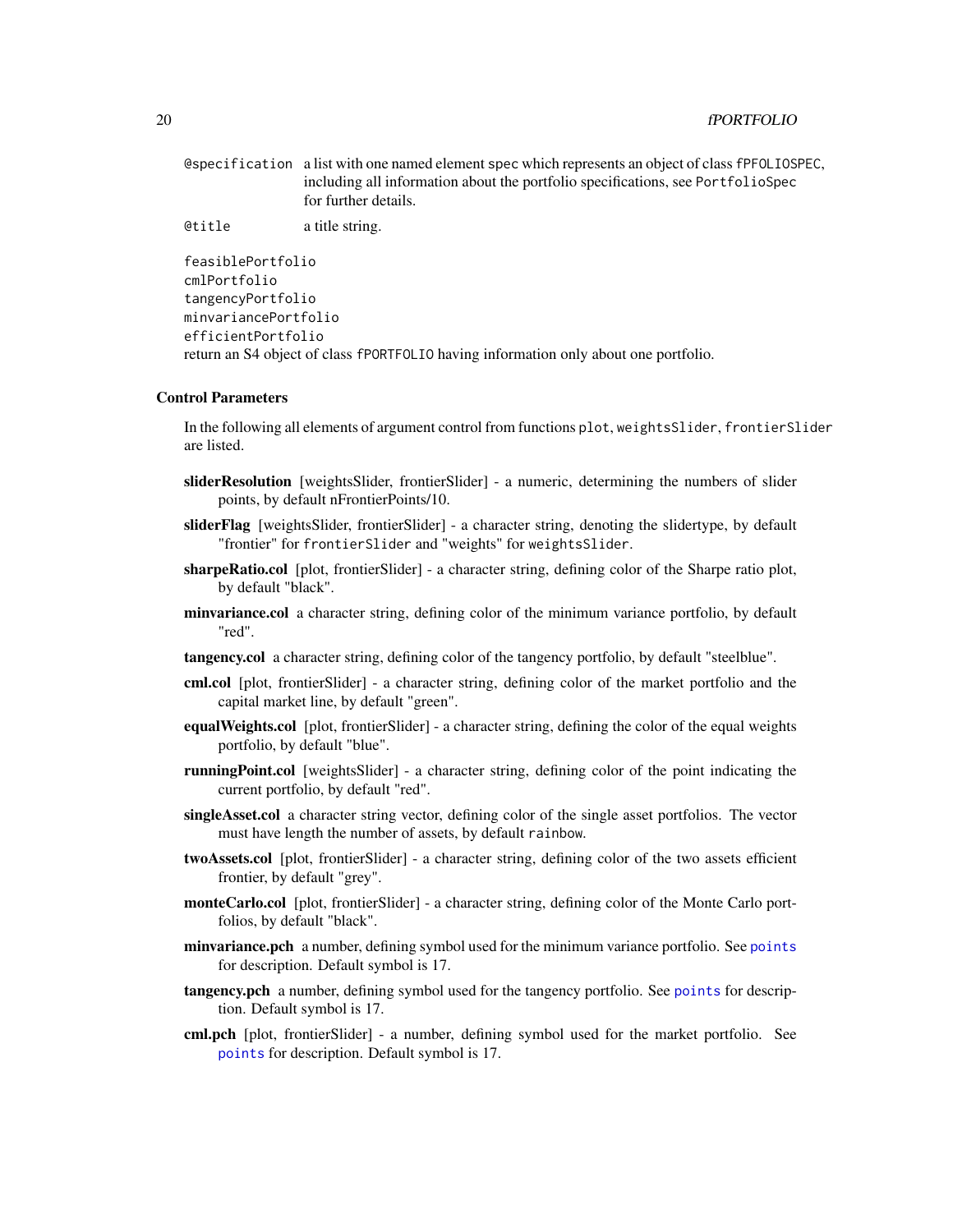- equalWeights.pch [plot, frontierSlider] a number, defining symbol used for the equal weights portfolio. See [points](#page-0-0) for description. Default symbol is 15.
- singleAsset.pch a number, defining symbol used for the single asset portfolios. See [points](#page-0-0) for description. Default symbol is 18.
- sharpeRatio.cex [plot, frontierSlider] a number, determining size (percentage) of the Sharpe ratio plot, by default 0.1.
- **minvariance.cex** a number, determining size (percentage) of the minimum variance portfolio symbol, by default 1.
- tangency.cex a number, determining size (percentage) of the tangency portfolio symbol, by default 1.25.
- cml.cex [plot, frontierSlider] a number, determining size (percentage) of the market portfolio symbol, by default 1.25.
- equalWeights.cex [plot, frontierSlider] a number, determining size (percentage) of the equal weights portfolio symbol, by default 0.8.
- **runningPoint.cex** [weightsSlider] a number, determining size (percentage) of the point indicating the current portfolio equal weights portfolio symbol, by default 0.8.
- singleAsset.cex a number, determining size (percentage) of the singel asset portfolio symbols, by default 0.8.
- twoAssets.cex [plot, frontierSlider] a number, determining size (percentage) of the two assets efficient frontier plot, by default 0.01.
- **monteCarlo.cex** [plot, frontierSlider] a number, determining size (percentage) of the Monte Carol portfolio symbols, by default 0.01.
- monteCarlo.cex [plot, frontierSlider] a number, determining size (percentage) of the Monte Carol portfolio symbols, by default 0.01.
- mcSteps [plot] a number, determining number of Monte Carol portfolio, by default 5000.
- pieR [plot, frontierSlider] a vector, containing factors for shrinking and stretching the x- and y-axis, by default NULL, i.e.  $c(1, 1)$  is used. Default pie size is  $1/15$  of the plot range.
- piePos [plot, frontierSlider] a number, determining the weight on the efficient frontier, which is illustrated by the pie. Default is tangency portfolio
- pieOffset [plot, frontierSlider] a vector, containing the pie's x- and y-axis offset from the efficient frontier. Default is NULL, i.e. the pie is set one default radius left of the efficient frontier.
- xlim [weightsSlider, frontierSlider] a vector, containing x-axis plot limits of the efficient frontier. Default setting is maximum of frontier range or single assets portfolios.
- ylim [weightsSlider, frontierSlider] a vector, containing y-axis plot limits of the efficient frontier. Default setting is maximum of frontier range or single assets portfolios.

#### References

Wuertz, D., Chalabi, Y., Chen W., Ellis A. (2009); *Portfolio Optimization with R/Rmetrics*, Rmetrics eBook, Rmetrics Association and Finance Online, Zurich.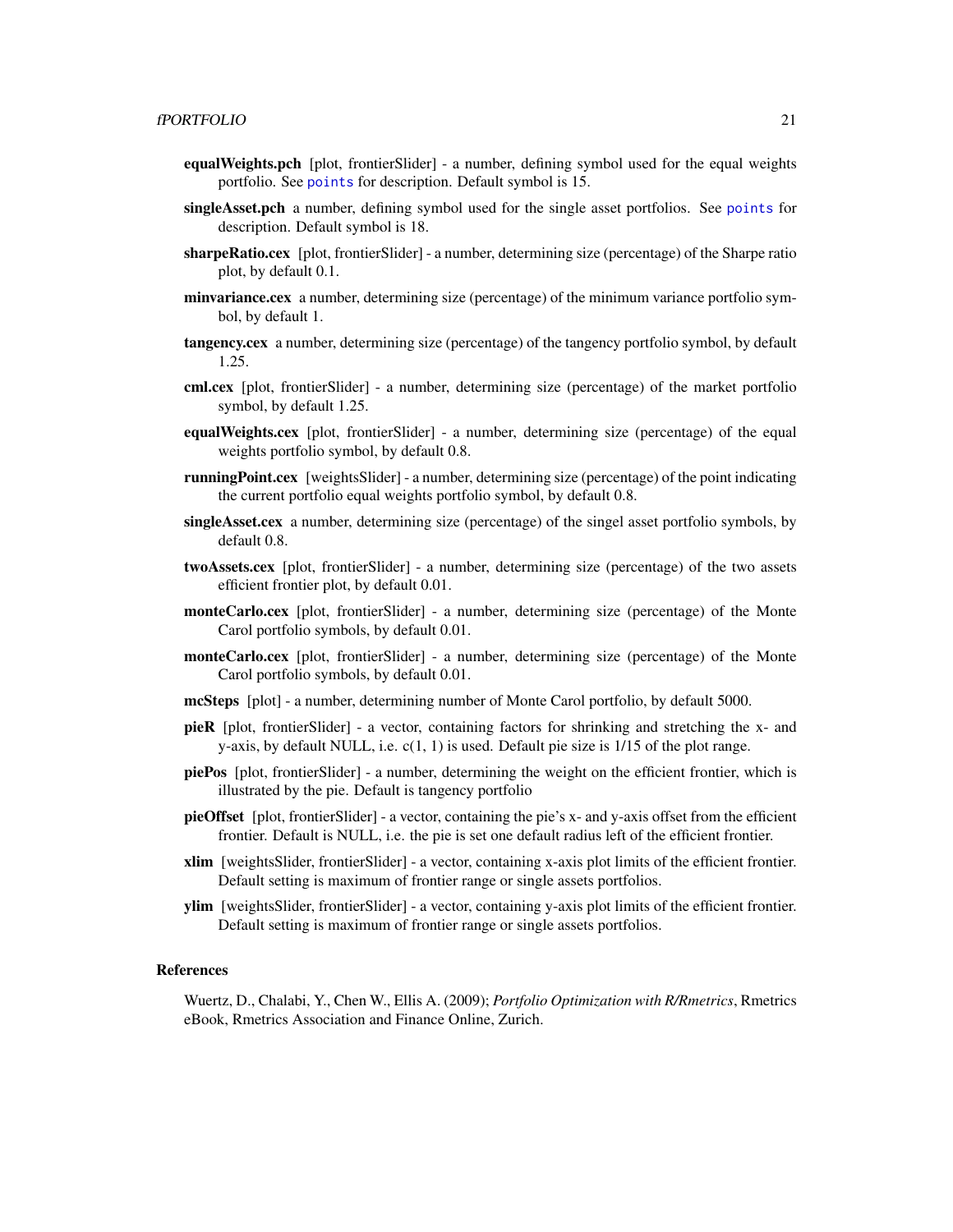#### <span id="page-21-0"></span>**Description**

Plots the efficient frontier of an optimized portfolio and allows to add points and lines from specif portfolios

#### Usage

```
frontierPlot(object, frontier = c("both", "lower", "upper"),
   col = c("black", "grey"), add = FALSE, labels = TRUE,return = c("mean", "mu"), risk = c("Cov", "Sigma", "CVaR", "VaR"),
   auto = TRUE, title = TRUE, \ldots)
minvariancePoints(object, return = c("mean", "mu"),
    risk = c("Cov", "Sigma", "CVaR", "VaR"), auto = TRUE, ...)cmlPoints(object, return = c("mean", "mu"),
    risk = c("Cov", "Sigma", "CVaR", "VaR"), auto = TRUE, ...)
cmlLines(object, return = c("mean", "mu"),
   risk = c("Cov", "Sigma", "CVaR", "VaR"), auto = TRUE, ...)tangencyPoints(object, return = c("mean", "mu"),
    risk = c("Cov", "Sigma", "CVaR", "VaR"), auto = TRUE, ...)tangencyLines(object, return = c("mean", "mu"),
   risk = c("Cov", "Sigma", "CVaR", "VaR"), auto = TRUE, ...)equalWeightsPoints(object, return = c("mean", "mu"),
    risk = c("Cov", "Sigma", "CVaR", "VaR"), auto = TRUE, ...)
singleAssetPoints(object, return = c("mean", "mu"),
   risk = c("Cov", "Sigma", "CVaR", "VaR"), auto = TRUE, ...)
twoAssetsLines(object, return = c("mean", "mu"),
    risk = c("Cov", "Sigma", "CVaR", "VaR"), auto = TRUE, ...)sharpeRatioLines(object, return = c("mean", "mu"),
   risk = c("Cov", "Sigma", "CVaR", "VaR"), auto = TRUE, ...)monteCarloPoints(object, mcSteps = 5000, return = c("mean", "mu"),
   risk = c("Cov", "Sigma", "CVaR", "VaR"), auto = TRUE, ...)tailoredFrontierPlot(object,
   return = c("mean", "mu"), risk = c("Cov", "Sigma", "CVaR", "VaR"),
   mText = NULL, col = NULL, xlim = NULL, ylim = NULL,twoAssets = FALSE, sharpeRatio = TRUE, title = TRUE, ...)
```
#### Arguments

object an S4 object of class fPORTFOLIO, containing slots call, data, specification, constraints, portfolio, title, description.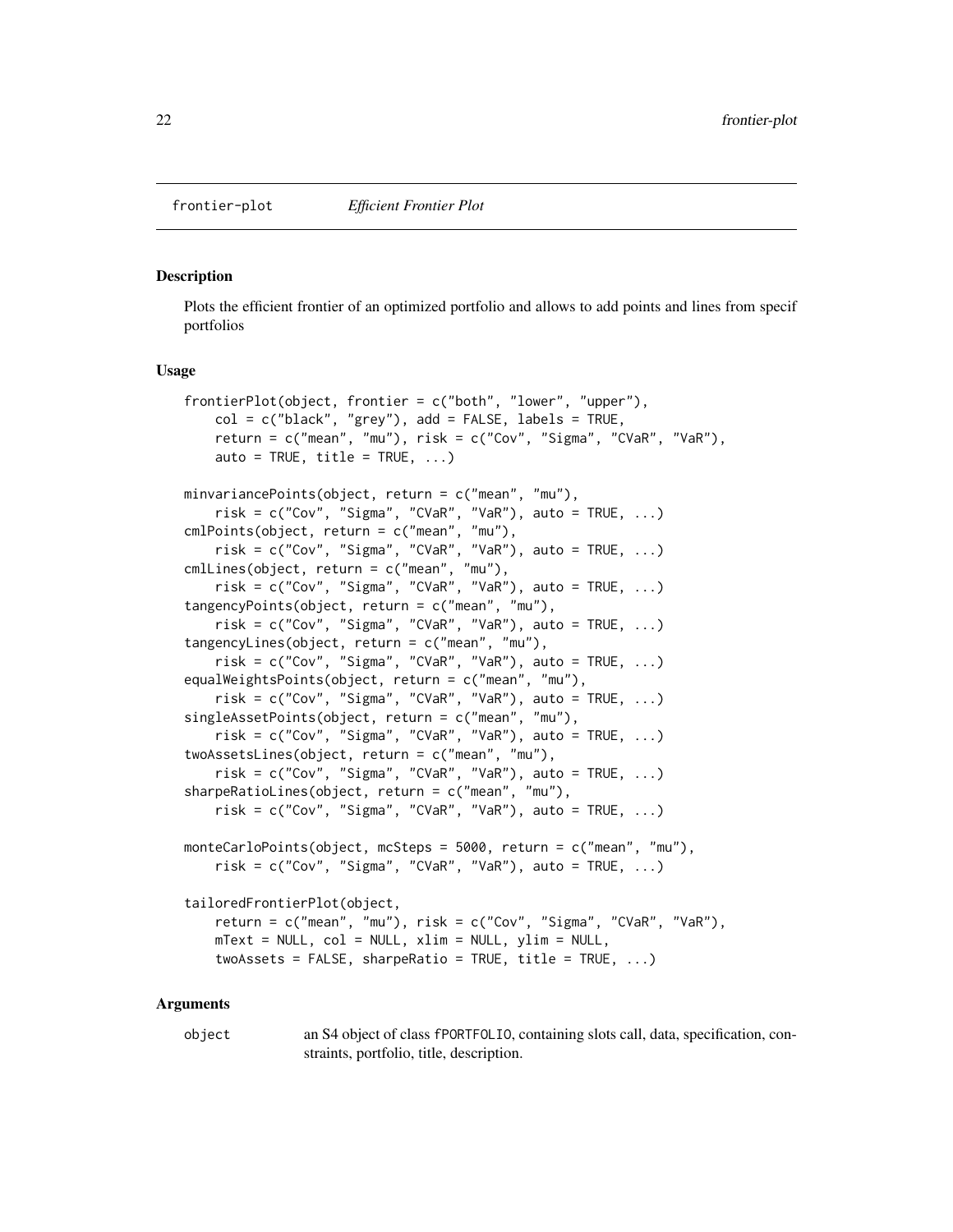# frontier-plot 23

| frontier    | a character string, determining which part of the frontier should be extracted.<br>"both" stands for the full hyperbola, "lower" for all points below the minimum<br>variance return and "upper" for the actual efficient frontier, by default "both".                                                                                                |
|-------------|-------------------------------------------------------------------------------------------------------------------------------------------------------------------------------------------------------------------------------------------------------------------------------------------------------------------------------------------------------|
| col         | a character string vector, setting the color. For frontierPlot it is a two dimen-<br>sional a vector; first entry is the upper part of the frontier,<br>second entry the lower, by default "black" and "grey".<br>For the other functions the argument defines the color representation, by default<br>sets the default color is the rainbow palette. |
| add         | a logical value, determining whether the frontier should be added to an existing<br>plot, by default FALSE.                                                                                                                                                                                                                                           |
| return      | a character string denoting which type of return should be plotted. Allowed<br>values for the return are either "mean", or "mu".                                                                                                                                                                                                                      |
| risk        | a character string denoting which type of risk should be plotted. Allowed values<br>for the risk measure are either "cov", "sigma", "VaR", or "CVaR".                                                                                                                                                                                                 |
| auto        | a logical flag denoting if the type of return and risk to be plotted should be<br>selected automatically, by default TRUE.                                                                                                                                                                                                                            |
| labels      | a logical flag, should the plot be automatically labeled and decorated? By default<br>TRUE.                                                                                                                                                                                                                                                           |
| title       | a logical flag, should the plot obtain a default main title and x- and y-labels? By<br>default TRUE.                                                                                                                                                                                                                                                  |
| mcSteps     | an integer value, the number of Monte Carlo steps.                                                                                                                                                                                                                                                                                                    |
| xlim, ylim  | two numeric vectors with two elelemts, the plot range. If set to NULL the<br>values for the plot ranges are determined automatically.                                                                                                                                                                                                                 |
| mText       | a character string, representing a marginal text string. If set to NULL the value<br>is taken from the title of the input frontier argument.                                                                                                                                                                                                          |
| twoAssets   | a logical flag, if TRUE, then the two assets frontier lines will be drawn.                                                                                                                                                                                                                                                                            |
| sharpeRatio | a logical flag, if TRUE, then the Sharpe ratio will be added to the plot.                                                                                                                                                                                                                                                                             |
| .           | optional arguments to be passed.                                                                                                                                                                                                                                                                                                                      |

# Details

| frontierPlot         | Plots efficient frontier.                   |
|----------------------|---------------------------------------------|
| minvariancePoints    | Adds minimum variance point,                |
| cmlPoints            | Adds market portfolio,                      |
| cmlLines             | Adds capital market Line,                   |
| tangencyPoints       | Adds tangency portfolio point,              |
| tangencyLines        | Adds tangency line,                         |
| equalWeightsPoints   | Adds point of equal weights portfolio,      |
| singleAssetPoints    | Adds points of single asset portfolios,     |
| twoAssetsLines       | Adds EF for all combinations of two assets, |
| sharpeRatioLines     | Adds Sharpe ratio line,                     |
| monteCarloPoints     | Adds randomly produced feasible portfolios, |
| tailoredFrontierPlot | an example for a tailored plot.             |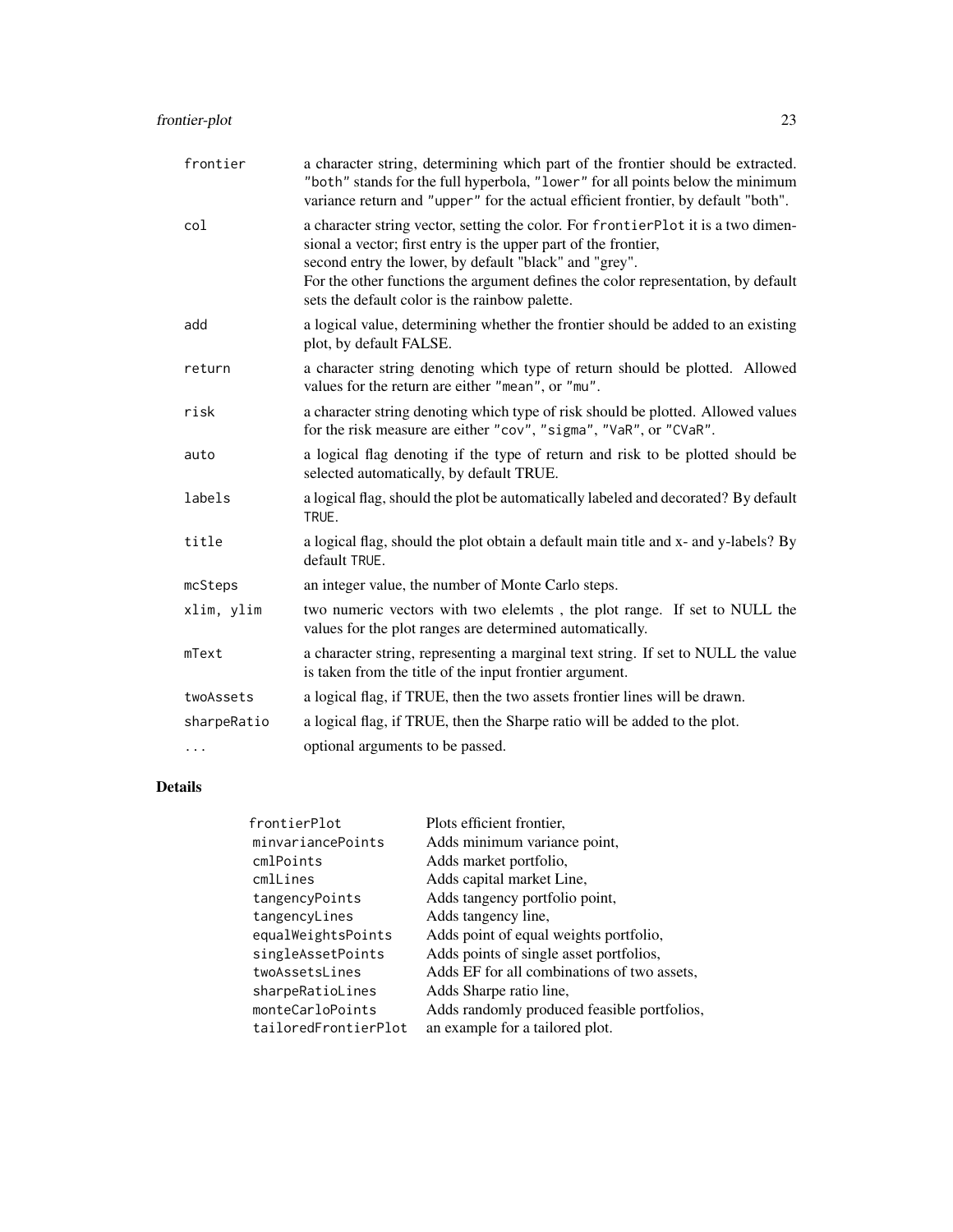# <span id="page-23-0"></span>References

Wuertz, D., Chalabi, Y., Chen W., Ellis A. (2009); *Portfolio Optimization with R/Rmetrics*, Rmetrics eBook, Rmetrics Association and Finance Online, Zurich.

frontier-plotControl *Frontier Plot Control List*

# Description

Allows to modify plot settings for the frontier plot.

# Usage

| frontierPlotControl( |                  |
|----------------------|------------------|
| # Colors:            |                  |
| sharpeRatio.col      | $=$ "blue",      |
| minvariance.col      | $=$ "red",       |
| tangency.col         | = "steelblue",   |
| cm1.col              | = "green",       |
| equalWeights.col     | $=$ "blue",      |
| singleAsset.col      | = "topo.colors", |
| twoAssets.col        | $=$ "grey",      |
| monteCarlo.col       | = "black".       |
| # Point Sizes:       |                  |
| minvariance.cex      | $= 1.25,$        |
| tangency.cex         | $= 1.25,$        |
| $cm1.$ cex           | $= 1.25,$        |
| equalWeights.cex     | $= 1.25,$        |
| singleAsset.cex      | $= 1.25,$        |
| twoAssets.cex        | $= 0.01,$        |
| monteCarlo.cex       | $= 0.01,$        |
| sharpeRatio.cex      | $= 0.1$ .        |
| # Limits:            |                  |
| xlim                 | $= NULL,$        |
| ylim                 | $= NULL,$        |
| # MC Steps:          |                  |
| mcSteps              | $= 5000.$        |
| # Pie Settings:      |                  |
| pieR                 | $=$ NULL,        |
| piePos               | $= NULL,$        |
| pieOffset            | $= NULL$         |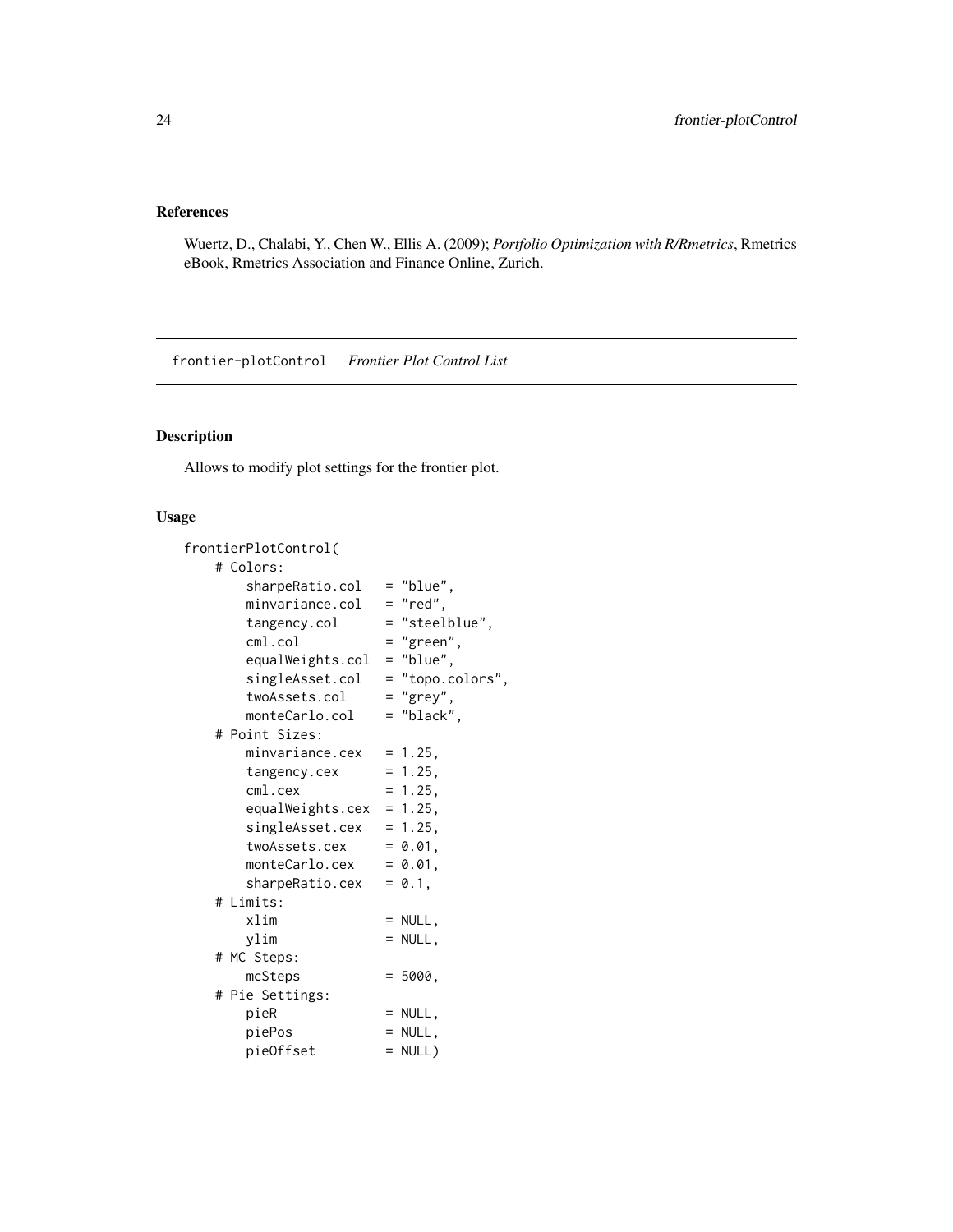| sharpeRatio.col               |                                   |
|-------------------------------|-----------------------------------|
|                               | Color setting.                    |
| minvariance.col               |                                   |
|                               | Color setting.                    |
| tangency.col                  | Color setting.                    |
| cm1.col                       | Color setting.                    |
| equalWeights.col              |                                   |
|                               | Color setting.                    |
| singleAsset.col               |                                   |
|                               | Color setting.                    |
| twoAssets.col                 | Color setting.                    |
| monteCarlo.col Color setting. |                                   |
| minvariance.cex               |                                   |
|                               | Font point size setting.          |
| tangency.cex                  | Font point size setting.          |
| $cm1.$ cex                    | Font point size setting.          |
| equalWeights.cex              |                                   |
|                               | Font point size setting.          |
| singleAsset.cex               |                                   |
|                               | Font point size setting.          |
| twoAssets.cex                 | Font point size setting.          |
| monteCarlo.cex                | Font point size setting.          |
| sharpeRatio.cex               |                                   |
|                               | Font point size setting.          |
| xlim                          | x-axis limit setting.             |
| ylim                          | y-axis limit setting.             |
| mcSteps                       | Numer of Monte Carlo steps.       |
| pieR                          | Pie radius setting.               |
| piePos                        | Pie position coordinates setting. |
| pieOffset                     | Pie offset coordinates setting.   |

# References

Wuertz, D., Chalabi, Y., Chen W., Ellis A. (2009); *Portfolio Optimization with R/Rmetrics*, Rmetrics eBook, Rmetrics Association and Finance Online, Zurich.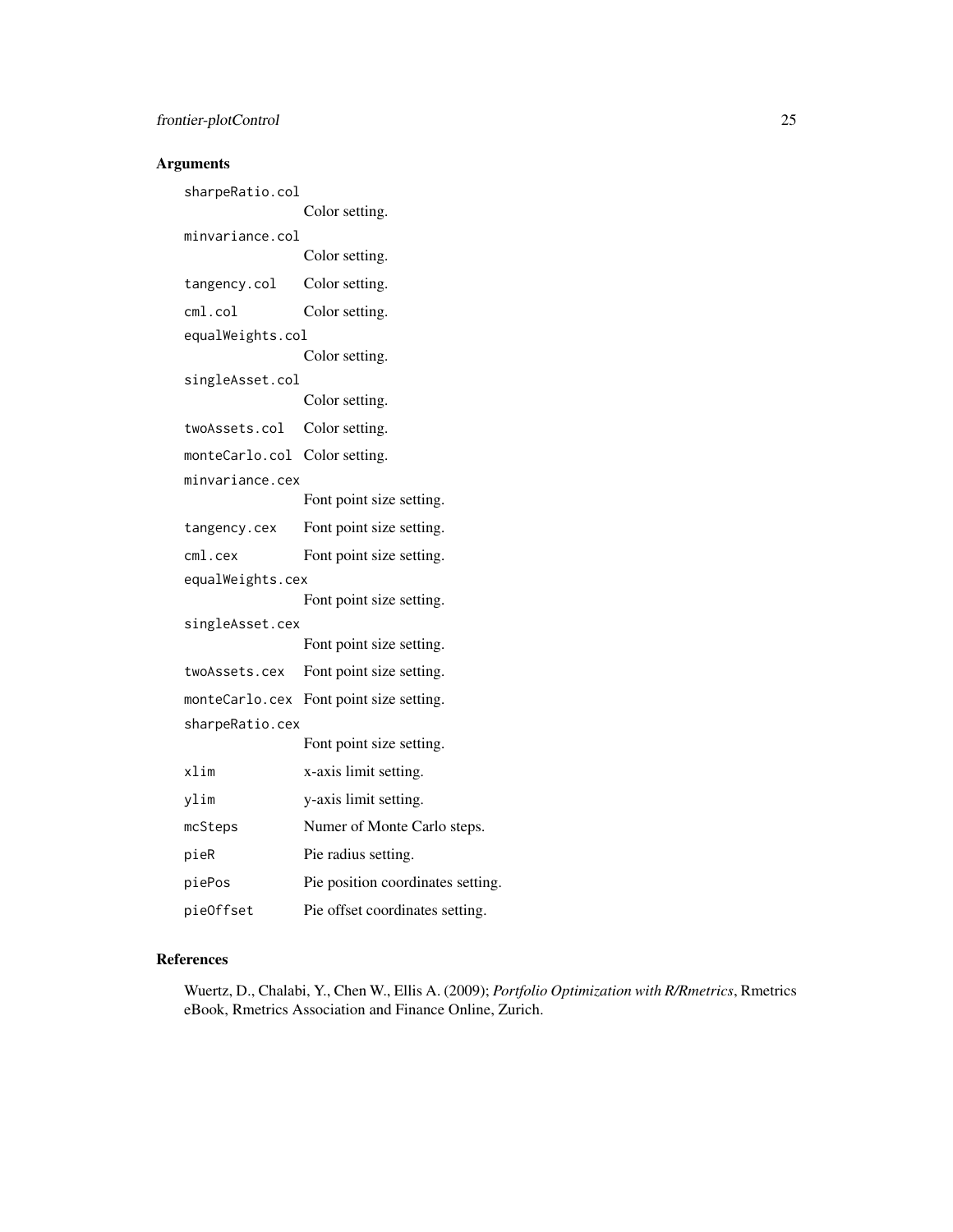<span id="page-25-0"></span>frontier-points *Get Frontier Points*

# Description

Extracts the risk and return coordinates of the efficient frontier.

# Usage

```
frontierPoints(object, frontier = c("both", "lower", "upper"),
   return = c("mean", "mu"), risk = c("Cov", "Sigma", "CVaR", "VaR"),
   auto = TRUE)
```
# Arguments

| object   | an object of class fPORTFOLIO.                                                                                                                       |
|----------|------------------------------------------------------------------------------------------------------------------------------------------------------|
| frontier | a character string denoting which part of the efficient portfolio should be extrac-<br>tacted.                                                       |
| return   | character strings denoting which return measure should be plotted. Allowed<br>values for the return are either "mean", or "mu".                      |
| risk     | character strings denoting which risk measure should be plotted. Allowed values<br>for the risk measure are either "cov", "sigma", "VaR", or "CVaR". |
| auto     | a logical flag. If auto is TRUE, the default setting, then the risk will be identified<br>automatically from the object.                             |

#### Details

The automated risk detection, auto=TRUE takes the following decision:

```
if (auto) {
   Type = getType(object)
   Estimator = getEstimator(object)
   if (Type == "MV") risk = "cov"
   if (Type == "MV" & Estimator != "covEstimator") risk = "sigma"
   if (Type == "QLPM") risk = "sigma"
   if (Type == "CVaR") risk = "CVaR"}
```
# References

Wuertz, D., Chalabi, Y., Chen W., Ellis A. (2009); *Portfolio Optimization with R/Rmetrics*, Rmetrics eBook, Rmetrics Association and Finance Online, Zurich.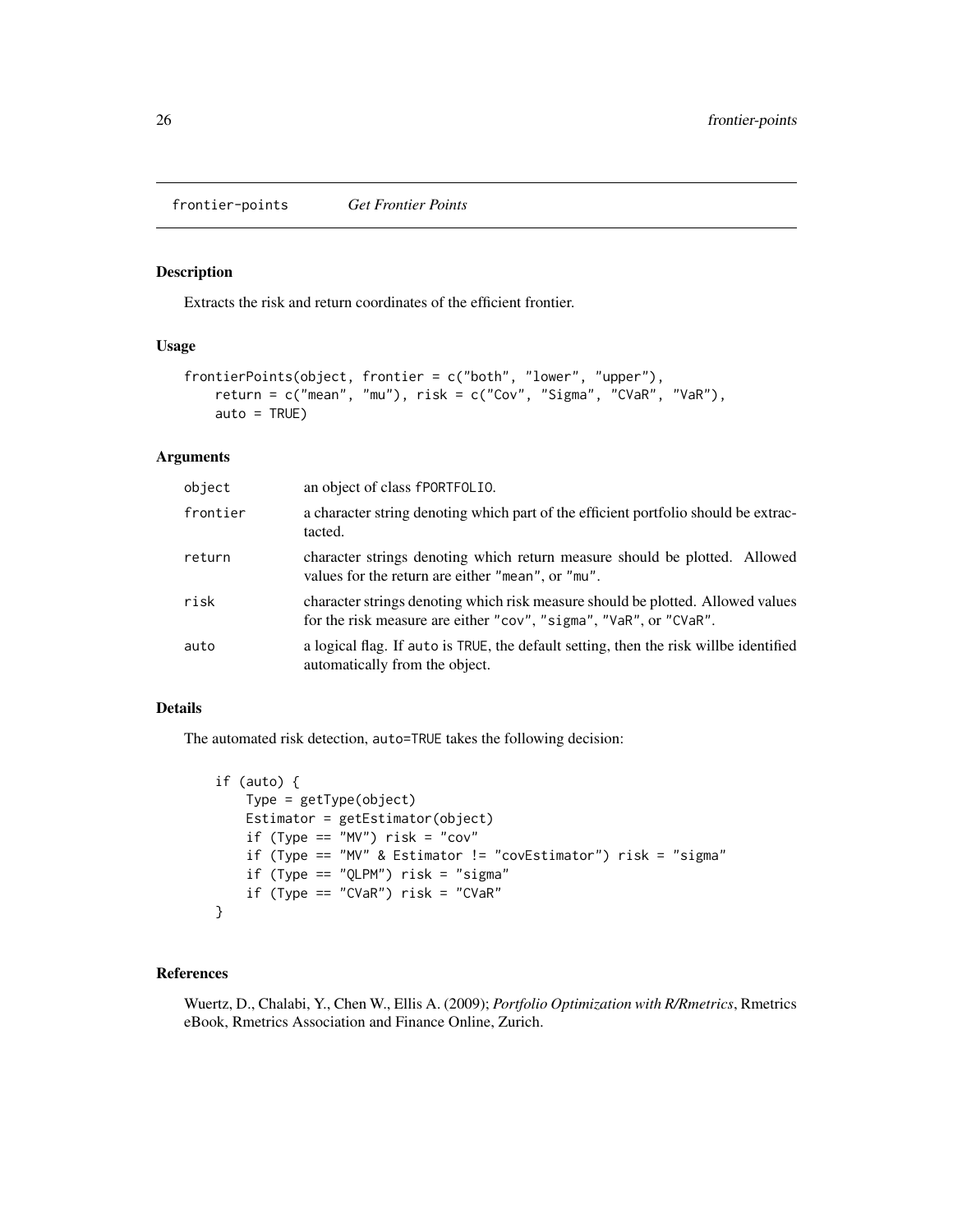<span id="page-26-0"></span>

#### Description

Mathematical Linear Programming.

## Usage

```
rsolveLP(objective, lower=0, upper=1, linCons,
   control=list(solver="glpk", invoke=c("R", "AMPL", "NEOS")))
rglpkLP(objective, lower=0, upper=1, linCons, control=list())
glpkLP
glpkLPControl(solver = "glpk", project="r", trace=FALSE)
rsymphonyLP(objective, lower=0, upper=1, linCons, control=list())
symphonyLP
symphonyLPControl(solver="symphony", project="r", trace=FALSE)
rampllP(objective, lower = 0, upper = 1, linCons, control-list()amplLP(objective, x_L=NULL, x_U=NULL, A=NULL, b_L=NULL, b_U=NULL,
    control=list())
amplLPControl(solver="ipopt", project="ampl", inf=1e12, trace=FALSE)
rneosLP(objective, lower = 0, upper = 1, linCons, control=list())neosLP(objective, x_L=NULL, x_U=NULL, A=NULL, b_L=NULL, b_U=NULL,
   control=list())
neosLPControl(solver="ipopt", category="lp", project="neos",
    inf=1e12, trace=FALSE)
```

| objective     | a numeric vector.                                        |
|---------------|----------------------------------------------------------|
| lower, upper  | lower and upper bounds.                                  |
| linCons       | list of linear constraints: mat, lower, upper.           |
| control       | control list.                                            |
| x_L, x_U      | lower and upper box bounds.                              |
| A             | linear constraints matrix.                               |
| $b_L$ , $b_U$ | lower and upper linear constraints bounds.               |
| solver        | a character string, the solver name.                     |
| category      | a character string, the NEOS category name.              |
| project       | a character string, the AMPL project name.               |
| inf           | a numeric value, the maximum value used for bounds.      |
| trace         | a logical flag, if TRUE the optimization will be traced. |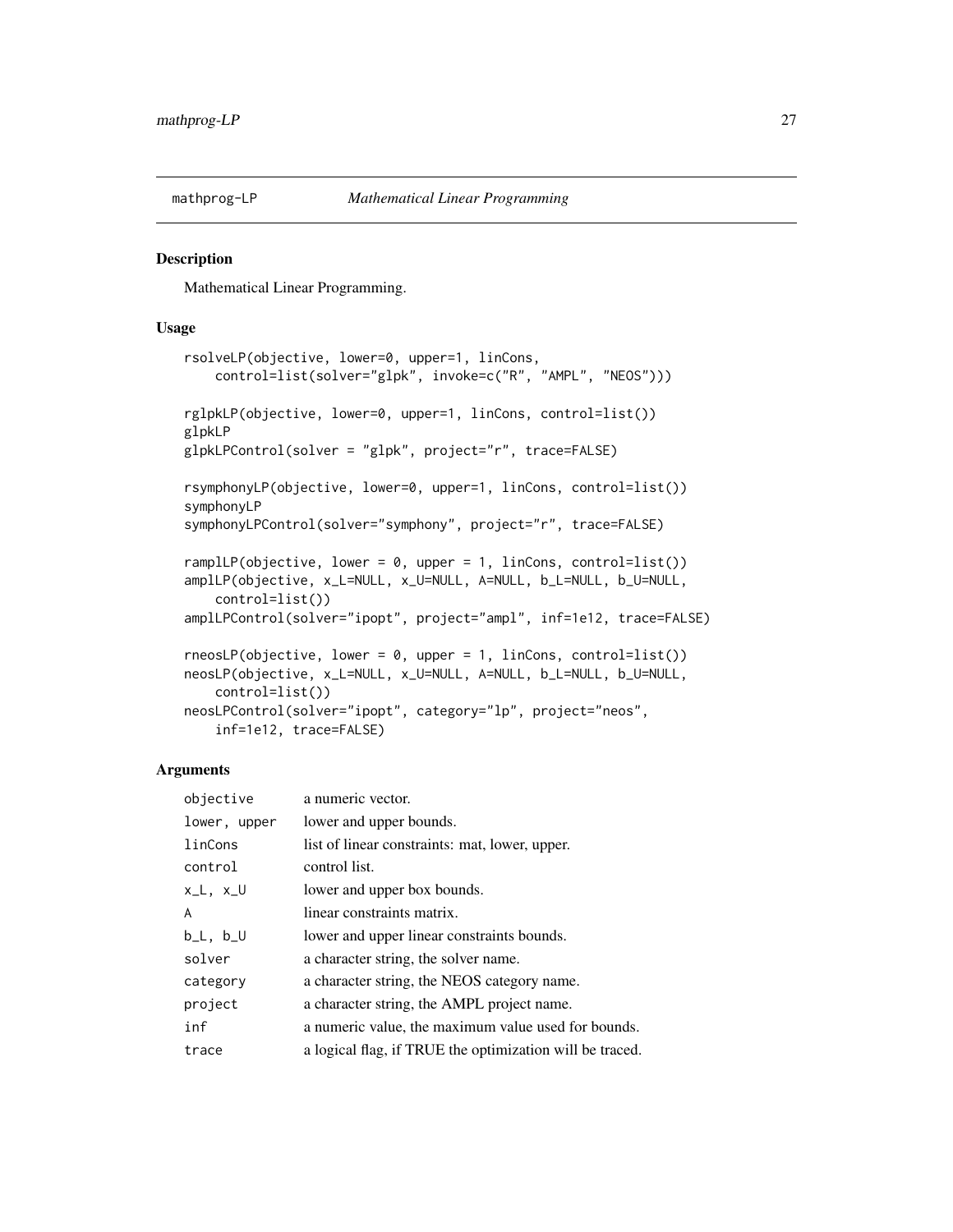#### <span id="page-27-0"></span>Value

a list of class solver with the following named ebtries: opt, solution, objective, status, message, solver, version.

#### References

Wuertz, D., Chalabi, Y., Chen W., Ellis A. (2009); *Portfolio Optimization with R/Rmetrics*, Rmetrics eBook, Rmetrics Association and Finance Online, Zurich.

mathprog-NLP *Mathematical Non-Linear Programming*

## Description

Mathematical Non-Linear Programming.

#### Usage

```
rdonlp2NLP(start, objective,
   lower=0, upper=1, linCons, funCons, control=list())
donlp2NLP(start, objective,
   par.lower=NULL, par.upper=NULL,
    eqA=NULL, eqA.bound=NULL,
    ineqA=NULL, ineqA.lower=NULL, ineqA.upper=NULL,
    eqFun=list(), eqFun.bound=NULL,
    ineqFun=list(), ineqFun.lower=NULL, ineqFun.upper=NULL,
    control=list())
donlp2NLPControl(
   iterma=4000, nstep=20, fnscale=1, report=FALSE, rep.freq=1,
    tau0=1, tau=0.1, del0=1, epsx=1e-05, delmin=0.1 * del0,
    epsdif=1e-08, nreset.multiplier=1, difftype=3, epsfcn=1e-16,
    taubnd=1, hessian=FALSE, te0=TRUE, te1=FALSE, te2=FALSE,
    te3=FALSE, silent=TRUE, intakt=TRUE)
rdonlp2
rsolnpNLP(start, objective,
    lower=0, upper=1, linCons, funCons, control=list())
solnpNLP(start, objective,
   par.lower=NULL, par.upper=NULL,
    eqA=NULL, eqA.bound=NULL,
    ineqA=NULL, ineqA.lower=NULL, ineqA.upper=NULL,
    eqFun=list(), eqFun.bound=NULL,
    ineqFun=list(), ineqFun.lower=NULL, ineqFun.upper=NULL,
   control=list())
solnpNLPControl(
    rho=1, outer.iter=400, inner.iter=800, delta=1e-07, tol=1e-08, trace=0)
rsolnp
```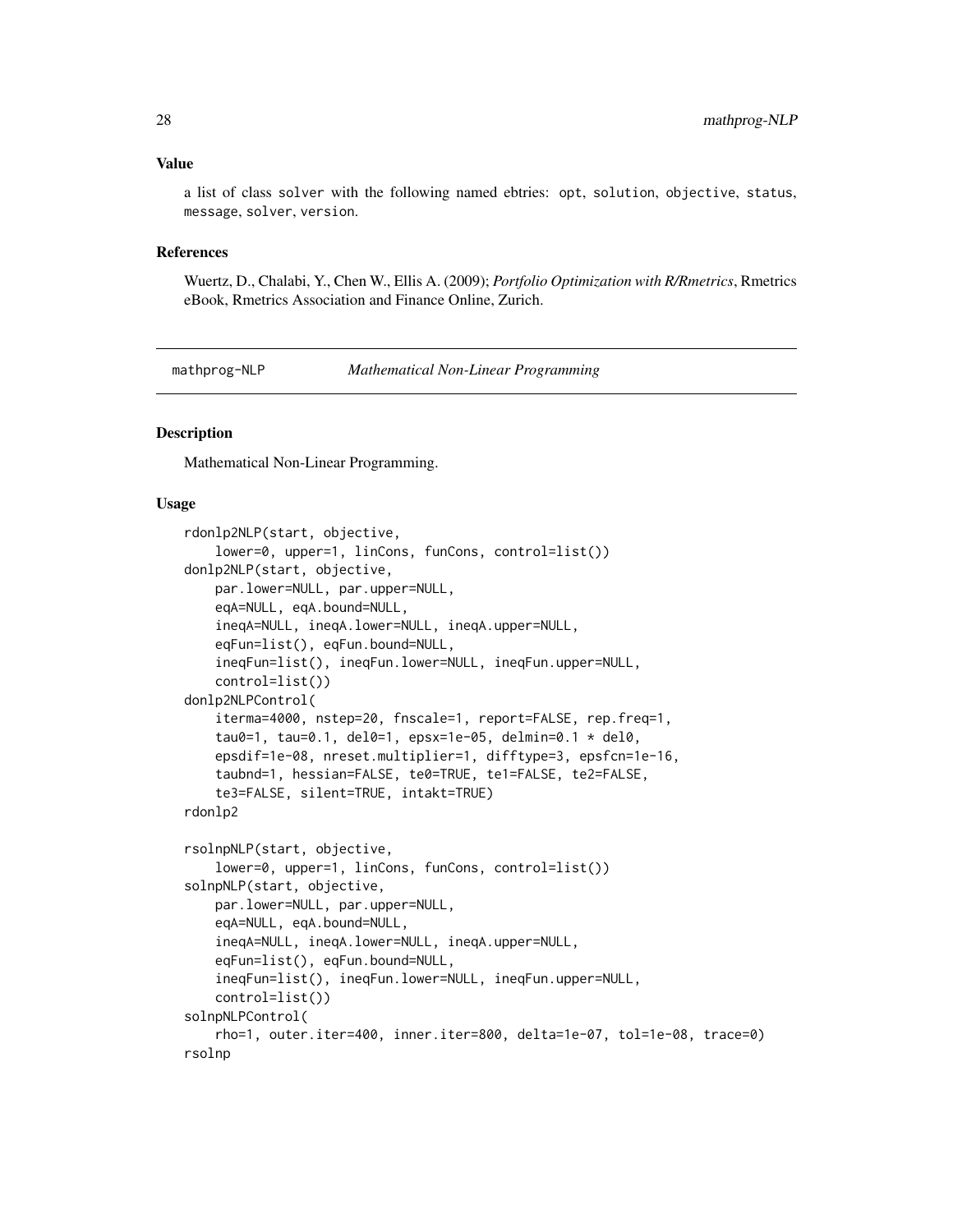```
rnlminb2NLP(start, objective,
   lower=0, upper=1, linCons, funCons, control=list())
nlminb2NLP(start, objective,
   par.lower=NULL, par.upper=NULL,
   eqA=NULL, eqA.bound=NULL,
   ineqA=NULL, ineqA.lower=NULL, ineqA.upper=NULL,
   eqFun=list(), eqFun.bound=NULL,
   ineqFun=list(), ineqFun.lower=NULL, ineqFun.upper=NULL,
   control=list())
nlminb2NLPControl(
   eval.max=500, iter.max=400, trace=0, abs.tol=1e-20, rel.tol=1e-10,
   x.tol=1.5e-08, step.min=2.2e-14, scale=1, R=1, beta.tol=1e-20)
rnlminb2
ramplNLP(start, objective,
   lower=0, upper=1, amplCons, control=list(), ...)
```

```
amplNLP()
amplNLPControl(
   solver="minos", project="ampl", trace=FALSE)
```

| start                        | a numeric vector, the start values.              |  |  |  |
|------------------------------|--------------------------------------------------|--|--|--|
| objective                    | a function object, the function to be optimized. |  |  |  |
| lower, upper                 | lower and upper bounds.                          |  |  |  |
| linCons                      | list of linear constraints: mat, lower, upper.   |  |  |  |
| funCons                      | list of function constraints.                    |  |  |  |
| amplCons                     | AMPL constraints.                                |  |  |  |
| control                      | control list.                                    |  |  |  |
| .                            | optional arguments to be passed.                 |  |  |  |
| par.lower, par.upper         |                                                  |  |  |  |
|                              |                                                  |  |  |  |
| egA                          |                                                  |  |  |  |
| eqA.bound                    |                                                  |  |  |  |
| inegA                        |                                                  |  |  |  |
| ineqA.lower,ineqA.upper      |                                                  |  |  |  |
|                              |                                                  |  |  |  |
| eqFun                        |                                                  |  |  |  |
| eqFun.bound                  |                                                  |  |  |  |
| ineqFun                      |                                                  |  |  |  |
| ineqFun.lower, ineqFun.upper |                                                  |  |  |  |
|                              |                                                  |  |  |  |
| iterma                       | 4000                                             |  |  |  |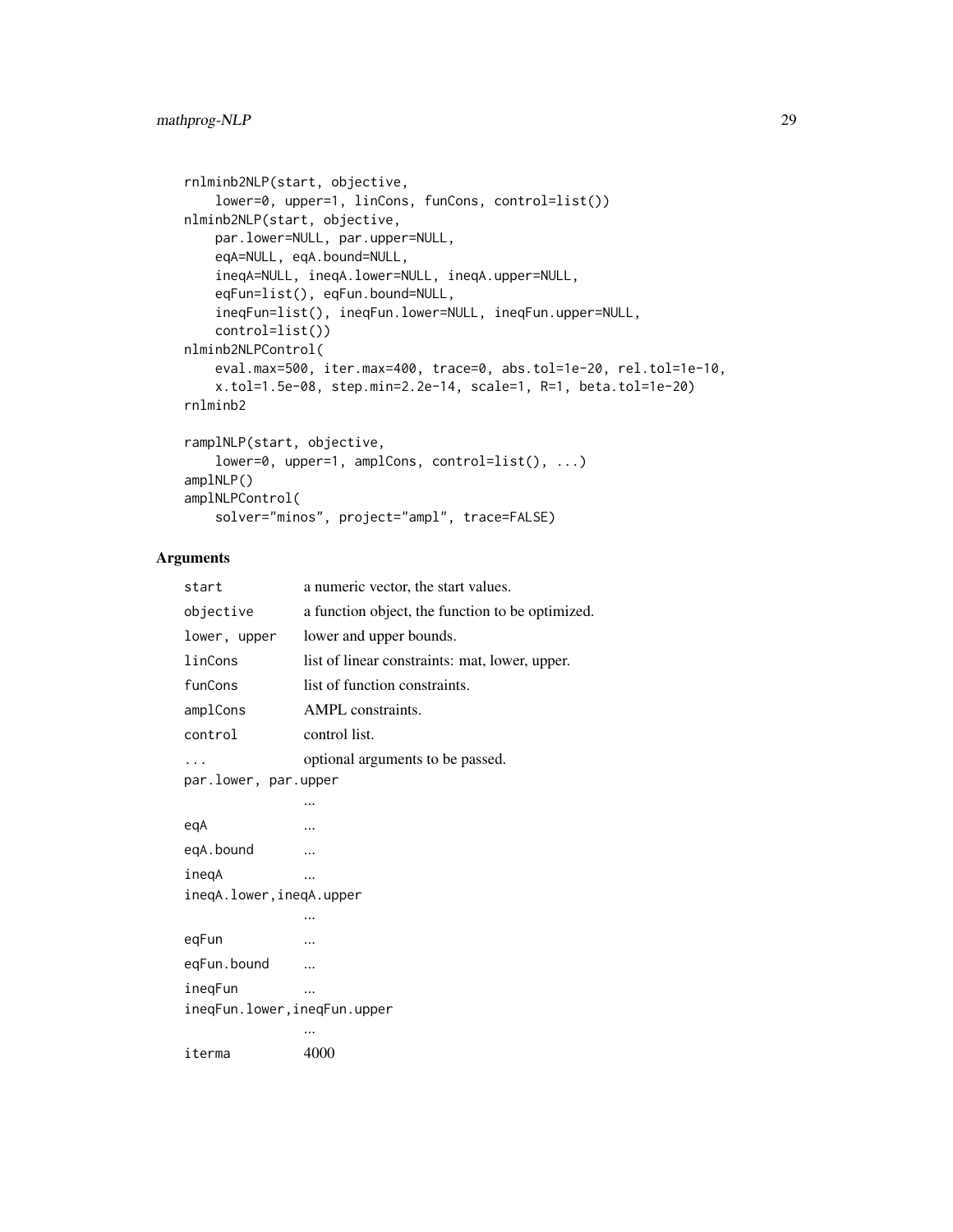30 mathprog-NLP

nstep 20 fnscale 1 report FALSE rep.freq 1 tau0 1 tau 0.1 del0 1 epsx 1e-5 delmin 0.1 \* del0 epsdif 1e-8 nreset.multiplier 1 difftype 3 epsfcn 1e-16 taubnd 1 hessian FALSE te0 TRUE te1 FALSE te2 FALSE te3 FALSE silent TRUE intakt TRUE rho 1 outer.iter 400 inner.iter 800 delta 1.0e-7 tol 1.0e-8 eval.max 500 iter.max 400 trace 0 abs.tol 1e-20 rel.tol 1e-10 x.tol 1.5e-08 step.min 2.2e-14 scale 1 R  $1$ beta.tol 1e-20 solver solver name project project name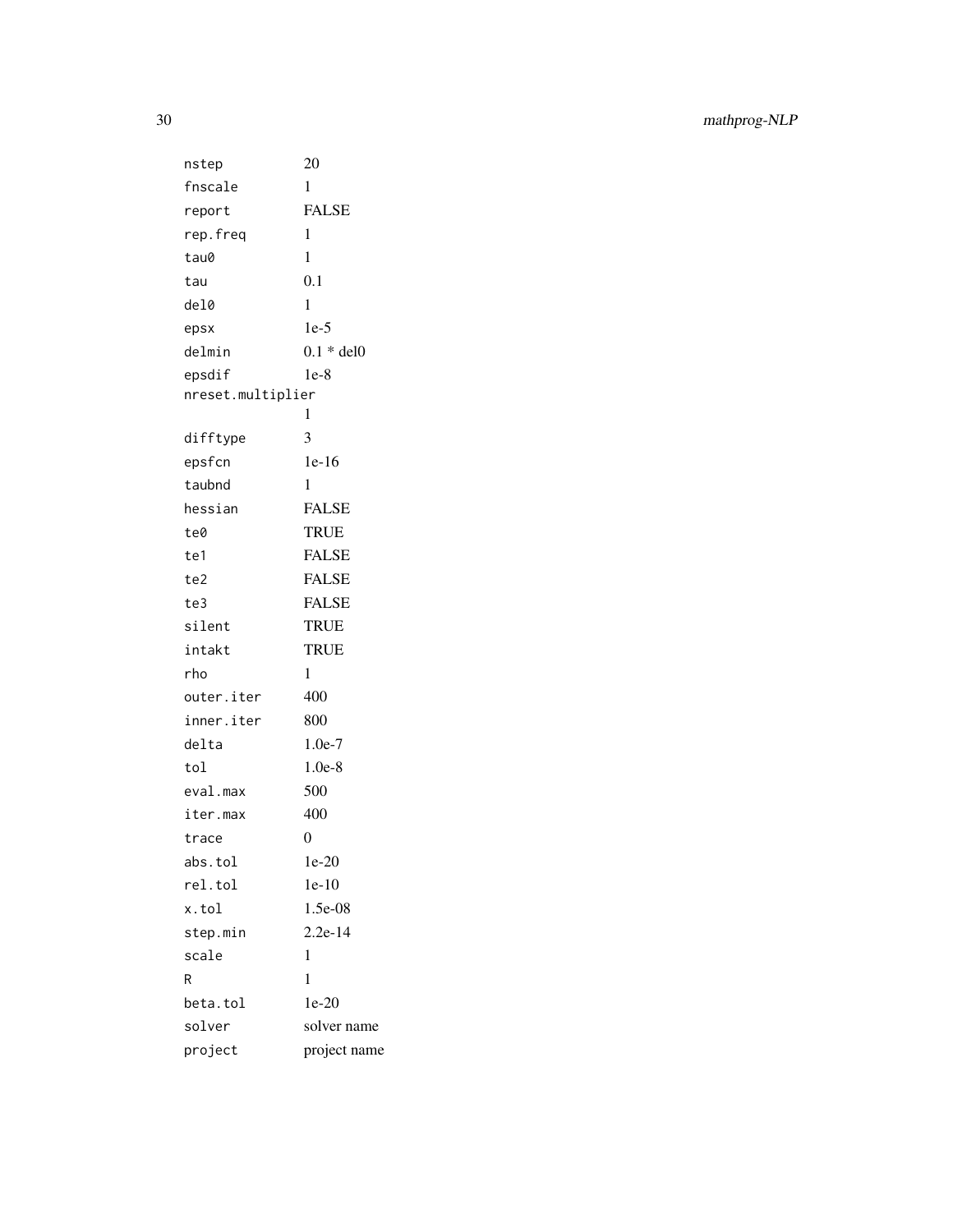#### <span id="page-30-0"></span>mathprog-QP 31

#### Value

a list of class solver with the following named ebtries: opt, solution, objective, status, message, solver, version.

#### References

Wuertz, D., Chalabi, Y., Chen W., Ellis A. (2009); *Portfolio Optimization with R/Rmetrics*, Rmetrics eBook, Rmetrics Association and Finance Online, Zurich.

mathprog-QP *Mathematical Linear Programming*

## **Description**

Mathematical Quadratic Programming.

#### Usage

```
rsolveQP(objective, lower=0, upper=1, linCons,
   control=list(solver="quadprog", invoke=c("R", "AMPL", "NEOS")))
rquadprogQP(objective, lower=0, upper=1, linCons, control=list())
quadprogQP(objective=list(dvec=NULL, Dmat=NULL),
   par.lower=NULL, par.upper=NULL,
   eqA=NULL, eqA.bound=NULL,
   ineqA=NULL, ineqA.lower=NULL, ineqA.upper=NULL,
   control=list())
quadprogQPControl(solver="quadprog", trace=FALSE)
rquadprog
ripopQP(objective, lower=0, upper=1, linCons, control=list())
ipopQP(objective=list(dvec=NULL, Dmat = NULL),
   par.lower=NULL, par.upper=NULL,
   eqA=NULL, eqA.bound=NULL,
   ineqA=NULL, ineqA.lower=NULL, ineqA.upper=NULL,
   control=list())
ipopQPControl(
   sigf=12, maxiter=400, margin=0.05, bound=10, verb=0,
   inf=1e12, solver="ipop", trace=FALSE)
ripop
ramplQP(objective, lower=0, upper=1, linCons, control=list())
amplQP(objective=list(dvec=NULL, Dmat=NULL),
   x_L=NULL, x_U=NULL, A=NULL, b_L=NULL, b_U=NULL,
   control=list(), ...)
amplQPControl(solver="ipopt", project="ampl",
   inf=1e12, trace = FALSE)
```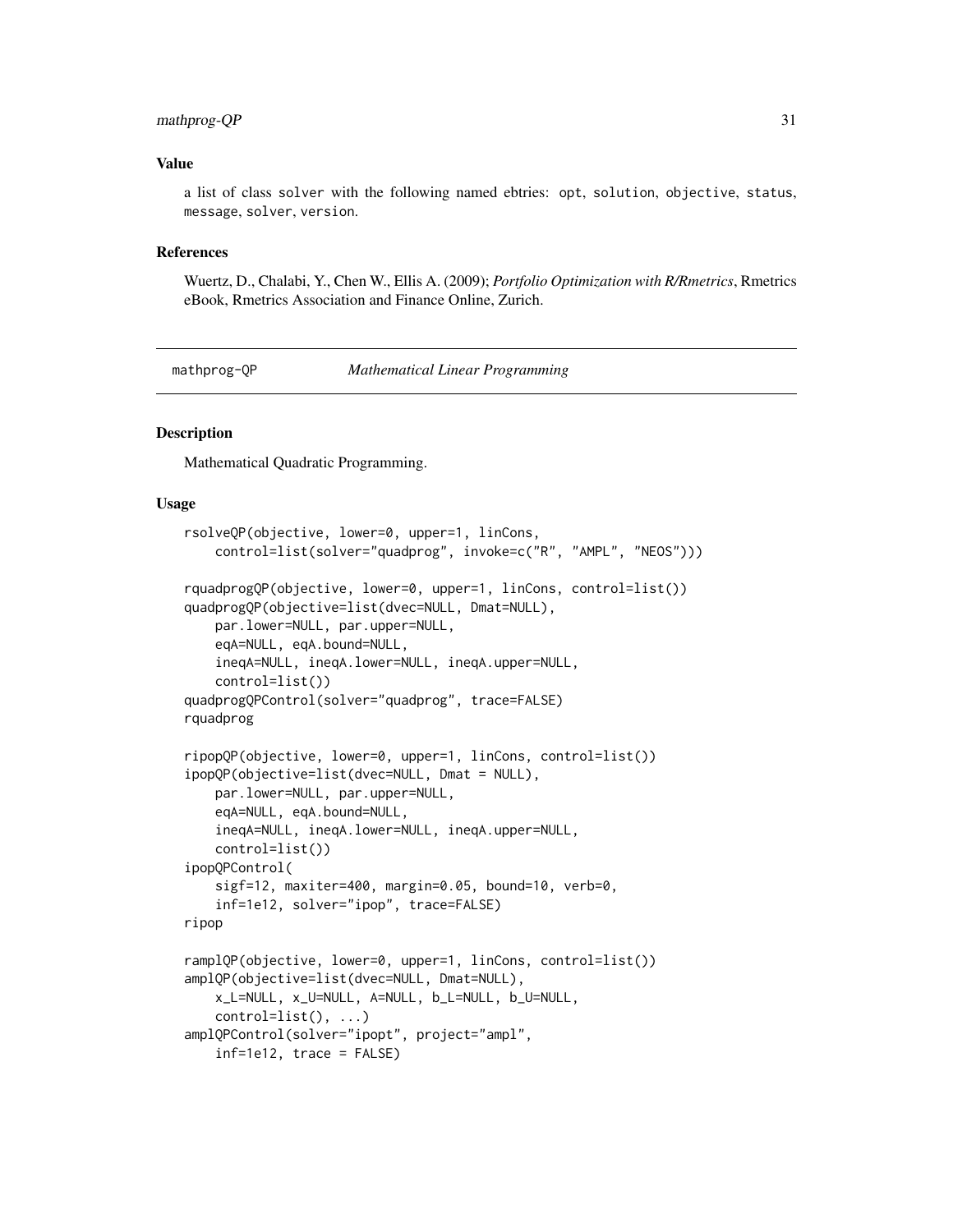```
rkestrelQP(objective, lower=0, upper=1, linCons, control=list())
kestrelQP(objective=list(dvec=NULL, Dmat=NULL),
    x_L=NULL, x_U=NULL, A=NULL, b_L=NULL, b_U=NULL,
    control=list(), ...)
kestrelQPControl(solver="loqo", project="kestrel",
    inf=1e12, trace = FALSE)
rneosQP(objective, lower=0, upper=1, linCons, control=list())
neosQP(objective=list(dvec=NULL, Dmat=NULL),
    x_L=NULL, x_U=NULL, A=NULL, b_L=NULL, b_U=NULL,
    control=list(), ...)
neosQPControl(solver="ipopt", category="nco", project="neos",
    inf=1e12, trace=FALSE)
```

| objective                |                                                |  |  |  |
|--------------------------|------------------------------------------------|--|--|--|
| lower, upper             | lower and upper bounds.                        |  |  |  |
| linCons                  | list of linear constraints: mat, lower, upper. |  |  |  |
| control                  | control list.                                  |  |  |  |
| .                        | optional arguments to be passed.               |  |  |  |
| par.lower, par.upper     |                                                |  |  |  |
|                          |                                                |  |  |  |
| eqA                      |                                                |  |  |  |
| eqA.bound                |                                                |  |  |  |
| inegA                    |                                                |  |  |  |
| ineqA.lower, ineqA.upper |                                                |  |  |  |
|                          |                                                |  |  |  |
| $x_l, x_l$               |                                                |  |  |  |
| A                        |                                                |  |  |  |
| $b_L, b_U$               |                                                |  |  |  |
| solver                   |                                                |  |  |  |
| category                 |                                                |  |  |  |
| project                  |                                                |  |  |  |
| inf                      |                                                |  |  |  |
| trace                    |                                                |  |  |  |
| sigf                     |                                                |  |  |  |
| maxiter                  |                                                |  |  |  |
| margin                   |                                                |  |  |  |
| bound                    |                                                |  |  |  |
| verb                     |                                                |  |  |  |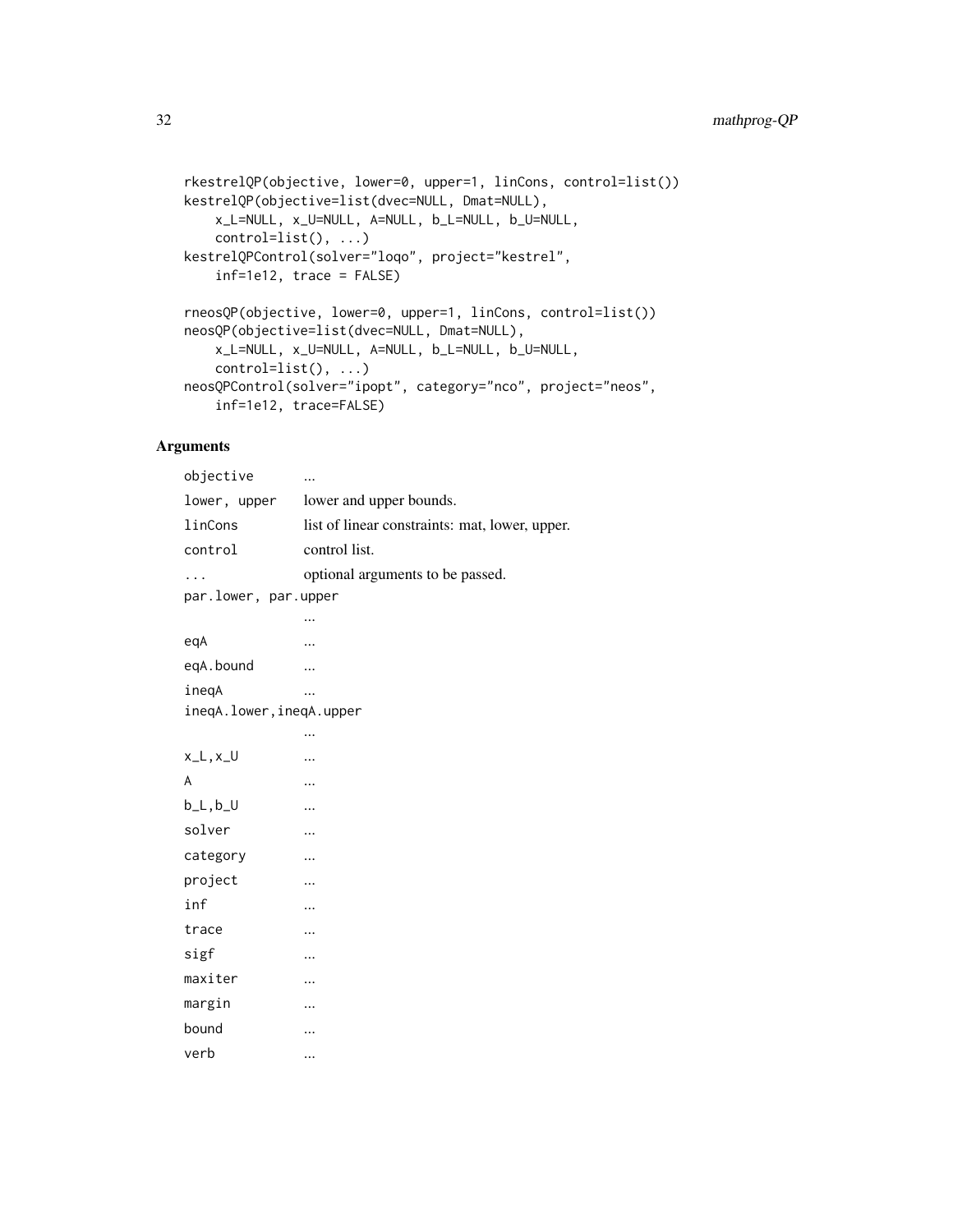# <span id="page-32-0"></span>methods-plot 33

#### Value

a list of class solver with the following named ebtries: opt, solution, objective, status, message, solver, version.

### References

Wuertz, D., Chalabi, Y., Chen W., Ellis A. (2009); *Portfolio Optimization with R/Rmetrics*, Rmetrics eBook, Rmetrics Association and Finance Online, Zurich.

methods-plot *plot-methods*

#### Description

plot-methods.

# References

Wuertz, D., Chalabi, Y., Chen W., Ellis A. (2009); *Portfolio Optimization with R/Rmetrics*, Rmetrics eBook, Rmetrics Association and Finance Online, Zurich.

methods-show *Portfolio Print Methods*

#### Description

show-methods.

# Usage

```
## S4 method for signature 'fPORTFOLIO'
show(object)
```
#### Arguments

object an S4 object of class fPORTFOLIO.

#### References

Wuertz, D., Chalabi, Y., Chen W., Ellis A. (2009); *Portfolio Optimization with R/Rmetrics*, Rmetrics eBook, Rmetrics Association and Finance Online, Zurich.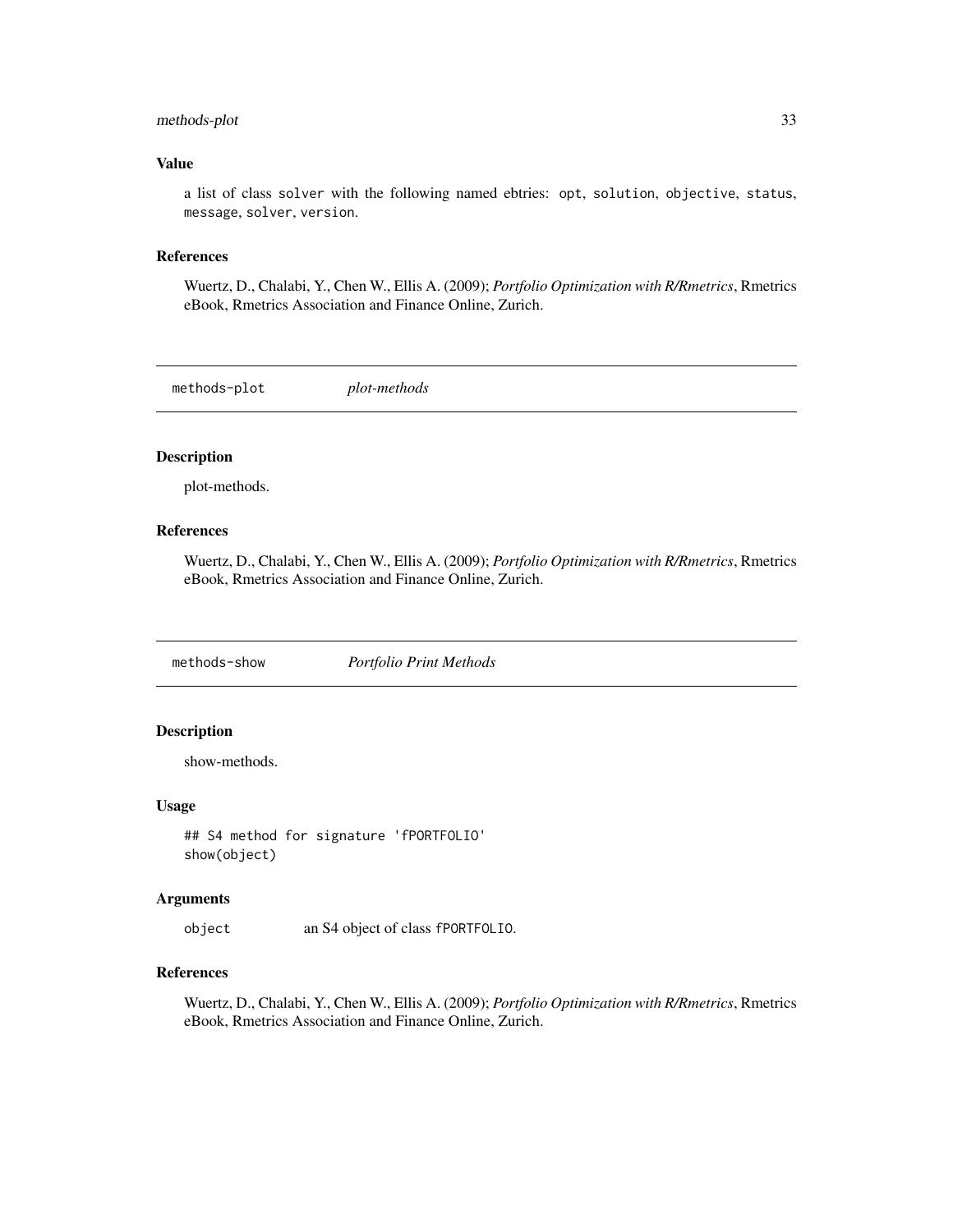<span id="page-33-0"></span>methods-summary *summary-methods*

#### Description

summary-methods.

#### References

Wuertz, D., Chalabi, Y., Chen W., Ellis A. (2009); *Portfolio Optimization with R/Rmetrics*, Rmetrics eBook, Rmetrics Association and Finance Online, Zurich.

monitor-stability *Monitoring Stability*

# Description

Functions for time series aggregation, converting a time series from a daily to a monthly or weekly base.

#### Usage

```
stabilityAnalytics(index, method=c("turns", "drawdowns", "garch",
    "riskmetrics", "bcp", "pcout"), ...)
turnsAnalytics(index, spar=0.5, main=NULL,
    trace=TRUE, doplot=TRUE, at=pretty(index), format="%m/%y")
drawdownsAnalytics(index, spar=0.5, main=NULL,
    trace=TRUE, doplot=TRUE, at=pretty(index), format="%m/%y")
garchAnalytics(index, spar = 0.5, main=NULL,
    trace=TRUE, doplot=TRUE, at=pretty(index), format="%m/%y")
riskmetricsAnalytics(index, spar=0.5, lambda=0.9, main=NULL,
    trace=TRUE, doplot=TRUE, at=pretty(index), format="%m/%y")
bcpAnalytics(index, spar=0.5, FUN=returns, method=c("prob", "mean", "var"),
   main=NULL, trace=TRUE, doplot=TRUE, at=pretty(index), format="%m/%y")
pcoutAnalytics(index, spar=0.5, main=NULL, trace=TRUE, doplot=TRUE,
   at=pretty(index), format="%m/%y", strong=TRUE, k=2, cs=0.25, outbound=0.25)
addRainbow(analytics, palette=rainbow, a=0.3, b=0.8, K=100)
waveletSpectrum(index, spar=0.5, main=NULL, trace=TRUE, doplot=TRUE,
  at=pretty(index), format="%m/%y")
parAnalytics()
```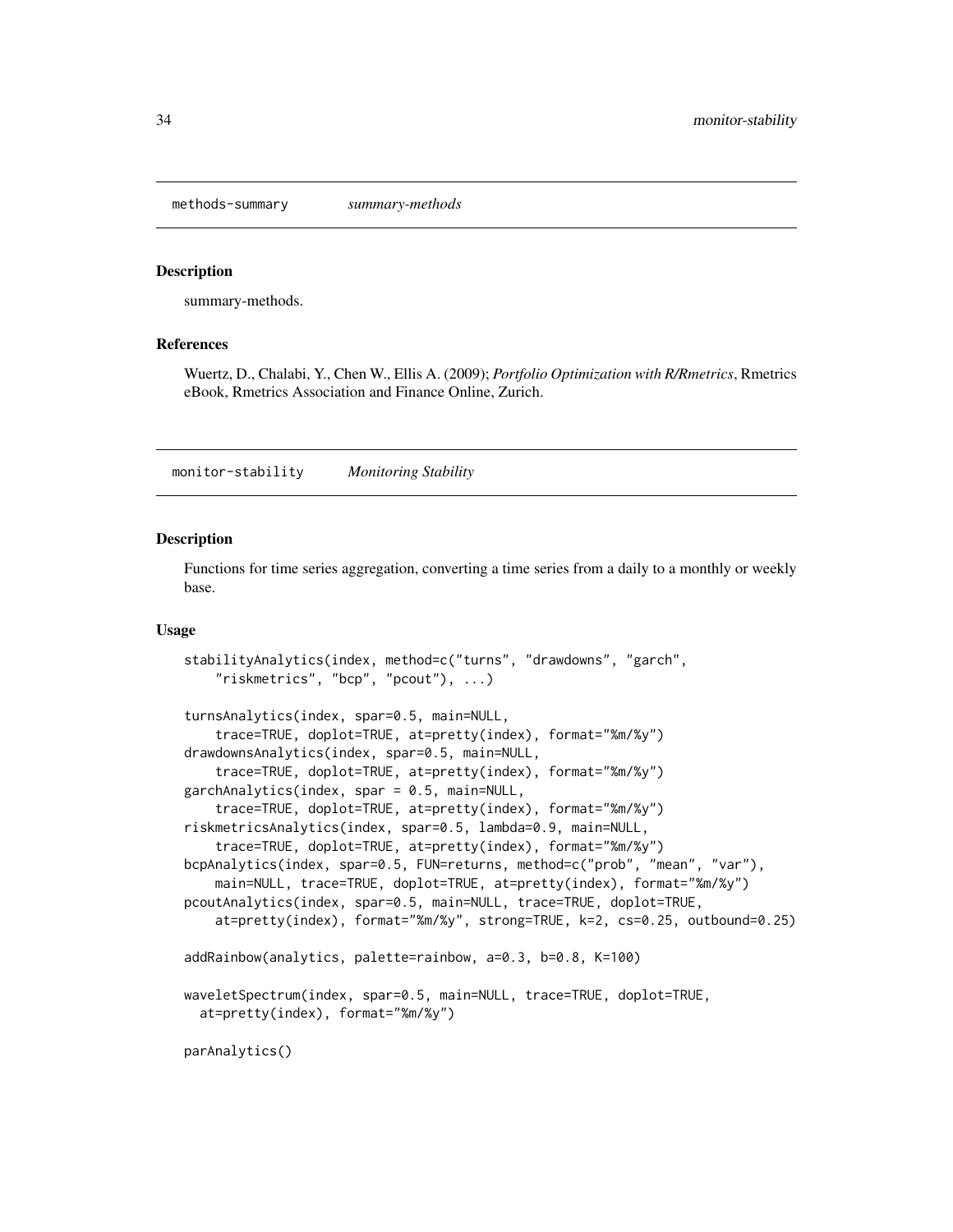<span id="page-34-0"></span>

| index                        | an object of class 'timeSeries' |  |  |
|------------------------------|---------------------------------|--|--|
| method                       | name of selected analytics      |  |  |
| analytics                    | analytics object                |  |  |
| .                            | optional arguments              |  |  |
| spar                         | 0.5                             |  |  |
| main                         | ,,,,                            |  |  |
| trace                        | <b>TRUE</b>                     |  |  |
| doplot                       | TRUE                            |  |  |
| at                           | pretry()                        |  |  |
| format                       | "%m/%y"                         |  |  |
| lambda                       | riskmetricsAnalytics            |  |  |
| bcp                          | bcpAnalytics                    |  |  |
| FUN, strong, k, cs, outbound |                                 |  |  |
|                              | pcoutAnalytics                  |  |  |
| palette,a,b,K                | addRainbow                      |  |  |

#### References

Wuertz, D., Chalabi, Y., Chen W., Ellis A. (2009); *Portfolio Optimization with R/Rmetrics*, Rmetrics eBook, Rmetrics Association and Finance Online, Zurich.

portfolio-constraints *Portfolio Constraints*

#### Description

Computes portfolio constraints given constraints strings.

# Usage

```
portfolioConstraints(data, spec=portfolioSpec(), constraints="LongOnly", ...)
minWConstraints(data, spec=portfolioSpec(), constraints="LongOnly")
maxWConstraints(data, spec=portfolioSpec(), constraints="LongOnly")
```

```
eqsumWConstraints(data, spec=portfolioSpec(), constraints="LongOnly")
minsumWConstraints(data, spec=portfolioSpec(), constraints="LongOnly")
maxsumWConstraints(data, spec=portfolioSpec(), constraints="LongOnly")
```

```
minBConstraints(data, spec=portfolioSpec(), constraints="LongOnly")
maxBConstraints(data, spec=portfolioSpec(), constraints="LongOnly")
```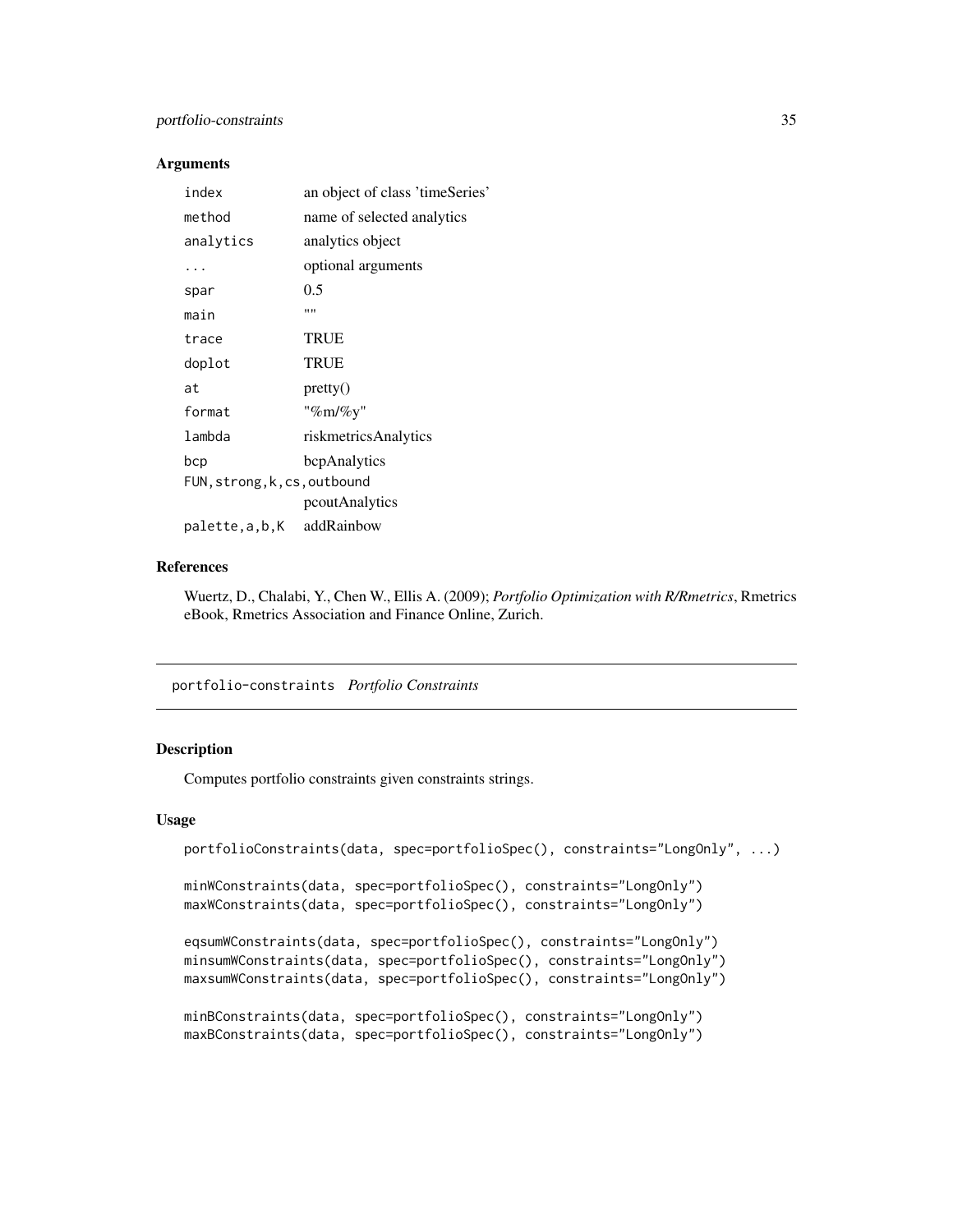```
listFConstraints(data, spec=portfolioSpec(), constraints="LongOnly")
minFConstraints(data, spec=portfolioSpec(), constraints="LongOnly")
maxFConstraints(data, spec=portfolioSpec(), constraints="LongOnly")
```

```
minBuyinConstraints(data, spec=portfolioSpec(), constraints="LongOnly")
maxBuyinConstraints(data, spec=portfolioSpec(), constraints="LongOnly")
```

```
nCardConstraints(data, spec=portfolioSpec(), constraints="LongOnly")
minCardConstraints(data, spec=portfolioSpec(), constraints="LongOnly")
maxCardConstraints(data, spec=portfolioSpec(), constraints="LongOnly")
```

| constraints | a character value or character vector, containing the constraint strings. Setting<br>constraints is described in the details section |
|-------------|--------------------------------------------------------------------------------------------------------------------------------------|
| data        | a list, having a statistics named list, having named entries 'mu' and 'Sigma',<br>containing the information of the statistics       |
| spec        | an S4 object of class fPFOLIOSPEC as returned by the function portfolioSpec.                                                         |
| $\cdots$    | arguments passed to the function . setRdonlp2Constraints. For internal use<br>only.                                                  |

#### Details

#### How to define constraints?

Constraints are defined by a character string or a vector of character strings.

*Summary Constraints: NULL, "LongOnly", "Short"*

There are three special cases, the settings constraints=NULL, constraints="Short", and constraints="LongOnly". Note, that these three constraint settings are not allowed to be combined with more general constraint definitions.

NULL: This selection defines the default value and is equivalent to the "LongOnly" case, see below.

"Short": This selection defines the case of unlimited short selling. i.e. each weight may range between -Inf and Inf. Consequently, there are no group constraints. Risk budget constraints are not included in the portfolio optimization.

"LongOnly": This selection is the same as the default setting. Each weight may range between  $\theta$  ans 1. No group constraints and risk budget constraints will be included in the portfolio optimization.

*Lower and Upper Bounds: minW and maxW*

*Group Constraints: eqsumW, minsumW and maxsumW*

Lower and upper bounded portfolios may be specified by a vector of character strings which describe executable code, setting values to to vectors minW, maxW, minsumW, and maxsumW. The individual string elements of the vector have the following form:

```
box constraints "minW[Asset(s)]=Value(s)", and/or
    "maxW[Asset(s)]=Value(s)".
```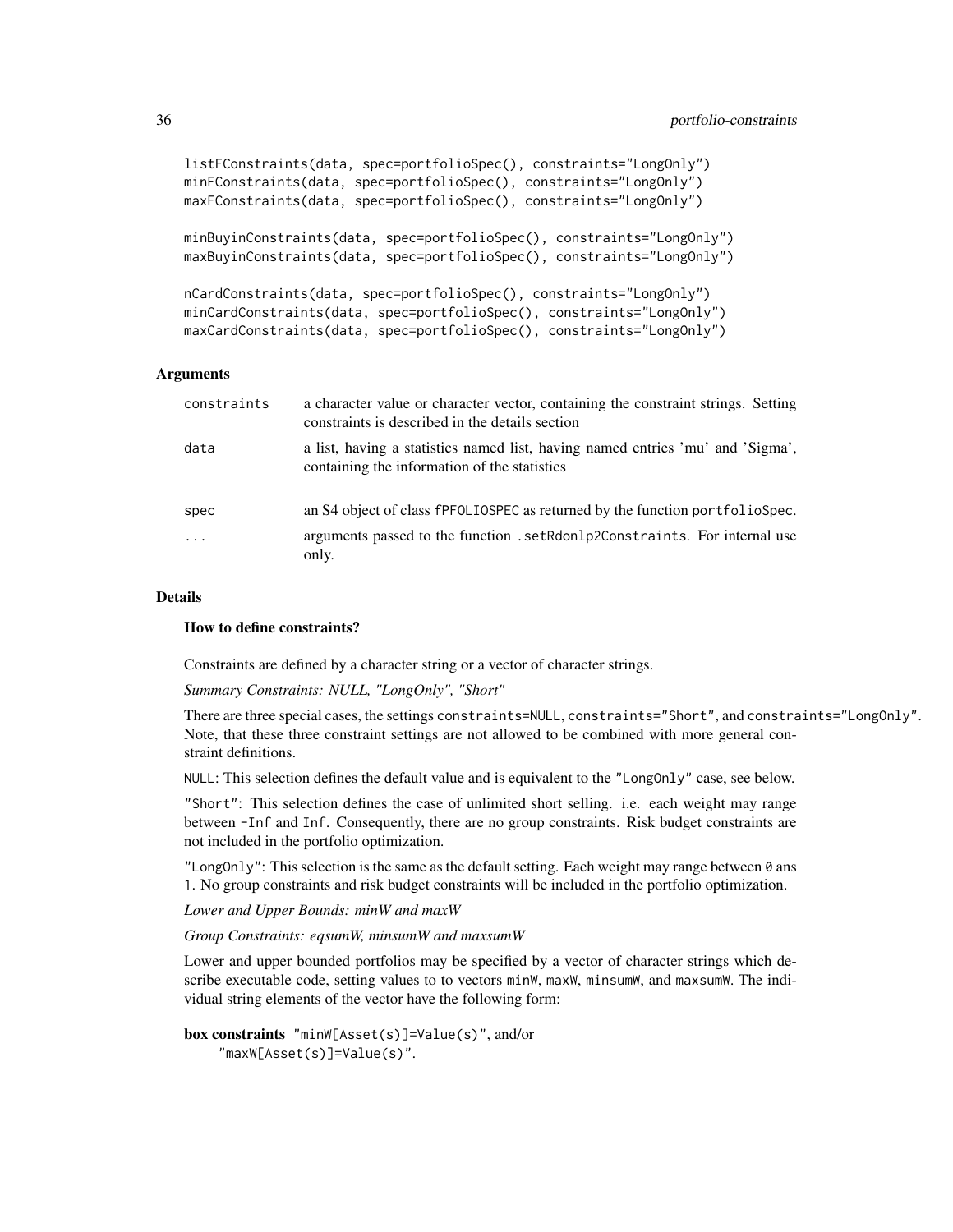```
sector constraints "minsumW[Asset(s)]=Value(s)", and/or
    "maxsumW[Asset(s)]=Value(s)".
```
Asset(s) is an index of one or more assets, and value a numeric value or vector assigning the desired value. Note, if the values range between zero and one, then we have a long only portfolio allowing for box and group constraints of the weights. If the values are set to negative values, and values larger than one, then (constrained) short selling will be allowed.

*Risk Budget Constrained Portfolios:*

By default, risk budgets are not included in the portfolio optimization. Covariance risk budgets have to be added explicitely, and have the following form:

```
box constraints "minB[Asset(s)]=Value(s)", and/or
    "minB[Asset(s)]=Value(s)".
```
Again, Asset(s) is an index of one or more assets, and value a numeric value or vector with numbers ranging between zero and one, assigning the desired risk budgets.

Note, risk budget constraints will enforce diversification at the expense of return generation. The resulting portfolios will thus lie below the unconstrained efficient frontier.

*Non-Linear Constraints: listF, minF, maxF*

#### Value

an object of class S4.

#### References

Wuertz, D., Chalabi, Y., Chen W., Ellis A. (2009); *Portfolio Optimization with R/Rmetrics*, Rmetrics eBook, Rmetrics Association and Finance Online, Zurich.

portfolio-covEstimator

*Covariance Estimators*

#### Description

Functions to estimate and robustify the sample mean and covariance of rectangular objects.

```
covEstimator(x, spec = NULL, ...)mveEstimator(x, spec = NULL, ...)medEstimator(x, spec = NULL, ...)lpmEstimator(x, spec = NULL, ...)slpmEstimator(x, spec = NULL, ...)kendallEstimator(x, spec = NULL, ...)
```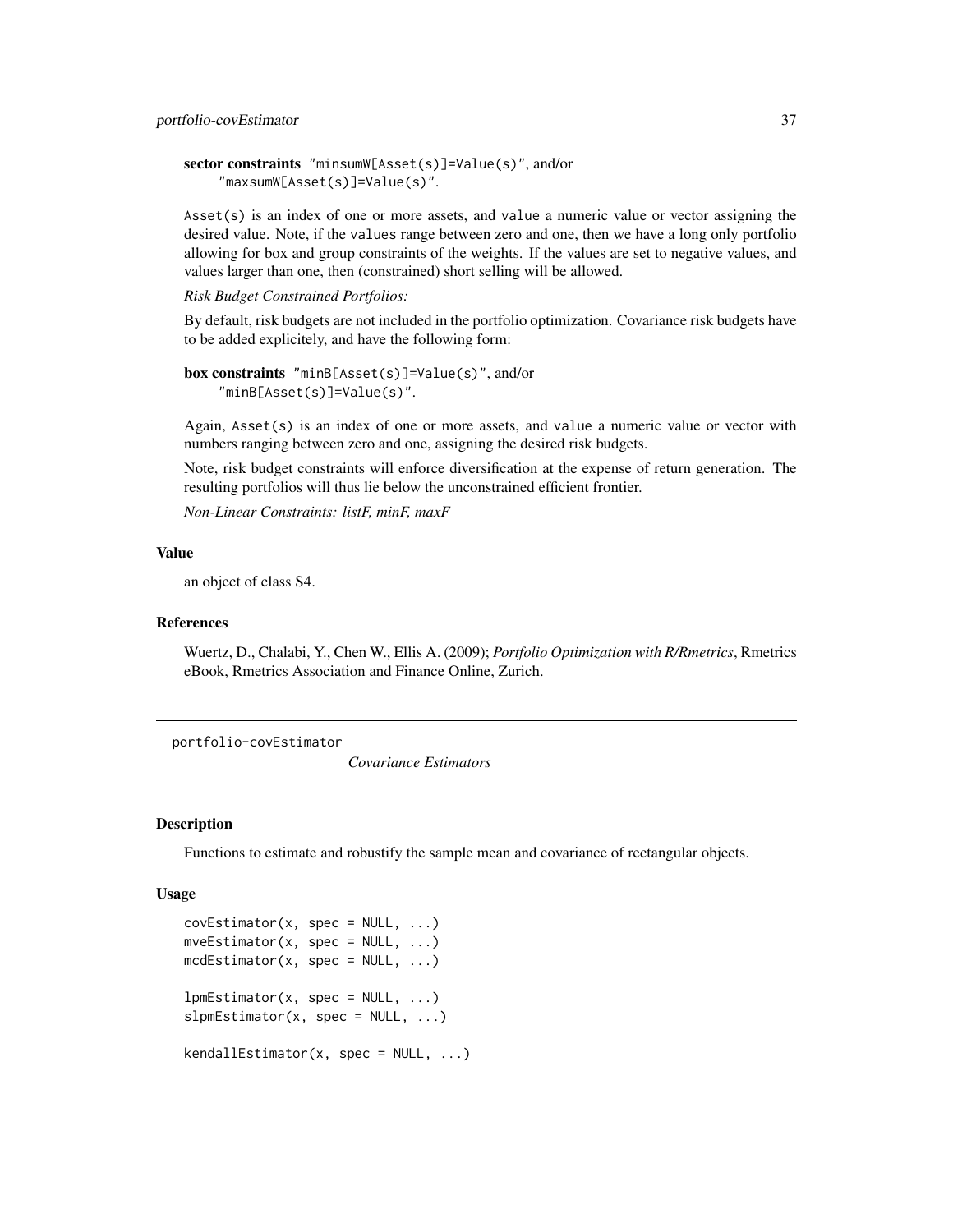```
spearmanEstimator(x, spec = NULL, ...)covMcdEstimator(x, spec = NULL, ...)
```

```
covOGKEstimator(x, spec = NULL, ...)shrinkEstimator(x, spec = NULL, ...)nnnveEstimator(x, spec = NULL, ...)
```
### Arguments

|         | an object of class time Series.                                                                                                   |
|---------|-----------------------------------------------------------------------------------------------------------------------------------|
| spec    | unused, may be used to pass information from the portfolio specification object<br>to the mean and covariance estimator function. |
| $\cdot$ | optional arguments to be passed to the underlying estimators.                                                                     |

### Details

The functions are underlying the following algorithms:

covEstimator uses standard covariance estimation, mveEstimator uses the function "cov.mve" from the MASS package, mcdEstimator uses the function "cov.mcd" from the MASS package, lpmEstimator returns lower partial moment estimator, kendallEstimator returns Kendall's rank estimator, spearmanEstimator returns Spearman's rankestimator, covMcdEstimator requires "covMcd" from package robustbase, covOGKEstimator requires "covOGK" from package robustbase, nnveEstimator uses builtin from package covRobust, shrinkEstimator uses builtin from package corpcor.

#### Value

the functions return a list with two entries named mu and Sigma. The first denotes the vector of column means, and the second the covariance matrix. Note, that the output of this function can be used as data input for the portfolio functions to compute the efficient frontier.

### Author(s)

- ... for R's MASS package,
- ... for R's robustbase package,

... for R's covRobust package,

Juliane Schaefer and Korbinian Strimmer for R's corpcor package, Diethelm Wuertz for this Rmetrics port.

#### References

Breiman L. (1996); *Bagging Predictors*, Machine Learning 24, 123–140. Ledoit O., Wolf. M. (2003); *ImprovedEestimation of the Covariance Matrix of Stock Returns with an Application to Portfolio Selection*, Journal of Empirical Finance 10, 503–621.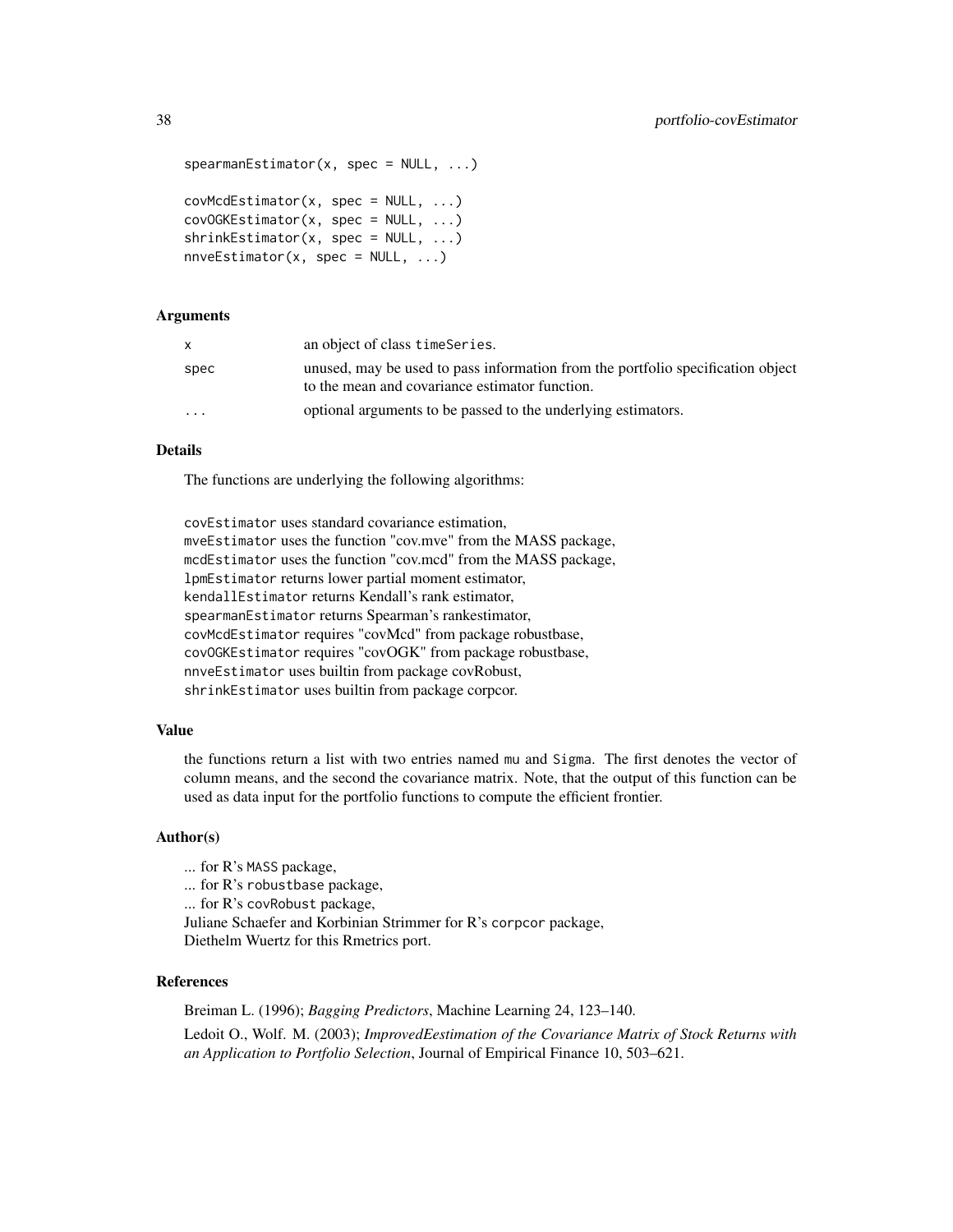### portfolio-dataSets 39

Schaefer J., Strimmer K. (2005); *A Shrinkage Approach to Large-Scale Covariance Estimation and Implications for Functional Genomics*, Statist. Appl. Genet. Mol. Biol. 4, 32.

Wuertz, D., Chalabi, Y., Chen W., Ellis A. (2009); *Portfolio Optimization with R/Rmetrics*, Rmetrics eBook, Rmetrics Association and Finance Online, Zurich.

portfolio-dataSets *portfolioData2*

### Description

portfolioData2.

# References

Wuertz, D., Chalabi, Y., Chen W., Ellis A. (2009); *Portfolio Optimization with R/Rmetrics*, Rmetrics eBook, Rmetrics Association and Finance Online, Zurich.

portfolio-efficientPortfolio

*Efficient Portfolios*

#### Description

Returns efficient portfolios.

#### Usage

```
efficientPortfolio(data, spec = portfolioSpec(), constraints = "LongOnly")
maxratioPortfolio(data, spec = portfolioSpec(), constraints = "LongOnly")
tangencyPortfolio(data, spec = portfolioSpec(), constraints = "LongOnly")
minriskPortfolio(data, spec = portfolioSpec(), constraints = "LongOnly")
minvariancePortfolio(data, spec = portfolioSpec(), constraints = "LongOnly")
```

```
maxreturnPortfolio(data, spec = portfolioSpec(), constraints = "LongOnly")
```
### Arguments

| constraints | a character string vector, containing the constraints of the form                                                                                                                                        |
|-------------|----------------------------------------------------------------------------------------------------------------------------------------------------------------------------------------------------------|
|             | "minW[asset]=percentage" for box constraints resp.                                                                                                                                                       |
|             | "maxsumW[assets]=percentage" for sector constraints.                                                                                                                                                     |
| data        | a multivariate time series described by an S4 object of class time Series. If your<br>timeSerie is not a timeSeries object, consult the generic function as . timeSeries<br>to convert your time series. |
| spec        | an S4 object of class fPFOLIOSPEC as returned by the function portfolioSpec.                                                                                                                             |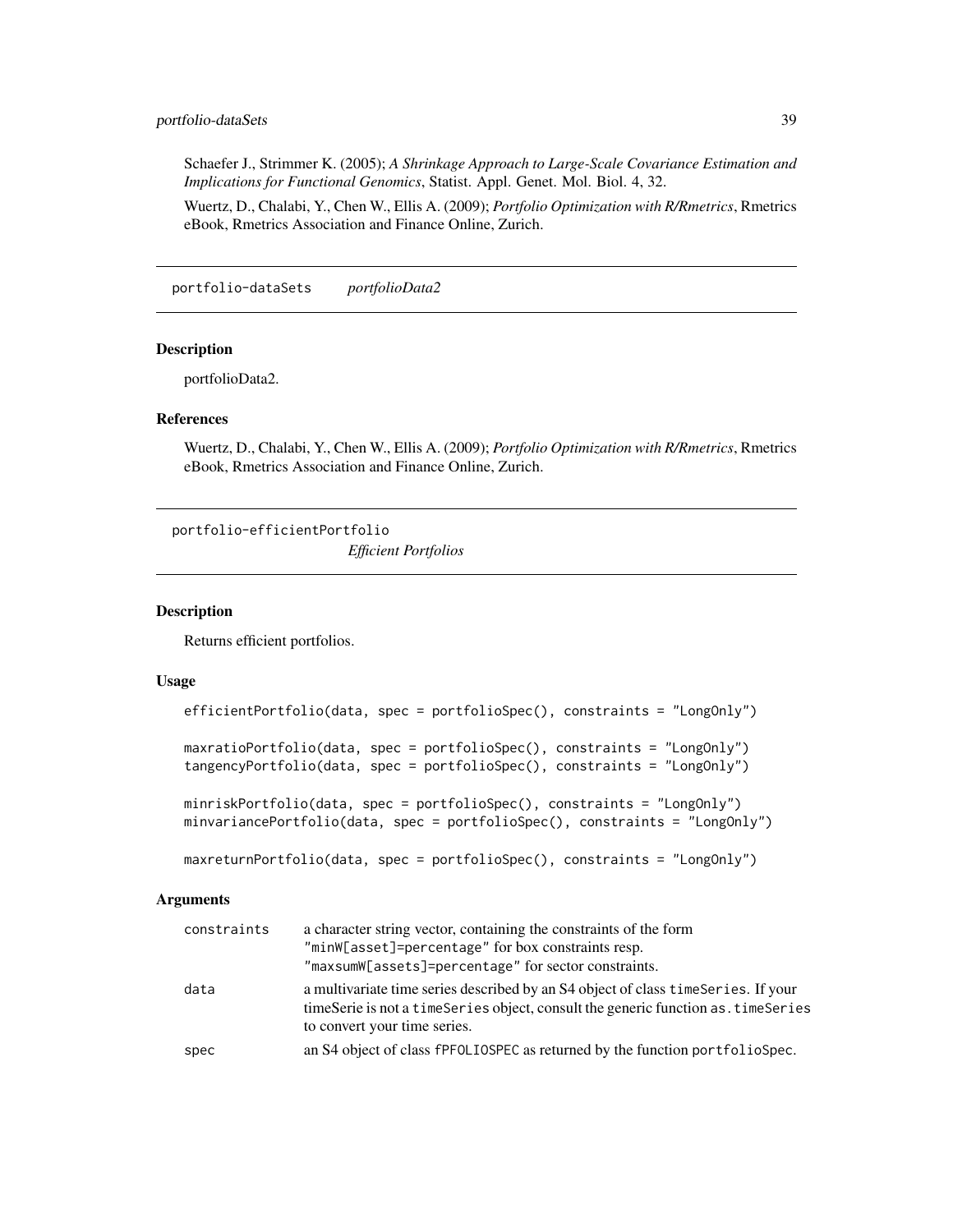# Details

### Efficient Portfolio:

An efficient portfolio is a portfolio which lies on the efficient frontier. The efficientPortfolio function returns the properties of the efficient portfolio as an S4 object of class fPORTFOLIO.

### Minumum Risk or Tangency Portfolio:

The function tangencyPortfolio returns the portfolio with the highest return/risk ratio on the efficient frontier. For the Markowitz portfolio this is the same as the Sharpe ratio. To find this point on the frontier the return/risk ratio calculated from the target return and target risk returned by the function efficientPortfolio.

### Global minimum risk or Minimum Variance Portfolio:

The function minvariancePortfolio returns the portfolio with the minimal risk on the efficient frontier. To find the minimal risk point the target risk returned by the function efficientPortfolio is minimized.

# Maximum Return Portfolio:

The function maxreturnPortfolio returns the portfolio with the maximal return for a fixed target risk.

### Value

returns an S4 object of class "fPORTFOLIO".

### References

Wuertz, D., Chalabi, Y., Chen W., Ellis A. (2009); *Portfolio Optimization with R/Rmetrics*, Rmetrics eBook, Rmetrics Association and Finance Online, Zurich.

portfolio-feasiblePortfolio *Feasible Portfolios*

### Description

Returns properties of a feasible portfolio.

```
feasiblePortfolio(data, spec = portfolioSpec(), constraints = "LongOnly")
```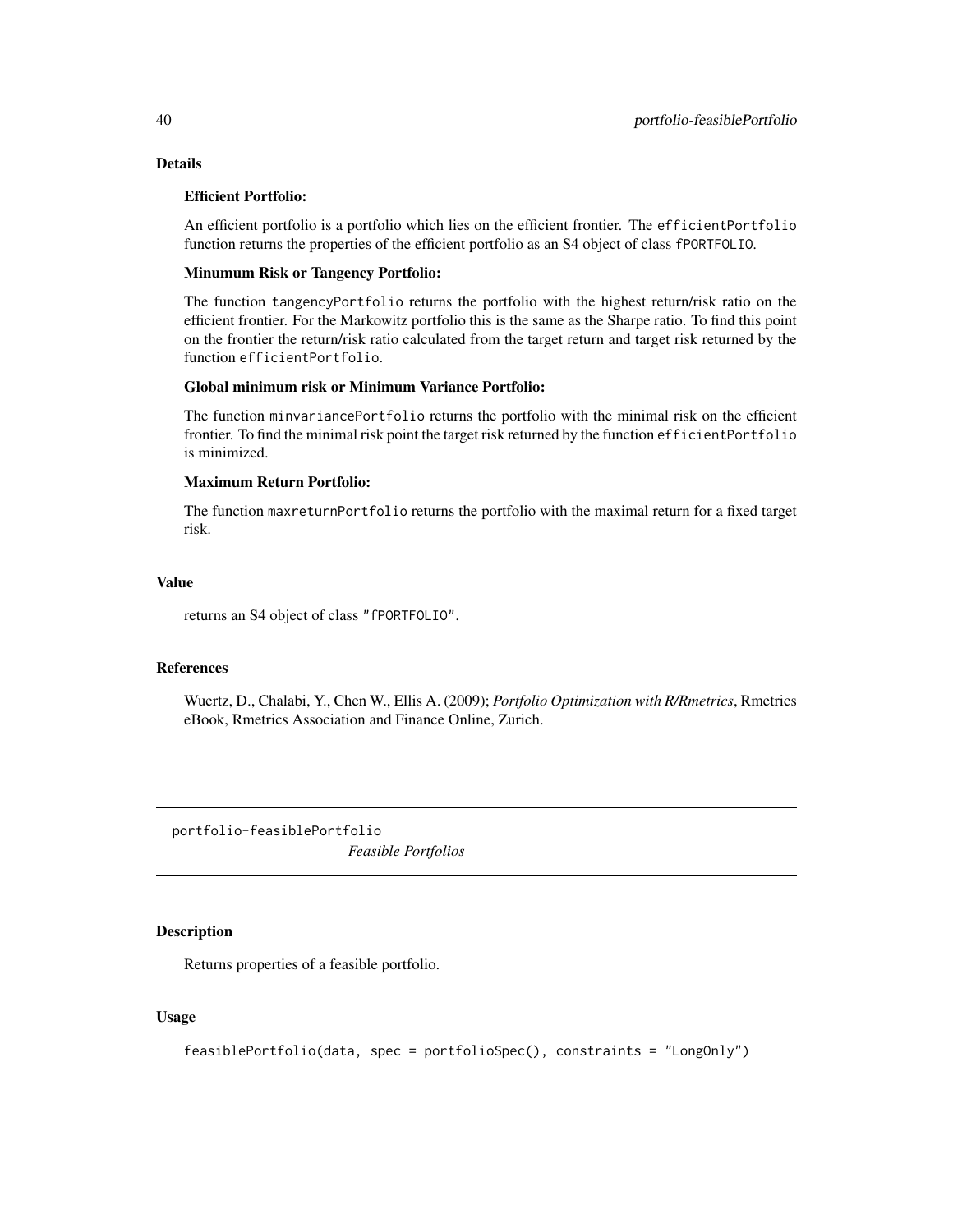# portfolio-getData 41

#### **Arguments**

| constraints | a character string vector, containing the constraints of the form<br>"minW[asset]=percentage" for box constraints resp.<br>"maxsumW[assets]=percentage" for sector constraints.                        |
|-------------|--------------------------------------------------------------------------------------------------------------------------------------------------------------------------------------------------------|
| data        | a multivariate time series described by an S4 object of class time Series. If your<br>timeSerie is not a timeSeries object, consult the generic function as timeSeries<br>to convert your time series. |
| spec        | an S4 object of class fPFOLIOSPEC as returned by the function portfolioSpec.                                                                                                                           |

### Details

A feasible portfolio is a portfolio with given weights which lies inside the feasible region of portfolios.

The function requires three arguments: data, spec (specifications), and constraints, see above. Be sure that the specification structure "spec" has defined a weights vector which is different from "NULL". To assign values to the weights in the specification structure, use the function setWeights.

The feasiblePortfolio function returns the properties of the feasible portfolio as an S4 object of class fPORTFOLIO.

### Value

feasiblePortfolio function returns an S4 object of class "fPORTFOLIO".

#### References

Wuertz, D., Chalabi, Y., Chen W., Ellis A. (2009); *Portfolio Optimization with R/Rmetrics*, Rmetrics eBook, Rmetrics Association and Finance Online, Zurich.

portfolio-getData *Portfolio Data Extractor Functions*

#### Description

Extracts information from an object of class fPFOLIODATA.

```
## S3 method for class 'fPFOLIODATA'
getData(object)
## S3 method for class 'fPFOLIODATA'
getSeries(object)
## S3 method for class 'fPFOLIODATA'
getNAssets(object)
## S3 method for class 'fPFOLIODATA'
getUnits(x)
```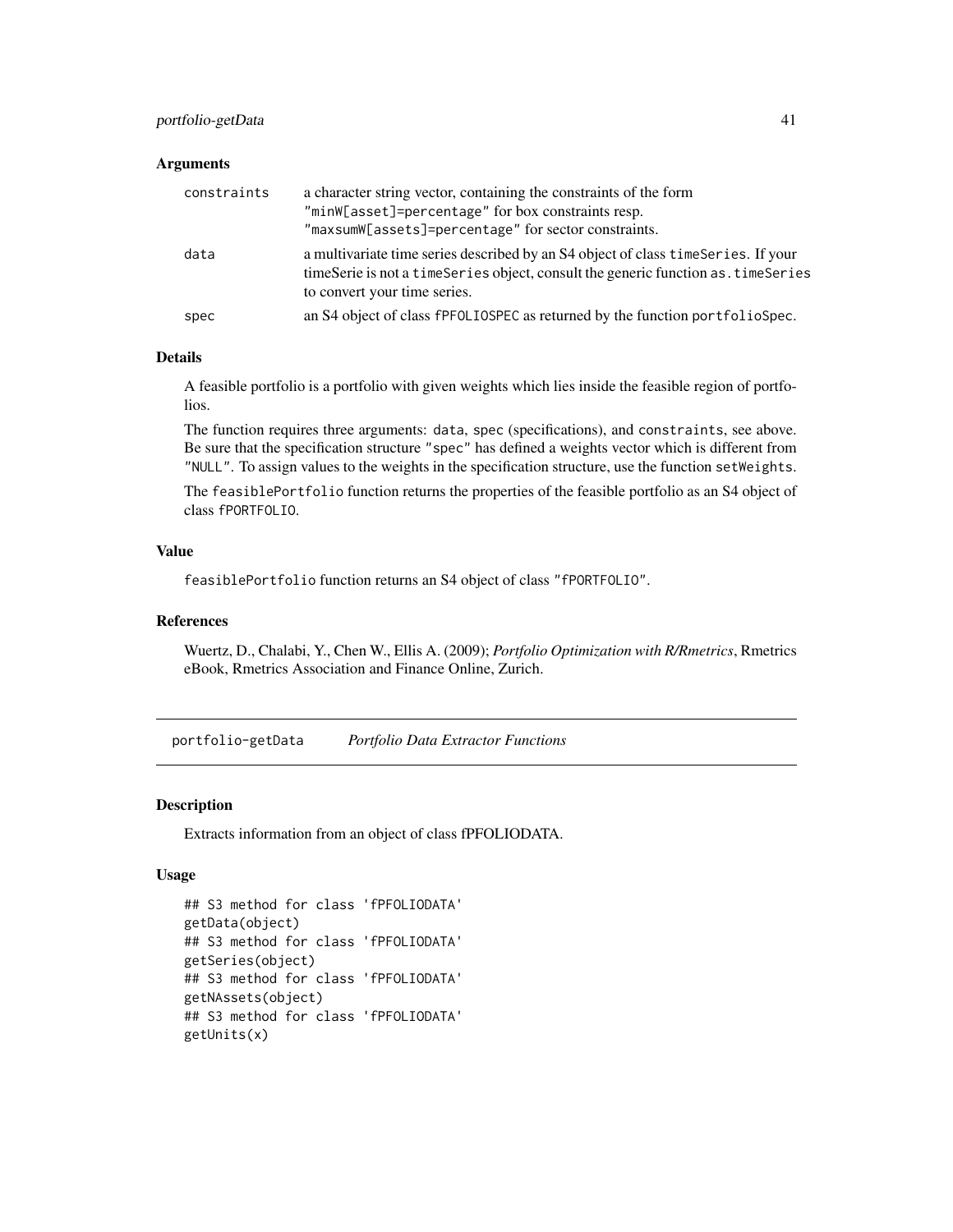```
## S3 method for class 'fPFOLIODATA'
getStatistics(object)
## S3 method for class 'fPFOLIODATA'
getMean(object)
## S3 method for class 'fPFOLIODATA'
getCov(object)
## S3 method for class 'fPFOLIODATA'
getMu(object)
## S3 method for class 'fPFOLIODATA'
getSigma(object)
## S3 method for class 'fPFOLIODATA'
getEstimator(object)
## S3 method for class 'fPFOLIODATA'
```

```
getTailRisk(object)
```
# Arguments

| object | an object of class fPF0LI0DATA. |  |
|--------|---------------------------------|--|
| x      | an object of class fPFOLIODATA. |  |

# Details

| getData       | Extracts data slot,        |
|---------------|----------------------------|
| getSeries     | Extracts assets series,    |
| getNAssets    | Extracts number of assets, |
| getUnits      | Extracts names of assets,  |
| getStatistics | Extracts statistics slot,  |
| getMean       | Extracs mean vector,       |
| getCov        | Extracs covariance matrix, |
| getMu         | Extracs mu vector,         |
| getSigma      | Extracs Sigma matrix,      |
| getEstimator  | Extracs Sigma matrix,      |
| getTailRisk   | Extracts tail risk slot.   |

# References

Wuertz, D., Chalabi, Y., Chen W., Ellis A. (2009); *Portfolio Optimization with R/Rmetrics*, Rmetrics eBook, Rmetrics Association and Finance Online, Zurich.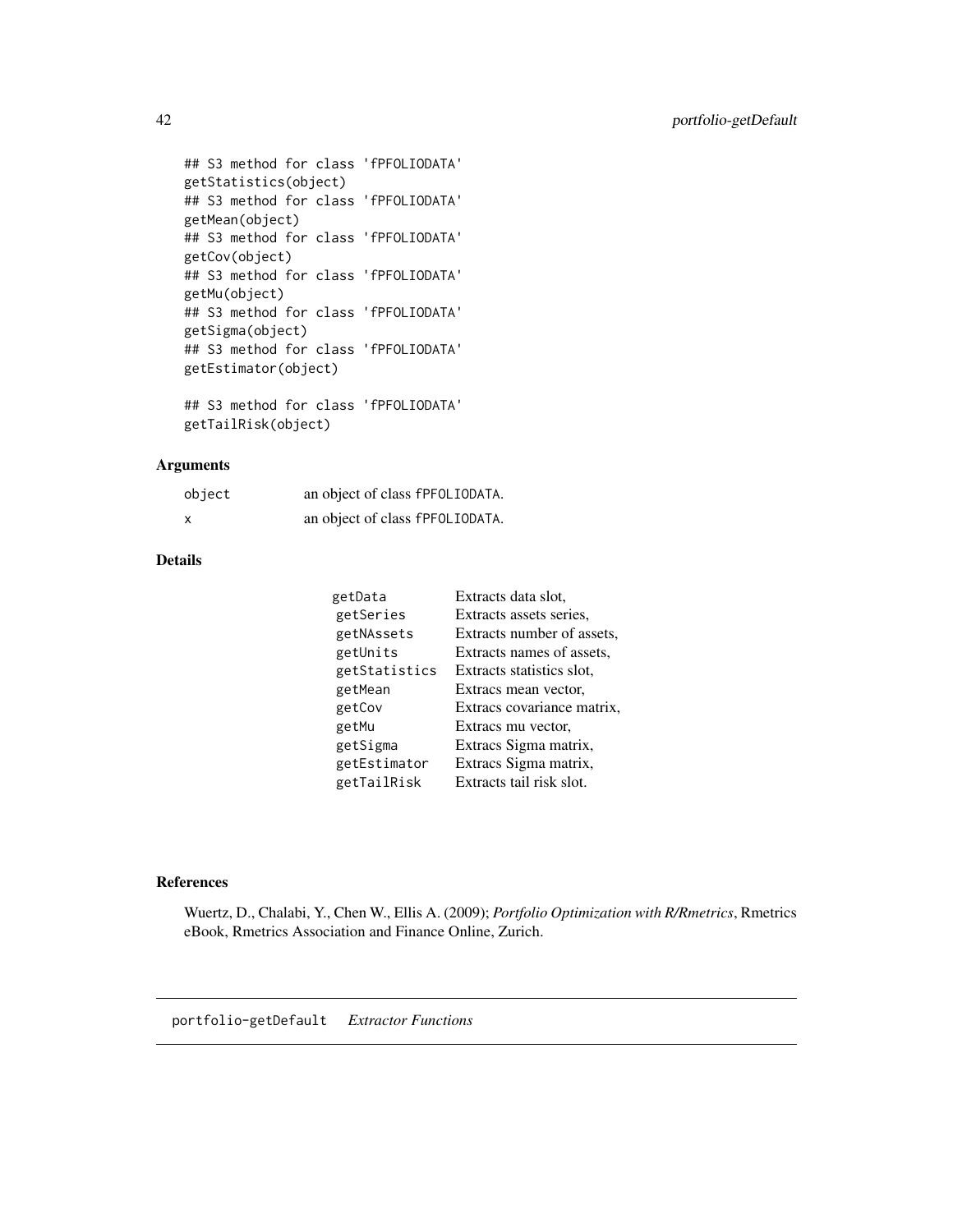### Description

Extractor functions to get information from objects of class fPFOLIODATA, fPFOLIOSPEC, fP-FOLIODATA, fPFOLIOVAL, and fPORTFOLIO.

### Usage

```
getConstraints(object)
getControl(object)
getCov(object)
getCovRiskBudgets(object)
getData(object)
getEstimator(object)
getMean(object)
getMu(object)
getNAssets(object)
getNFrontierPoints(object)
getObjective(object)
getOptim(object)
getOptions(object)
getOptimize(object)
getPortfolio(object)
getParams(object)
getRiskFreeRate(object)
getSeries(object)
getSigma(object)
getSolver(object)
getSpec(object)
getStatistics(object)
getStatus(object)
getAlpha(object)
getTailRisk(object)
getTailRiskBudgets(object)
getTargetReturn(object)
getTargetRisk(object)
getTrace(object)
getType(object)
getWeights(object)
```
### Arguments

object an object of class fPFOLIODATA, fPFOLIOSPEC or fPORTFOLIO. ... optional arguments to be passed.

### References

Wuertz, D., Chalabi, Y., Chen W., Ellis A. (2009); *Portfolio Optimization with R/Rmetrics*, Rmetrics eBook, Rmetrics Association and Finance Online, Zurich.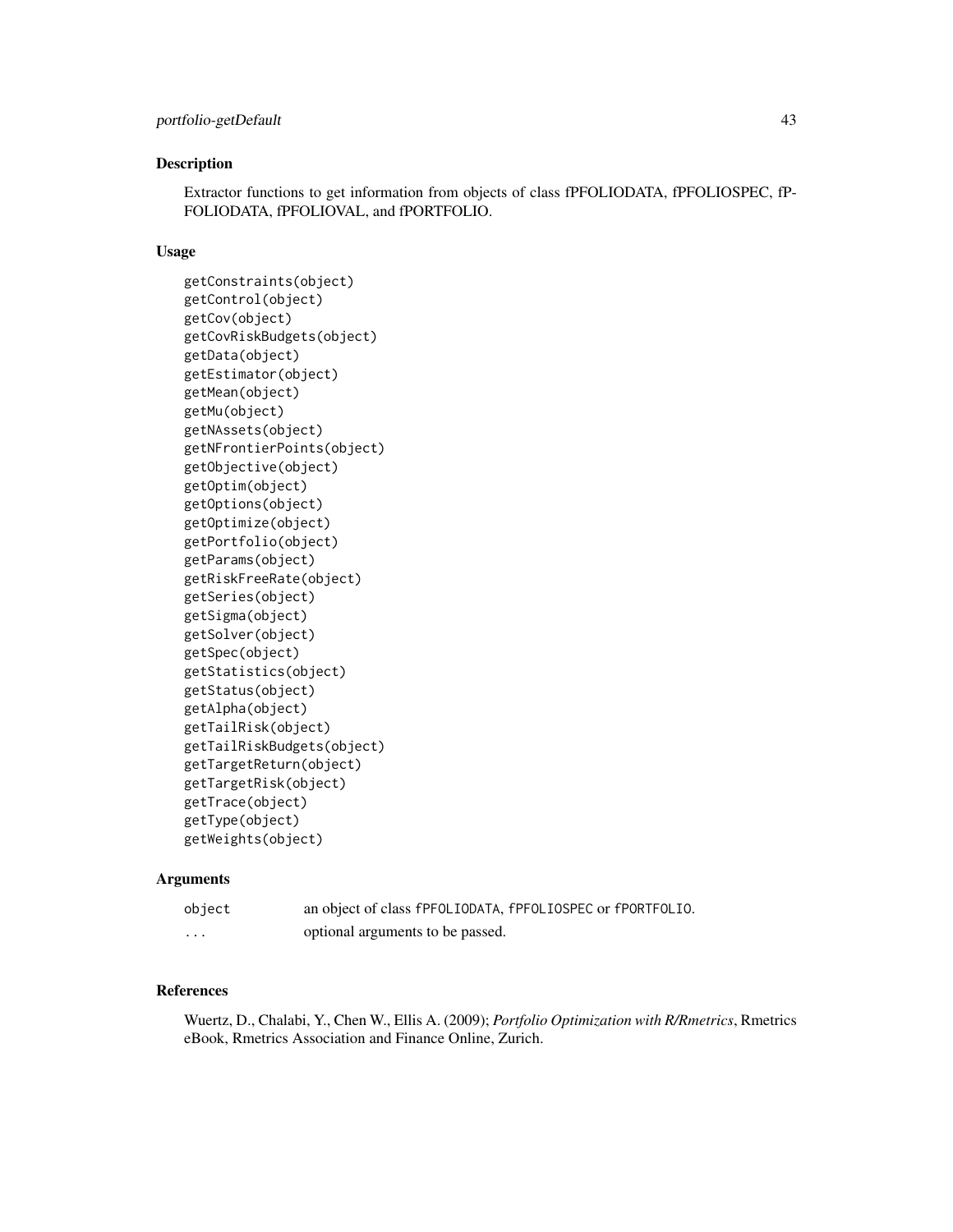portfolio-getPortfolio

*Portfolio Class Extractors*

# Description

A collection and description of functions allowing to get information about an object of class fPORTFOLIO.

The functions are:

| getData            | Extracts , |
|--------------------|------------|
| getSeries          | Extracts , |
| getStatistics      | Extracts , |
| getNAssets         | Extracts , |
| getSpec            | Extracts , |
| getType            | Extracts   |
| getEstimator       | Extracts   |
| getParams          | Extracts   |
| getSolver          | Extracts , |
| getTrace           | Extracts , |
| getConstraints     | Extracts , |
| getPortfolio       | Extracts   |
| getWeights         | Extracts , |
| getTargetReturn    | Extracts , |
| getTargetRisk      | Extracts , |
| getAlpha           | Extracts   |
| getRiskFreeRate    | Extracts , |
| getNFrontierPoints | Extracts , |
| getStatus          | Extracts , |
| getCovRiskBudgets  | Extracts   |
| getTailRiskBudgets | Extracts   |
|                    |            |

```
## S3 method for class 'fPORTFOLIO'
getData(object)
## S3 method for class 'fPORTFOLIO'
getSeries(object)
## S3 method for class 'fPORTFOLIO'
getNAssets(object)
## S3 method for class 'fPORTFOLIO'
getUnits(x)
## S3 method for class 'fPORTFOLIO'
getStatistics(object)
## S3 method for class 'fPORTFOLIO'
```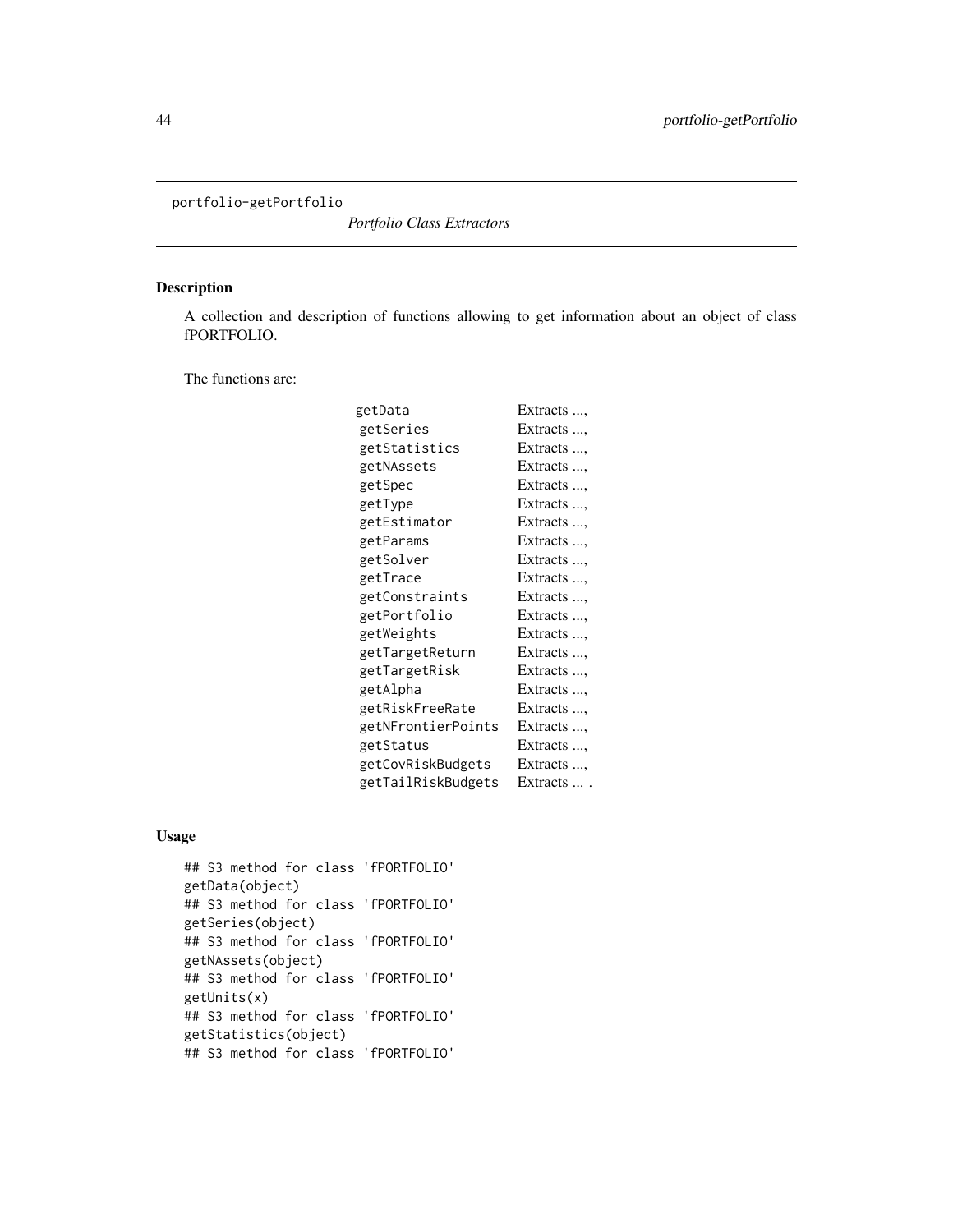```
getMean(object)
## S3 method for class 'fPORTFOLIO'
getCov(object)
## S3 method for class 'fPORTFOLIO'
getMu(object)
## S3 method for class 'fPORTFOLIO'
getSigma(object)
## S3 method for class 'fPORTFOLIO'
getEstimator(object)
## S3 method for class 'fPORTFOLIO'
getSpec(object)
## S3 method for class 'fPORTFOLIO'
getModel(object)
## S3 method for class 'fPORTFOLIO'
getType(object)
## S3 method for class 'fPORTFOLIO'
getOptimize(object)
## S3 method for class 'fPORTFOLIO'
getEstimator(object)
## S3 method for class 'fPORTFOLIO'
getTailRisk(object)
## S3 method for class 'fPORTFOLIO'
getParams(object)
## S3 method for class 'fPORTFOLIO'
getOptim(object)
## S3 method for class 'fPORTFOLIO'
getSolver(object)
## S3 method for class 'fPORTFOLIO'
getTrace(object)
## S3 method for class 'fPORTFOLIO'
getConstraints(object)
## S3 method for class 'fPORTFOLIO'
getPortfolio(object)
## S3 method for class 'fPORTFOLIO'
getWeights(object)
## S3 method for class 'fPORTFOLIO'
getTargetReturn(object)
## S3 method for class 'fPORTFOLIO'
getTargetRisk(object)
## S3 method for class 'fPORTFOLIO'
getAlpha(object)
## S3 method for class 'fPORTFOLIO'
getRiskFreeRate(object)
## S3 method for class 'fPORTFOLIO'
getNFrontierPoints(object)
```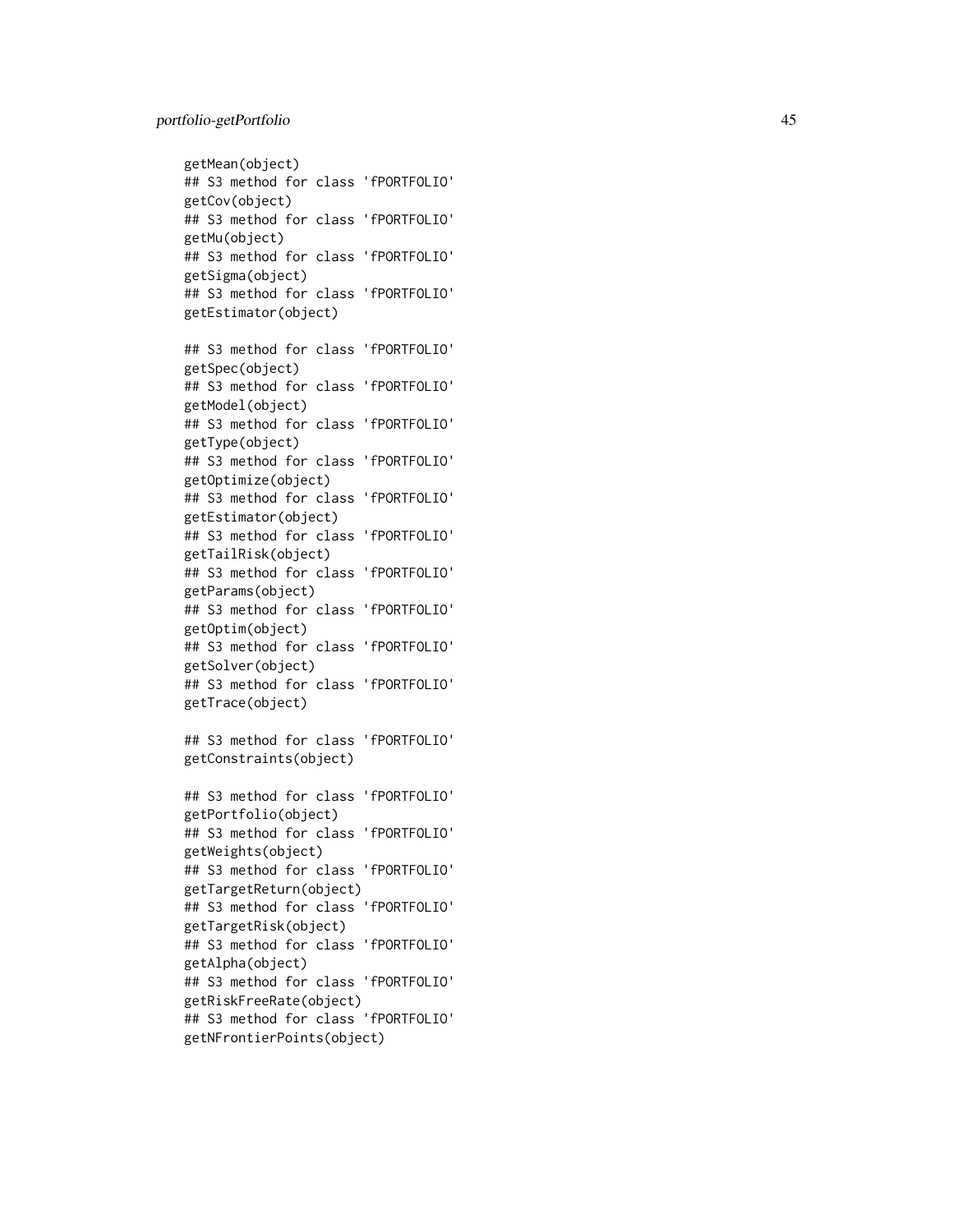```
## S3 method for class 'fPORTFOLIO'
getStatus(object)
## S3 method for class 'fPORTFOLIO'
getCovRiskBudgets(object)
## S3 method for class 'fPORTFOLIO'
getTailRiskBudgets(object)
## S3 method for class 'fPORTFOLIO'
getA(object)
## S3 method for class 'fPORTFOLIO'
getControl(object)
## S3 method for class 'fPORTFOLIO'
```

```
getObjective(object)
## S3 method for class 'fPORTFOLIO'
getOptions(object)
```
#### Arguments

| object       | an object of class fPORTFOLIO, containing slots call, data, specification, con-<br>straints, portfolio, title, description. |
|--------------|-----------------------------------------------------------------------------------------------------------------------------|
| $\mathbf{x}$ | an object of class fPORTFOLIO, containing slots call, data, specification, con-<br>straints, portfolio, title, description. |

### References

Wuertz, D., Chalabi, Y., Chen W., Ellis A. (2009); *Portfolio Optimization with R/Rmetrics*, Rmetrics eBook, Rmetrics Association and Finance Online, Zurich.

portfolio-getSpec *Portfolio Specification Extractor Functions*

#### Description

Extracts information from an object of class fPFOLIOSPEC.

```
## S3 method for class 'fPFOLIOSPEC'
getModel(object)
## S3 method for class 'fPFOLIOSPEC'
getType(object)
## S3 method for class 'fPFOLIOSPEC'
getOptimize(object)
## S3 method for class 'fPFOLIOSPEC'
```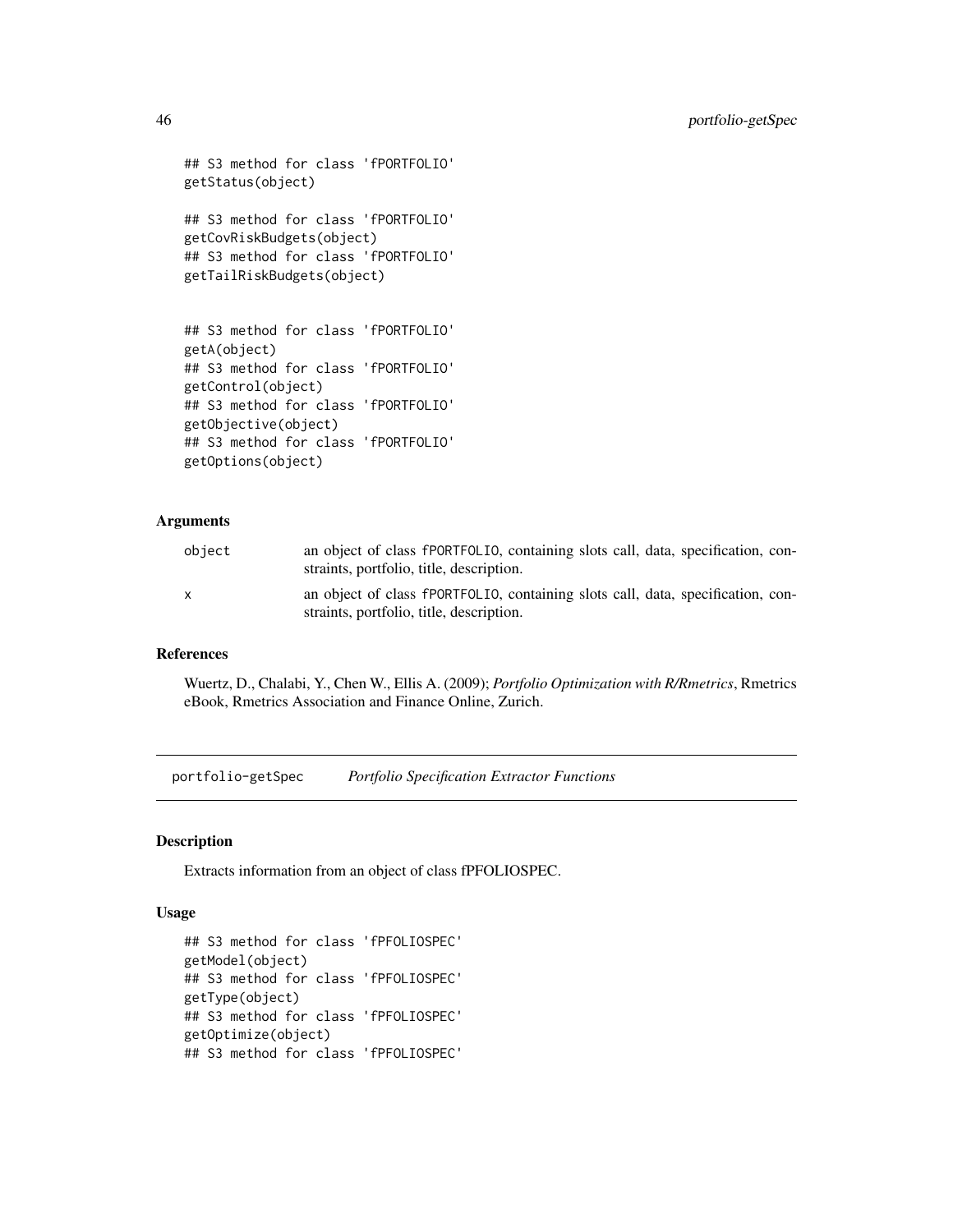# portfolio-getSpec 47

```
getEstimator(object)
## S3 method for class 'fPFOLIOSPEC'
getTailRisk(object)
## S3 method for class 'fPFOLIOSPEC'
getParams(object)
```

```
## S3 method for class 'fPFOLIOSPEC'
getPortfolio(object)
## S3 method for class 'fPFOLIOSPEC'
getWeights(object)
## S3 method for class 'fPFOLIOSPEC'
getTargetReturn(object)
## S3 method for class 'fPFOLIOSPEC'
getTargetRisk(object)
## S3 method for class 'fPFOLIOSPEC'
getAlpha(object)
## S3 method for class 'fPFOLIOSPEC'
getRiskFreeRate(object)
## S3 method for class 'fPFOLIOSPEC'
getNFrontierPoints(object)
## S3 method for class 'fPFOLIOSPEC'
getStatus(object)
```

```
## S3 method for class 'fPFOLIOSPEC'
getOptim(object)
## S3 method for class 'fPFOLIOSPEC'
getSolver(object)
## S3 method for class 'fPFOLIOSPEC'
getObjective(object)
## S3 method for class 'fPFOLIOSPEC'
getOptions(object)
## S3 method for class 'fPFOLIOSPEC'
getControl(object)
## S3 method for class 'fPFOLIOSPEC'
getTrace(object)
```

```
## S3 method for class 'fPFOLIOSPEC'
getMessages(object)
```
### Arguments

object an object of class fPFOLIOSPEC.

### Details

| getType      | Extracts portfolio type from specification,     |
|--------------|-------------------------------------------------|
| getOptimize  | Extracts what to optimize from specification,   |
| getEstimator | Extracts type of covariance estimator,          |
| getTailRisk  | Extracts list of tail dependency risk matrixes, |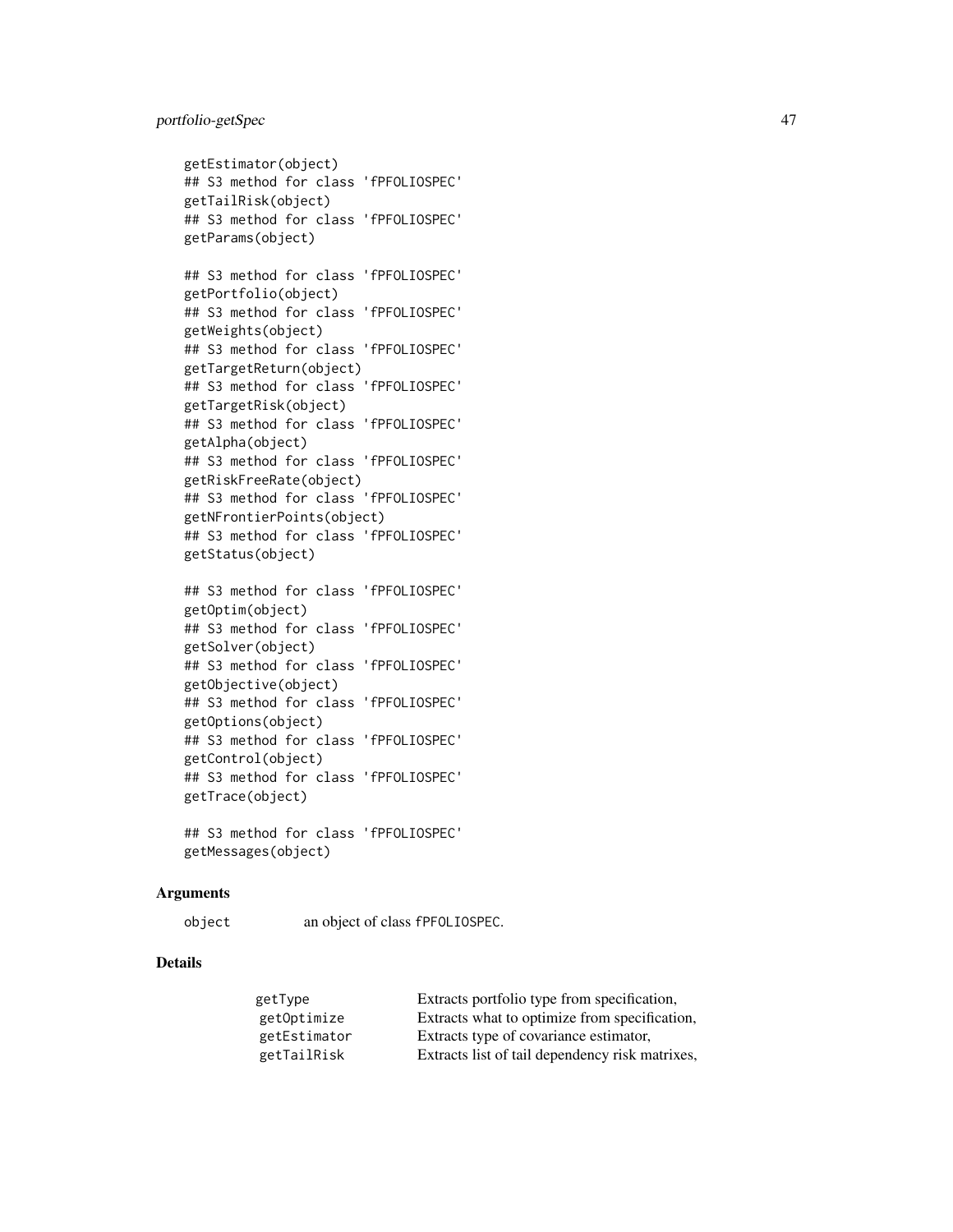| getParams          | Extracts parameters from specification,     |
|--------------------|---------------------------------------------|
| getWeights         | Extracts weights from a portfolio object,   |
| getTargetReturn    | Extracts target return from specification,  |
| getTargetRisk      | Extracts target riks from specification,    |
| getAlpha           | Extracts target VaR-alpha specification,    |
| getRiskFreeRate    | Extracts risk free rate from specification, |
| getNFrontierPoints | Extracts number of frontier points,         |
| getStatus          | Extracts the status of optimization,        |
| getSolver          | Extracts solver from specification,         |
| getobjective       | Extracts name of objective function,        |
| getTrace           | Extracts solver's trace flag.               |

### References

Wuertz, D., Chalabi, Y., Chen W., Ellis A. (2009); *Portfolio Optimization with R/Rmetrics*, Rmetrics eBook, Rmetrics Association and Finance Online, Zurich.

portfolio-getVal *PortfolioVal Extractor Functions*

# Description

Extracts information from an object of class fPFOLIOVAL.

```
## S3 method for class 'fPFOLIOVAL'
getAlpha(object)
## S3 method for class 'fPFOLIOVAL'
getCovRiskBudgets(object)
## S3 method for class 'fPFOLIOVAL'
getNFrontierPoints(object)
## S3 method for class 'fPFOLIOVAL'
getPortfolio(object)
## S3 method for class 'fPFOLIOVAL'
getRiskFreeRate(object)
## S3 method for class 'fPFOLIOVAL'
getStatus(object)
## S3 method for class 'fPFOLIOVAL'
getTargetReturn(object)
## S3 method for class 'fPFOLIOVAL'
getTargetRisk(object)
## S3 method for class 'fPFOLIOVAL'
getWeights(object)
```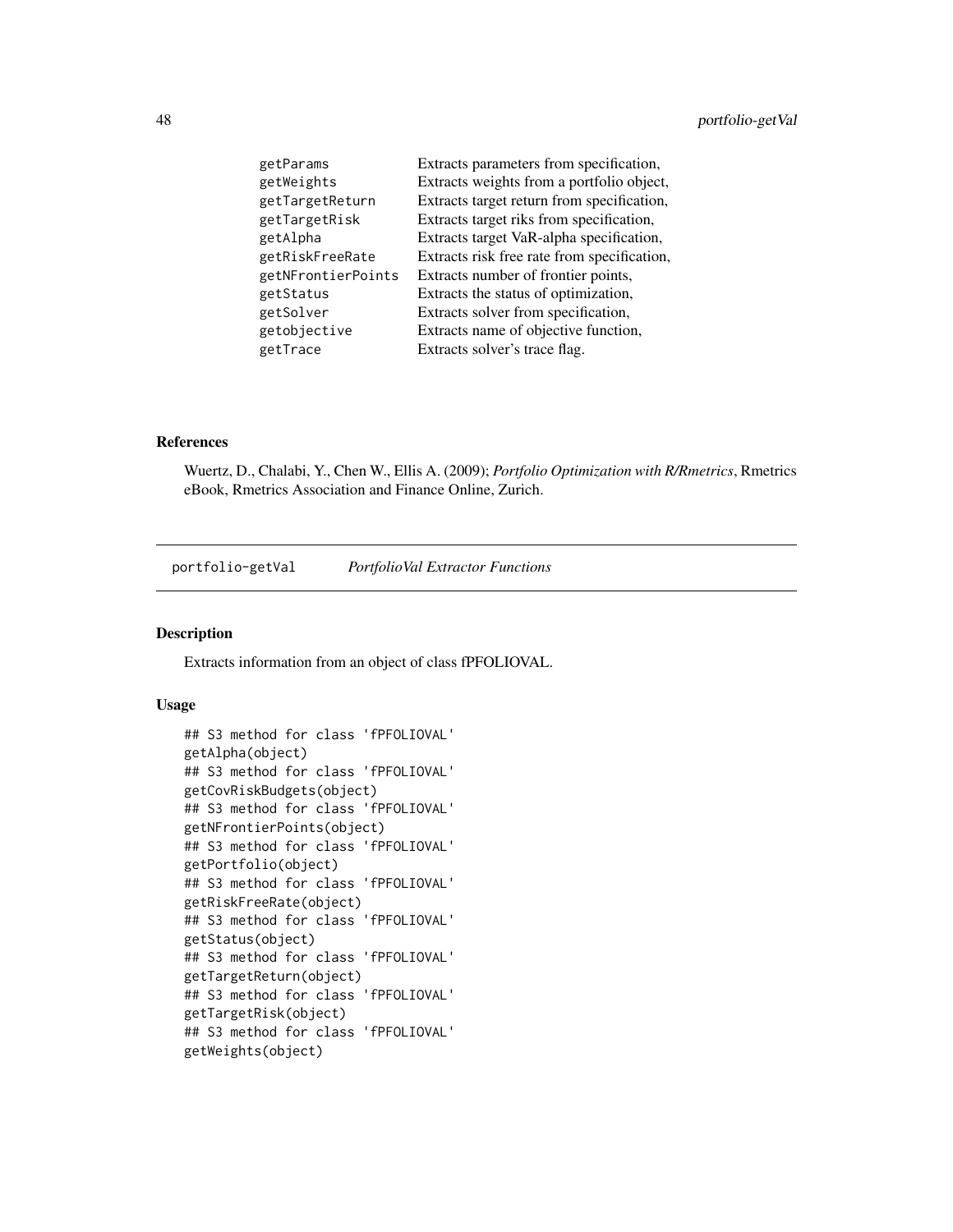# portfolio-pfolioRisk 49

#### **Arguments**

object an object of class fPFOLIODATA.

#### References

Wuertz, D., Chalabi, Y., Chen W., Ellis A. (2009); *Portfolio Optimization with R/Rmetrics*, Rmetrics eBook, Rmetrics Association and Finance Online, Zurich.

portfolio-pfolioRisk *portfolioRisk*

### Description

Computes covariance and CVaR portfolio risk.

### Usage

```
covRisk(data, weights)
varRisk(data, weights, alpha = 0.05)
cvarRisk(data, weights, alpha = 0.05)
```
### Arguments

| data    | a multivariate time series described by an S4 object of class time Series.     |
|---------|--------------------------------------------------------------------------------|
| weights | a numeric vector of weights.                                                   |
| alpha   | a numeric value, the confidence level, by default alpha= $0.05$ , i.e. $5\%$ . |

#### References

Wuertz, D., Chalabi, Y., Chen W., Ellis A. (2009); *Portfolio Optimization with R/Rmetrics*, Rmetrics eBook, Rmetrics Association and Finance Online, Zurich.

portfolio-portfolioFrontier

*Efficient Portfolio Frontier*

# Description

Compoutes the efficient portfolio frontier.

```
portfolioFrontier(data, spec = portfolioSpec(), constraints = "LongOnly",
   include.mvl = TRUE, title = NULL, description = NULL)
```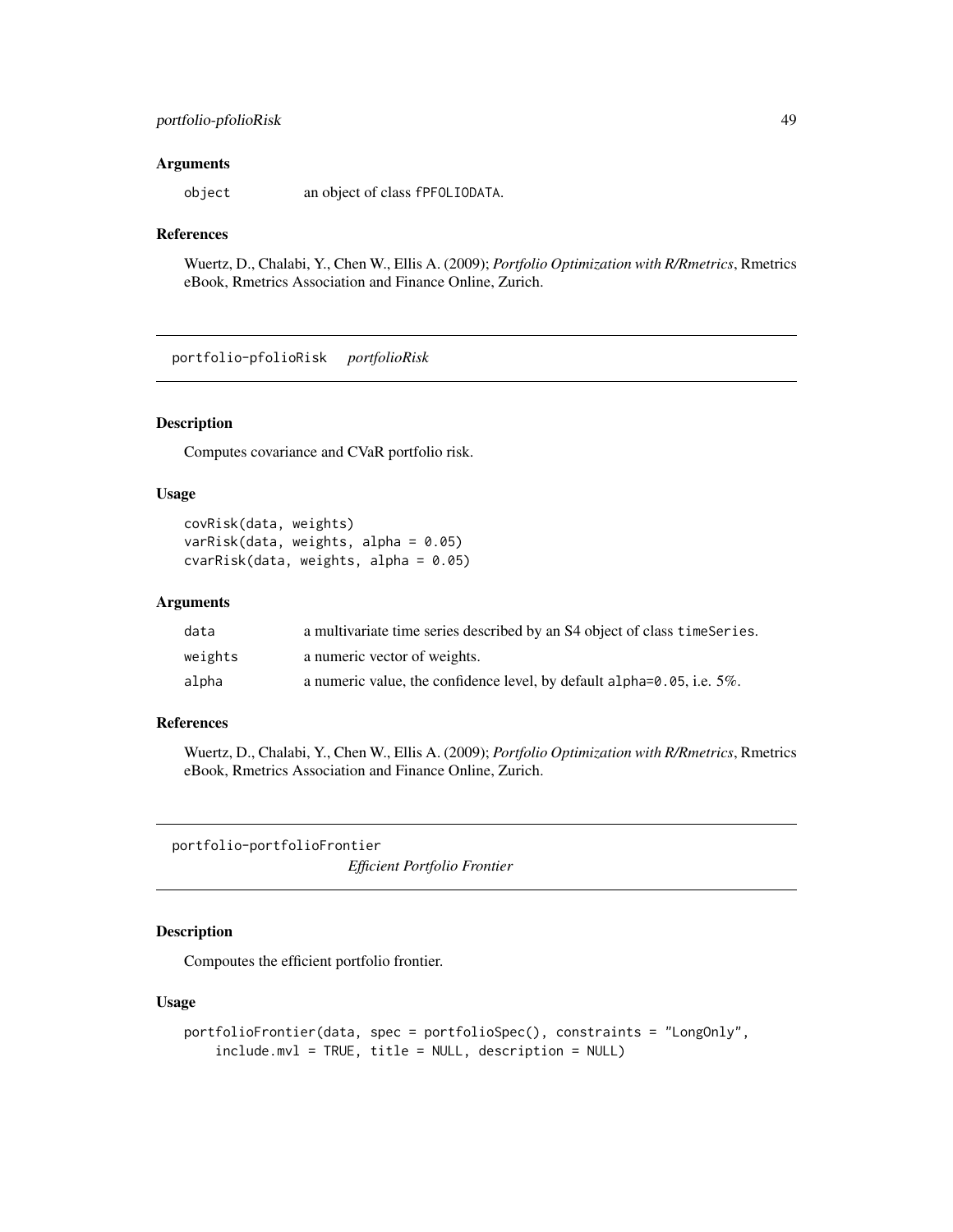### **Arguments**

| constraints | a character string vector, containing the constraints of the form<br>"minW[asset]=percentage" for box constraints resp.<br>"maxsumW[assets]=percentage" for sector constraints.                          |
|-------------|----------------------------------------------------------------------------------------------------------------------------------------------------------------------------------------------------------|
| data        | a multivariate time series described by an S4 object of class time Series. If your<br>timeSerie is not a timeSeries object, consult the generic function as . timeSeries<br>to convert your time series. |
| description | a character string which allows for a brief description.                                                                                                                                                 |
| include.mvl | a logical flag, should the minimum variance locus be added to the plot?                                                                                                                                  |
| spec        | an S4 object of class fPFOLIOSPEC as returned by the function portfolioSpec.                                                                                                                             |
| title       | a character string which allows for a project title.                                                                                                                                                     |

# Details

# Portfolio Frontier:

The function portfolioFrontier calculates the whole efficient frontier. The portfolio information consists of five arguments: data, specifications, constraints, title and description.

The range of the frontier is determined from the range of the asset returns, and the number of equidistant points in the returns, is calculated from the number of frontier points hold in the specifrication structure. To extract or to modify the number of frontier points use the functions getNFrontierPoints and setNFrontierPoints.

The frontierPortfolio function returns the properties of the the efficient frontier as an S4 object of class fPORTFOLIO.

# Value

portfolioFrontier function returns an S4 object of class "fPORTFOLIO".

# References

Wuertz, D., Chalabi, Y., Chen W., Ellis A. (2009); *Portfolio Optimization with R/Rmetrics*, Rmetrics eBook, Rmetrics Association and Finance Online, Zurich.

portfolio-portfolioSpec

*Specification of Portfolios*

# Description

Specifies a portfolio from scratch.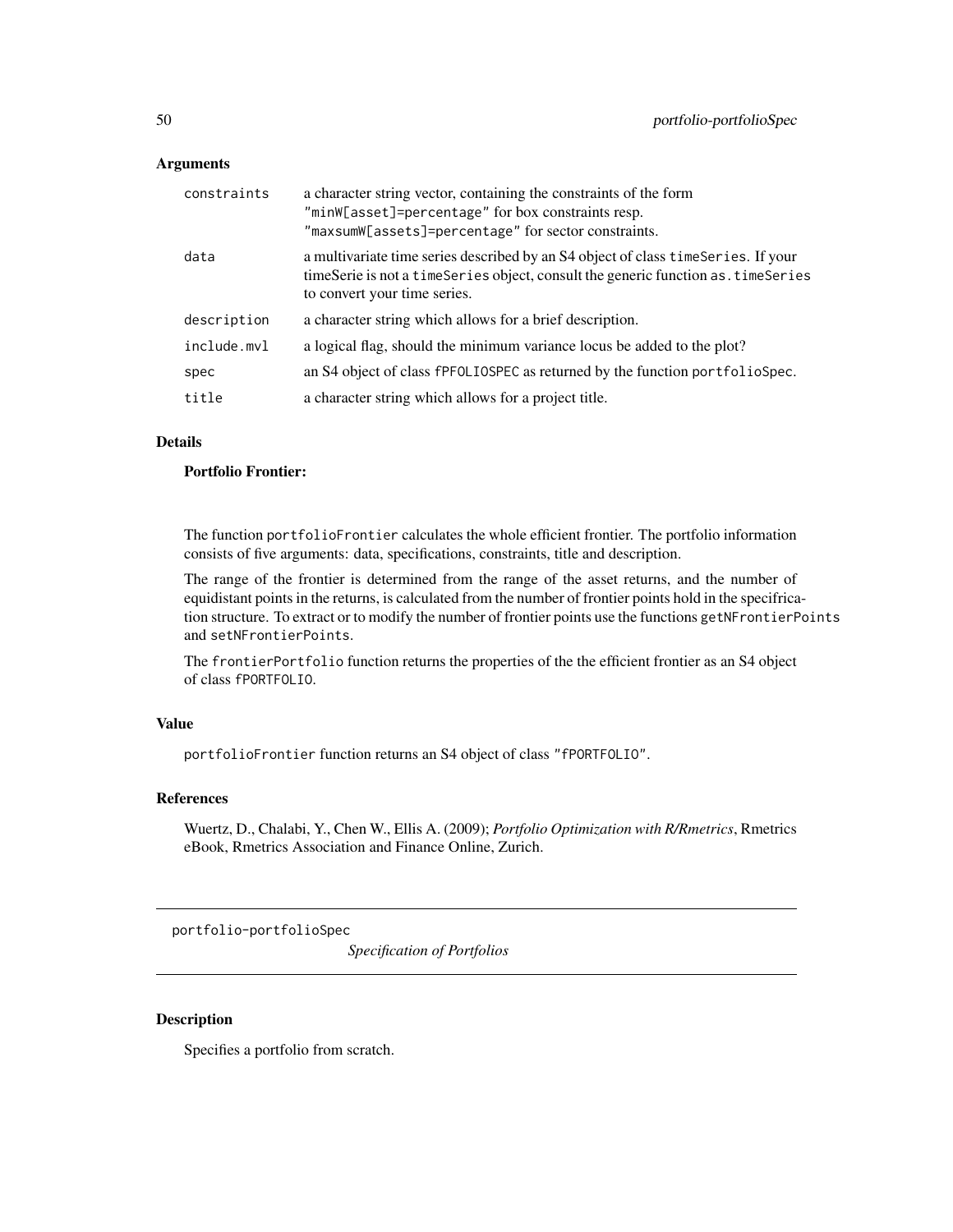# Usage

```
portfolioSpec(
   model = list(type = "MV", optimize = "minRisk",
       estimator = "covEstimator", tailRisk = list(),
       params = list(alpha = 0.05),
   portfolio = list(
       weights = NULL, targetReturn = NULL,
       targetRisk = NULL, riskFreeRate = 0, nFrontierPoints = 50,
       status = NA),
   optim = list(
       solver = "solveRquadprog",
       objective = c("portfolioObjective", "portfolioReturn", "portfolioRisk"),
       options = list(meq = 2), control = list(), trace = FALSE),
   messages = list(messages = FALSE, note = ""),
   ampl = list(ampl = FALSE, project = "ampl", solver = "ipopt",
       protocol = FALSE, trace = FALSE)
   )
```
### Arguments

| model     | a list, containing different arguments: type, estimator, params. See these argu-<br>ments for further explanation.                                                                                                                                                                                                      |
|-----------|-------------------------------------------------------------------------------------------------------------------------------------------------------------------------------------------------------------------------------------------------------------------------------------------------------------------------|
| portfolio | a list, containing different arguments: weights, target Return, risk Free Rate, nFron-<br>tierPoints. See these arguments for further explanation.                                                                                                                                                                      |
| optim     | a list with four entries, a character string solver denoting the type of the solver<br>to be used, a params list to pass further arguments to the objective function to<br>optimize, a control list for all control settings of the solver, and a logical flag,<br>trace denoting if the optimization should be traced. |
| messages  | a list, for optional messages.                                                                                                                                                                                                                                                                                          |
| ampl      | a list, controls settings for the R/AMPL interface.                                                                                                                                                                                                                                                                     |

### Details

To optimize a portfolio of assets we first have to specify it. All settings which specify a portfolio of assets are respresented by a S4 class named fPFOLIOSPEC.

```
setClass("fPFOLIOSPEC",
 representation(
   model = "list".portfolio = "list",
   optim = "list") )
```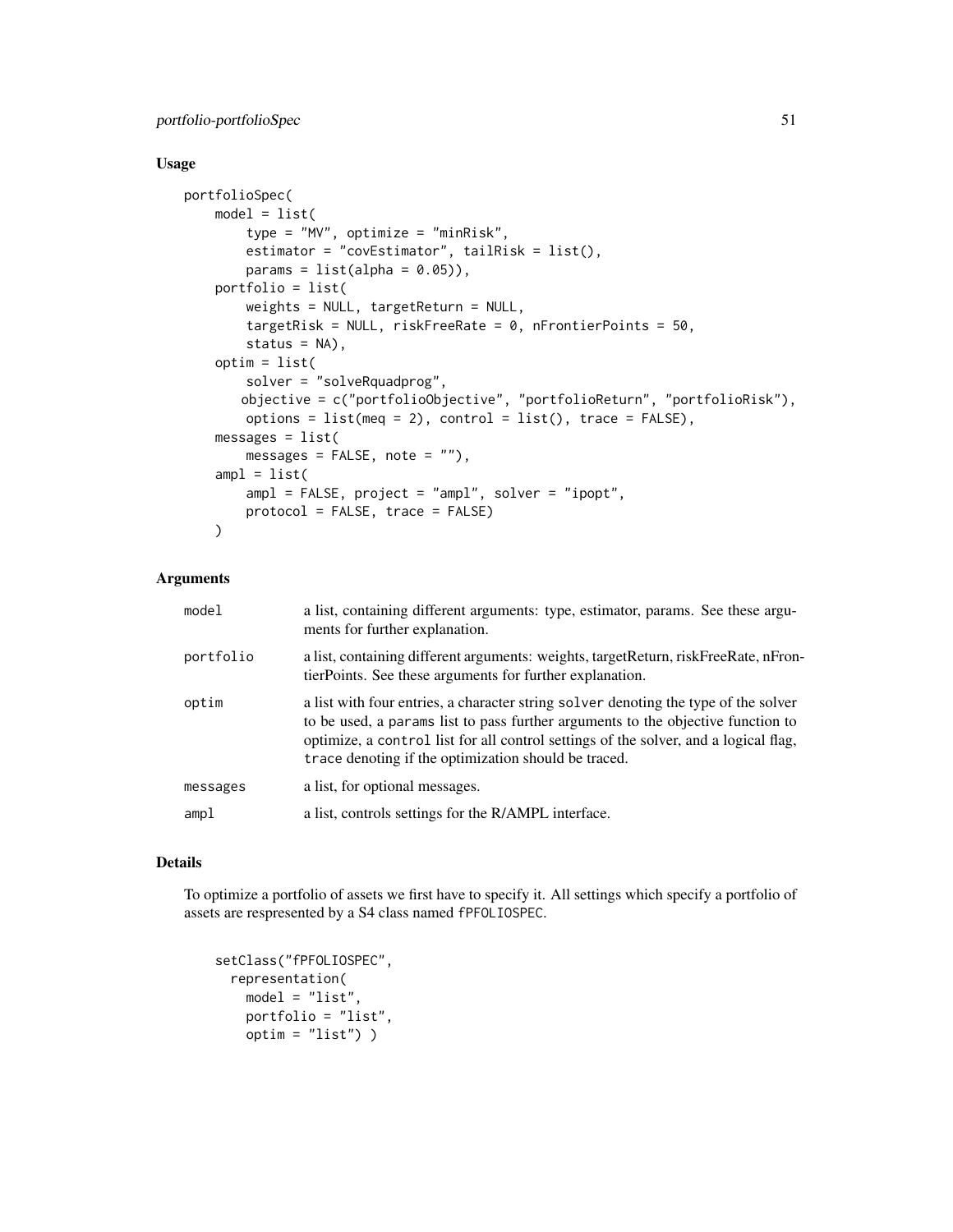An object of class fPFOLIOSPEC has three slots, named @model, @portfolio, and @optim. The first slot @model holds the model information, the second slot @portfolio the portfolio information, and the last slot @optim the information about the solver used for optimization.

The default settings are as follows:

```
model = list(type = "MV",optimize = "minRisk",
   estimator = "covEstimator",
   tailRisk = list(),
   params = list(alpha = 0.05, a = 2)),portfolio = list(
   weights = NULL,targetReturn = NULL,
   targetRisk = NULL,
    riskFreeRate = 0,
   nFrontierPoints = 50,
   status = NA),
optim = list(
   solver = "solveRquadprog",
   objective = NULL,
   params = list(),control = list(meq = 2),
   trace = FALSE)
```
### Model Slot:

#### *Type of Model:*

The list entry type from the @model slot describes the type of the desired portfolio. The current implementation supports three types of portfolios. This may be a Markowitz mean – variance portfolio named "MV", a mean – lower partial moment portfolio named "LPM", or a mean – CVaR condititional value-at-risk portfolio named "CVaR". One can use the function getType to retrieve the current setting and the function setType to modify this selection.

*What to optimize?*

The list entry optimize from the @model slot describes what should be optimized. Two choices are psssible. Either

```
\code{"minRisk"}
```
which minimizes the risk if the target returns is given, or

```
\code{"maxReturn"}
```
which maximizes the return if the target risk is given. One can use the function getOptimize to retrieve the current setting and the function setOptimize to modify this selection.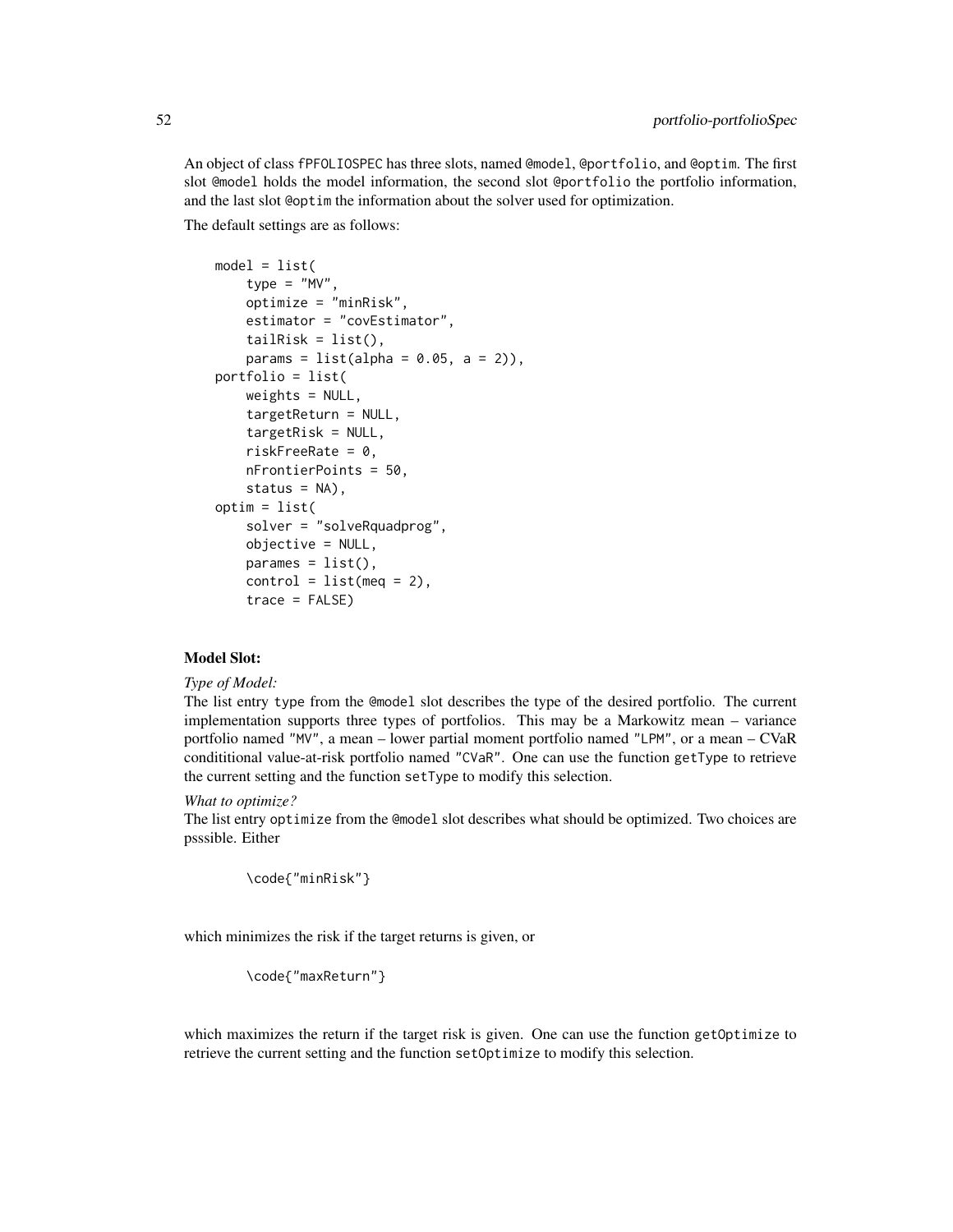# portfolio-portfolioSpec 53

*How to estimate mean and covariance?*

The list entry estimator from the @model slot requests for a string that denotes the function name of the covariance estimator which should be used for the estimation of risk.

In Markowitz' mean-variance portfolio model, type="MV", the default function

```
\code{"covEstimator"}
```
is used which computes the standard column means of the multivariate assets data series and the standard covariance matrix. Alternative robust estimators include

```
\code{"covMcdEstimator"}
\code{"covOGKEstimator"}
\code{"mveEstimator"}
\code{"nnveEstimator"}
\code{"mcdEstimator"}
```
In addition a shrinkage covariance estimator named

\code{"shrinkEstimator"},

and a bagged covariance estimator named

```
\code{"baggedEstimator"}
```
are also available. Note, the experienced user can add his own function to estimate in any alternative way the mean and the covariance of the multivariate assets data series. In this case (s)he has to write a function, e.g. named

```
\code{myEstimator=function(x,spec=NULL,...)}
```
where  $x$  is a multivariate time series, spec optionally the portfolio specification, if rquired, and  $\dots$ additional arguments passed to the users code. Note, myEstimator must a return a named list, with at least the following two entries \$mu and \$Sigma, which represent estimators for the mean and covariance, respectively.

In the case of the Mean – Lower-Partial-Moment portfolio, type="LPM" we make use of the equivalence to Markowitz' mean-variance portfolio with a modified covariance estimator, i.e.

\code{"lpmEstimator"},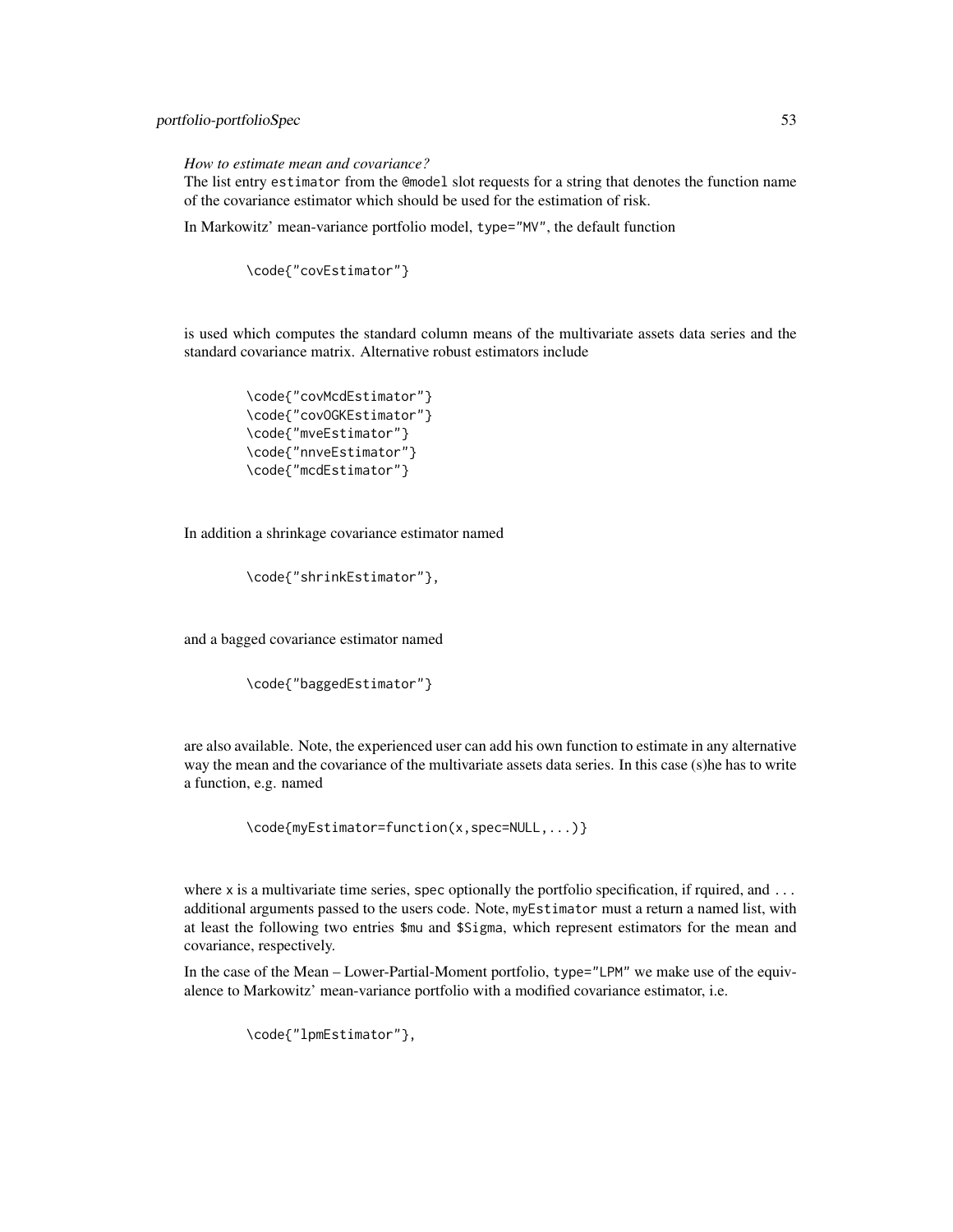Note, in this case the setting of type="LPM" changes the covariance estimator function name from any selection previously made to the function automatically to "lpmEstimator" which returns the LPM mean and covariance estimates.

One can use the function getEstimator to retrieve the current setting and the function setEstimator to modify this selection.

### *Tail Risk List:*

The list entry tailRisk from the @model slot is an empty list. It can be used to add tail risk budget constrains to the optimization. In this case a square matrix of the size of the number of assets is expected as list entry, which contains bivariate tail risk measures, i.e. the tail dependence coefficients estaimated via a copulae approach. Use the function setType to modify this selection.

The list entry parameters from the @model slot is a list with additional parameters used in different situations. It can be ebhanced by the user if needed. By default it contains the exponent a=2, the parameter needed for "LPM" portfolio optimization, and it contains the targetAlpha=0.05, the confidence level for "CVaR" portfolio optimization. Use the function setParams to modify this selection.

### Portfolio Slot:

The values weights, targetReturn, and targetRisk from the portfolio slot have to be considered in common. By default all three are set to NULL. If this is the case, then it is assumed that an equal weight portfolio should be calculated. If only one of the three values is different from NULL then the following procedure will be startet. If the weights are specified then it is assumed that a feasible portfolio should be considered. If the target return is fixed then it is assumed that the efficient portfolio with the minimal risk will be considered. And finally if the risk is fixed, then the return should be maximized. Use the functions setWeights, setTargetReturn, and setTargetRisk to modify this selection.Note, the change in of the three functions will influence the settings of the other two.

The riskFreeRate=0 is also stored in the portfolio slot. Its value defaults to zero. It can be changed by the user. Use the function setRiskFreeRate to modify this selection.

The number of frontier points reqauired by the calculation of the portfolioFrontier is obtained from the value of nFrontierPoints=50 hold in the portfolio slot. Its value defaults to 50. It can be changed by the user. Use the function setNFrontierPoints to modify this selection.

The final status of portfolio optimization is returned and stored in the portfolio slot. Before optimization the value is unset to NA, after optimization a value of status=0 means a successful termination. For other values we recommend to inspect the help page of the selected solver, the name of the solver can be returned by the function getSolver. Use the function setSolver to reset the value to NA if it should be required.

#### Optim Slot:

The name of the default solver used for optimization can be retrieved calling the function getSolver. The default value for the value solver in the specification is set to NULL which means that the best solver availalbe will be autoselected and used. Before optimization the user can change the setting to another solver. Be aware, that a possible personal change will be overwritten by the function setType, so call setSolver after setting the type of the portfolio.

The logical flag trace in the slot optim allows to trace optionally the portfolio optimization process. By default this will not be the case since the default value is trace=FALSE. Use the fanction setTrace to modify the selection.

### Retrieving and Modifying Specification Settings: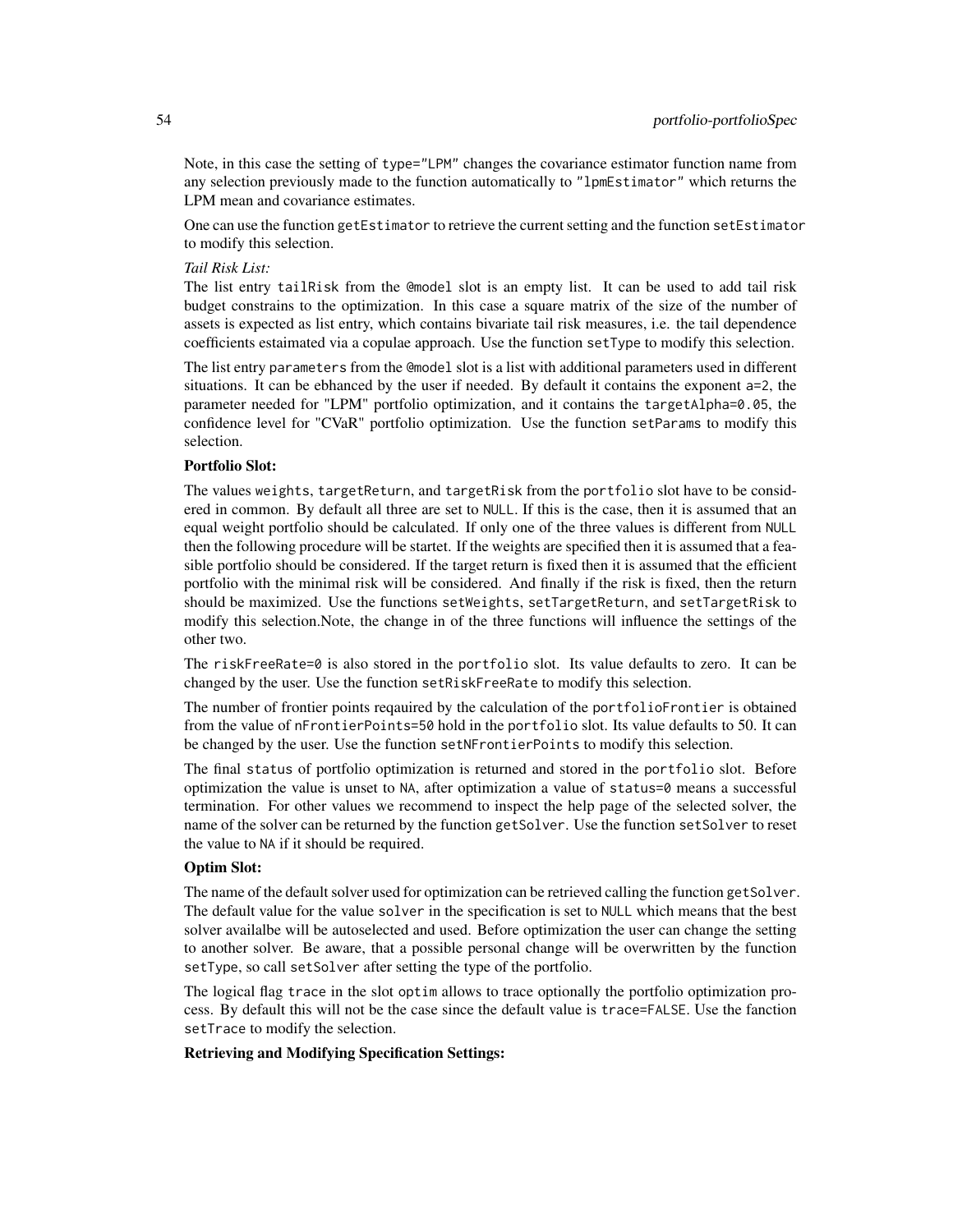# portfolio-portfolioSpec 55

Information about the current portfolio specification can be retrieved by "get" functions. These include:

| getType            | Extracts portfolio type from specification,     |
|--------------------|-------------------------------------------------|
| getOptimize        | Extracts what to optimize from specification,   |
| getEstimator       | Extracts type of covariance estimator,          |
| getTailRisk        | Extracts list of tail dependency risk matrixes, |
| getParams          | Extracts parameters from specification,         |
| getWeights         | Extracts weights from a portfolio object,       |
| getTargetReturn    | Extracts target return from specification,      |
| getTargetRisk      | Extracts target riks from specification,        |
| getAlpha           | Extracts target VaR-alpha specification,        |
| getRiskFreeRate    | Extracts risk free rate from specification,     |
| getNFrontierPoints | Extracts number of frontier points,             |
| getStatus          | Extracts the status of optimization,            |
| getSolver          | Extracts solver from specification,             |
| getTrace           | Extracts solver's trace flag.                   |

For details we refer to link{getSpec}.

To modify the setting from a portfolio specification use the "set" functions:

| setType            | Sets type of portfolio optimization,           |
|--------------------|------------------------------------------------|
| setOptimize        | Sets what to optimize, min risk or max return, |
| setEstimator       | Sets names of mean and covariance estimators,  |
| setParams          | Sets optional model parameters,                |
| setWeights         | Sets weights vector,                           |
| setTargetReturn    | Sets target return value,                      |
| setTargetRisk      | Sets target risk value,                        |
| setTargetAlpha     | Sets CVaR target alpha value,                  |
| setRiskFreeRate    | Sets risk-free rate value,                     |
| setNFrontierPoints | Sets number of frontier points,                |
| setStatus          | Sets status value,                             |
| setSolver          | Sets the type of solver to be used,            |
| setTrace           | Sets the logical trace flag.                   |
|                    |                                                |

For details we refer to link{setSpec}.

### Printing Specification Settings:

There is a generic print function to print information from specification. What is printed depends on the values of the settings. For example print(portfolioSpec()) returns the type of portfolio, the name of the covariance estimator, the portfolios risk free rate, and the desired solver.

#### Value

portfolioSpec

returns an S4 object of class "fPFOLIOSPEC".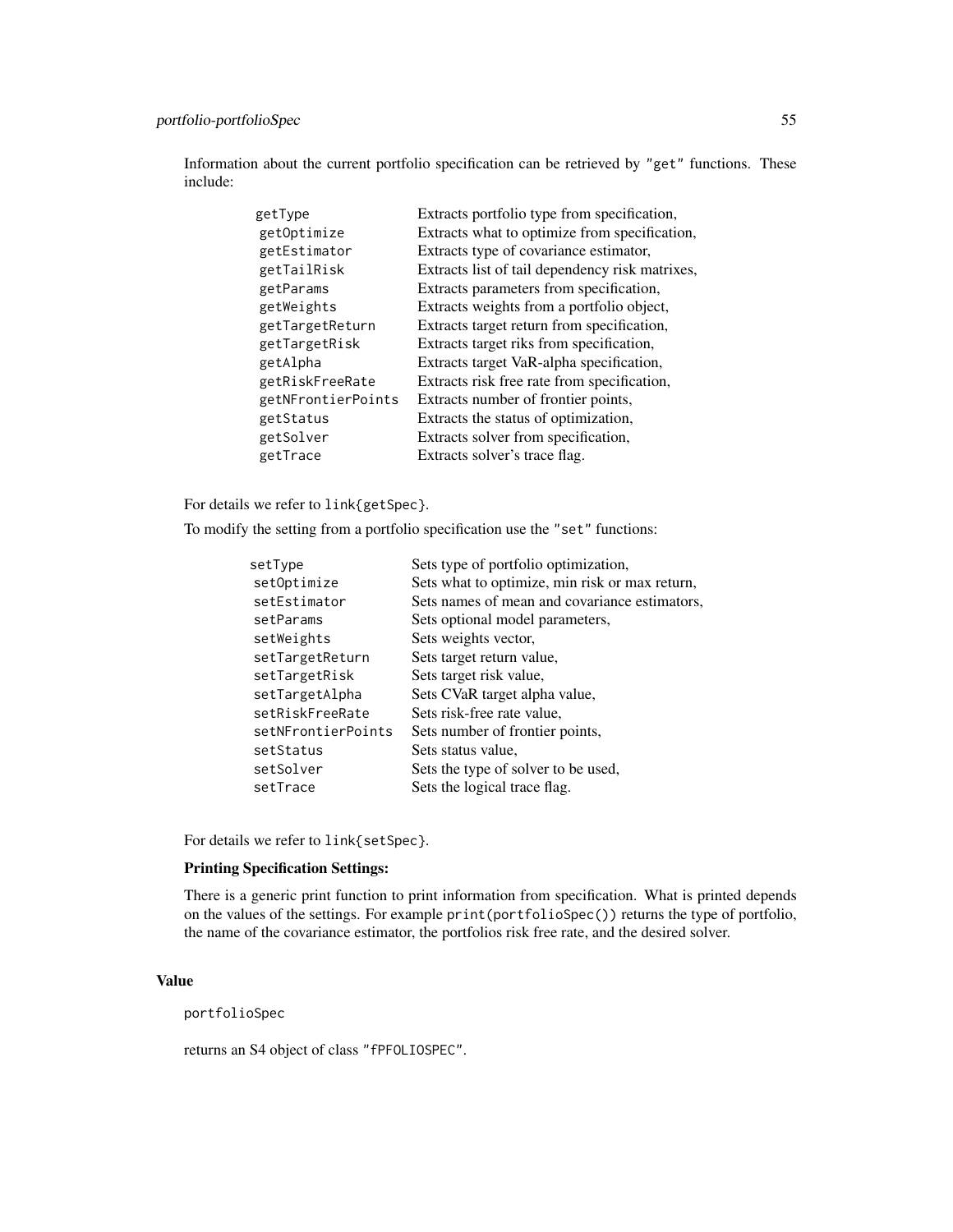# References

Wuertz, D., Chalabi, Y., Chen W., Ellis A. (2009); *Portfolio Optimization with R/Rmetrics*, Rmetrics eBook, Rmetrics Association and Finance Online, Zurich.

portfolio-riskPfolio *Risk and Related Measures for Portfolios*

# Description

Computes Value-at-Risk and related measures for a portfolio of assets.

The functions are:

| pfolioVaR          | computes Value-at-Risk for a portfolio of assets,      |
|--------------------|--------------------------------------------------------|
| pfolioCVaRplus     | computes Value-at-Risk+ for a portfolio of assets,     |
| pfolioCVaR         | computes Conditional Value-at-Risk for a PF of assets, |
| lambdaCVaR         | computes CVaR's atomic split value lambda,             |
| pfolioCVaRoptim    | computes Conditional VaR from mean-CVaR optimization,  |
| pfolioMaxLoss      | computes Maximum Loss for a portfolio of assets,       |
| pfolioReturn       | computes return values of a portfolio,                 |
| pfolioTargetReturn | computes the target return of a portfolio,             |
| pfolioTargetRisk   | computes the target risk of a portfolio,               |
| pfolioHist         | plots a histogram of the returns of a portfolio.       |
|                    |                                                        |

# Usage

```
pfoliovaR(x, weights = NULL, alpha = 0.05)pfolioCVaRplus(x, weights = NULL, alpha = 0.05)
pfoliocVaR(x, weights = NULL, alpha = 0.05)lambdaCVaR(n, alpha = 0.05)pfolioCVaRoptim(x, weights = NULL, alpha = 0.05)pfolioMaxLoss(x, weights = NULL)
pfolioReturn(x, weights = NULL, geometric = FALSE)
pfolioTargetReturn(x, weights = NULL)
pfolioTargetRisk(x, weights = NULL)
```
 $pfolioHist(x, weights = NULL, alpha = 0.05, range = NULL, details = TRUE, ...)$ 

#### **Arguments**

| x         | a 'timeSeries' object, data frame or any other rectangular object which can be<br>expressed as a matrix. The first dimension is the number of observations, we<br>call it n, and the second is the number of assets in the data set, we call it dim. |
|-----------|------------------------------------------------------------------------------------------------------------------------------------------------------------------------------------------------------------------------------------------------------|
| weights   | usually a numeric vector which has the length of the number of assets. The<br>weights measures the normalized weights of the individual assets. By default<br>NULL, then an equally weighted set of assets is assumed.                               |
| geometric | a logical flag, should geometric returns be used, by default FALSE                                                                                                                                                                                   |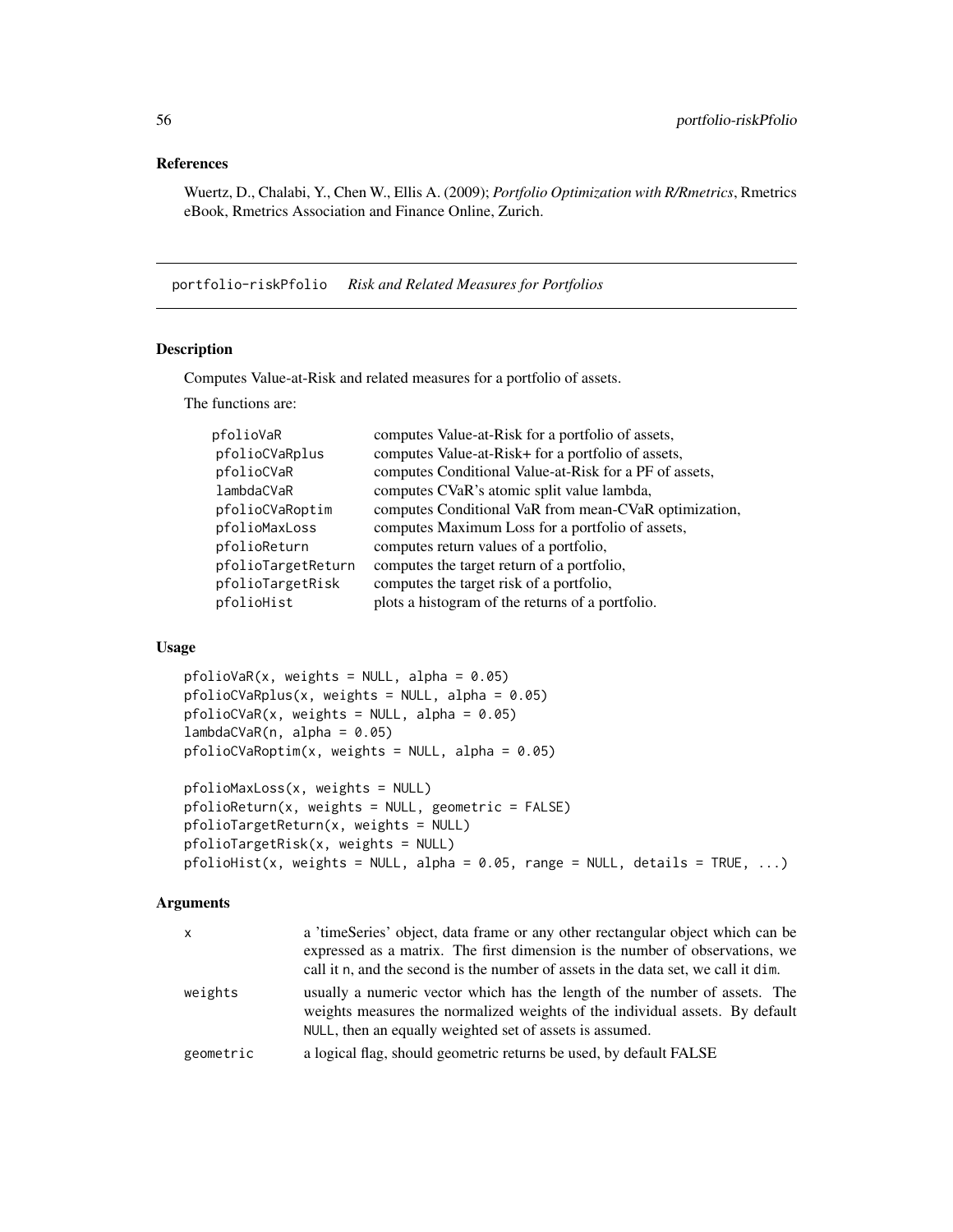| alpha   | a numeric value, the confidence interval, by default 0.05.                                                                                                                                                                                      |
|---------|-------------------------------------------------------------------------------------------------------------------------------------------------------------------------------------------------------------------------------------------------|
| details | a logical value, should details be printed?                                                                                                                                                                                                     |
| n       | the number of observation from which the CVaR's atomic split value 1ambda=1-f1oor (a1pha*n)/(a1pha<br>will be evaluated.                                                                                                                        |
| range   | a numeric vector of two elements limiting the plot range of the histogram.<br>This is quite useful if one likes to compare several plots on the same scale.<br>If range=NULL, the default value, then the range will be selected automatically. |
| $\cdot$ | optional arguments to be passet to the function hist.                                                                                                                                                                                           |

#### Details

The percentile measures of loss (or reward) are defined in the following way: Let  $f(x, y)$  be a loss functions depending upon a decision vector  $x = (x_1, ..., x_n)$  and a random vector  $y = (y_1, ..., y_m)$ , then

*pfolioVaR* is the alpha-percentile of the loss distribution, a smallest value such that the probability that losses exceed or are equal to this value is greater or equal to alpha.

*pfolioCVaRplus* or "CVaR+" or the "upper CVaR" are the expected losses strictly exceeding VaR. This is also also called "Mean Excess Loss" and "Expected Shortfall".

*pfolioCVaR* is a weighted average of VaR and CVaRplus defined as  $CVaR = lambda * VaR +$  $(1 - lambda)$  CVaRplus, for  $0 \leq = lambda \leq 1$ .

Note, CVaR is convex, but VaR and CVaRplus may be non-convex. The following inequalities are valid:  $VaR \leq CVaR \leq CVaRplus.$ 

#### Value

pfolioVaR

returns the value of risk, VaR, for a portfolio of assets, a numeric value.

#### pfolioCVaRplus

returns the conditional value of risk plus, CVaRplus, for a portfolio of assets, a numeric value.

#### pfolioCVaR

returns the conditional value of risk, CVaR, for a portfolio of assets, a numeric value.

lambdaCVaR returns CVaR's atomic split value lambda, a numeric value.

pfolioMaxLoss returns the maximum loss value of the portfolio, a numeric value.

pfolioReturn returns the total portfolio return computed from the set of assets x, a numeric vector.

pfolioTargetReturn returns the total return or target return computed from the set of assets x and weights weights, a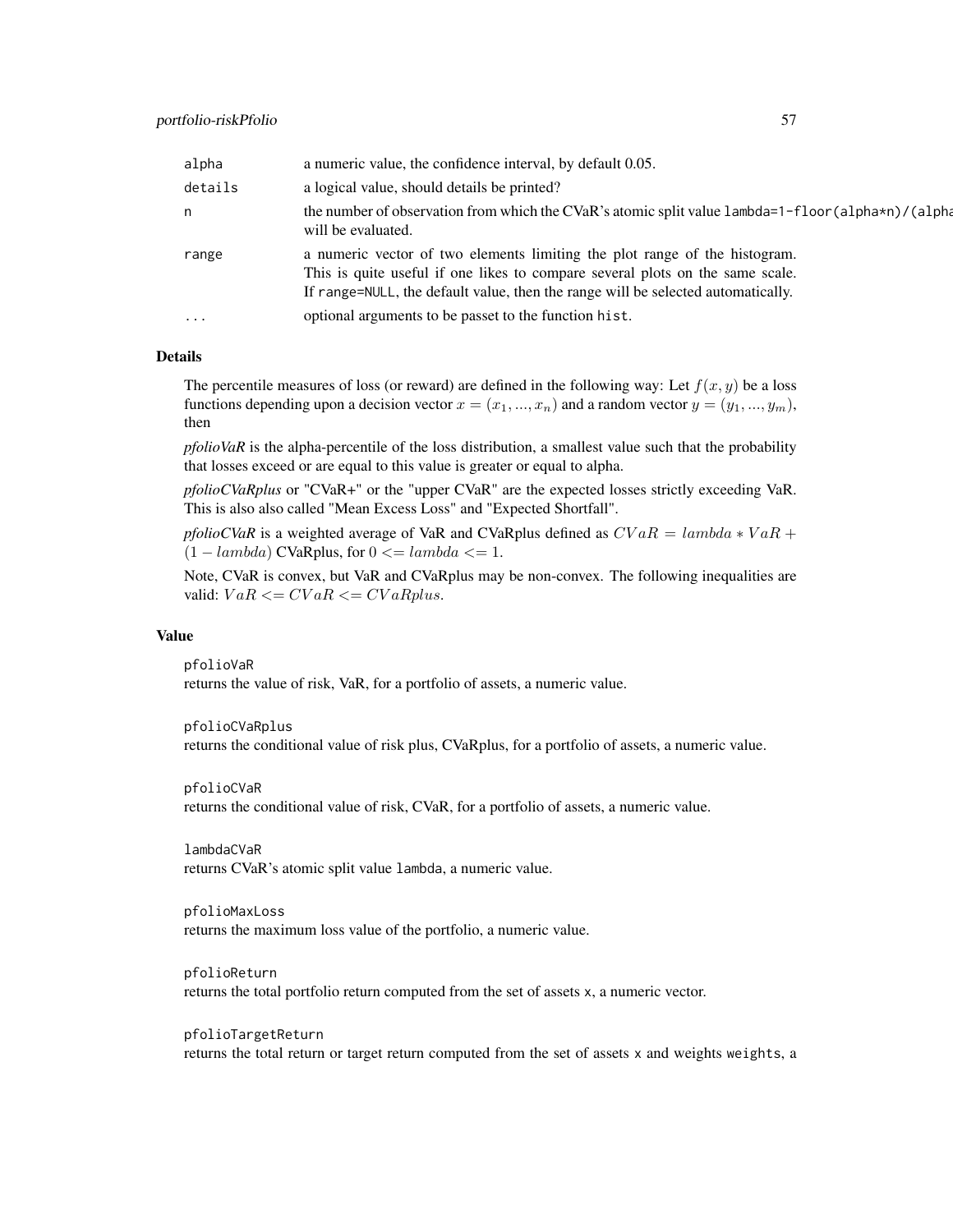numeric value.

pfolioTargetRisk

returns the total risk (Sigma) or target risk computed from the set of assets x and weights via the formual sqrt(weights %\*% cov(x) %\*% weights), a numeric value.

pfolioHist

plots a histogram of portfolio returns and adds the values for the VaR (blue), for the CVaRplus (red), and for the maximum loss (green) to the histogram plot. The function invisibly returns a list with the following elements: VaR, VaRplus, maxLoss, mean, and sd. If details is TRUE, then the result is printed.

### References

Uryasev S. (2000); *Conditional Value-at-Risk (CVaR): Algorithms and Applications*, Risk Management and Financial Engineering Lab, University of Florida

Wuertz, D., Chalabi, Y., Chen W., Ellis A. (2009); *Portfolio Optimization with R/Rmetrics*, Rmetrics eBook, Rmetrics Association and Finance Online, Zurich.

portfolio-rollingPortfolios

*Rolling Portfolio*

### Description

A collection and description of functions allowing to roll a portfolio optimization over time.

The functions are:

| rollingWindows              | Returns a list of rolling window frames, |
|-----------------------------|------------------------------------------|
| rollingCmlPortfolio         | Rolls a CML portfolio,                   |
| rollingTangencyPortfolio    | Rolls a tangency portfolio,              |
| rollingMinvariancePortfolio | Rolls a minimum risk portfolio,          |
| rollingPortfolioFrontier    | returns an efficient portfolio           |

#### Usage

rollingWindows(x, period = "12m", by = "1m")

```
rollingCmlPortfolio(data, spec, constraints, from, to, action = NULL,
   title = NULL, description = NULL, ...)
rollingTangencyPortfolio(data, spec, constraints, from, to, action = NULL,
   title = NULL, description = NULL, ...)
rollingMinvariancePortfolio(data, spec, constraints, from, to, action = NULL,
   title = NULL, description = NULL, ...)
```
rollingPortfolioFrontier(data, spec, constraints, from, to, action = NULL,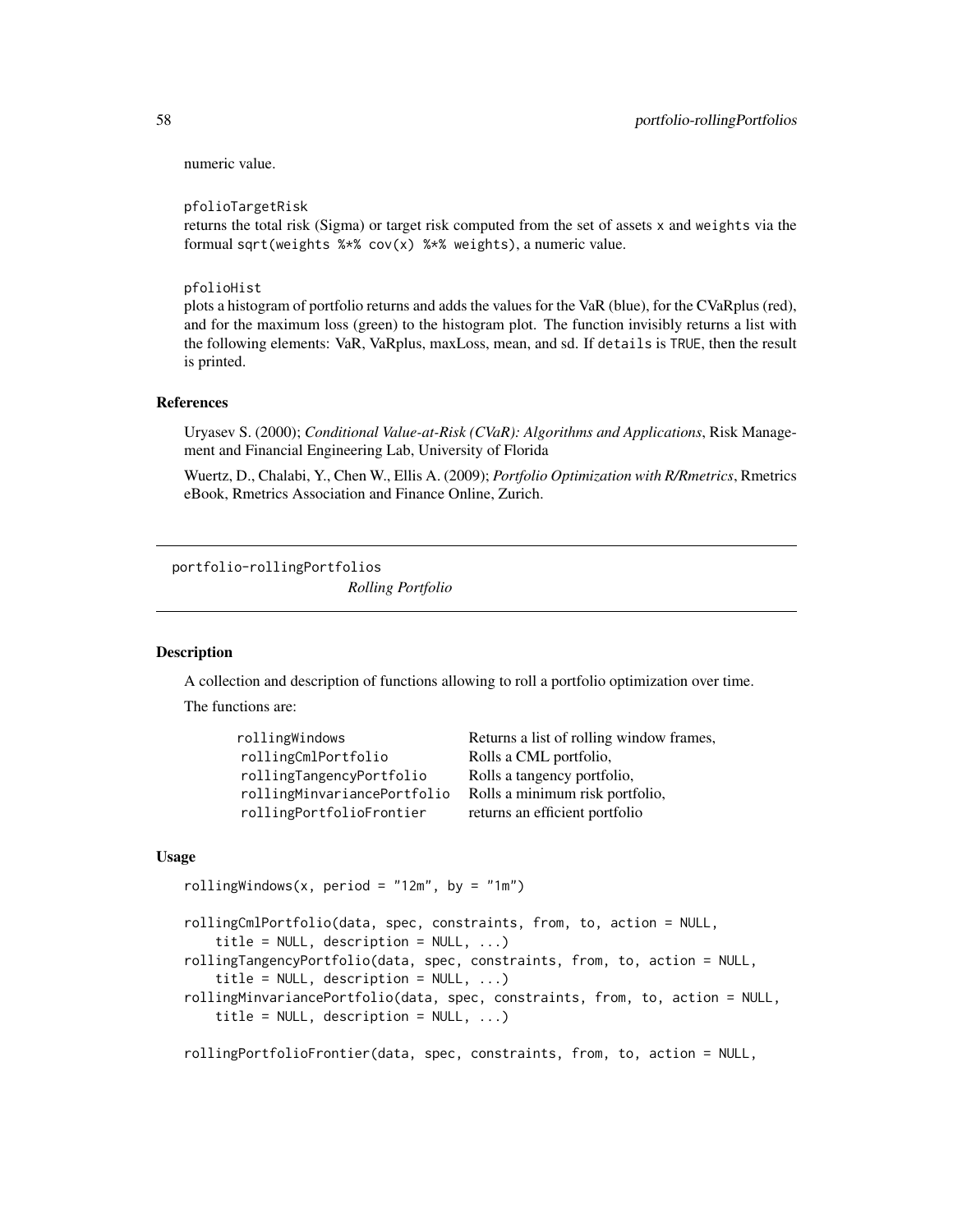title = NULL, description = NULL, ...)

# Arguments

| action       | a character string naming a user defined function. This function is optionally<br>applied after each rolling step.                                                                                                       |
|--------------|--------------------------------------------------------------------------------------------------------------------------------------------------------------------------------------------------------------------------|
| by           | a character string, by default "1m", which denotes 1 month. The shift by which<br>the portfolio is rolled.                                                                                                               |
| constraints  | a character string vector, containing the constraints of the form<br>"minW[asset]=percentage" for box constraints resp.<br>"maxsumW[assets]=percentage" for sector constraints.                                          |
| data         | a list, having a statistics named list, having named entries 'mu' and 'Sigma',<br>containing the information of the statistics.                                                                                          |
| description  | a character string, allowing for a brief project description, by default NULL, i.e.<br>Date and User.                                                                                                                    |
| from, to     | a vector of S4 timeDate objects which denote the starting and ending dates for<br>the investigation.                                                                                                                     |
| period       | a character string, by default "12m", which denotes 12 months. The period over<br>which the portfolio is rolled.                                                                                                         |
| spec         | an S4 object of class fPF0LI0SPEC.                                                                                                                                                                                       |
| title        | a character string, containing the title for the object, by default NULL.                                                                                                                                                |
| $\mathsf{x}$ | an S4 object of class time Series from which the rolling window frames will be<br>created. The length of these frames is given by the argument period and they<br>are shifted by the value specified by the argument by. |
| $\cdots$     | optional arguments to be passed.                                                                                                                                                                                         |

# Details

RollingWindows: The function rollingWindows constructs from a 'timeSeries' object windows frames of given length period and shift by. ...

# Rolling Portfolios:

The functions rolling\*Portfolio ...

### Rolling Frontier:

The function rollingPortfolioFrontier ...

# Value

rollingwindows() returns ...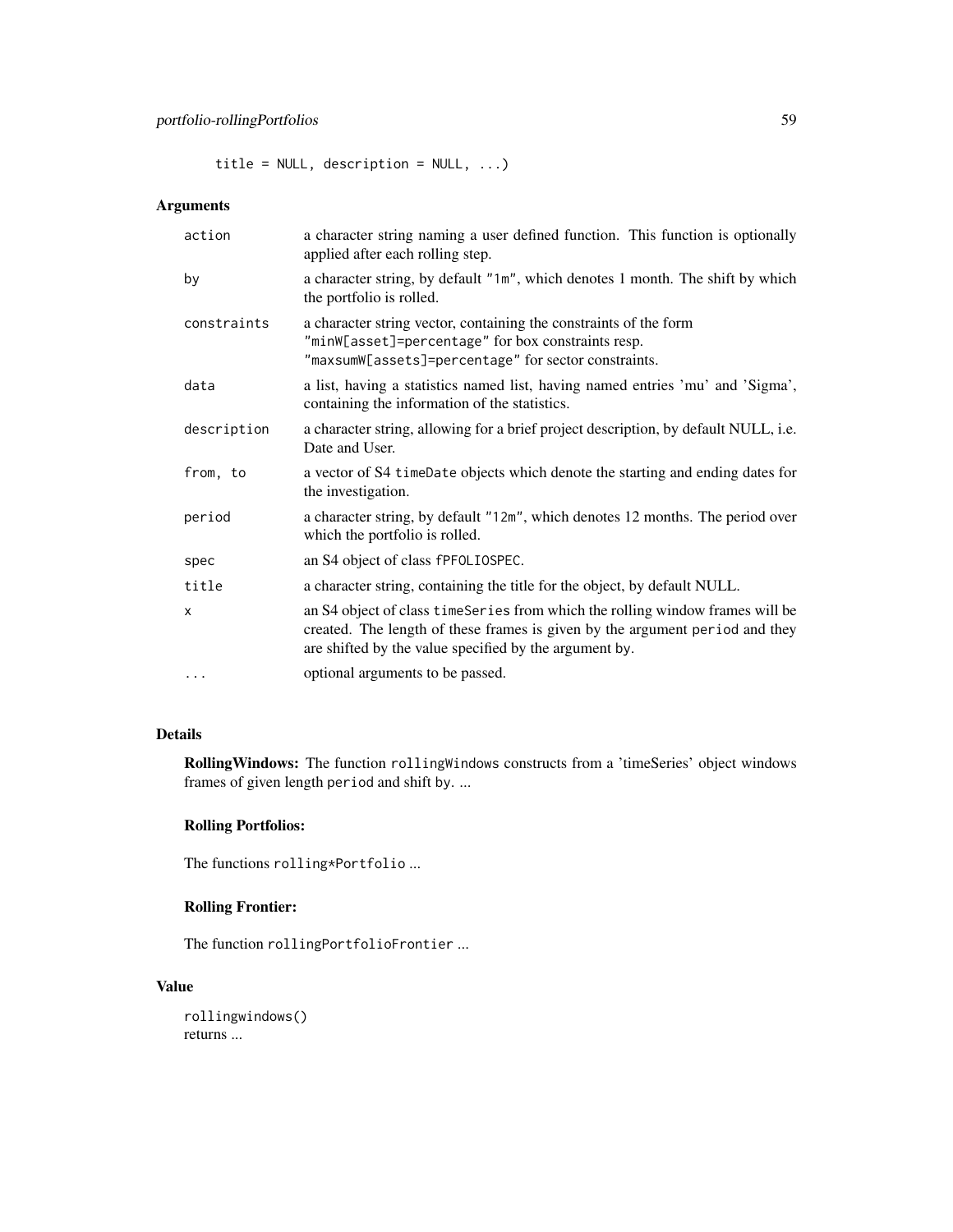```
rollingCmlPortfolio
rollingTangencyPortfolio
rollingMinvariancePortfolio
return ...
```
rollingPortfolioFrontier returns ...

### References

Wuertz, D., Chalabi, Y., Chen W., Ellis A. (2009); *Portfolio Optimization with R/Rmetrics*, Rmetrics eBook, Rmetrics Association and Finance Online, Zurich.

portfolio-setSpec *Settings for Specifications of Portfolios*

### Description

Functions to set specifications for a portfolio.

```
setType(spec) <- value
setOptimize(spec) <- value
setEstimator(spec) <- value
setTailRisk(spec) <- value
setParams(spec, name) <- value
setAlpha(spec) <- value
setWeights(spec) <- value
setTargetReturn(spec) <- value
setTargetRisk(spec) <- value
setRiskFreeRate(spec) <- value
setNFrontierPoints(spec) <- value
setStatus(spec) <- value
setSolver(spec) <- value
setObjective(spec) <- value
setTrace(spec) <- value
```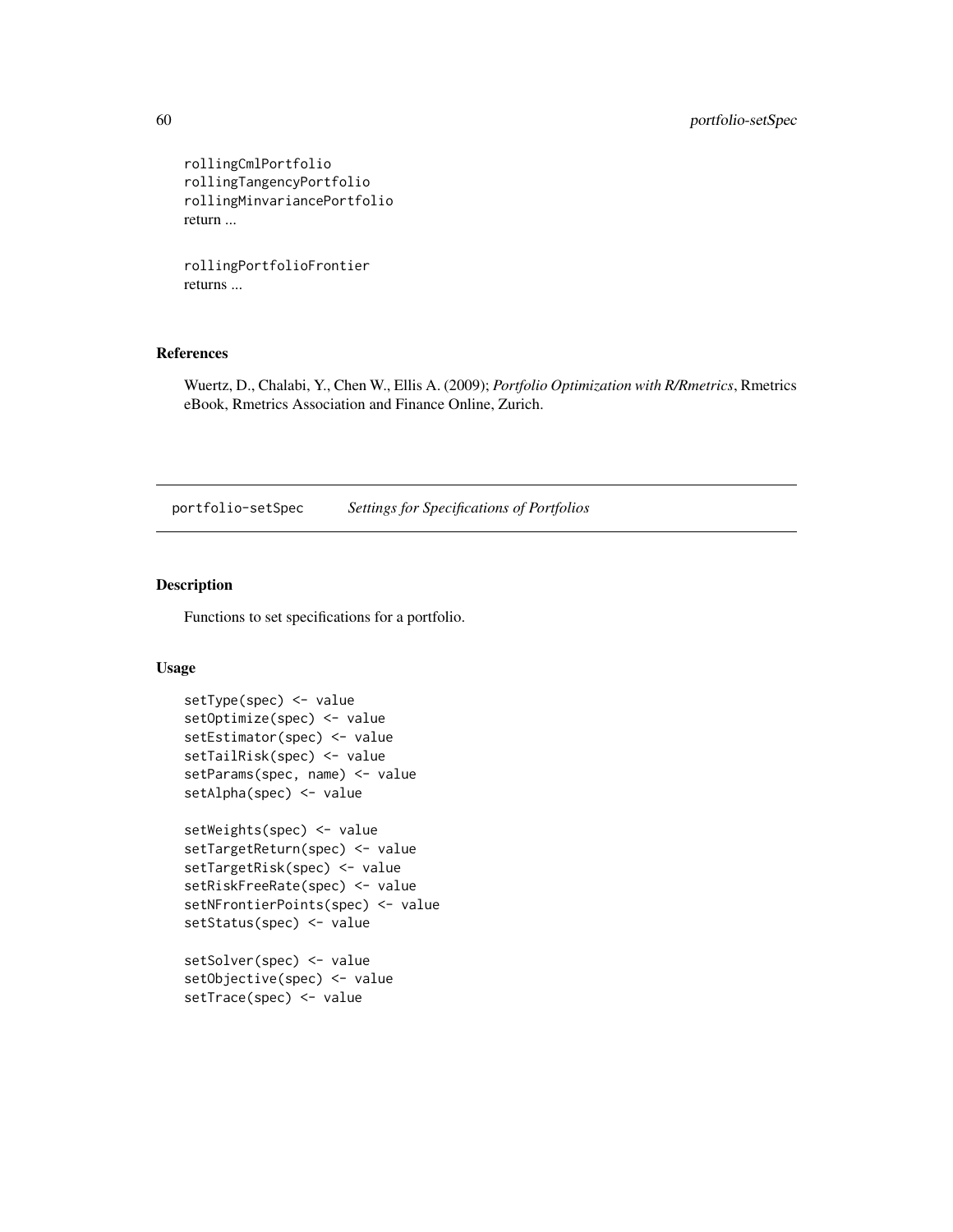# portfolio-setSpec 61

### Arguments

| spec  | an S4 object of class fPFOLIOSPEC, the specification to be modified, by default<br>the default of the function portfolioSpec(). |
|-------|---------------------------------------------------------------------------------------------------------------------------------|
| name  | a character string, the name of the value to be set.                                                                            |
| value | a value for that component of spec to be set.                                                                                   |

# Details

| setType            | Sets type of portfolio optimization,           |
|--------------------|------------------------------------------------|
| setOptimize        | Sets what to optimize, min risk or max return, |
| setEstimator       | Sets names of mean and covariance estimators,  |
| setParams          | Sets optional model parameters,                |
| setWeights         | Sets weights vector,                           |
| setTargetReturn    | Sets target return value,                      |
| setTargetRisk      | Sets target risk value,                        |
| setTargetAlpha     | Sets CVaR target alpha value,                  |
| setRiskFreeRate    | Sets risk-free rate value,                     |
| setNFrontierPoints | Sets number of frontier points,                |
| setStatus          | Sets status value,                             |
| setSolver          | Sets the type of solver to be used,            |
| setObjective       | Sets objective function name to be used,       |
| setTrace           | Sets the logical trace flag.                   |
|                    |                                                |

### Value

setType setOptimize setEstimator setParam

*Model Settings:* just modify the model settings including the portfolio type, the mean/covariance estimator, and optional parameters of an existing portfolio structure.

```
setWeights
setTargetReturn
setTargetRisk
setTargetAlpha
setRiskFreeRate
setNFrontierPoints
setStatus
```
*Portfolio Settings:* just modify the portfolio settings including predefined weights, the target return, the risk free rate, the number of frontier points, and the return and risk range of an existing portfolio structure.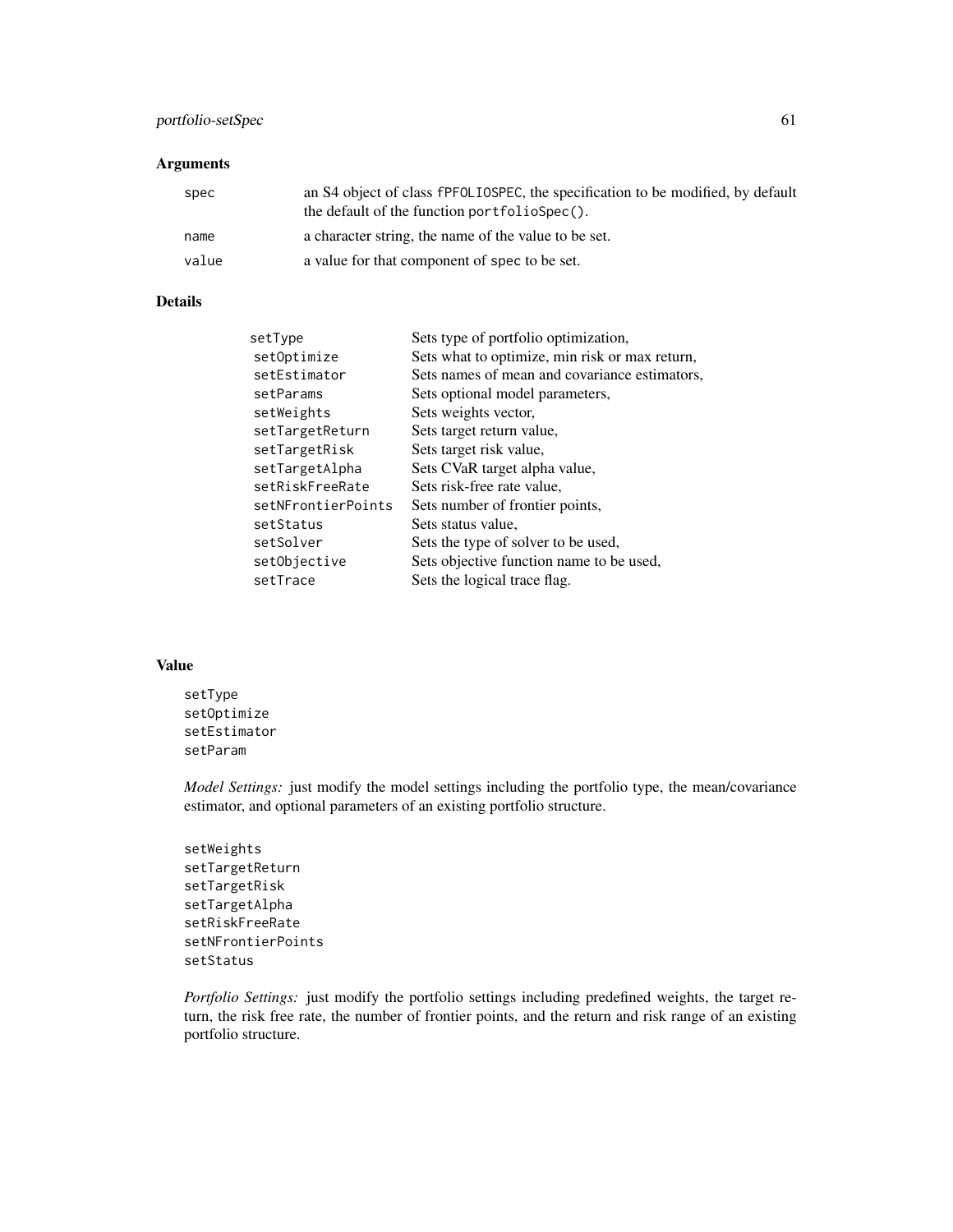```
setSolver
setObjective
setTrace
```
*Optim Settings:* just modifies the solver setting, i.e. the type of solver to be used for portfolio optimization.

### References

Wuertz, D., Chalabi, Y., Chen W., Ellis A. (2009); *Portfolio Optimization with R/Rmetrics*, Rmetrics eBook, Rmetrics Association and Finance Online, Zurich.

risk-budgeting *Risk Budgeting*

# Description

Functions for risk budgeting.

### Usage

```
sampleCOV(x)
normalVaR(x, alpha=0.05)
modifiedVaR(x, alpha=0.05)
sampleVaR(x, alpha=0.05)
budgetsSampleCOV(x, weights, mu=NULL, Sigma=NULL)
budgetsNormalVAR(x, weights, alpha=0.05, mu=NULL, Sigma=NULL)
budgetsModifiedVAR(x, weights, alpha=0.05, mu=NULL, Sigma=NULL,
 M3=NULL, M4=NULL)
budgetsNormalES(x, weights, alpha=0.05, mu=NULL, Sigma=NULL)
budgetsModifiedES(x, weights, alpha=0.05, mu=NULL, Sigma=NULL,
 M3=NULL, M4=NULL)
```
### Arguments

| $\mathsf{x}$ | X                                 |
|--------------|-----------------------------------|
| weights      | weights                           |
| alpha        | alpha                             |
| mu, Sigma    | mean and covariance               |
| M3, M4       | M <sub>3</sub> and M <sub>4</sub> |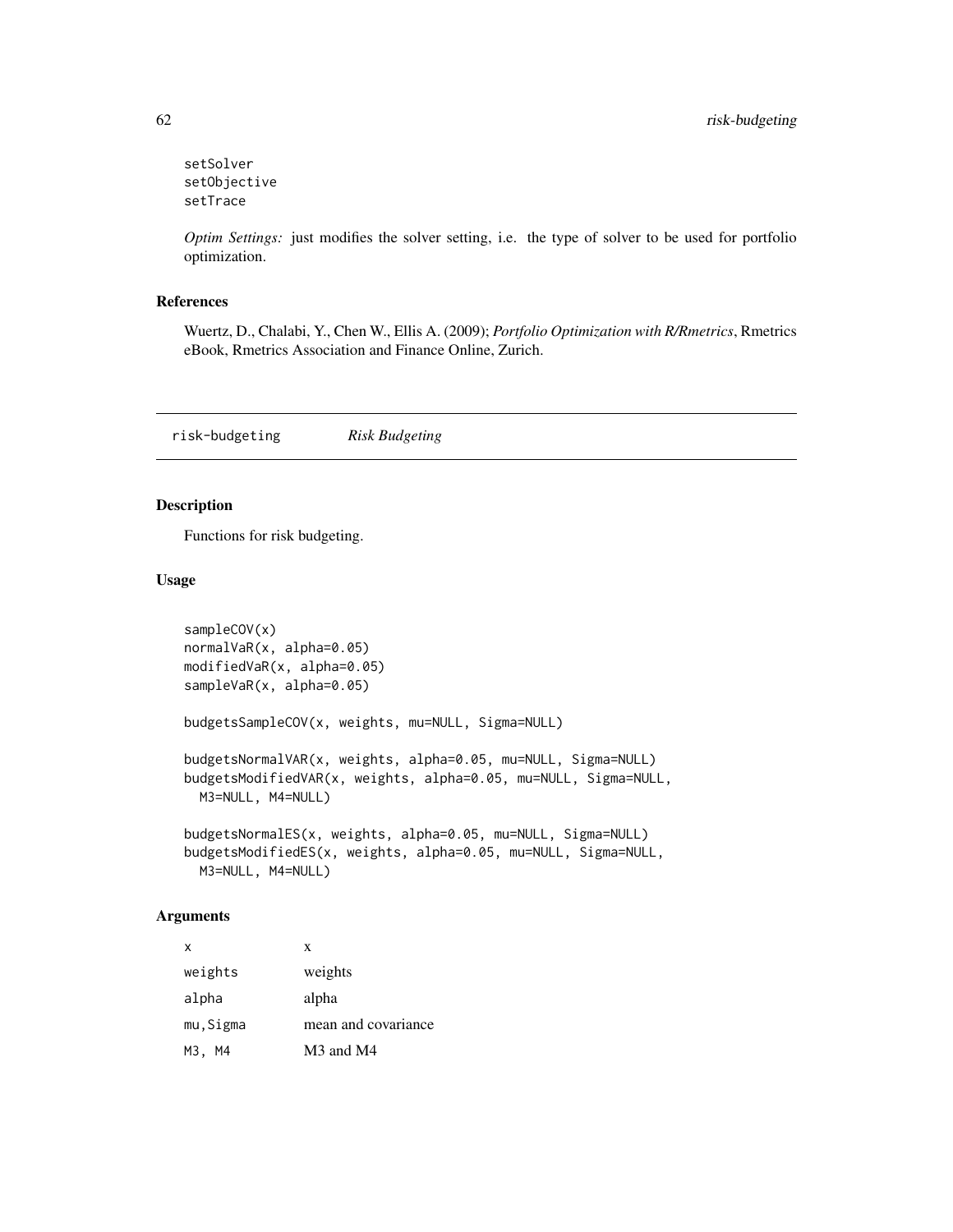### risk-surfaceRisk 63

### References

Wuertz, D., Chalabi, Y., Chen W., Ellis A. (2009); *Portfolio Optimization with R/Rmetrics*, Rmetrics eBook, Rmetrics Association and Finance Online, Zurich.

risk-surfaceRisk *Surface Risk Analytics*

### Description

Functions for surface risk analytics.

### Usage

```
markowitzHull(data, nFrontierPoints=50)
feasibleGrid(hull, trace=FALSE)
bestDiversification(grid, FUN="var", trace=FALSE)
riskSurface(diversification, FUN=NULL, ...)
```

```
surfacePlot(surface, type=c("image", "filled.contour"), nlevels=11,
   palette=topo.colors, addContour=TRUE, addGrid=TRUE, addHull=TRUE,
   addAssets=TRUE, ...)
```
### Arguments

| data            | data               |
|-----------------|--------------------|
| hull            | hull               |
| surface         | surface            |
| diversification |                    |
|                 | diversification    |
| <b>FUN</b>      | FUN                |
| grid            | grid               |
| nFrontierPoints |                    |
|                 | nFrontierPoints    |
| trace           | trace              |
| type            | type               |
| nlevels         | nlevels            |
| palette         | palette            |
| addContour      | addContour         |
| addGrid         | addGrid            |
| addHull         | addHull            |
| addAssets       | addAssets          |
|                 | optional arguments |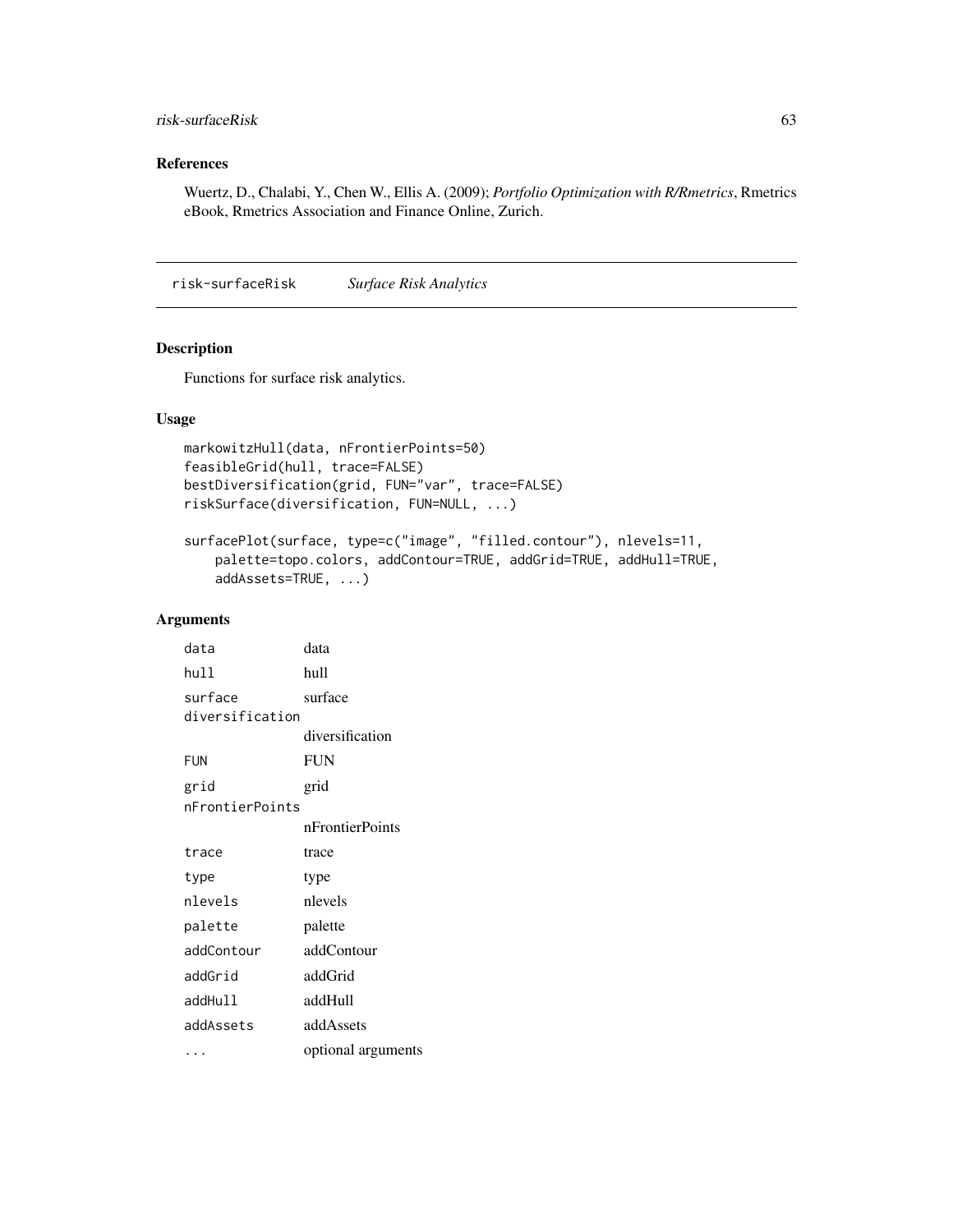### References

Wuertz, D., Chalabi, Y., Chen W., Ellis A. (2009); *Portfolio Optimization with R/Rmetrics*, Rmetrics eBook, Rmetrics Association and Finance Online, Zurich.

risk-ternaryMap *Creates and Plots a Ternary Map*

# Description

Functions for craeting and plotting ternary maps.

### Usage

```
ternaryMap(data, FUN=NULL, ...,
 locator=FALSE, N=41, palette=topo.colors, nlevels=11)
ternaryFrontier(data, locator=FALSE)
riskMap(data, weights)
maxddMap(data, weights)
ternaryWeights(n=21)
```

```
ternaryCoord(weights)
ternaryPoints(weights, ...)
```
### Arguments

| data    |                                   |   | data               |  |
|---------|-----------------------------------|---|--------------------|--|
| weights |                                   |   | weights            |  |
|         | FUN, locator, N, palette, nlevels |   | ternaryMap         |  |
| n       |                                   | n |                    |  |
|         |                                   |   | optional arguments |  |

### References

Wuertz, D., Chalabi, Y., Chen W., Ellis A. (2009); *Portfolio Optimization with R/Rmetrics*, Rmetrics eBook, Rmetrics Association and Finance Online, Zurich.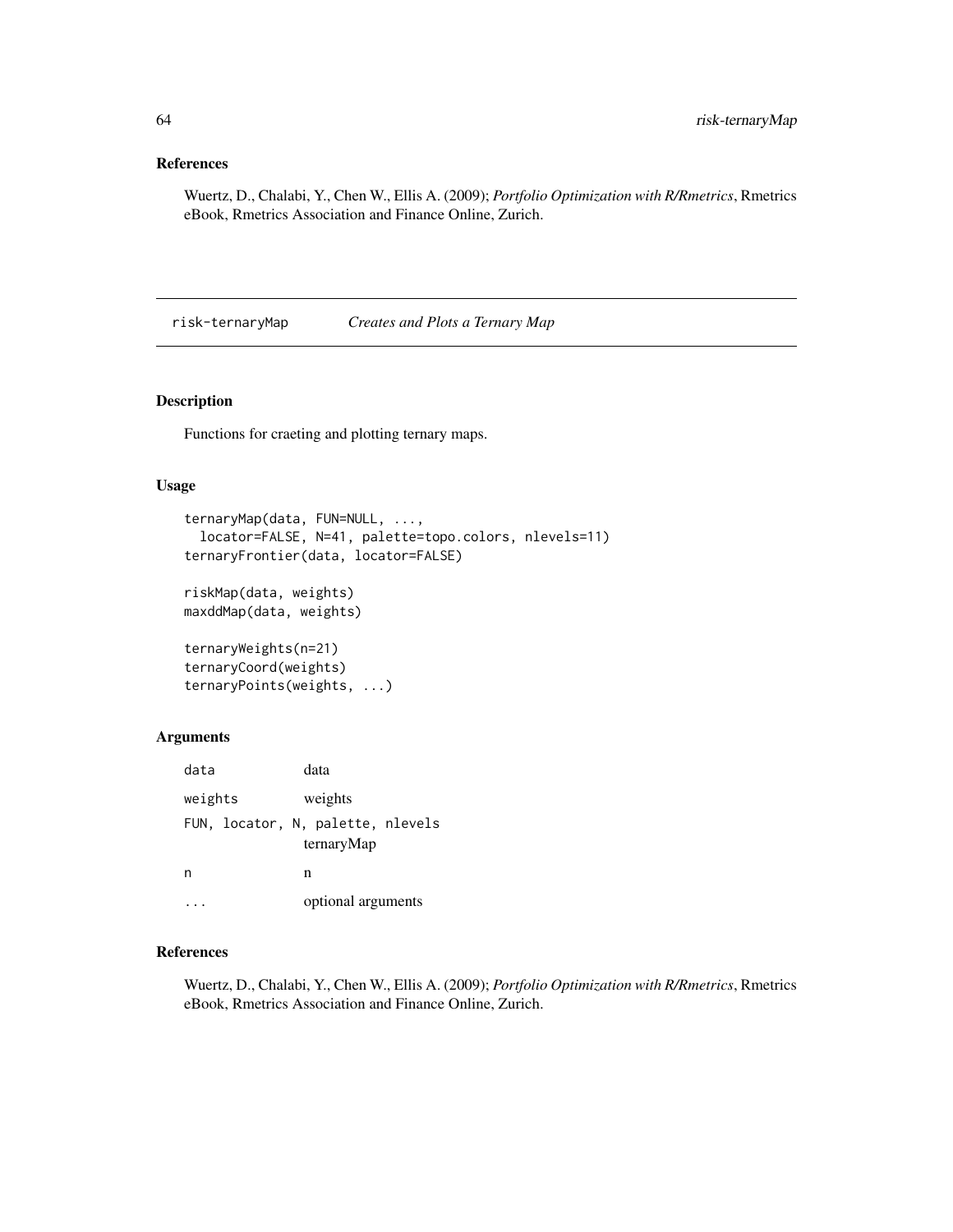solve-environment *Nonlinear Objective Presettings*

#### Description

Prests variables for Data, portfolioObjective, portfolioReturn, and portfolioRisk in the case of NL math programming of portfolios.

### Usage

Data

```
portfolioObjective(weights)
portfolioReturn(weights)
portfolioRisk(weights)
```
### Arguments

weights a vector of portfolio weights

### References

Wuertz, D., Chalabi, Y., Chen W., Ellis A. (2009); *Portfolio Optimization with R/Rmetrics*, Rmetrics eBook, Rmetrics Association and Finance Online, Zurich.

solver-ampl *AMPL Interface*

#### Description

R/AMPL Interface functions.

```
amplModelOpen(project)
amplModelAdd(model, project)
amplModelShow(project)
```

```
amplDataOpen(project)
amplDataAdd(name, data, type, project)
amplDataAddValue(data, value, project)
amplDataAddVector(data, vector, project)
amplDataAddMatrix(data, matrix, project)
amplDataSemicolon(project)
amplDataShow(project)
```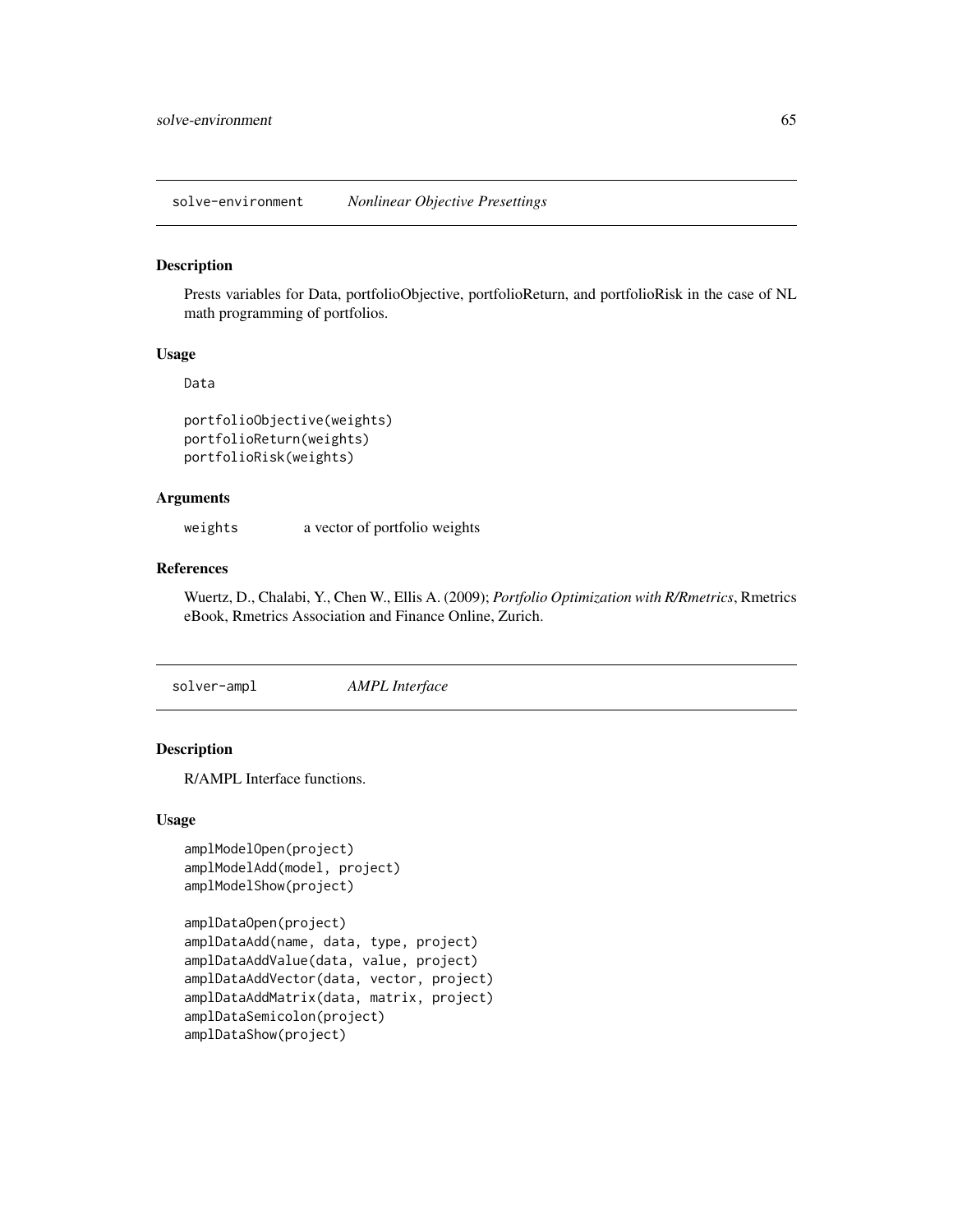```
amplRunOpen(project)
amplRunAdd(run, project)
amplRunShow(project)
```
amplOutShow(project)

# Arguments

| project | a character string, the AMPL project name. |
|---------|--------------------------------------------|
| model   |                                            |
| data    |                                            |
| run     |                                            |
| type    | $\cdots$                                   |
| name    | $\cdots$                                   |
| value   |                                            |
| vector  |                                            |
| matrix  | $\cdots$                                   |
|         |                                            |

# Value

returns AMPL files.

# Author(s)

Diethelm Wuertz.

### References

Wuertz, D., Chalabi, Y., Chen W., Ellis A. (2009); *Portfolio Optimization with R/Rmetrics*, Rmetrics eBook, Rmetrics Association and Finance Online, Zurich.

solver-family *LP, QP, and NLP Programming Solvers*

# Description

Rmetrics solver interface.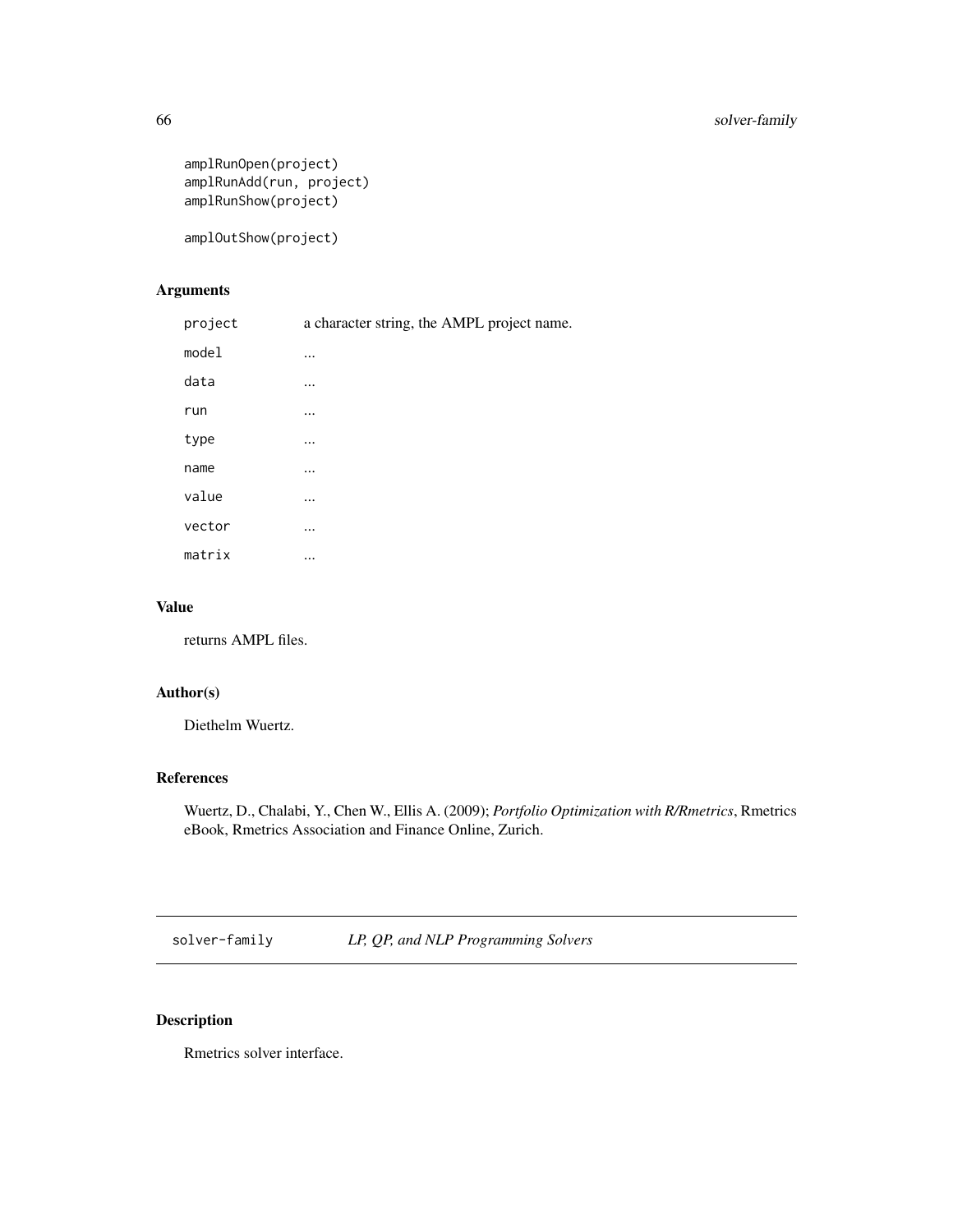### utils-methods 67

### Usage

```
solveRglpk.CVAR(data, spec, constraints)
solveRglpk.MAD(data, spec, constraints)
solveRampl.CVAR(data, spec, constraints)
solveRshortExact(data, spec, constraints)
solveRquadprog(data, spec, constraints)
solveRquadprog.CLA(data, spec, constraints)
solveRipop(data, spec, constraints)
solveRampl.MV(data, spec, constraints)
solveRsocp(data, spec, constraints)
solveRdonlp2(data, spec, constraints)
```
solveRsolnp(data, spec, constraints)

### Arguments

| data        | a time series or a named list, containing either a series of returns or named<br>entries 'mu' and 'Sigma' being mean and covariance matrix.                                     |
|-------------|---------------------------------------------------------------------------------------------------------------------------------------------------------------------------------|
| spec        | an S4 object of class fPFOLIOSPEC as returned by the function portfolioSpec.                                                                                                    |
| constraints | a character string vector, containing the constraints of the form<br>"minW[asset]=percentage" for box constraints resp.<br>"maxsumW[assets]=percentage" for sector constraints. |

#### Value

a list with the following named ebtries: solver, optim, weights, targetReturn, targetRisk, objective, status, message.

### References

Wuertz, D., Chalabi, Y., Chen W., Ellis A. (2009); *Portfolio Optimization with R/Rmetrics*, Rmetrics eBook, Rmetrics Association and Finance Online, Zurich.

utils-methods *Print Method for Solvers*

# Description

S3 print method for mathematical programming solvers.

```
## S3 method for class 'solver'
print(x, \ldots)
```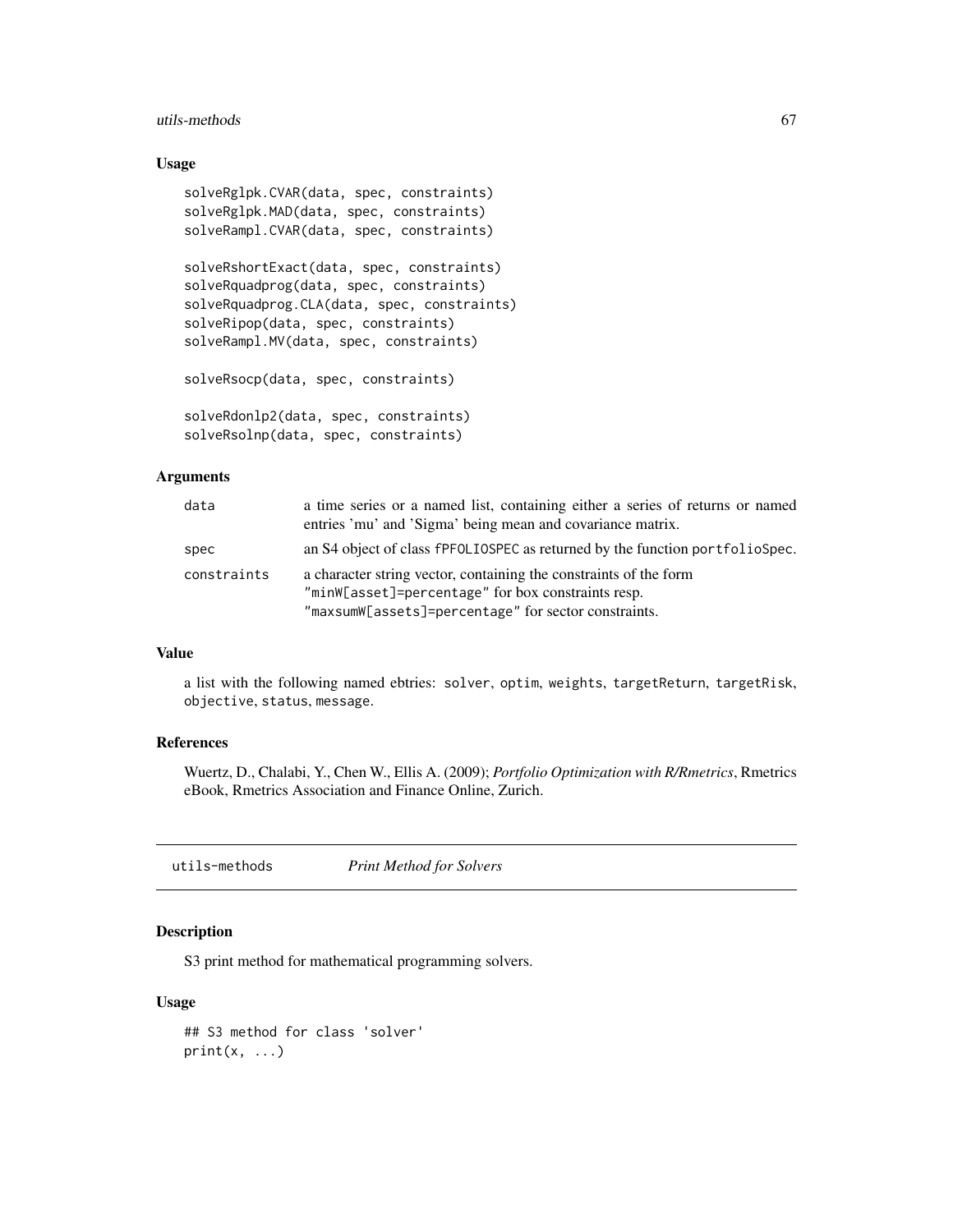#### Arguments

| x |                    |
|---|--------------------|
| . | optional arguments |

### References

Wuertz, D., Chalabi, Y., Chen W., Ellis A. (2009); *Portfolio Optimization with R/Rmetrics*, Rmetrics eBook, Rmetrics Association and Finance Online, Zurich.

weights-linePlot *Portfolio Weights Line Plots*

#### Description

Displays line plots of weights, weighted returns, covariance and tail risk budgets.

# Usage

```
weightsLinePlot(object, labels = TRUE, col = NULL, title = TRUE,
   box = TRUE, legend = TRUE, ...)weightedReturnsLinePlot(object, labels = TRUE, col = NULL, title = TRUE,
   box = TRUE, legend = TRUE, ...)covRiskBudgetsLinePlot(object, labels = TRUE, col = NULL, title = TRUE,
   box = TRUE, legend = TRUE, ...)
```
#### Arguments

| object | an S4 object of class fPORTFOLIO, as returned by one of the portfolio functions,<br>e.g. efficientPortfolio or portfolioFrontier.                                                                                                |
|--------|----------------------------------------------------------------------------------------------------------------------------------------------------------------------------------------------------------------------------------|
| labels | a logical flag, determining if the the graph should be labeled automatically,<br>which is the default case labels=TRUE. If set to FALSE then the graph will be<br>displayed undecorated and the user can it decorate by himself. |
| col    | a character string vector, defined from a color palette. The default setting uses<br>the "Blues" seqPalette palette.                                                                                                             |
| title  | a logical flag. Should automatically a title and axis labels be added to the plot.                                                                                                                                               |
| box    | a logical flag, determining whether a boxed frame should be plotted around the<br>pie, by default the value is set to TRUE.                                                                                                      |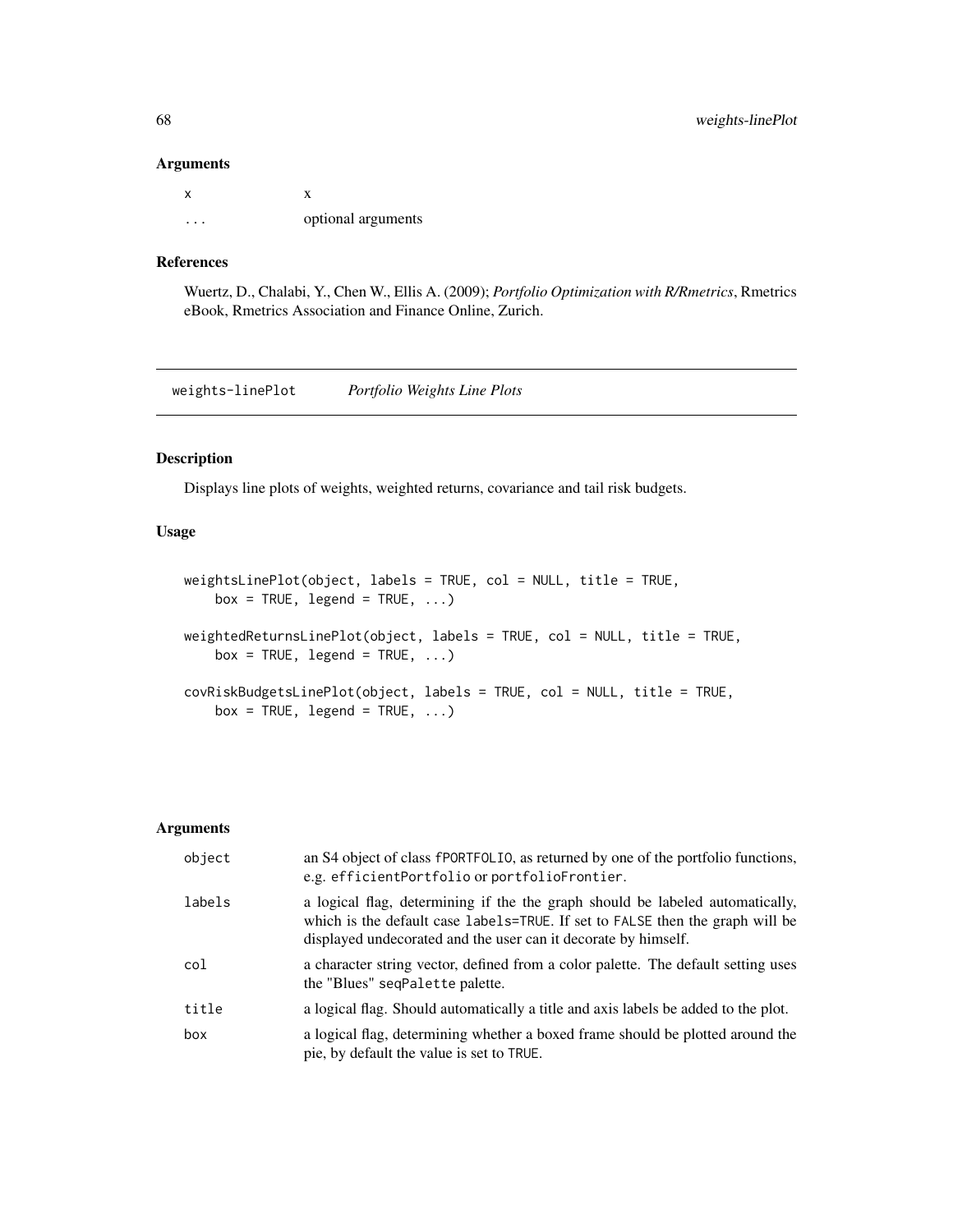| legend  | a logical value, determining if the the graph should be labeled automatically,    |
|---------|-----------------------------------------------------------------------------------|
|         | shich is the default case labels=TRUE. If set to FALSE then the graph will be     |
|         | displayed undecorated and the user can it decorate by himself. Evenmore, if       |
|         | labels takes the value of a string vector, then the names of the assets from the  |
|         | porftolio object will be ignored, and the labels will be taken from the specified |
|         | string vector.                                                                    |
| $\cdot$ | additional arguments passed to the function barplot. Only active if labels=FALSE. |

#### Details

These line plots allow for different views on the results obtained from a feasible or an optimized portfolio.

The function weightsPlot displays the weights composition along the frontier of a portfolio.

The function weightedReturnsPlot displays the investment composition, i.e. the weighted returns along the frontier of a portfolio.

The function covRiskBudgetsPlot displays the covariance risk budgets composition along the frontier of a portfolio.

#### References

Wuertz, D., Chalabi, Y., Chen W., Ellis A. (2009); *Portfolio Optimization with R/Rmetrics*, Rmetrics eBook, Rmetrics Association and Finance Online, Zurich.

weights-piePlot *Portfolio Pie Plots*

### Description

Displays pie plots of weights, weighted Returns, covariance and tail risk budgets for a portfolio.

```
weightsPie(object, pos = NULL, labels = TRUE, col = NULL,
   box = TRUE, legend = TRUE, radius = 0.8, ...)
weightedReturnsPie(object, pos = NULL, labels = TRUE, col = NULL,
   box = TRUE, legend = TRUE, radius = 0.8, ...)
covRiskBudgetsPie(object, pos = NULL, labels = TRUE, col = NULL,
   box = TRUE, legend = TRUE, radius = 0.8, ...)
tailRiskBudgetsPie(object, pos = NULL, labels = TRUE, col = NULL,
   box = TRUE, legend = TRUE, radius = 0.8, ...)
```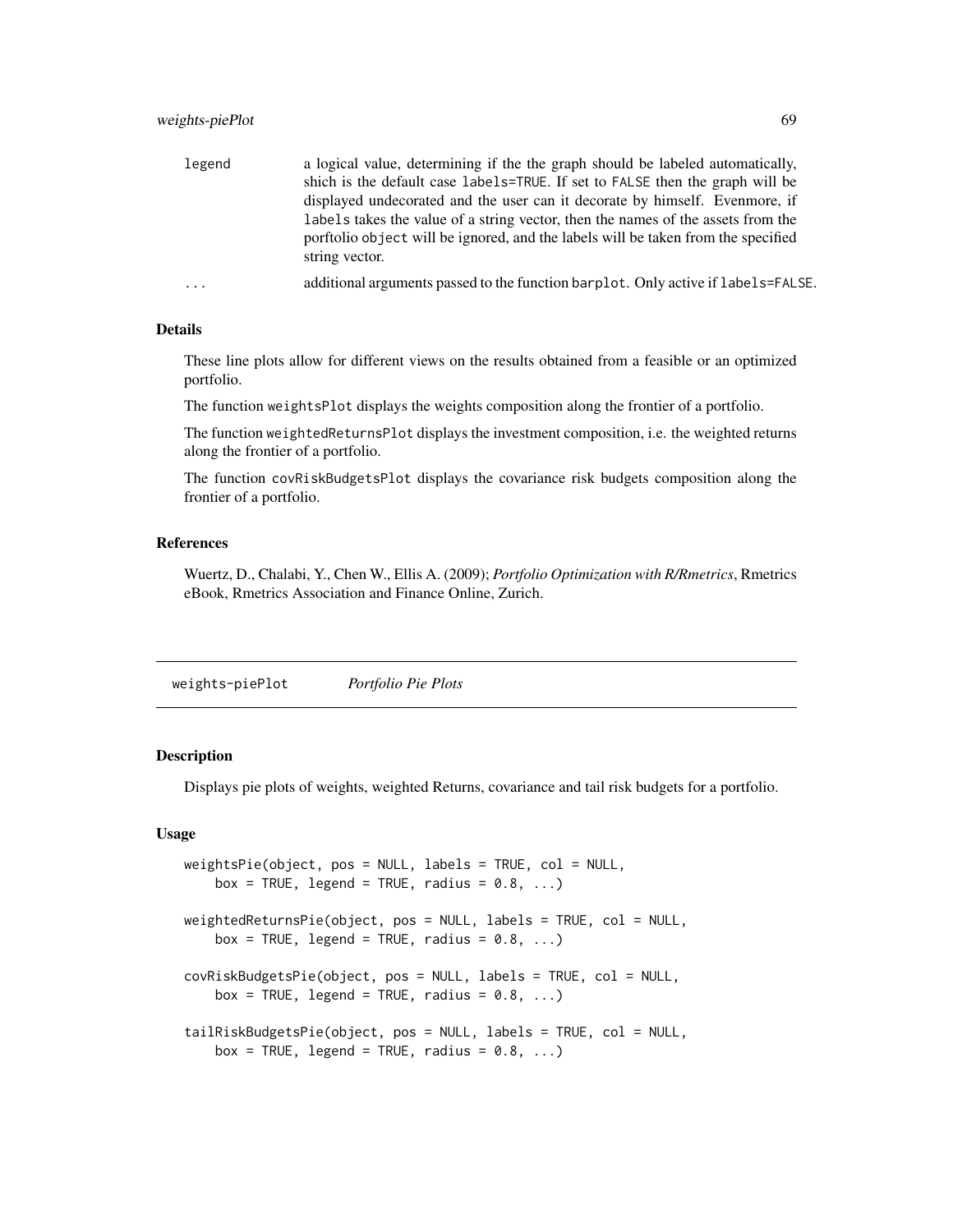### Arguments

| object | an S4 object of class fPORTFOLIO, as returned by one of the portfolio functions,<br>e.g. efficientPortfolio or portfolioFrontier.                                                                                                                                                                                                                                                                                                             |
|--------|-----------------------------------------------------------------------------------------------------------------------------------------------------------------------------------------------------------------------------------------------------------------------------------------------------------------------------------------------------------------------------------------------------------------------------------------------|
| pos    | NULL or an integer value. If NULL it is assumend that we consider a single<br>portfolio like for example a tengency portfolio. However, if the object de-<br>scribes a whole frontier then pos has to be the number of that point from the<br>frontier which we want to display. The frontier points are numbered from one<br>up to the value give by the number of frontier points, which can be retrieved by<br>calling getNFrontierPoints. |
| labels | a logical flag, determining if the graph should be labeled automatically, which is<br>the default case labels=TRUE. If set to FALSE then the graph will be displayed<br>undecorated and the user can it decorate by himself. Evenmore, if labels takes<br>the value of a string vector, then the names of the assets from the portfolio<br>object will be ignored, and the labels will be taken from the specified string<br>vector.          |
| col    | a character string vector, defined from a color palette. The default setting uses<br>the "Blues" seqPalette palette.                                                                                                                                                                                                                                                                                                                          |
| box    | a logical flag, determining whether a boxed frame should be plotted around the<br>pie, by default the value is set to TRUE.                                                                                                                                                                                                                                                                                                                   |
| legend | a logical flag, determining if a legend should be added to the plot. The default<br>setting shows the legend.                                                                                                                                                                                                                                                                                                                                 |
| radius | a numeric value, determining the radius of the pie. The default value is 0.8.                                                                                                                                                                                                                                                                                                                                                                 |
| .      | arguments to be passed.                                                                                                                                                                                                                                                                                                                                                                                                                       |

### Details

The pie plots allow for different views on the results obtained from a feasible or an optimized portfolio.

The function weightsPie displays the weights composition of a portfolio.

The function weightedReturnsPie displays the investment, i.e. the weighted returns of a portfolio.

The function covRiskBudgetsPie displays the covariance risk budgets of a portfolio.

The function taikRiskBudgetsPie displays the copulae tail risk budgets of a portfolio. Note, this is only possible if in the portfolio specificsation a copulae tail risk is defined.

# References

Wuertz, D., Chalabi, Y., Chen W., Ellis A. (2009); *Portfolio Optimization with R/Rmetrics*, Rmetrics eBook, Rmetrics Association and Finance Online, Zurich.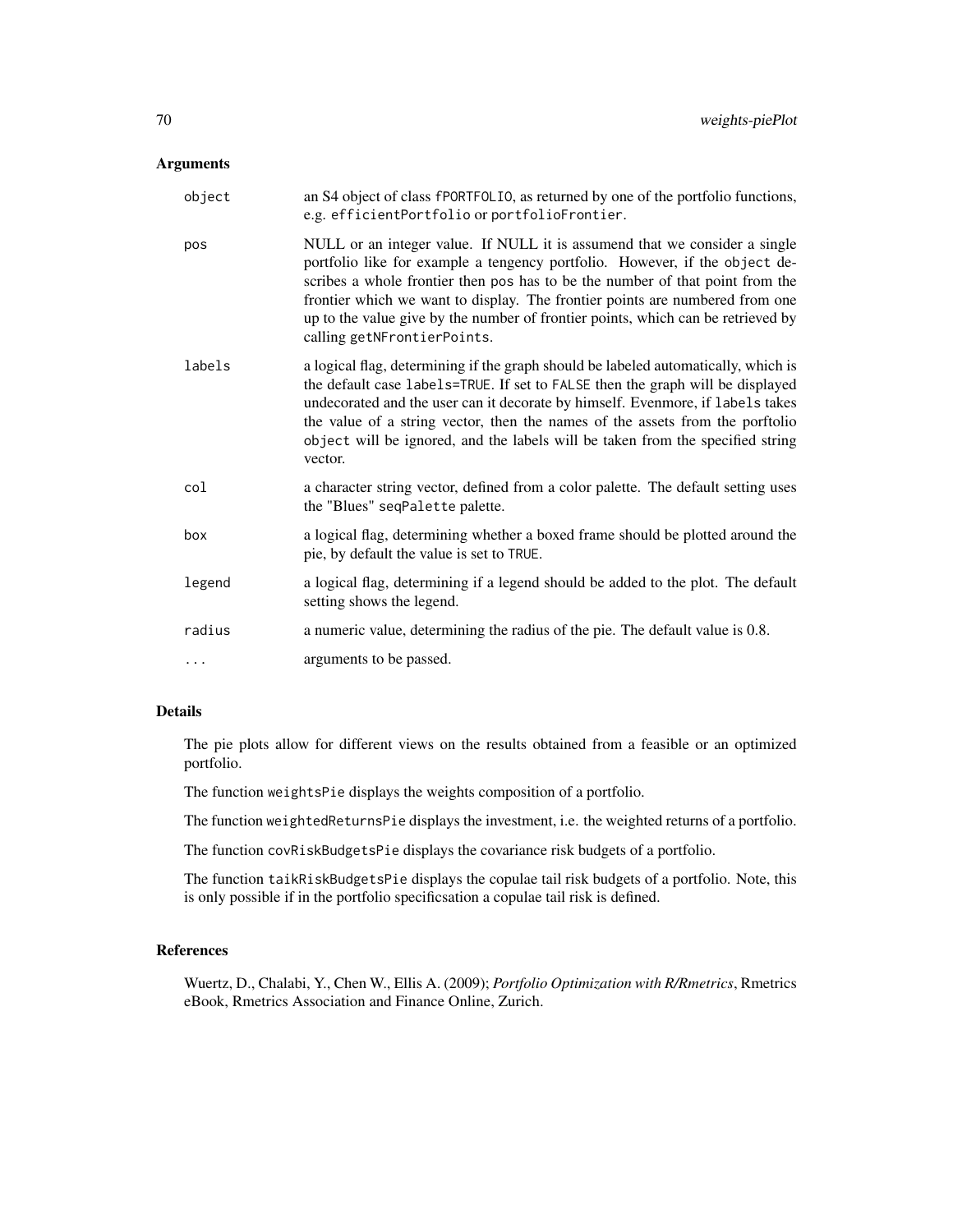weights-Slider *Portfolio Weights Slider*

#### **Description**

Interactive portfolio weights plot.

### Usage

 $weightsSlider(object, control = list(), ...)$ 

#### Arguments

| control  | a list, defining the plotting parameters. The list modifies amongst others the<br>color, e.g. minvariance.col, type of point, e.g. tangency.pch, or the di-<br>mension of the point, e.g. cml.cex, see Notes for a complete list of control<br>parameters. |
|----------|------------------------------------------------------------------------------------------------------------------------------------------------------------------------------------------------------------------------------------------------------------|
| object   | an S4 object of class fPORTFOLIO.                                                                                                                                                                                                                          |
| $\cdots$ | optional arguments to be passed.                                                                                                                                                                                                                           |

### Details

The slider has illustrative objectives. The function expects an S4 object of class fPORTFOLIO.

The weights slider gives an overview of the weights on the efficient frontier. Three weight plots weightsPlot, piePlot and the not stacked weights and a frontier plot with the single assets, the tangency portfolio and a legend are provided. In the two weights plots the vertical line indicates the current portfolio and a dotted one indicates the minimum variance portfolio. The number in the pie plot stands for the asset and the sign shows whether this asset is short or long. In all plots colors represent the same asset.

### Value

Creates interactive plots.

# Control Parameters

In the following all elements of argument control from functions plot, weightsSlider, frontierSlider are listed.

sliderResolution a numeric, determining the numbers of slider points, by default nFrontierPoints/10.

sliderFlag a character string, denoting the slidertype, by default "frontier" for frontierSlider and "weights" for weightsSlider.

sharpeRatio.col a character string, defining color of the Sharpe ratio plot, by default "black".

minvariance.col a character string, defining color of the minimum variance portfolio, by default "red".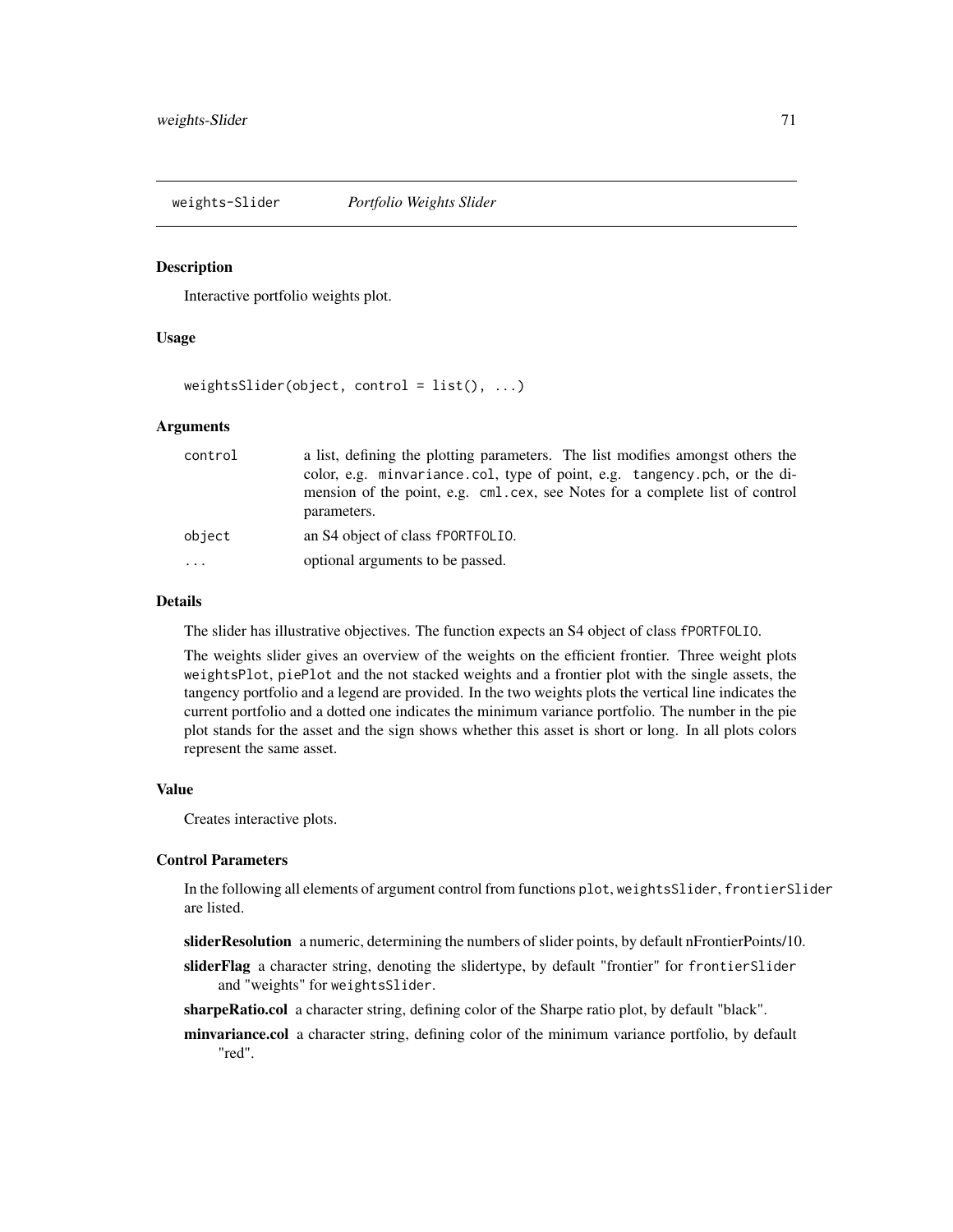tangency.col a character string, defining color of the tangency portfolio, by default "steelblue".

- cml.col a character string, defining color of the market portfolio and the capital market line, by default "green".
- **equalWeights.col** a character string, defining the color of the equal weights portfolio, by default "blue".
- **runningPoint.col** a character string, defining color of the point indicating the current portfolio, by default "red".
- singleAsset.col a character string vector, defining color of the single asset portfolios. The vector must have length the number of assets, by default rainbow.
- twoAssets.col a character string, defining color of the two assets efficient frontier, by default "grey".
- monteCarlo.col a character string, defining color of the Monte Carlo portfolios, by default "black".
- minvariance.pch a number, defining symbol used for the minimum variance portfolio. See [points](#page-0-0) for description. Default symbol is 17.
- tangency.pch a number, defining symbol used for the tangency portfolio. See [points](#page-0-0) for description. Default symbol is 17.
- cml.pch a number, defining symbol used for the market portfolio. See [points](#page-0-0) for description. Default symbol is 17.
- equalWeights.pch a number, defining symbol used for the equal weights portfolio. See [points](#page-0-0) for description. Default symbol is 15.
- singleAsset.pch a number, defining symbol used for the single asset portfolios. See [points](#page-0-0) for description. Default symbol is 18.
- **sharpeRatio.cex** a number, determining size (percentage) of the Sharpe ratio plot, by default  $0.1$ .
- **minvariance.cex** a number, determining size (percentage) of the minimum variance portfolio symbol, by default 1.
- **tangency.cex** a number, determining size (percentage) of the tangency portfolio symbol, by default 1.25.
- cml.cex a number, determining size (percentage) of the market portfolio symbol, by default 1.25.
- **equalWeights.cex** a number, determining size (percentage) of the equal weights portfolio symbol, by default 0.8.
- **runningPoint.cex** a number, determining size (percentage) of the point indicating the current portfolio equal weights portfolio symbol, by default 0.8.
- singleAsset.cex a number, determining size (percentage) of the singel asset portfolio symbols, by default 0.8.
- twoAssets.cex a number, determining size (percentage) of the two assets efficient frontier plot, by default 0.01.
- monteCarlo.cex a number, determining size (percentage) of the Monte Carol portfolio symbols, by default 0.01.
- monteCarlo.cex a number, determining size (percentage) of the Monte Carol portfolio symbols, by default 0.01.
- mcSteps a number, determining number of Monte Carol portfolio, by default 5000.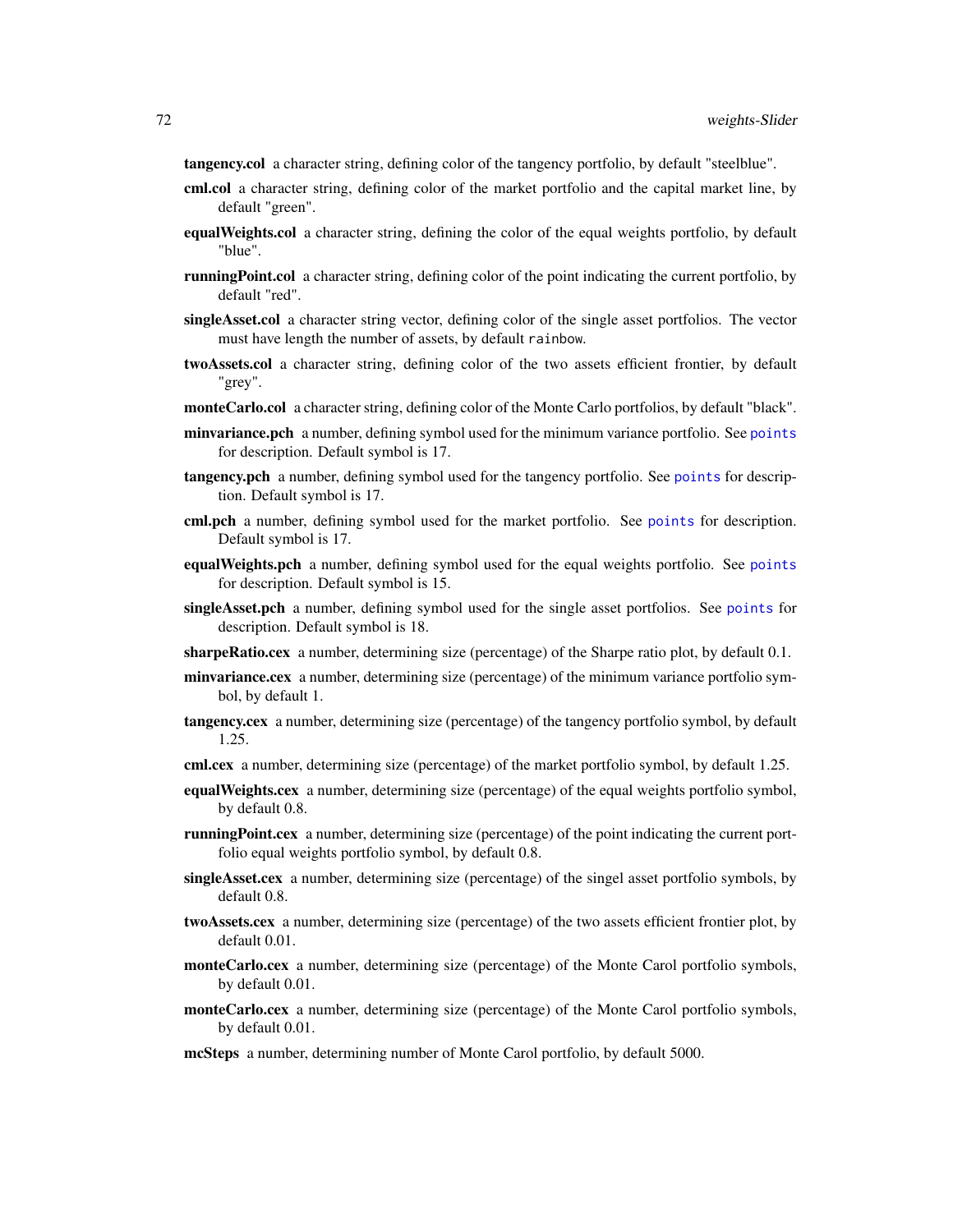#### <span id="page-72-0"></span>weightsPlot 73

- pieR a vector, containing factors for shrinking and stretching the x- and y-axis, by default NULL, i.e. c(1, 1) is used. Default pie size is 1/15 of the plot range.
- piePos a number, determining the weight on the efficient frontier, which is illustrated by the pie. Default is tangency portfolio
- pieOffset a vector, containing the pie's x- and y-axis offset from the efficient frontier. Default is NULL, i.e. the pie is set one default radius left of the efficient frontier.
- xlim a vector, containing x-axis plot limits of the efficient frontier. Default setting is maximum of frontier range or single assets portfolios.
- ylim a vector, containing y-axis plot limits of the efficient frontier. Default setting is maximum of frontier range or single assets portfolios.

### References

Wuertz, D., Chalabi, Y., Chen W., Ellis A. (2009); *Portfolio Optimization with R/Rmetrics*, Rmetrics eBook, Rmetrics Association and Finance Online, Zurich.

weightsPlot *Portfolio Weights Bar Plots*

## Description

Displays plots of weights, investments, covariance and tail risk budgets.

#### Usage

```
weightsPlot(object, labels = TRUE, col = NULL, title = TRUE,
   box = TRUE, legend = TRUE, ...)weightedReturnsPlot(object, labels = TRUE, col = NULL, title = TRUE,
    box = TRUE, legend = TRUE, ...)covRiskBudgetsPlot(object, labels = TRUE, col = NULL, title = TRUE,
   box = TRUE, legend = TRUE, ...)tailRiskBudgetsPlot(object, labels = TRUE, col = NULL, title = TRUE,
    box = TRUE, legend = TRUE, ...)riskBudgetsPlot(object, FUN=c("budgetsNormalVAR","budgetsNormalES",
    "budgetsModifiedVAR","budgetsModifiedES", "budgetsSampleCOV"),
    labels = TRUE, col = NULL, title = TRUE, met = TRUE, box = TRUE,legend = TRUE, ...
```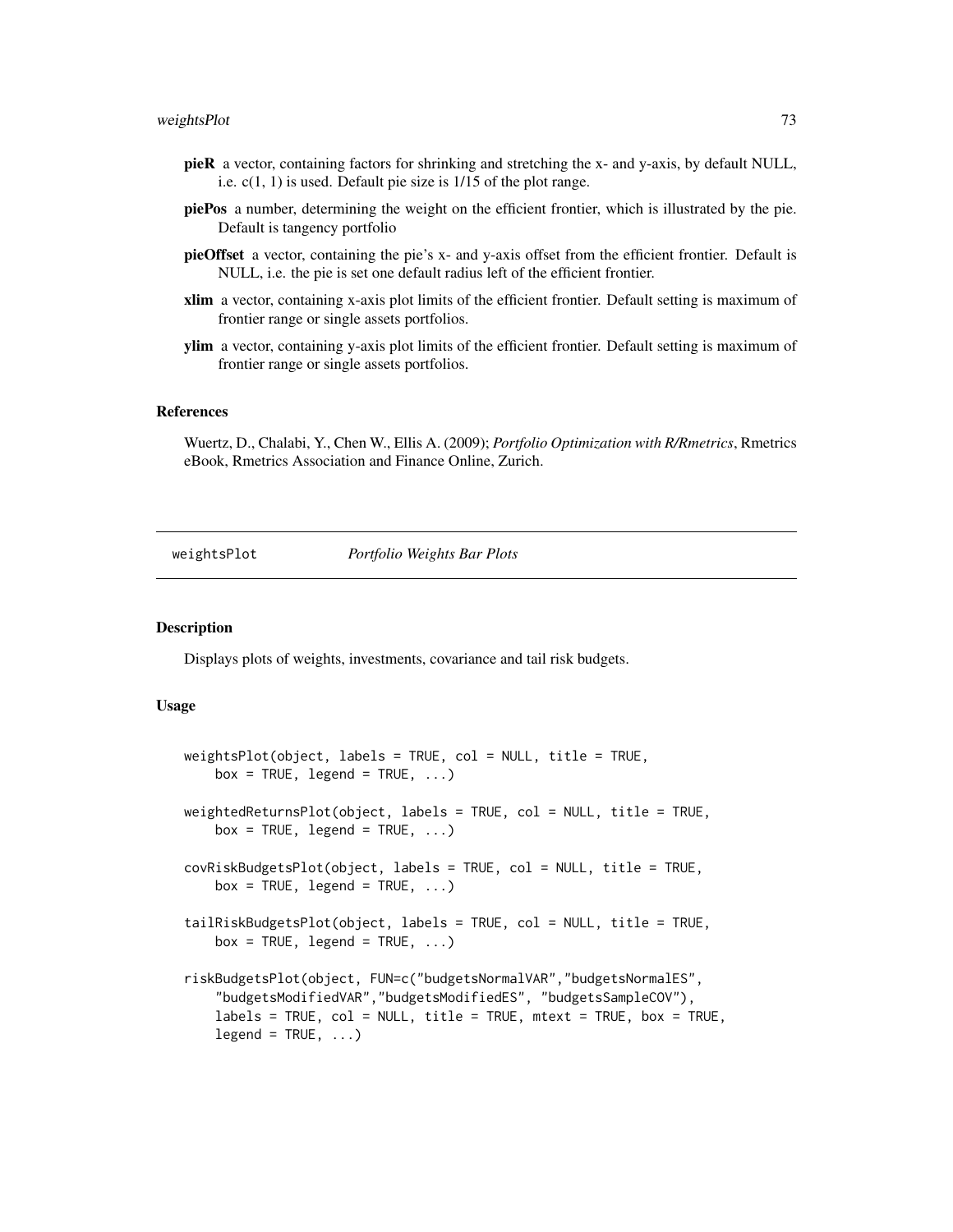### Arguments

| object     | an S4 object of class fPORTFOLIO, as returned by one of the portfolio functions,<br>e.g. efficientPortfolio or portfolioFrontier.                                                                                                                                                                                                                                                                                                         |
|------------|-------------------------------------------------------------------------------------------------------------------------------------------------------------------------------------------------------------------------------------------------------------------------------------------------------------------------------------------------------------------------------------------------------------------------------------------|
| labels     | a logical flag, determining if the the graph should be labeled automatically,<br>which is the default case labels=TRUE. If set to FALSE then the graph will be<br>displayed undecorated and the user can it decorate by himself.                                                                                                                                                                                                          |
| col        | a character string vector, defined from a color palette. The default setting uses<br>the "Blues" seqPalette palette.                                                                                                                                                                                                                                                                                                                      |
| title      | a logical flag. Should automatically a title and axis labels be added to the plot.                                                                                                                                                                                                                                                                                                                                                        |
| box        | a logical flag, determining whether a boxed frame should be plotted around the<br>pie, by default the value is set to TRUE.                                                                                                                                                                                                                                                                                                               |
| legend     | a logical value, determining if the the graph should be labeled automatically,<br>shich is the default case labels=TRUE. If set to FALSE then the graph will be<br>displayed undecorated and the user can it decorate by himself. Evenmore, if<br>labels takes the value of a string vector, then the names of the assets from the<br>porftolio object will be ignored, and the labels will be taken from the specified<br>string vector. |
| $\cdots$   | additional arguments passed to the function barplot. Only active if labels=FALSE.                                                                                                                                                                                                                                                                                                                                                         |
| <b>FUN</b> | <b>FUN</b>                                                                                                                                                                                                                                                                                                                                                                                                                                |
| mtext      | mtext                                                                                                                                                                                                                                                                                                                                                                                                                                     |

#### Details

These barplots plots allow for different views on the results obtained from a feasible or an optimized portfolio.

The function weightsPlot displays the weights composition along the frontier of a portfolio.

The function weightedReturnsPlot displays the investment composition, i.e. the weighted returns along the frontier of a portfolio.

The function covRiskBudgetsPlot displays the covariance risk budgets composition along the frontier of a portfolio.

The function tailRiskBudgetsPlot displays the copulae tail risk budgets composition along the frontier of a portfolio. Note, this is only possible if in the portfolio specificsation a copulae tail risk is defined.

### References

Wuertz, D., Chalabi, Y., Chen W., Ellis A. (2009); *Portfolio Optimization with R/Rmetrics*, Rmetrics eBook, Rmetrics Association and Finance Online, Zurich.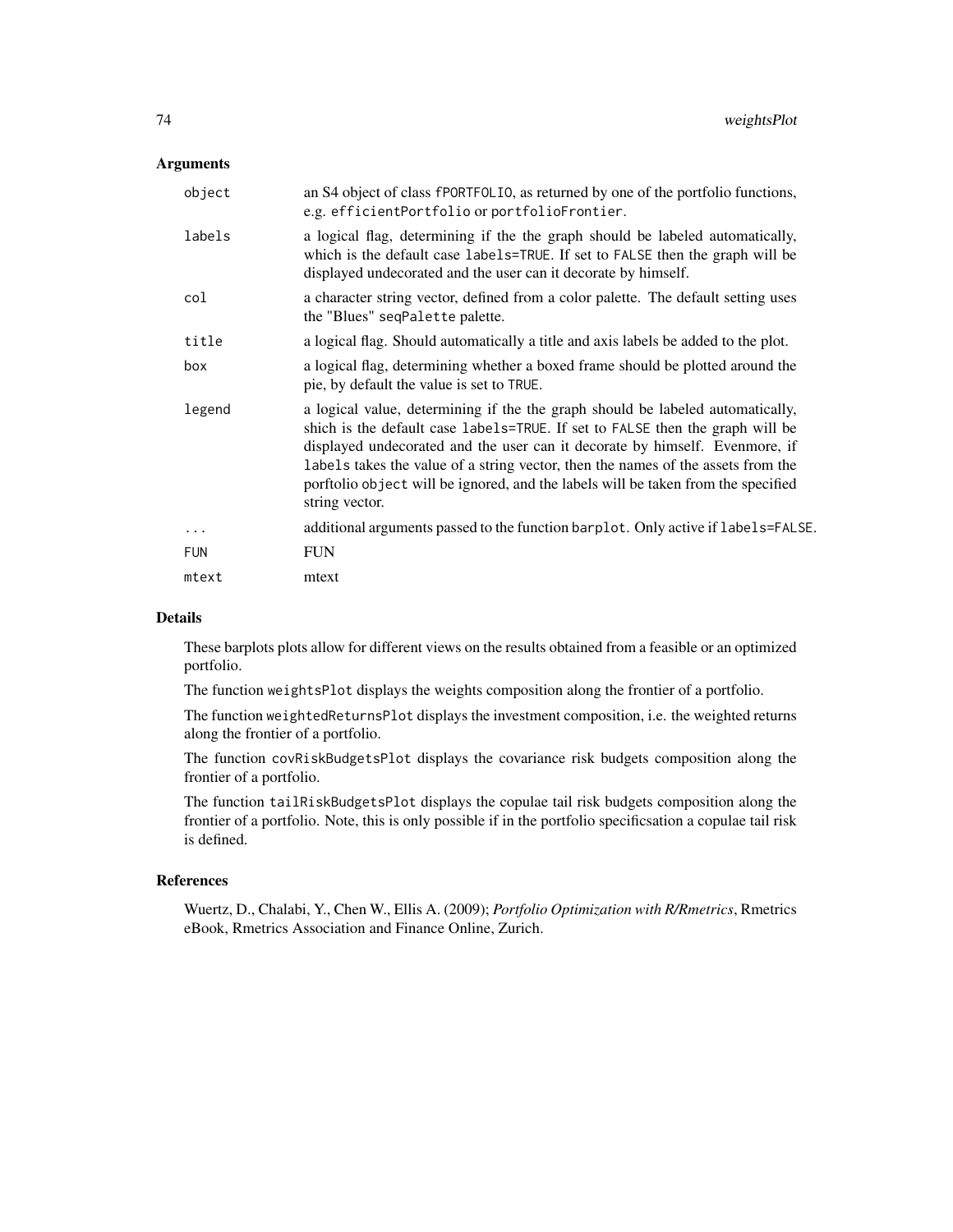# Index

∗Topic datasets data-sets, [13](#page-12-0) ∗Topic math portfolio-riskPfolio, [56](#page-55-0) ∗Topic models backtest-constructors, [3](#page-2-0) backtest-extractors, [4](#page-3-0) backtest-functions, [6](#page-5-0) backtest-getMethods, [7](#page-6-0) backtest-performance, [8](#page-7-0) backtest-plots, [9](#page-8-0) backtest-portfolio, [10](#page-9-0) backtest-specification, [11](#page-10-0) backtestStats, [12](#page-11-0) fPFOLIOBACKTEST, [14](#page-13-0) fPFOLIOCON, [15](#page-14-0) fPFOLIODATA, [15](#page-14-0) fPFOLIOSPEC, [16](#page-15-0) fPFOLIOVAL, [18](#page-17-0) fPORTFOLIO, [18](#page-17-0) fPortfolio-package, [3](#page-2-0) frontier-plot, [22](#page-21-0) frontier-plotControl, [24](#page-23-0) frontier-points, [26](#page-25-0) mathprog-LP, [27](#page-26-0) mathprog-NLP, [28](#page-27-0) mathprog-QP, [31](#page-30-0) methods-plot, [33](#page-32-0) methods-show, [33](#page-32-0) methods-summary, [34](#page-33-0) monitor-stability, [34](#page-33-0) portfolio-constraints, [35](#page-34-0) portfolio-covEstimator, [37](#page-36-0) portfolio-dataSets, [39](#page-38-0) portfolio-efficientPortfolio, [39](#page-38-0) portfolio-feasiblePortfolio, [40](#page-39-0) portfolio-getData, [41](#page-40-0) portfolio-getDefault, [42](#page-41-0) portfolio-getPortfolio, [44](#page-43-0)

```
portfolio-getSpec, 46
    portfolio-getVal, 48
    portfolio-pfolioRisk, 49
    portfolio-portfolioFrontier, 49
    portfolio-portfolioSpec, 50
    portfolio-rollingPortfolios, 58
    portfolio-setSpec, 60
    risk-budgeting, 62
    risk-surfaceRisk, 63
    risk-ternaryMap, 64
    solver-family, 66
    utils-methods, 67
    weights-linePlot, 68
    weights-piePlot, 69
    weights-Slider, 71
    weightsPlot, 73
∗Topic optim
    solve-environment, 65
    solver-ampl, 65
addRainbow (monitor-stability), 34
amplDataAdd (solver-ampl), 65
amplDataAddMatrix (solver-ampl), 65
amplDataAddValue (solver-ampl), 65
amplDataAddVector (solver-ampl), 65
amplDataOpen (solver-ampl), 65
amplDataSemicolon (solver-ampl), 65
amplDataShow (solver-ampl), 65
amplLP (mathprog-LP), 27
amplLPControl (mathprog-LP), 27
amplModelAdd (solver-ampl), 65
amplModelOpen (solver-ampl), 65
amplModelShow (solver-ampl), 65
amplNLP (mathprog-NLP), 28
amplNLPControl (mathprog-NLP), 28
amplOutShow (solver-ampl), 65
amplQP (mathprog-QP), 31
amplQPControl (mathprog-QP), 31
amplRunAdd (solver-ampl), 65
amplRunOpen (solver-ampl), 65
```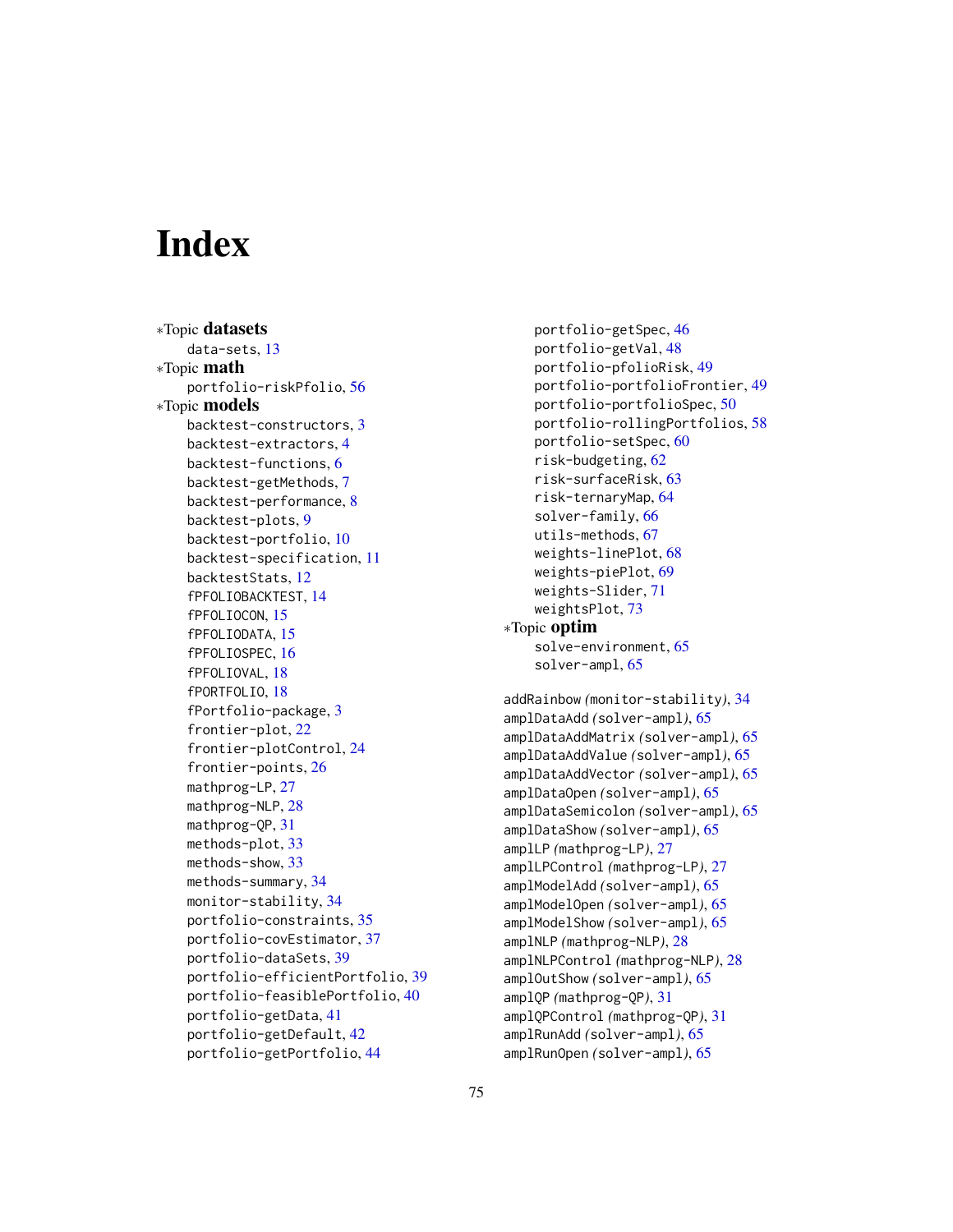```
amplRunShow (solver-ampl), 65
```

```
backtest-constructors, 3
backtest-extractors, 4
backtest-functions, 6
backtest-getMethods, 7
backtest-performance, 8
backtest-plots, 9
backtest-portfolio, 10
backtest-specification, 11
backtestAssetsPlot (backtest-plots), 9
backtestDrawdownPlot (backtest-plots), 9
backtestPlot (backtest-plots), 9
backtestPortfolioPlot (backtest-plots),
        9
backtestRebalancePlot (backtest-plots),
        9
backtestReportPlot (backtest-plots), 9
backtestStats, 12
backtestWeightsPlot (backtest-plots), 9
bcpAnalytics (monitor-stability), 34
bestDiversification (risk-surfaceRisk),
        63
budgetsModifiedES (risk-budgeting), 62
budgetsModifiedVAR (risk-budgeting), 62
budgetsNormalES (risk-budgeting), 62
budgetsNormalVAR (risk-budgeting), 62
budgetsSampleCOV (risk-budgeting), 62
class-fPFOLIOBACKTEST
        (fPFOLIOBACKTEST), 14
class-fPFOLIOCON (fPFOLIOCON), 15
class-fPFOLIODATA (fPFOLIODATA), 15
class-fPFOLIOSPEC (fPFOLIOSPEC), 16
class-fPFOLIOVAL (fPFOLIOVAL), 18
class-fPORTFOLIO (fPORTFOLIO), 18
cmlLines (frontier-plot), 22
cmlPoints (frontier-plot), 22
covEstimator (portfolio-covEstimator),
        37
covMcdEstimator
        (portfolio-covEstimator), 37
covOGKEstimator
        (portfolio-covEstimator), 37
covRisk (portfolio-pfolioRisk), 49
covRiskBudgetsLinePlot
        (weights-linePlot), 68
covRiskBudgetsPie (weights-piePlot), 69
covRiskBudgetsPlot (weightsPlot), 73
```

```
cvarRisk (portfolio-pfolioRisk), 49
Data (solve-environment), 65
data-sets, 13
dataSets (data-sets), 13
donlp2NLP (mathprog-NLP), 28
donlp2NLPControl (mathprog-NLP), 28
drawdownsAnalytics (monitor-stability),
        34
ECON85 (data-sets), 13
ECON85LONG (data-sets), 13
efficientPortfolio
        (portfolio-efficientPortfolio),
        39
emaSmoother (backtest-functions), 6
eqsumWConstraints
        (portfolio-constraints), 35
equalWeightsPoints (frontier-plot), 22
equidistWindows (backtest-functions), 6
feasibleGrid (risk-surfaceRisk), 63
feasiblePortfolio
        (portfolio-feasiblePortfolio),
        40
fPFOLIOBACKTEST, 14
fPFOLIOBACKTEST-class
        (fPFOLIOBACKTEST), 14
fPFOLIOCON, 15
fPFOLIOCON-class (fPFOLIOCON), 15
fPFOLIODATA, 15
fPFOLIODATA-class (fPFOLIODATA), 15
fPFOLIOSPEC, 16
fPFOLIOSPEC-class (fPFOLIOSPEC), 16
fPFOLIOVAL, 18
fPFOLIOVAL-class (fPFOLIOVAL), 18
fPORTFOLIO, 18
fPortfolio (fPortfolio-package), 3
fPORTFOLIO-class (fPORTFOLIO), 18
fPortfolio-package, 3
frontier-plot, 22
frontier-plotControl, 24
frontier-points, 26
frontierPlot (frontier-plot), 22
frontierPlotControl
        (frontier-plotControl), 24
frontierPoints (frontier-points), 26
```
garchAnalytics *(*monitor-stability*)*, [34](#page-33-0)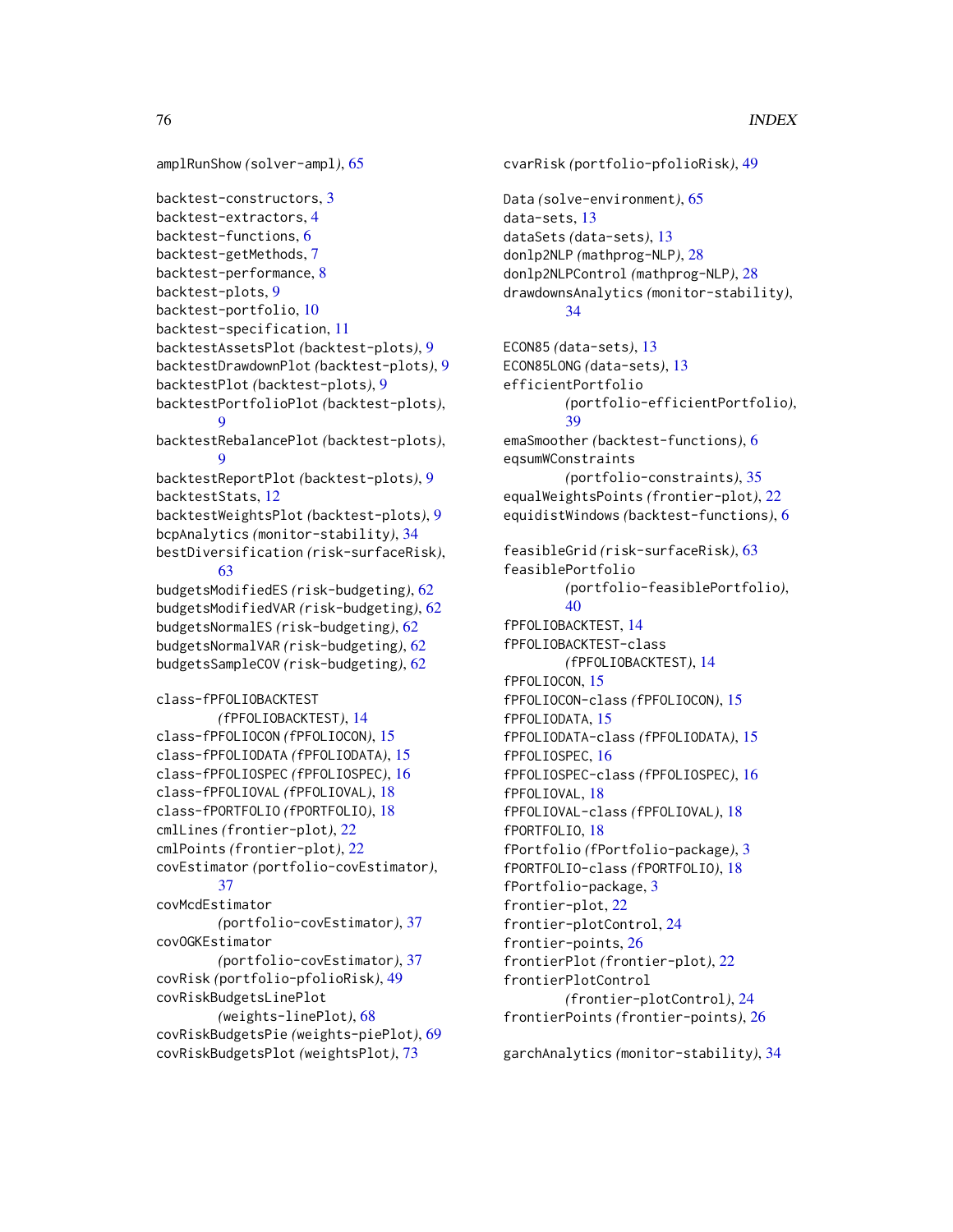GCCINDEX *(*data-sets*)*, [13](#page-12-0) getA *(*portfolio-getSpec*)*, [46](#page-45-0) getA.fPORTFOLIO *(*portfolio-getPortfolio*)*, [44](#page-43-0) getAlpha *(*portfolio-getDefault*)*, [42](#page-41-0) getAlpha.fPFOLIOSPEC *(*portfolio-getSpec*)*, [46](#page-45-0) getAlpha.fPFOLIOVAL *(*portfolio-getVal*)*, [48](#page-47-0) getAlpha.fPORTFOLIO *(*portfolio-getPortfolio*)*, [44](#page-43-0) getConstraints *(*portfolio-getDefault*)*,  $42$ getConstraints.fPORTFOLIO *(*portfolio-getPortfolio*)*, [44](#page-43-0) getConstraintsTypes *(*portfolio-getPortfolio*)*, [44](#page-43-0) getControl *(*portfolio-getDefault*)*, [42](#page-41-0) getControl.fPFOLIOSPEC *(*portfolio-getSpec*)*, [46](#page-45-0) getControl.fPORTFOLIO *(*portfolio-getPortfolio*)*, [44](#page-43-0) getCov *(*portfolio-getDefault*)*, [42](#page-41-0) getCov.fPFOLIODATA *(*portfolio-getData*)*, [41](#page-40-0) getCov.fPORTFOLIO *(*portfolio-getPortfolio*)*, [44](#page-43-0) getCovRiskBudgets *(*portfolio-getDefault*)*, [42](#page-41-0) getCovRiskBudgets.fPFOLIOVAL *(*portfolio-getVal*)*, [48](#page-47-0) getCovRiskBudgets.fPORTFOLIO *(*portfolio-getPortfolio*)*, [44](#page-43-0) getData *(*portfolio-getDefault*)*, [42](#page-41-0) getData.fPFOLIODATA *(*portfolio-getData*)*, [41](#page-40-0) getData.fPORTFOLIO *(*portfolio-getPortfolio*)*, [44](#page-43-0) getDefault *(*portfolio-getDefault*)*, [42](#page-41-0) getEstimator *(*portfolio-getDefault*)*, [42](#page-41-0) getEstimator.fPFOLIODATA *(*portfolio-getData*)*, [41](#page-40-0) getEstimator.fPFOLIOSPEC *(*portfolio-getSpec*)*, [46](#page-45-0) getEstimator.fPORTFOLIO *(*portfolio-getPortfolio*)*, [44](#page-43-0) getMean *(*portfolio-getDefault*)*, [42](#page-41-0) getMean.fPFOLIODATA

*(*portfolio-getData*)*, [41](#page-40-0) getMean.fPORTFOLIO *(*portfolio-getPortfolio*)*, [44](#page-43-0) getMessages *(*portfolio-getSpec*)*, [46](#page-45-0) getMessages.fPFOLIOBACKTEST *(*backtest-extractors*)*, [4](#page-3-0) getModel *(*portfolio-getDefault*)*, [42](#page-41-0) getModel.fPFOLIOSPEC *(*portfolio-getSpec*)*, [46](#page-45-0) getModel.fPORTFOLIO *(*portfolio-getPortfolio*)*, [44](#page-43-0) getMu *(*portfolio-getDefault*)*, [42](#page-41-0) getMu.fPFOLIODATA *(*portfolio-getData*)*, [41](#page-40-0) getMu.fPORTFOLIO *(*portfolio-getPortfolio*)*, [44](#page-43-0) getNAssets *(*portfolio-getDefault*)*, [42](#page-41-0) getNAssets.fPFOLIODATA *(*portfolio-getData*)*, [41](#page-40-0) getNAssets.fPORTFOLIO *(*portfolio-getPortfolio*)*, [44](#page-43-0) getNFrontierPoints *(*portfolio-getDefault*)*, [42](#page-41-0) getNFrontierPoints.fPFOLIOSPEC *(*portfolio-getSpec*)*, [46](#page-45-0) getNFrontierPoints.fPFOLIOVAL *(*portfolio-getVal*)*, [48](#page-47-0) getNFrontierPoints.fPORTFOLIO *(*portfolio-getPortfolio*)*, [44](#page-43-0) getObjective *(*portfolio-getDefault*)*, [42](#page-41-0) getObjective.fPFOLIOSPEC *(*portfolio-getSpec*)*, [46](#page-45-0) getObjective.fPORTFOLIO *(*portfolio-getPortfolio*)*, [44](#page-43-0) getOptim *(*portfolio-getDefault*)*, [42](#page-41-0) getOptim.fPFOLIOSPEC *(*portfolio-getSpec*)*, [46](#page-45-0) getOptim.fPORTFOLIO *(*portfolio-getPortfolio*)*, [44](#page-43-0) getOptimize *(*portfolio-getDefault*)*, [42](#page-41-0) getOptimize.fPFOLIOSPEC *(*portfolio-getSpec*)*, [46](#page-45-0) getOptimize.fPORTFOLIO *(*portfolio-getPortfolio*)*, [44](#page-43-0) getOptions *(*portfolio-getDefault*)*, [42](#page-41-0) getOptions.fPFOLIOSPEC *(*portfolio-getSpec*)*, [46](#page-45-0) getOptions.fPORTFOLIO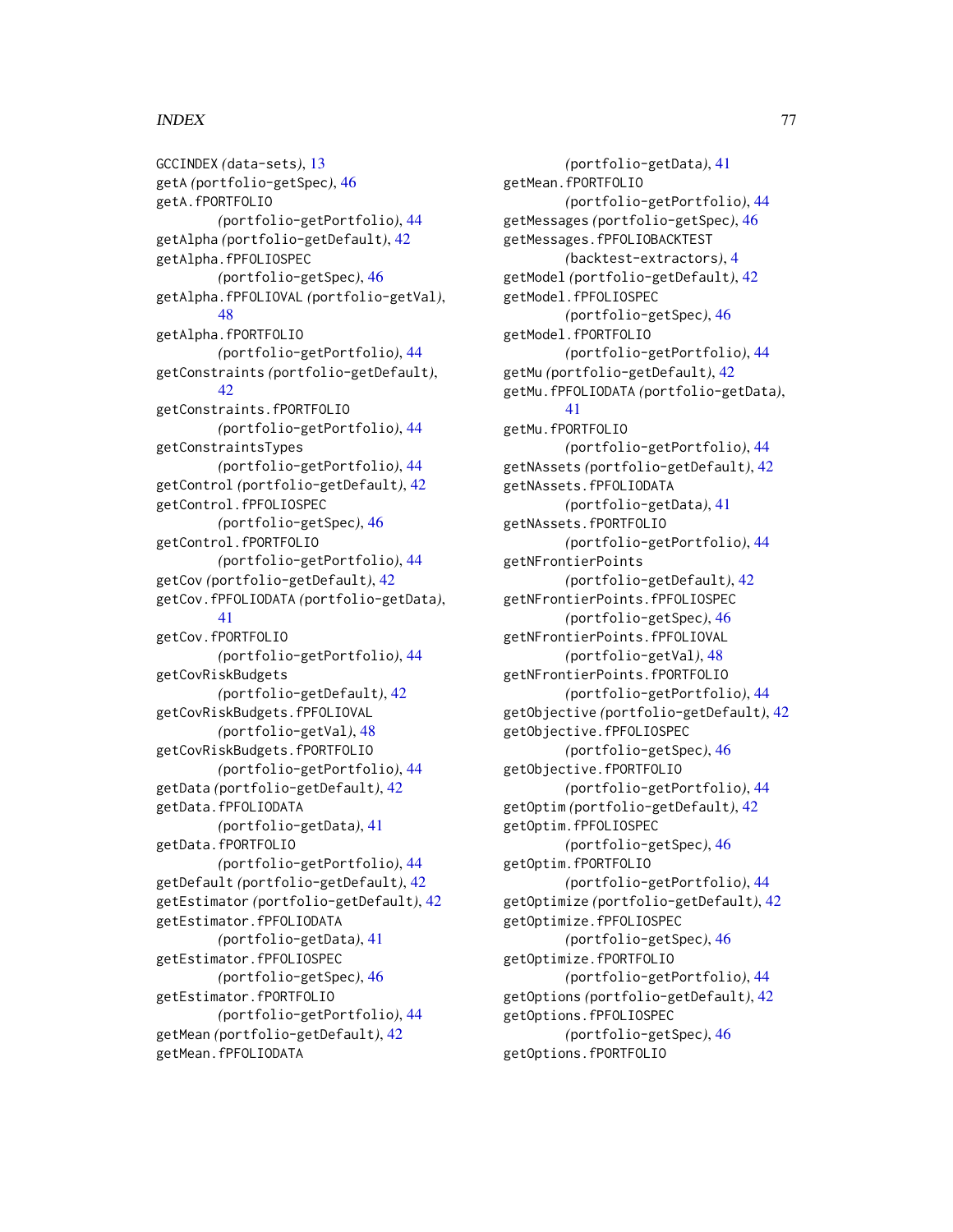*(*portfolio-getPortfolio*)*, [44](#page-43-0) getParams *(*portfolio-getDefault*)*, [42](#page-41-0) getParams.fPFOLIOSPEC *(*portfolio-getSpec*)*, [46](#page-45-0) getParams.fPORTFOLIO *(*portfolio-getPortfolio*)*, [44](#page-43-0) getPortfolio *(*portfolio-getDefault*)*, [42](#page-41-0) getPortfolio.fPFOLIOSPEC *(*portfolio-getSpec*)*, [46](#page-45-0) getPortfolio.fPFOLIOVAL *(*portfolio-getVal*)*, [48](#page-47-0) getPortfolio.fPORTFOLIO *(*portfolio-getPortfolio*)*, [44](#page-43-0) getRiskFreeRate *(*portfolio-getDefault*)*, [42](#page-41-0) getRiskFreeRate.fPFOLIOSPEC *(*portfolio-getSpec*)*, [46](#page-45-0) getRiskFreeRate.fPFOLIOVAL *(*portfolio-getVal*)*, [48](#page-47-0) getRiskFreeRate.fPORTFOLIO *(*portfolio-getPortfolio*)*, [44](#page-43-0) getSeries *(*portfolio-getDefault*)*, [42](#page-41-0) getSeries.fPFOLIODATA *(*portfolio-getData*)*, [41](#page-40-0) getSeries.fPORTFOLIO *(*portfolio-getPortfolio*)*, [44](#page-43-0) getSigma *(*portfolio-getDefault*)*, [42](#page-41-0) getSigma.fPFOLIODATA *(*portfolio-getData*)*, [41](#page-40-0) getSigma.fPORTFOLIO *(*portfolio-getPortfolio*)*, [44](#page-43-0) getSmoother *(*backtest-getMethods*)*, [7](#page-6-0) getSmoother.fPFOLIOBACKTEST *(*backtest-extractors*)*, [4](#page-3-0) getSmootherDoubleSmoothing *(*backtest-getMethods*)*, [7](#page-6-0) getSmootherDoubleSmoothing.fPFOLIOBACKTEST *(*backtest-extractors*)*, [4](#page-3-0) getSmootherFun *(*backtest-getMethods*)*, [7](#page-6-0) getSmootherFun.fPFOLIOBACKTEST *(*backtest-extractors*)*, [4](#page-3-0) getSmootherInitialWeights *(*backtest-getMethods*)*, [7](#page-6-0) getSmootherInitialWeights.fPFOLIOBACKTEST *(*backtest-extractors*)*, [4](#page-3-0) getSmootherLambda *(*backtest-getMethods*)*, [7](#page-6-0) getSmootherLambda.fPFOLIOBACKTEST

*(*backtest-extractors*)*, [4](#page-3-0) getSmootherParams *(*backtest-getMethods*)*, [7](#page-6-0) getSmootherParams.fPFOLIOBACKTEST *(*backtest-extractors*)*, [4](#page-3-0) getSmootherSkip *(*backtest-getMethods*)*, [7](#page-6-0) getSmootherSkip.fPFOLIOBACKTEST *(*backtest-extractors*)*, [4](#page-3-0) getSolver *(*portfolio-getDefault*)*, [42](#page-41-0) getSolver.fPFOLIOSPEC *(*portfolio-getSpec*)*, [46](#page-45-0) getSolver.fPORTFOLIO *(*portfolio-getPortfolio*)*, [44](#page-43-0) getSpec *(*portfolio-getDefault*)*, [42](#page-41-0) getSpec.fPORTFOLIO *(*portfolio-getPortfolio*)*, [44](#page-43-0) getStatistics *(*portfolio-getDefault*)*, [42](#page-41-0) getStatistics.fPFOLIODATA *(*portfolio-getData*)*, [41](#page-40-0) getStatistics.fPORTFOLIO *(*portfolio-getPortfolio*)*, [44](#page-43-0) getStatus *(*portfolio-getDefault*)*, [42](#page-41-0) getStatus.fPFOLIOSPEC *(*portfolio-getSpec*)*, [46](#page-45-0) getStatus.fPFOLIOVAL *(*portfolio-getVal*)*, [48](#page-47-0) getStatus.fPORTFOLIO *(*portfolio-getPortfolio*)*, [44](#page-43-0) getStrategy *(*backtest-getMethods*)*, [7](#page-6-0) getStrategy.fPFOLIOBACKTEST *(*backtest-extractors*)*, [4](#page-3-0) getStrategyFun *(*backtest-getMethods*)*, [7](#page-6-0) getStrategyFun.fPFOLIOBACKTEST *(*backtest-extractors*)*, [4](#page-3-0) getStrategyParams *(*backtest-getMethods*)*, [7](#page-6-0) getStrategyParams.fPFOLIOBACKTEST *(*backtest-extractors*)*, [4](#page-3-0) getTailRisk *(*portfolio-getDefault*)*, [42](#page-41-0) getTailRisk.fPFOLIODATA *(*portfolio-getData*)*, [41](#page-40-0) getTailRisk.fPFOLIOSPEC *(*portfolio-getSpec*)*, [46](#page-45-0) getTailRisk.fPORTFOLIO *(*portfolio-getPortfolio*)*, [44](#page-43-0) getTailRiskBudgets *(*portfolio-getDefault*)*, [42](#page-41-0) getTailRiskBudgets.fPORTFOLIO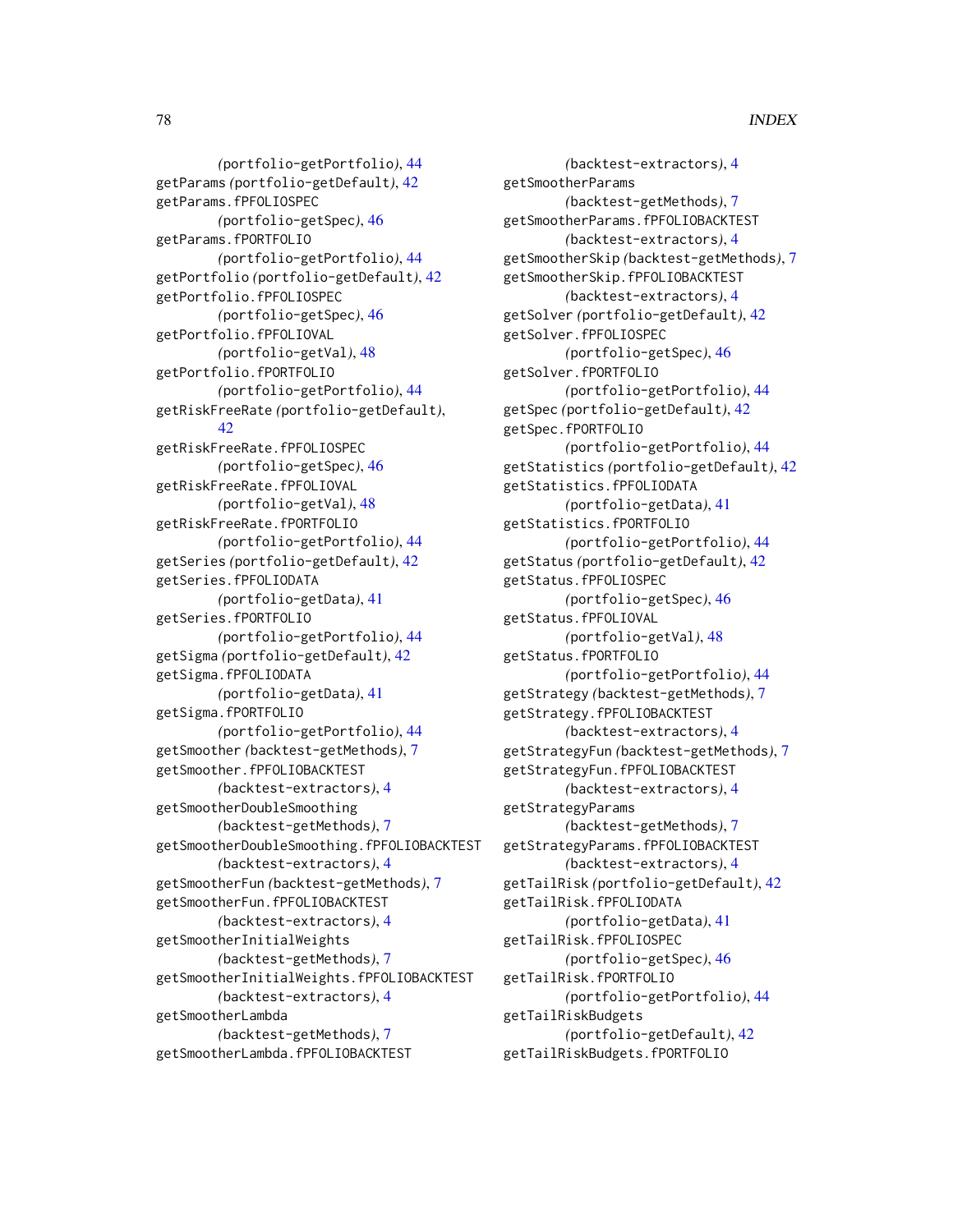*(*portfolio-getPortfolio*)*, [44](#page-43-0) getTargetReturn *(*portfolio-getDefault*)*, [42](#page-41-0) getTargetReturn.fPFOLIOSPEC *(*portfolio-getSpec*)*, [46](#page-45-0) getTargetReturn.fPFOLIOVAL *(*portfolio-getVal*)*, [48](#page-47-0) getTargetReturn.fPORTFOLIO *(*portfolio-getPortfolio*)*, [44](#page-43-0) getTargetRisk *(*portfolio-getDefault*)*, [42](#page-41-0) getTargetRisk.fPFOLIOSPEC *(*portfolio-getSpec*)*, [46](#page-45-0) getTargetRisk.fPFOLIOVAL *(*portfolio-getVal*)*, [48](#page-47-0) getTargetRisk.fPORTFOLIO *(*portfolio-getPortfolio*)*, [44](#page-43-0) getTrace *(*portfolio-getDefault*)*, [42](#page-41-0) getTrace.fPFOLIOSPEC *(*portfolio-getSpec*)*, [46](#page-45-0) getTrace.fPORTFOLIO *(*portfolio-getPortfolio*)*, [44](#page-43-0) getType *(*portfolio-getDefault*)*, [42](#page-41-0) getType.fPFOLIOSPEC *(*portfolio-getSpec*)*, [46](#page-45-0) getType.fPORTFOLIO *(*portfolio-getPortfolio*)*, [44](#page-43-0) getUnits *(*portfolio-getDefault*)*, [42](#page-41-0) getUnits.fPFOLIODATA *(*portfolio-getData*)*, [41](#page-40-0) getUnits.fPORTFOLIO *(*portfolio-getPortfolio*)*, [44](#page-43-0) getWeights *(*portfolio-getDefault*)*, [42](#page-41-0) getWeights.fPFOLIOSPEC *(*portfolio-getSpec*)*, [46](#page-45-0) getWeights.fPFOLIOVAL *(*portfolio-getVal*)*, [48](#page-47-0) getWeights.fPORTFOLIO *(*portfolio-getPortfolio*)*, [44](#page-43-0) getWindows *(*backtest-getMethods*)*, [7](#page-6-0) getWindows.fPFOLIOBACKTEST *(*backtest-extractors*)*, [4](#page-3-0) getWindowsFun *(*backtest-getMethods*)*, [7](#page-6-0) getWindowsFun.fPFOLIOBACKTEST *(*backtest-extractors*)*, [4](#page-3-0) getWindowsHorizon *(*backtest-getMethods*)*, [7](#page-6-0) getWindowsHorizon.fPFOLIOBACKTEST *(*backtest-extractors*)*, [4](#page-3-0)

getWindowsParams *(*backtest-getMethods*)*, [7](#page-6-0) getWindowsParams.fPFOLIOBACKTEST *(*backtest-extractors*)*, [4](#page-3-0) glpkLP *(*mathprog-LP*)*, [27](#page-26-0) glpkLPControl *(*mathprog-LP*)*, [27](#page-26-0) ipopQP *(*mathprog-QP*)*, [31](#page-30-0) ipopQPControl *(*mathprog-QP*)*, [31](#page-30-0) kendallEstimator *(*portfolio-covEstimator*)*, [37](#page-36-0) kestrelQP *(*mathprog-QP*)*, [31](#page-30-0) kestrelQPControl *(*mathprog-QP*)*, [31](#page-30-0) lambdaCVaR *(*portfolio-riskPfolio*)*, [56](#page-55-0) listFConstraints *(*portfolio-constraints*)*, [35](#page-34-0) lpmEstimator *(*portfolio-covEstimator*)*, [37](#page-36-0) LPP2005 *(*data-sets*)*, [13](#page-12-0) markowitzHull *(*risk-surfaceRisk*)*, [63](#page-62-0) mathprog-LP, [27](#page-26-0) mathprog-NLP, [28](#page-27-0) mathprog-QP, [31](#page-30-0) maxBConstraints *(*portfolio-constraints*)*, [35](#page-34-0) maxBuyinConstraints *(*portfolio-constraints*)*, [35](#page-34-0) maxCardConstraints *(*portfolio-constraints*)*, [35](#page-34-0) maxddMap *(*risk-ternaryMap*)*, [64](#page-63-0) maxFConstraints *(*portfolio-constraints*)*, [35](#page-34-0) maxratioPortfolio *(*portfolio-efficientPortfolio*)*, [39](#page-38-0) maxreturnPortfolio *(*portfolio-efficientPortfolio*)*, [39](#page-38-0) maxsumWConstraints *(*portfolio-constraints*)*, [35](#page-34-0) maxWConstraints *(*portfolio-constraints*)*, [35](#page-34-0) mcdEstimator *(*portfolio-covEstimator*)*, [37](#page-36-0) methods-plot, [33](#page-32-0) methods-show, [33](#page-32-0)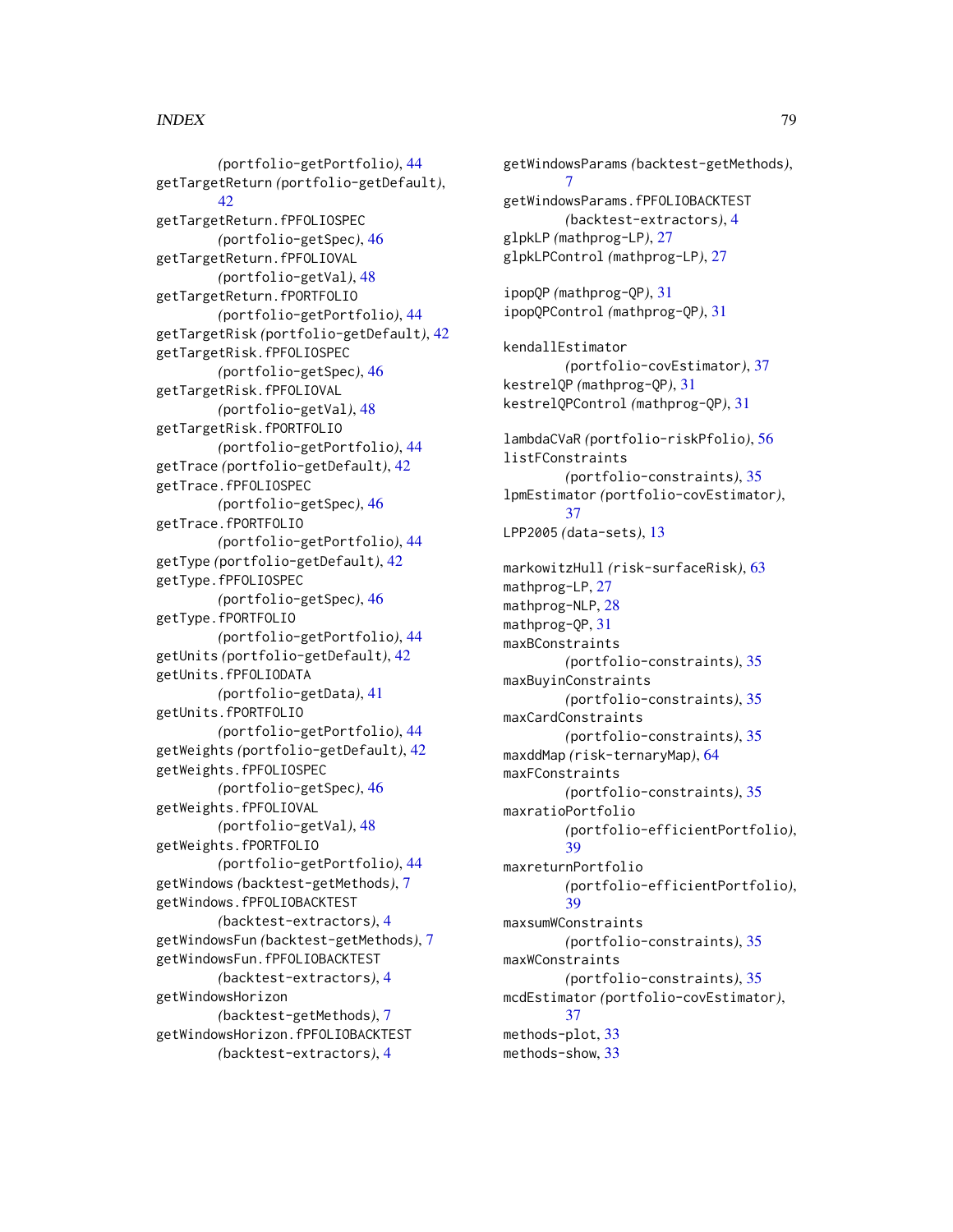methods-summary, [34](#page-33-0) minBConstraints *(*portfolio-constraints*)*, [35](#page-34-0) minBuyinConstraints *(*portfolio-constraints*)*, [35](#page-34-0) minCardConstraints *(*portfolio-constraints*)*, [35](#page-34-0) minFConstraints *(*portfolio-constraints*)*, [35](#page-34-0) minriskPortfolio *(*portfolio-efficientPortfolio*)*, [39](#page-38-0) minsumWConstraints *(*portfolio-constraints*)*, [35](#page-34-0) minvariancePoints *(*frontier-plot*)*, [22](#page-21-0) minvariancePortfolio *(*portfolio-efficientPortfolio*)*, [39](#page-38-0) minWConstraints *(*portfolio-constraints*)*, [35](#page-34-0) modifiedVaR *(*risk-budgeting*)*, [62](#page-61-0) monitor-stability, [34](#page-33-0) monteCarloPoints *(*frontier-plot*)*, [22](#page-21-0) mveEstimator *(*portfolio-covEstimator*)*, [37](#page-36-0)

```
nCardConstraints
        (portfolio-constraints), 35
neosLP (mathprog-LP), 27
neosLPControl (mathprog-LP), 27
neosQP (mathprog-QP), 31
neosQPControl (mathprog-QP), 31
netPerformance (backtest-performance), 8
nlminb2NLP (mathprog-NLP), 28
nlminb2NLPControl (mathprog-NLP), 28
nnveEstimator (portfolio-covEstimator),
        37
normalVaR (risk-budgeting), 62
parAnalytics (monitor-stability), 34
```
pcoutAnalytics *(*monitor-stability*)*, [34](#page-33-0) pfolioCVaR *(*portfolio-riskPfolio*)*, [56](#page-55-0) pfolioCVaRoptim *(*portfolio-riskPfolio*)*, [56](#page-55-0) pfolioCVaRplus *(*portfolio-riskPfolio*)*, [56](#page-55-0) pfolioHist *(*portfolio-riskPfolio*)*, [56](#page-55-0) pfolioMaxLoss *(*portfolio-riskPfolio*)*, [56](#page-55-0) pfolioReturn *(*portfolio-riskPfolio*)*, [56](#page-55-0)

pfolioRisk *(*portfolio-pfolioRisk*)*, [49](#page-48-0) pfolioSigma *(*portfolio-riskPfolio*)*, [56](#page-55-0) pfolioTargetReturn *(*portfolio-riskPfolio*)*, [56](#page-55-0) pfolioTargetRisk *(*portfolio-riskPfolio*)*, [56](#page-55-0) pfolioVaR *(*portfolio-riskPfolio*)*, [56](#page-55-0) plot-methods *(*methods-plot*)*, [33](#page-32-0) plot.fPORTFOLIO *(*fPORTFOLIO*)*, [18](#page-17-0) points, *[20,](#page-19-0) [21](#page-20-0)*, *[72](#page-71-0)* portfolio-constraints, [35](#page-34-0) portfolio-covEstimator, [37](#page-36-0) portfolio-dataSets, [39](#page-38-0) portfolio-efficientPortfolio, [39](#page-38-0) portfolio-feasiblePortfolio, [40](#page-39-0) portfolio-getData, [41](#page-40-0) portfolio-getDefault, [42](#page-41-0) portfolio-getPortfolio, [44](#page-43-0) portfolio-getSpec, [46](#page-45-0) portfolio-getVal, [48](#page-47-0) portfolio-pfolioRisk, [49](#page-48-0) portfolio-portfolioFrontier, [49](#page-48-0) portfolio-portfolioSpec, [50](#page-49-0) portfolio-riskPfolio, [56](#page-55-0) portfolio-rollingPortfolios, [58](#page-57-0) portfolio-setSpec, [60](#page-59-0) portfolioBacktest *(*backtest-specification*)*, [11](#page-10-0) portfolioBacktesting *(*backtest-portfolio*)*, [10](#page-9-0) portfolioConstraints *(*portfolio-constraints*)*, [35](#page-34-0) portfolioData *(*fPFOLIODATA*)*, [15](#page-14-0) portfolioData2 *(*portfolio-dataSets*)*, [39](#page-38-0) portfolioFrontier *(*portfolio-portfolioFrontier*)*, [49](#page-48-0) portfolioObjective *(*solve-environment*)*, [65](#page-64-0) portfolioReturn *(*solve-environment*)*, [65](#page-64-0) portfolioRisk *(*solve-environment*)*, [65](#page-64-0) portfolioRolling *(*portfolio-rollingPortfolios*)*, [58](#page-57-0) portfolioSmoothing *(*backtest-portfolio*)*, [10](#page-9-0) portfolioSpec *(*portfolio-portfolioSpec*)*, [50](#page-49-0)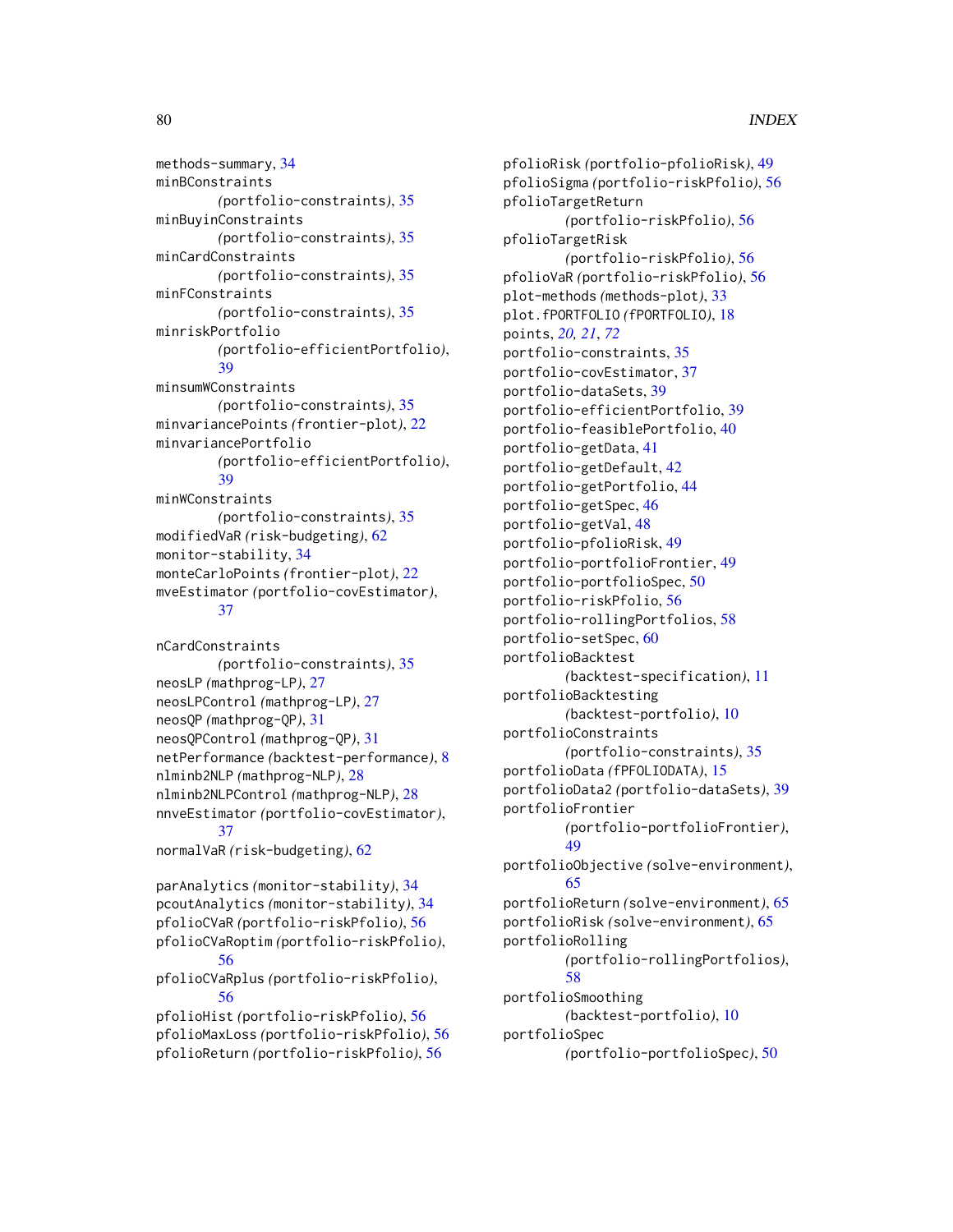print.solver *(*utils-methods*)*, [67](#page-66-0)

quadprogQP *(*mathprog-QP*)*, [31](#page-30-0) quadprogQPControl *(*mathprog-QP*)*, [31](#page-30-0)

ramplLP *(*mathprog-LP*)*, [27](#page-26-0) ramplNLP *(*mathprog-NLP*)*, [28](#page-27-0) ramplQP *(*mathprog-QP*)*, [31](#page-30-0) rdonlp2 *(*mathprog-NLP*)*, [28](#page-27-0) rdonlp2NLP *(*mathprog-NLP*)*, [28](#page-27-0) rglpkLP *(*mathprog-LP*)*, [27](#page-26-0) ripopQP *(*mathprog-QP*)*, [31](#page-30-0) risk-budgeting, [62](#page-61-0) risk-surfaceRisk, [63](#page-62-0) risk-ternaryMap, [64](#page-63-0) riskBudgetsPlot *(*weightsPlot*)*, [73](#page-72-0) riskMap *(*risk-ternaryMap*)*, [64](#page-63-0) riskmetricsAnalytics *(*monitor-stability*)*, [34](#page-33-0) riskPfolio *(*portfolio-riskPfolio*)*, [56](#page-55-0) riskSurface *(*risk-surfaceRisk*)*, [63](#page-62-0) rkestrelQP *(*mathprog-QP*)*, [31](#page-30-0) rneosLP *(*mathprog-LP*)*, [27](#page-26-0) rneosQP *(*mathprog-QP*)*, [31](#page-30-0) rnlminb2 *(*mathprog-NLP*)*, [28](#page-27-0) rnlminb2NLP *(*mathprog-NLP*)*, [28](#page-27-0) rollingCDaR *(*backtestStats*)*, [12](#page-11-0) rollingCmlPortfolio *(*portfolio-rollingPortfolios*)*, [58](#page-57-0) rollingCVaR *(*backtestStats*)*, [12](#page-11-0) rollingDaR *(*backtestStats*)*, [12](#page-11-0) rollingMinvariancePortfolio *(*portfolio-rollingPortfolios*)*, [58](#page-57-0) rollingPortfolio *(*portfolio-rollingPortfolios*)*, [58](#page-57-0) rollingPortfolioFrontier *(*portfolio-rollingPortfolios*)*, [58](#page-57-0) rollingRiskBudgets *(*backtestStats*)*, [12](#page-11-0) rollingSigma *(*backtestStats*)*, [12](#page-11-0) rollingTangencyPortfolio *(*portfolio-rollingPortfolios*)*, [58](#page-57-0) rollingVaR *(*backtestStats*)*, [12](#page-11-0) rollingWindows *(*portfolio-rollingPortfolios*)*,

#### [58](#page-57-0)

rquadprog *(*mathprog-QP*)*, [31](#page-30-0) rquadprogQP *(*mathprog-QP*)*, [31](#page-30-0) rsolnp *(*mathprog-NLP*)*, [28](#page-27-0) rsolnpNLP *(*mathprog-NLP*)*, [28](#page-27-0) rsolveLP *(*mathprog-LP*)*, [27](#page-26-0) rsolveQP *(*mathprog-QP*)*, [31](#page-30-0) rsymphonyLP *(*mathprog-LP*)*, [27](#page-26-0)

sampleCOV *(*risk-budgeting*)*, [62](#page-61-0) sampleVaR *(*risk-budgeting*)*, [62](#page-61-0) setAlpha<- *(*portfolio-setSpec*)*, [60](#page-59-0) setBacktest *(*backtest-constructors*)*, [3](#page-2-0) setEstimator<- *(*portfolio-setSpec*)*, [60](#page-59-0) setNFrontierPoints<- *(*portfolio-setSpec*)*, [60](#page-59-0) setObjective<- *(*portfolio-setSpec*)*, [60](#page-59-0) setOptimize<- *(*portfolio-setSpec*)*, [60](#page-59-0) setParams<- *(*portfolio-setSpec*)*, [60](#page-59-0) setRiskFreeRate<- *(*portfolio-setSpec*)*, [60](#page-59-0) setSmootherDoubleSmoothing<- *(*backtest-constructors*)*, [3](#page-2-0) setSmootherFun<- *(*backtest-constructors*)*, [3](#page-2-0) setSmootherInitialWeights<- *(*backtest-constructors*)*, [3](#page-2-0) setSmootherLambda<- *(*backtest-constructors*)*, [3](#page-2-0) setSmootherParams<- *(*backtest-constructors*)*, [3](#page-2-0) setSmootherSkip<- *(*backtest-constructors*)*, [3](#page-2-0) setSolver<- *(*portfolio-setSpec*)*, [60](#page-59-0) setSpec *(*portfolio-setSpec*)*, [60](#page-59-0) setStatus<- *(*portfolio-setSpec*)*, [60](#page-59-0) setStrategyFun<- *(*backtest-constructors*)*, [3](#page-2-0) setStrategyParams<- *(*backtest-constructors*)*, [3](#page-2-0) setTailRisk<- *(*portfolio-setSpec*)*, [60](#page-59-0) setTargetReturn<- *(*portfolio-setSpec*)*, [60](#page-59-0) setTargetRisk<- *(*portfolio-setSpec*)*, [60](#page-59-0) setTrace<- *(*portfolio-setSpec*)*, [60](#page-59-0) setType<- *(*portfolio-setSpec*)*, [60](#page-59-0) setWeights<- *(*portfolio-setSpec*)*, [60](#page-59-0) setWindowsFun<- *(*backtest-constructors*)*, [3](#page-2-0)